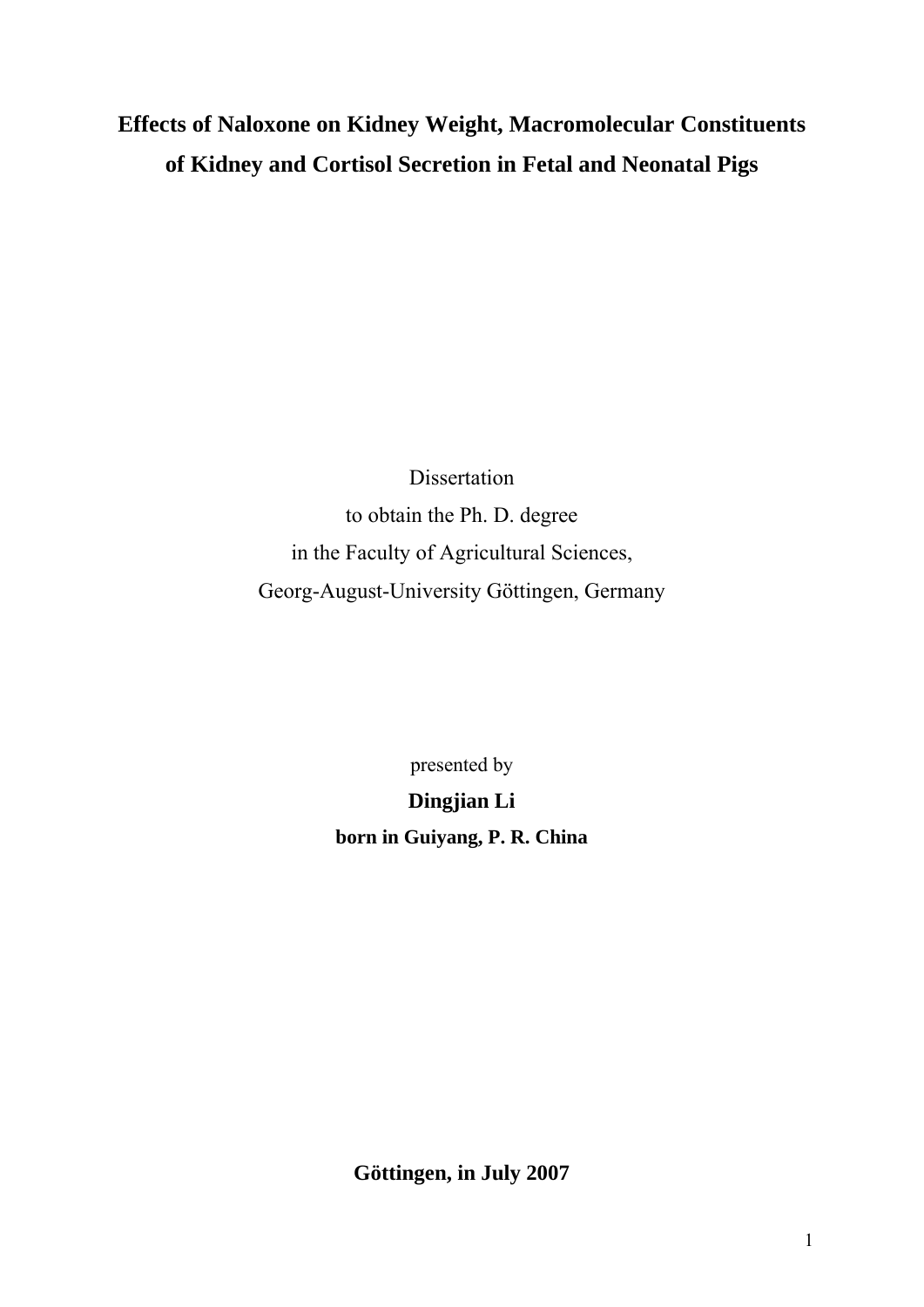# D 7

| 1. Name of referee:    | Prof. Dr. Hans-Jörg Abel    |
|------------------------|-----------------------------|
| 2. Name of co-referee: | Prof. Dr. Dr. Nahid Parvizi |
| Date of dissertation:  | 19.07.2007                  |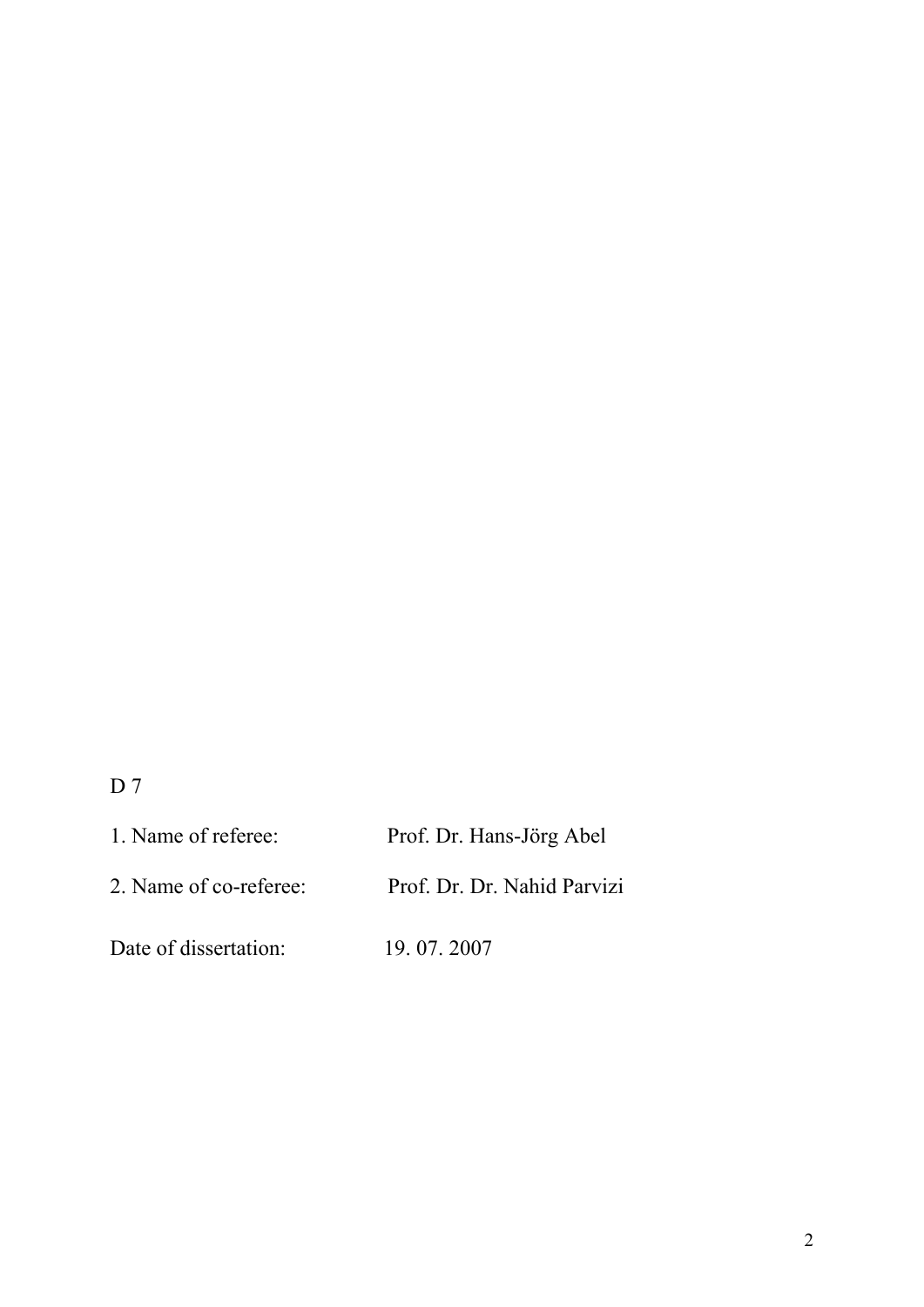# **DEDICATION**

To my beloved parents and my beloved Qiannan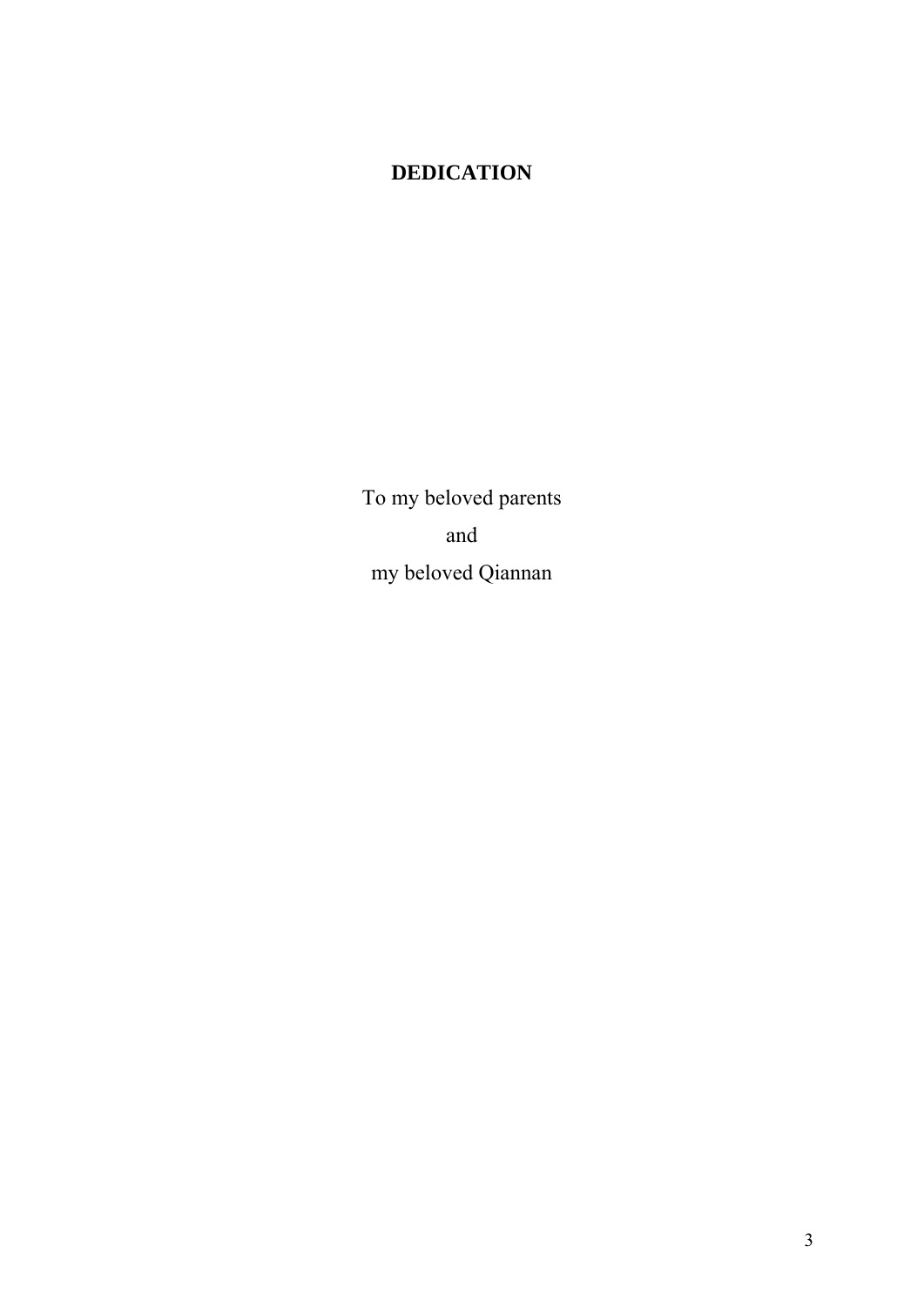## **CONTENTS**

| 2.1. Effects of opioids on tissue weights and macromolecular   |  |
|----------------------------------------------------------------|--|
|                                                                |  |
| 2.1.1. Effects of opioids on tissue weights and macromolecular |  |
|                                                                |  |
| 2.1.2. Effects of opioids on macromolecular constituents of    |  |
|                                                                |  |
|                                                                |  |
|                                                                |  |
|                                                                |  |
|                                                                |  |
|                                                                |  |
|                                                                |  |
|                                                                |  |
|                                                                |  |
|                                                                |  |
|                                                                |  |
|                                                                |  |
|                                                                |  |
|                                                                |  |
|                                                                |  |
|                                                                |  |
|                                                                |  |
|                                                                |  |
|                                                                |  |
|                                                                |  |
|                                                                |  |
|                                                                |  |
|                                                                |  |
|                                                                |  |
|                                                                |  |
|                                                                |  |
| 5. Results                                                     |  |
|                                                                |  |
| 5.2. Kidney weight and macromolecular constituents of kidney   |  |
|                                                                |  |
|                                                                |  |
| 5.2.2. Developmental changes in amount of macromolecular       |  |
|                                                                |  |
| 5.3. Effects of naloxone on kidney weight and macromolecular   |  |
|                                                                |  |
|                                                                |  |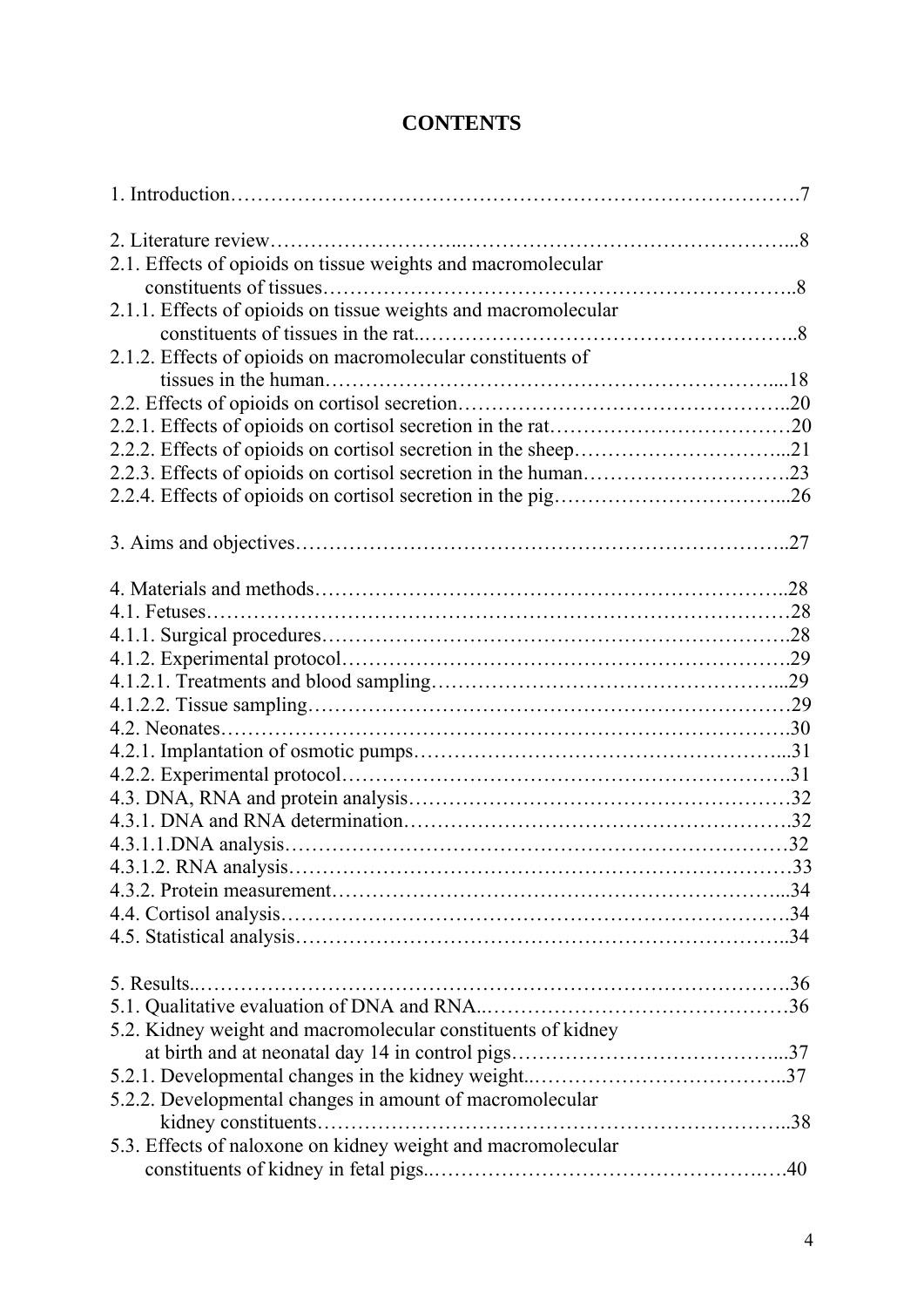| 5.3.1. Kidney weight and macromolecular constituents of          |     |
|------------------------------------------------------------------|-----|
| kidney in female and male fetal pigs treated with saline         |     |
|                                                                  | .40 |
| 5.3.2. Kidney weight and macromolecular constituents of          |     |
| kidney in female fetal pigs treated with naloxone                |     |
|                                                                  |     |
| 5.3.3. Kidney weight and macromolecular constituents of          |     |
| kidney in male fetal pigs treated with naloxone                  |     |
|                                                                  |     |
| 5.3.4. Comparison of kidney weight and macromolecular            |     |
| constituents of kidney in female and male fetal                  |     |
|                                                                  |     |
| 5.4. Kidney weight and macromolecular constituents of kidney     |     |
|                                                                  | .47 |
| 5.5. Comparison of macromolecular constituents of kidney         |     |
| in male pigs treated with naloxone during late gestation         |     |
|                                                                  |     |
| 5.6. Effects of naloxone on plasma cortisol levels in fetal and  |     |
|                                                                  |     |
| 5.6.1. Changes in plasma cortisol levels from gestational day    |     |
|                                                                  |     |
|                                                                  |     |
| 5.6.2.1. Short-term effects of naloxone on plasma cortisol       |     |
|                                                                  |     |
| 5.6.2.2. Long-term effects of naloxone on plasma cortisol        |     |
|                                                                  |     |
| 5.6.3. Effects of naloxone on plasma cortisol levels in neonatal |     |
|                                                                  |     |
|                                                                  |     |
|                                                                  |     |
|                                                                  |     |
|                                                                  |     |
|                                                                  |     |
|                                                                  |     |
|                                                                  |     |
|                                                                  |     |
|                                                                  |     |
|                                                                  |     |
| 10.1. Chemical reagents                                          |     |
|                                                                  |     |
|                                                                  |     |
|                                                                  |     |
|                                                                  |     |
|                                                                  |     |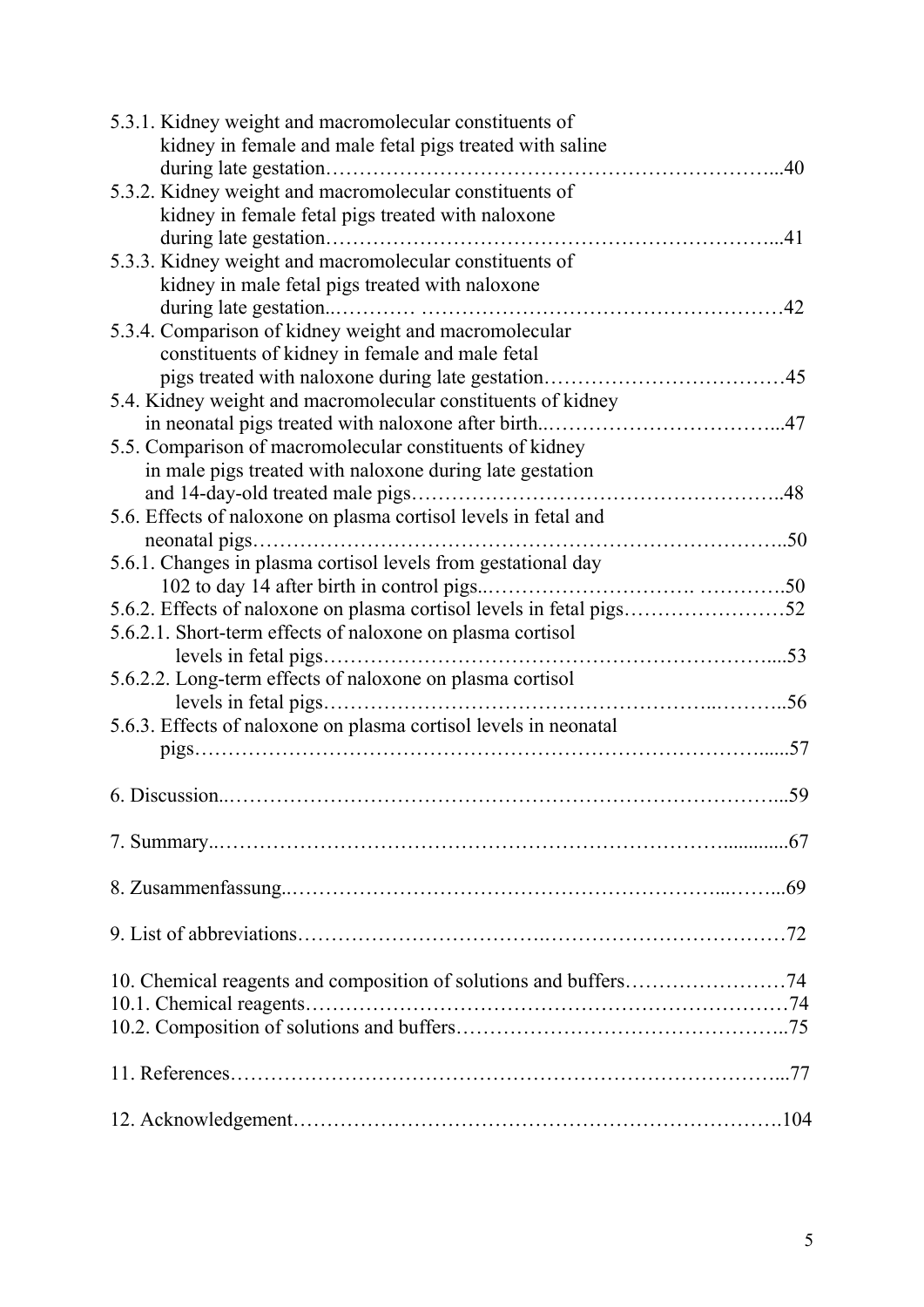#### **1. Introduction**

One of the systems modulating physiological events in the body is the opioid system. According to investigations carried out in the recent decades, opioids are presumed to play a vital role in the control of growth in farm animals and other species (Rahe et al., 1980; Parvizi, 1993). Opioid peptides have been implicated as potential regulators of cell development in nervous and non-nervous tissues, especially concerning cell proliferation and differentiation (Vertes et al., 1982; Kew and Kilpatrick, 1990; Hauser, 1992). The interference in growth and developmental processes by opioids is reversed by antagonists (Crofford and Smith, 1973; Smith et al., 1977; Zagon and McLaughlin, 1981). Blockade of opioid receptors by opioid antagonists enhances in some cases developmental events (McLaughlin, 1994; Zagon et al., 1999). Since no information is available regarding the influence of opioid antagonists on organs in the pig, the present work was undertaken to investigate the effect of naloxone on kidney weight and macromolecular constituents of kidney in fetal and neonatal pigs.

In several species (Buckingham, 1982, 1986), opioid peptides and their receptors play a major role in the regulation of hypothalamo-pituitary-adrenal (HPA) function (Buckingham and Cooper, 1984a; Buckingham, 1986; Lightman and Young, 1988; Rushen et al., 1995; Taylor et al., 1996; Taylor et al., 1997; Zhou et al., 1999). Although opioid antagonists have been found to stimulate the HPA axis (Farren et al., 1999) and increase the release of cortisol (Blankstein et al., 1980; Nikolarakis et al., 1989; Schluger et al., 1998; Williams et al., 2003). There is, however, no data relating to the efficacy of opioid antagonists upon cortisol levels in developing pigs. Thus, we also determined plasma cortisol concentrations in fetal and neonatal pigs treated with naloxone.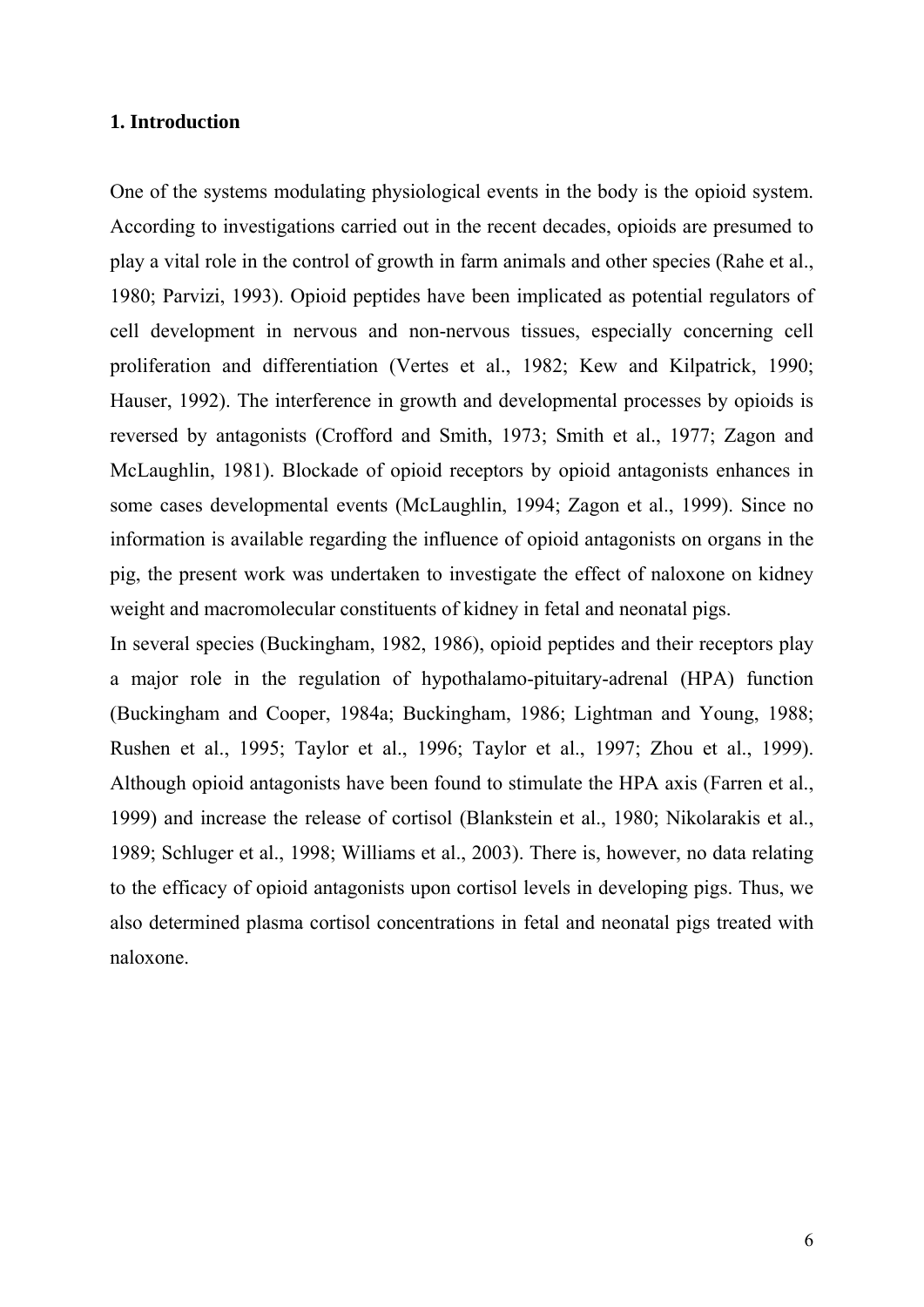#### **2. Literature Review**

**2.1. Effects of Opioids on Tissue Weights and Macromolecular Constituents of Tissues** 

## **2.1.1. Effects of opioids on tissue weights and macromolecular constituents of tissues in the rat**

Opioids may affect tissue weights and macromolecular synthesis of tissues in developing and adult rats. Since the rat is very immature at birth, it might be more susceptible to permanent change in growth rate arising from restrictions imposed in early postnatal life than the more mature offspring of farm livestock (Sarkar et al., 1977).

Prenatal morphine exposure induced a severe atrophy of the adrenals in newborn rats at birth and during the early postnatal period. However, morphine did not significantly affect the weight of the liver in rat pups (Lesage et al., 1998). Prenatal morphine treatment did not significantly disturb adrenal weight and weight of the testicles and seminal vesicles in male adult rats. The postnatal body growth up to week 10 after birth was also not disturbed (Dutriez-Casteloot et al., 1999). Unlike prenatal treatment, neonatal morphine exposure caused a significant decrease in body and testes weight in the adult male rat (Hansson et al., 1989). The effects of a single morphine pellet implanted in developing male rats at 27 days of age on reproductive tissues were compared to those found in adult animals after the same treatment (Cicero et al., 1989). In the developing rat, the wet weights of the seminal vesicles and testes were substantially depressed after pellet implantation and these effects persisted for up to 4 weeks when compared to placebo-implanted, age-matched controls. In contrast to these results, there was in adult rats only a transient response (less than 1 week) to morphine on the weights of the seminal vesicles and no effects on testes weights.

Methadone, a long-acting mu-opioid agonist (Wang et al., 2005), was administered either directly to the rat pups from 1 to 19 days after birth, or to the mother from 10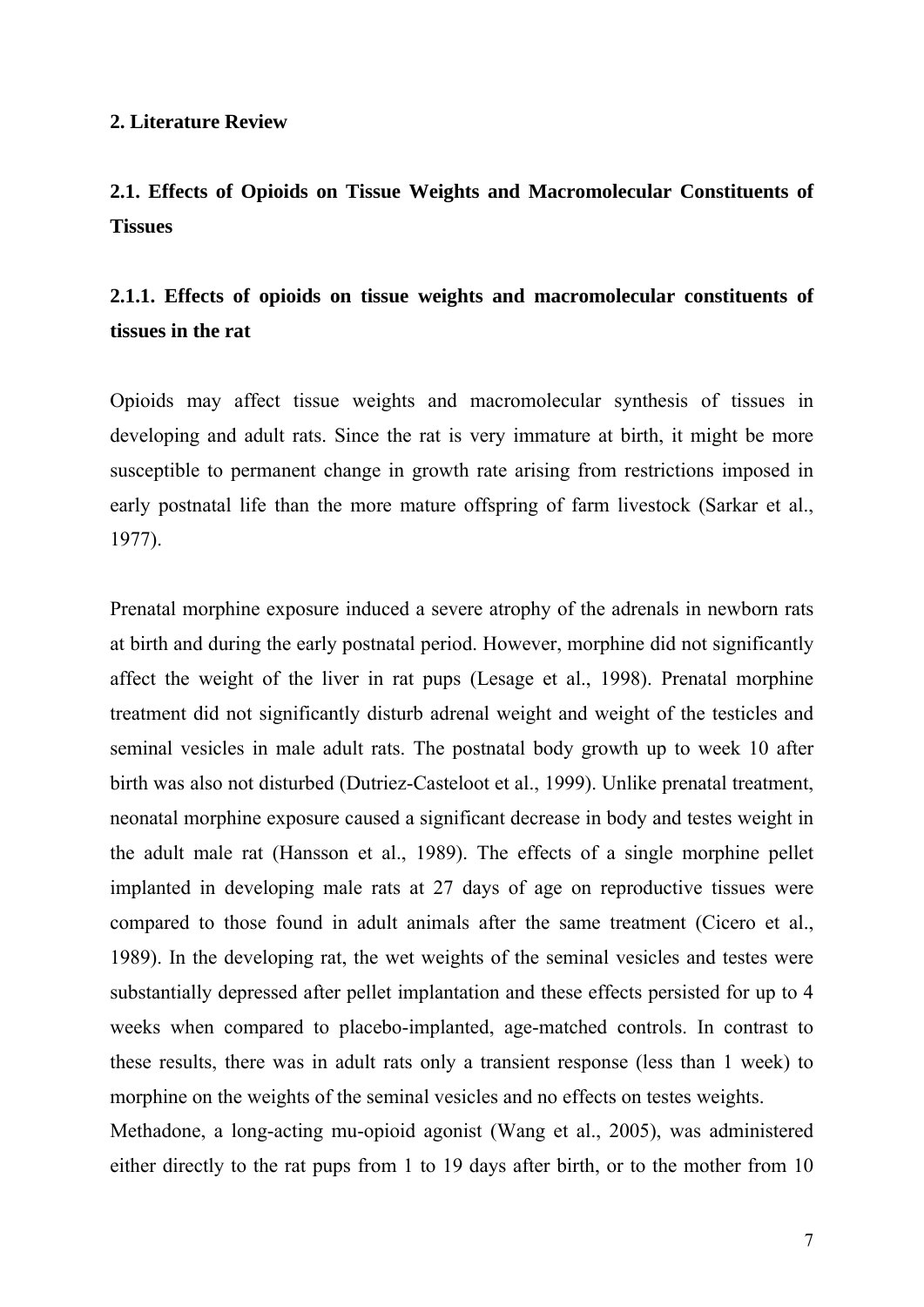days of gestation to 20 days after birth. Both treatments resulted in significant deficits of body weight and kidney weight of developing rats (Grignolo et al., 1982). In adult rats, repeated methadone administration resulted in deficits in heart weight (Bareis et al., 1978).

Investigations have documented that opioid antagonists also influence normal organ growth. Offspring delivered by female rats received daily injections of 50 mg/kg naltrexone (NTX) throughout pregnancy had larger organ weights (McLaughlin et al., 1997). A survey of six major organs (i.e., brain, heart, kidney, liver, muscle, lung) showed that at birth, postnatal day 10, and at weaning (i.e., postnatal day 21) these organs (with the exception of the lungs at birth) weighed substantially more than their control counterparts. Measures of the dry weights of these organs showed parallel increases, suggesting that total cellular content was elevated. Calculation of relative organ weights revealed that at birth, brain, kidney, and muscle of NTX-exposed rats were increased 26% to 32% above control levels, whereas relative lung weights of the NTX group were subnormal by 20%.

Chronic administration of naltrexone to newborn rats significantly stimulates organ weights and enhances tissue maturation (Zagon and McLaughlin, 1983a; Bartolome et al., 1986; Zagon et al., 1987; McLaughlin, 1994). Naltrexone's effects on growth depend not only on dosage, but also on sex and the organ system examined. In the Zagon and McLaughlin (1985) study, 10 organ systems (i.e., adrenal, brain, gonads, heart, kidneys, liver, lungs, m. triceps surae, spleen, and thymus) from 21-day old rats were observed. In male rats the most marked decreases from control levels occurred in the weights of thymus, spleen, liver, testes, triceps surae and heart. In the females, the ovary, spleen, liver, kidneys, and thymus were subnormal by 22-29%. Naltrexone did not appear to affect wet weights of the adrenals or lungs of either sex. Increases of kidney weight were observed in both sexes. The changes in wet weight were similar to those for body weight, suggesting that a proportional increase or decrease in animal growth took place.

Zagon et al. (1989b) reported that daily injections of 40 mg/kg (-) naloxone throughout the preweaning period depressed body weight of 21-day-old rats, and the wet weights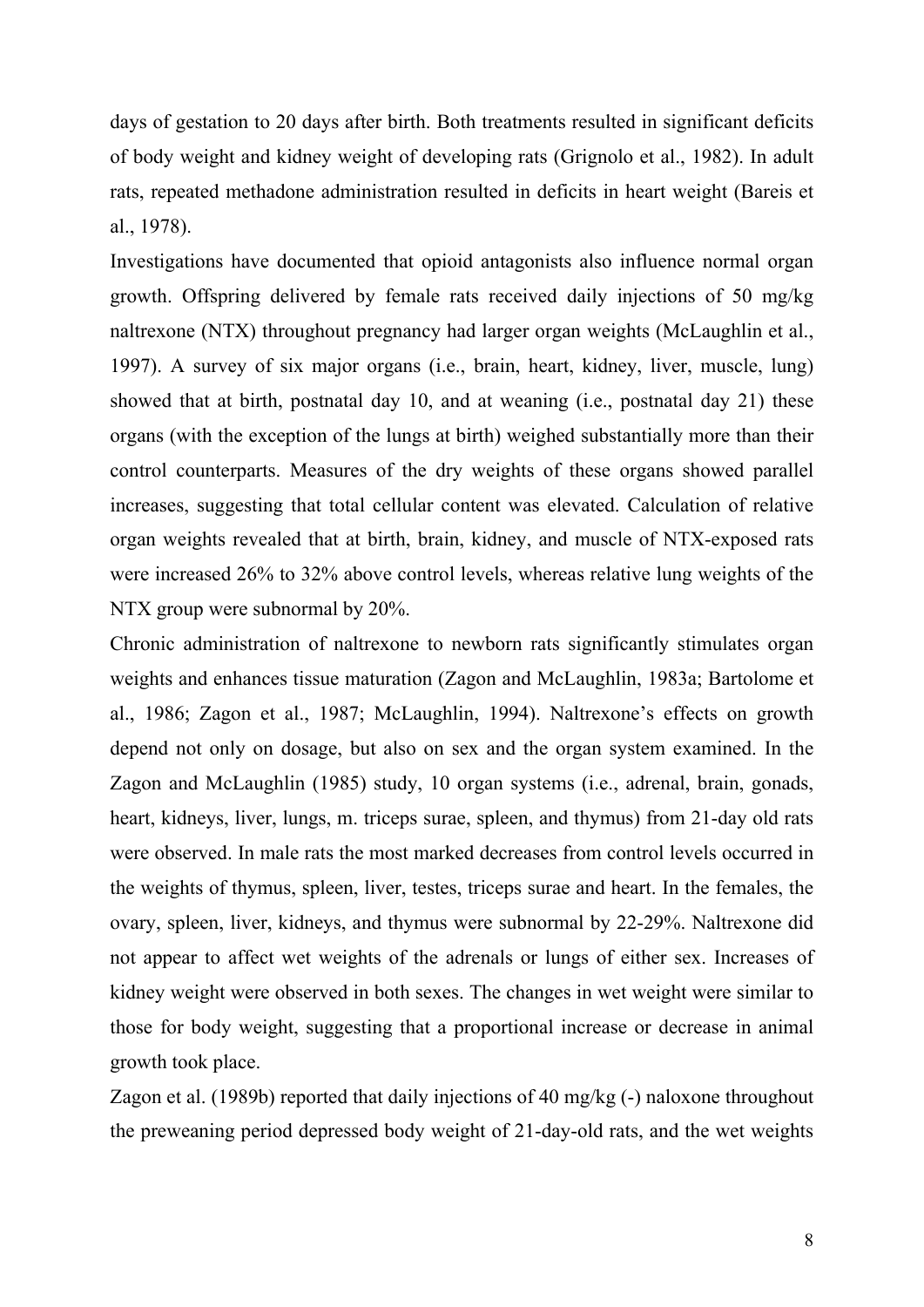of the liver, spleen, thymus, heart, and triceps surae muscle from these animals were subnormal (reduced 19-33% from control values).

Zagon et al. (1999) provide evidence for the first time that native opioid peptides serve to regulate DNA synthesis in a wide variety of organ systems during prenatal life. A strong case can be made that a principal endogenous opioid peptide modulating prenatal organ growth is the pentapeptide, [Met<sup>5</sup>]enkephalin. In view of its growth properties, [Met<sup>5</sup>]enkephalin has been termed the opioid growth factor (OGF) (Zagon et al., 1993; Zagon, Wu and McLaughlin, 1996; McLaughlin, 2002). OGF exerts a direct and tonic inhibitory influence on embryogenic events (Zagon et al., 1987; Zagon et al., 1991b; Zagon et al., 1999). Acute exposure of the pregnant rat to OGF resulted in a decrease in DNA synthesis in cells of organs representing all three germ layers. The Preproenkephalin A gene (PEA) that encodes for the endogenous opioid pentapeptides methionine- and leucine enkephalin, was also implicated in proliferation of cultured rat embryonic fibroblasts (Weisinger et al., 1995). The findings of the mechanism by which OGF functions in prenatal life with respect to DNA synthesis are in concert with, and extent, those in earlier reports that have documented the direct and receptormediated modulation by OGF on DNA synthesis in homeostatic situations in the postnatal organism (Zagon et al., 1999). The receptor responsible for OGF activity is the zeta (ζ) opioid receptor. In fetal rats, blockade of endogenous opioid-opioid receptor interaction using naltrexone produced an increase in DNA synthesis. NTX elevated the labeling indexes (LI) of the cerebrum, skin, spinal cord, cerebellum, rib, adrenal cortex, heart, liver, tongue, and intestine by 16 to 63% above control values, although vertebra and lung did not have an increase in the LI after exposure to NTX (Zagon et al., 1999).

In neonatal rats, further studies with  $[Met<sup>5</sup>]$ enkephalin revealed that the effects on cell replication were dependent on dosage (Zagon et al., 1991b; McLaughlin, 1996; Zagon, Wu and McLaughlin, 1996). Concomitant administration of naloxone blocked the inhibitory effects of  $[Met<sup>5</sup>]$ -enkephalin on cell division (Isayama et al., 1991; Zagon et al., 1991b; McLaughlin, 1996). Naloxone alone had no effect on DNA synthesis (McLaughlin, 1996). Blockade of endogenous opioid interaction by NTX was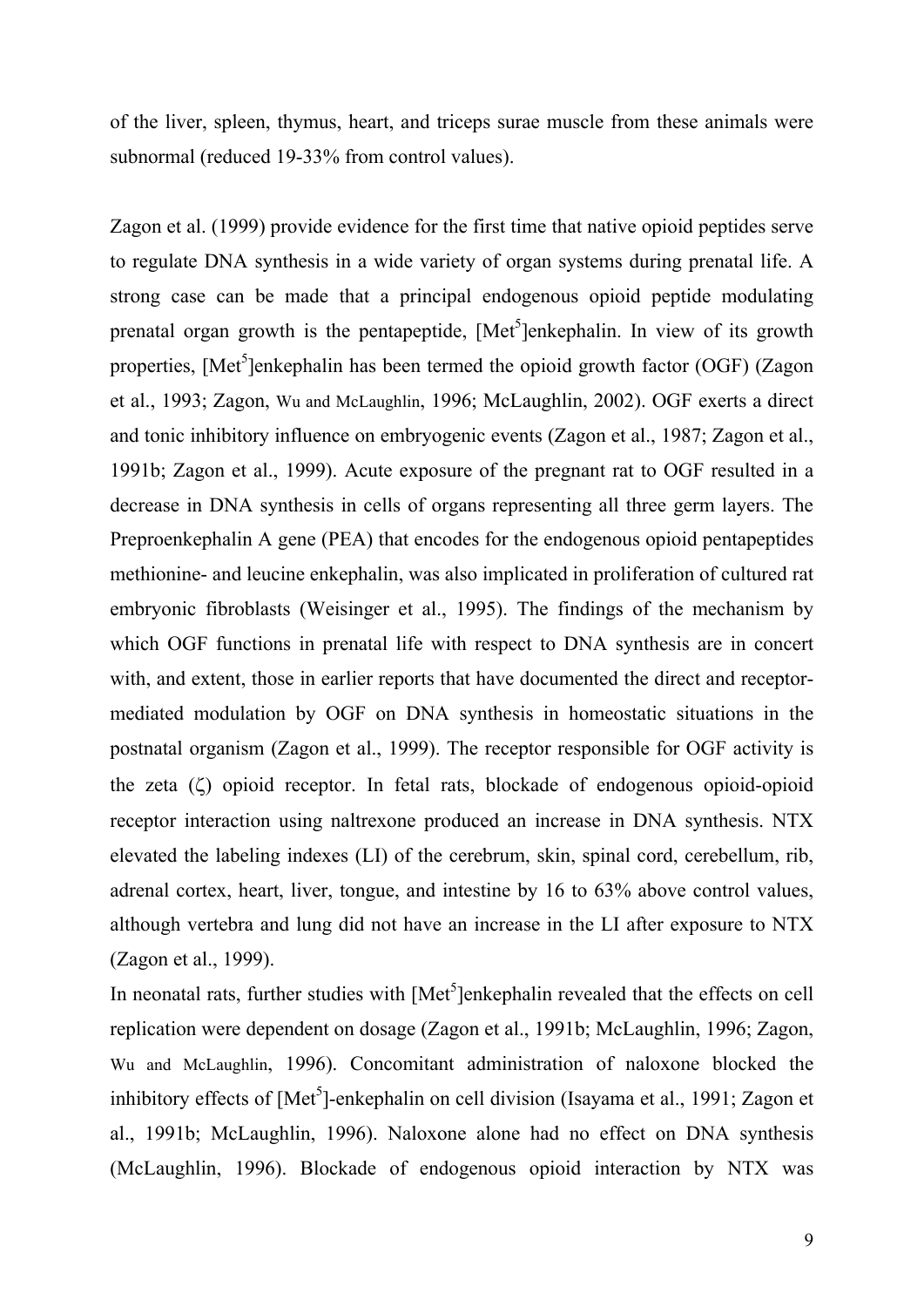accompanied by a significant increase in the labeling index (LI) relative to control levels (Isayama et al., 1991; McLaughlin, 1994; McLaughlin, 1996). The effects of NTX on the developing aorta recorded in the Zagon et al. (1996) study corroborate and extend similar reports in developing brain, heart, and retina, neoplastic cells and tissues, epithelium of the tongue and cornea, and microorganisms (Isayama et al., 1991; Zagon et al., 1991a; Zagon et al., 1992; Sassani et al., 1993; Zagon et al., 1993; McLaughlin, 1994; Zagon et al., 1995).

Subcutaneous (s.c.) injection of morphine to rat pups profoundly inhibited brain DNA synthesis in animals 1 and 4 days of age but not in older animals. Moreover, morphine was shown to inhibit  $\int^3 H$ ]thymidine incorporation into brain DNA during the first postnatal week. The effect was observed in defined brain regions, dose-dependent and reversed by the opioid antagonist naloxone (Kornblum et al., 1987).

Similarly, administration of ß-endorphin to preweaning rats intracisternal (i.c.), but not s.c., markedly inhibited brain DNA synthesis (Kosterlitz et al., 1985; Bartolome et al., 1991) in a manner dependent upon the course of development of specific brain regions (Lorber et al., 1990). ß-endorphin's effect was restricted to the first three postnatal weeks (Lorber et al., 1990; Bartolome et al., 1991). Coinjection of naloxone plus ßendorphin i.c. completely antagonized the response (Lorber et al., 1990; Bartolome et al., 1991; Bartolome and Bartolome, 1994). Naloxone alone caused small but significant increases in brain DNA synthesis, suggesting a tonic influence on tissue DNA by endogenous opioids in the CNS (Bartolome et al., 1991).

Cholecystokinin (CCK) occurs predominantly as  $CCK_8$ , which is believed to act as a neuromodulator or neurotransmitter (Rehfeld, 1985). Although the precise role of  $CCK<sub>8</sub>$  in brain function is currently unknown, increasing evidence suggests that it may act physiologically as an opioid antagonist. Bartolome and Lorber et al. (1994) reported that  $CCK_8$  injected i.c. together with B-endorphin effectively prevented Bendorphin from inhibiting brain DNA synthesis in 10-day-old rats. However,  $CCK_8$ given alone i.c. did not alter basal levels of DNA synthesis in the brain.

The neurochemical effect of postnatal exposure to methadone (METH) on the whole brain and cerebellum were examined in 21- and 60-day-old rats. At 21 days, METH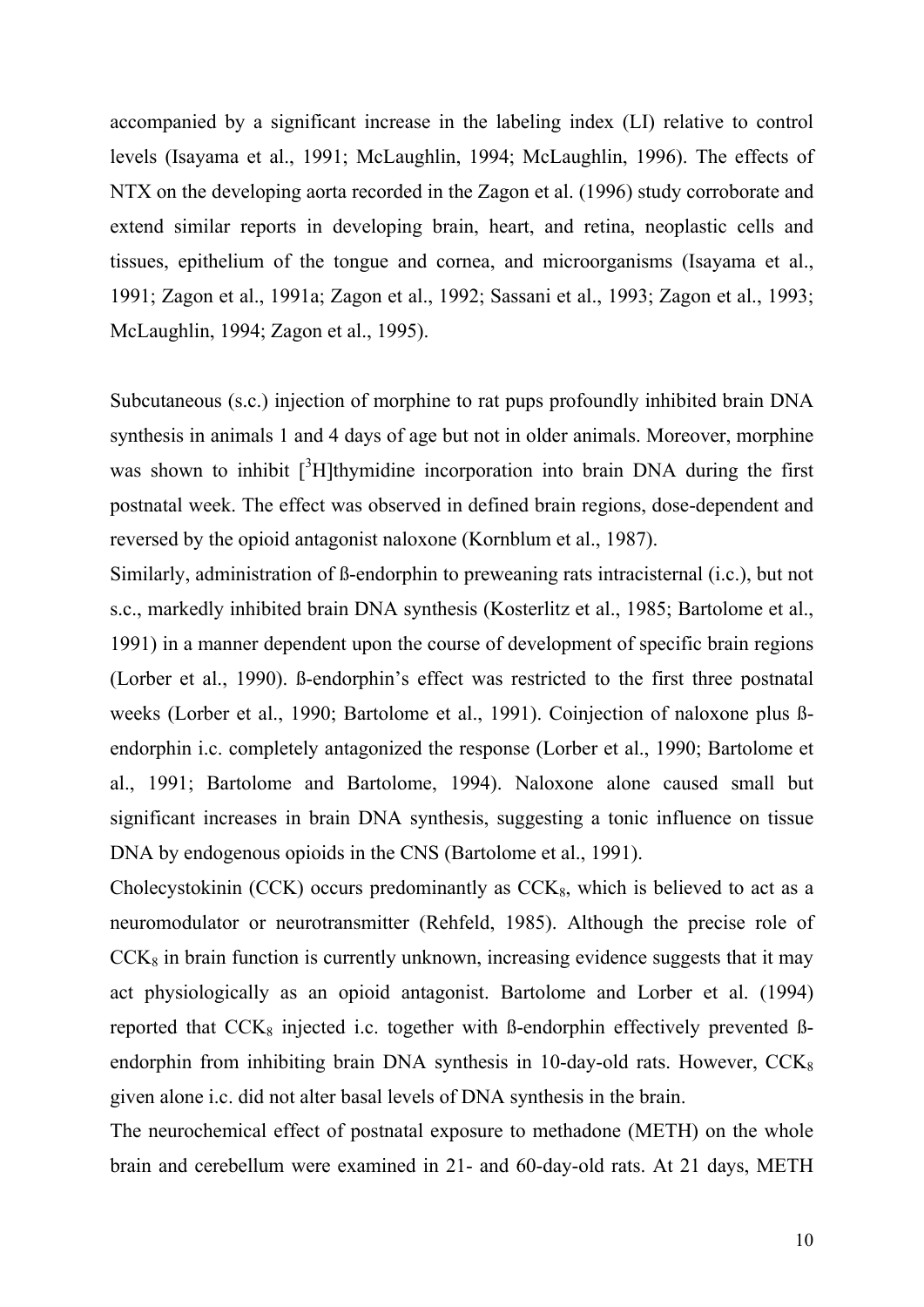rats had severe deficits in the weight and total DNA content of the brain and cerebellum, as well as in brain DNA concentration. At 60 days, total brain DNA content also was reduced in METH animals (Zagon et al., 1982).

In 6-day-old rat cerebellum, acute administration of a wide variety of opioids (synthetic and natural, exogenous and endogenous), some extremely selective for certain opioid receptors, had no effect on cell proliferation at concentrations as high as 10 mg/kg (Zagon et al., 1991b). In 11-day-old rats, acute administration of D-Met<sup>2</sup>-Pro<sup>5</sup>-enkephalinamide, a long acting synthetic enkephalin analog (Bajusz et al., 1977; Szekely et al., 1977), resulted in a marked reduction in the labeling of cerebral and hypothalamic DNA between 1 to 12 h (Vertes et al., 1982). Except a decrease in DNA at 1 h no effect was observed in the cerebellum. The decrease in DNA synthesis found at 1 h was prevented by naloxone injected 5 min prior to enkephalinamide.

In developing rats, inhibition of DNA synthesis and cell proliferation by μ- or δ-opioid agonists was observed in brain cell cultures (Barg et al., 1992; Barg and Nah et al., 1993; Leslie et al., 1998). Moreover, in vitro studies have provided considerable evidence that κ receptors regulate cell division, with complex effects that depend on the age of the target cell (Barg and Belcheva et al., 1993; Gorodinsky et al., 1995). Tencheva et al. (1995) investigated the changes in the levels of in vitro RNA synthesis in developing rat brain after continuous block of opioid receptors. Repeated naloxone treatment induced increased levels (27-48%) of RNA synthesis during the early postnatal period.

Administration of opioid antagonists has been reported to increase cell proliferation and modulate brain development (Zagon et al., 1987; Schmahl et al., 1989; Lorber et al., 1990; Barg et al., 1992). In neonatal rats, when opiate receptors were continuously blocked by naltrexone, large animals with correspondingly bigger brains developed. This effect occurred in both sexes (Zagon and McLaughlin, 1983b; Zagon et al., 1984). Increased brain weight was accompanied by an increase in the number of neurons and glia (Zagon and McLaughlin, 1983b; Hauser et al., 1987; Kornblum et al., 1987; Zagon et al., 1987; Lorber et al., 1990).

In addition, Schmahl et al. (1989) examined the effect of naltrexone on the proliferation of the 4-12-week-old rat forebrain subependymal layer (SEL).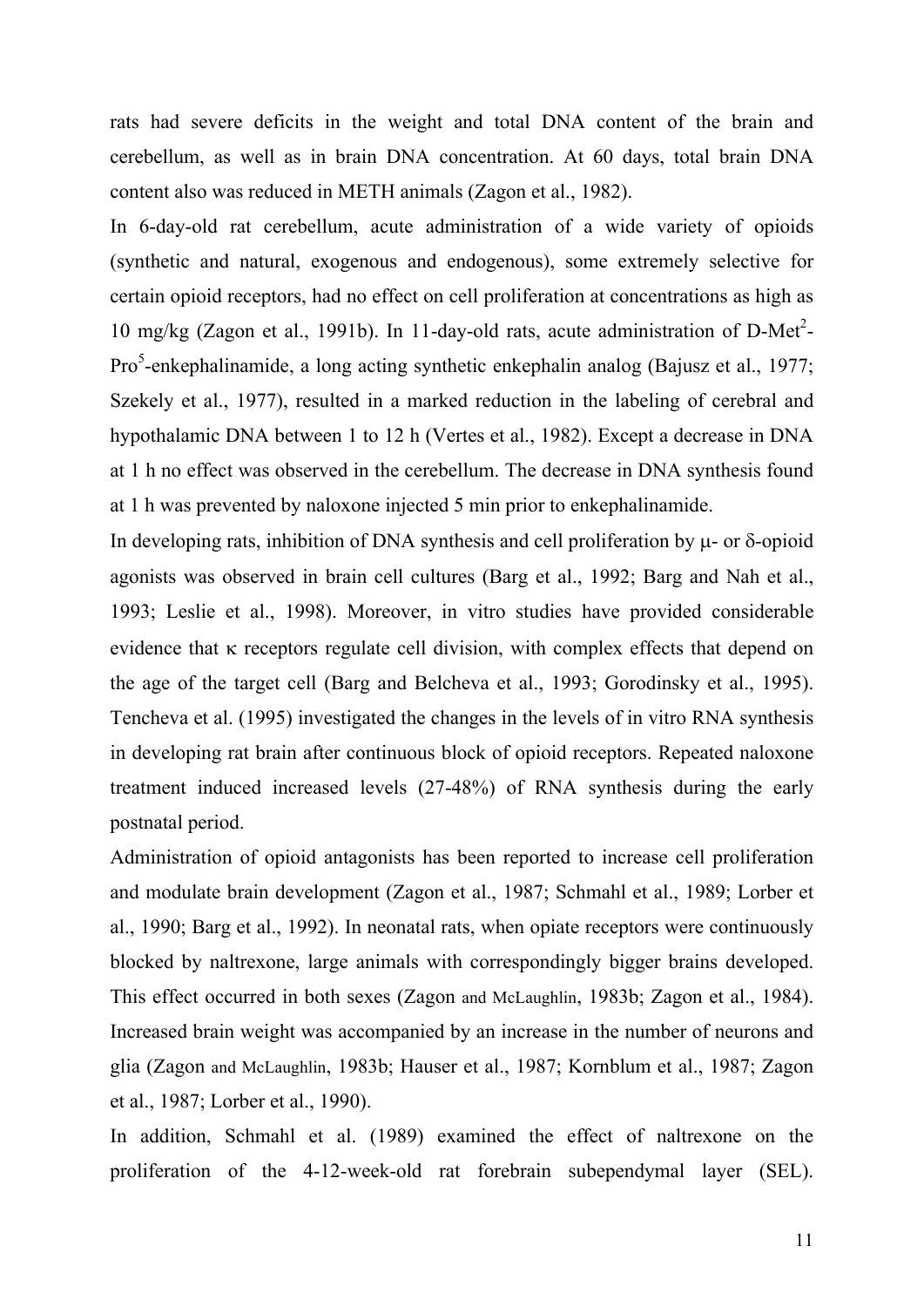Naltrexone, when given daily throughout the preweaning period, evoked a long-lasting increase of the mitotic rate and the  $\int^3 H$  thymidine labeling index at all ages with no sex-preference. This effect was most significant about 8-10 weeks after ending the naltrexone treatment.

Although the fundamental mechanisms which control cellular proliferation in the developing brain are largely unknown (Bartolome et al., 1997), differing opioid mechanisms may regulate cell division in different brain regions (Leslie et al., 1998).

Several investigators have examined the effect of narcotic drugs on adult rat brain protein synthesis with conflicting results (Hitzemann et al., 1976b). In vivo and in vitro, single or repeated doses of morphine inhibited protein synthesis in brain (Clouet et al., 1970; Kuschinsky, 1971; Datta et al., 1972; Hitzemann et al., 1976b; Lee et al., 1979; Rönnbäck et al., 1986). In vivo, both acute and chronic morphine treatments were found to increase (Clouet, 1971; Stolman et al., 1971; Loh et al., 1974; Lang et al., 1975; Hitzemann et al., 1976b; Loh et al., 1977; Sushkova et al., 1992), decrease (Clouet and Ratner, 1967, 1968; Clouet, 1971; Loh et al., 1974; Loh et al., 1977) or have no effect (Cox et al., 1970; Castles et al., 1972; Tulunay et al., 1975; Retz et al., 1982) on brain protein synthesis. A number of reports have dealt with the effects of opiate treatment on the in vivo incorporation of amino acids into protein, and the lack of agreement among these reports suggests that the results are affected by a number of variables including the brain area and subcellular fraction examined, the time course chosen, the route of administration of the radioactive precursor, the dose of opiate administered, and the nature of the opiate treatment. In vitro, acute morphine treatment decreased the ability of brain ribosomes to incorporate amino acids into proteins (Clouet and Ratner, 1968). Inhibition of protein synthesis was attributed to a decreased polysome stability (Clouet, 1970)*.* Repeated injections of morphine were shown to increase brain protein synthesis in vitro (Clouet et al., 1968). This increased activity appeared to be due to alterations in both the ribosomes and the pH 5 enzyme complex (Stolman et al., 1971; Loh et al., 1977).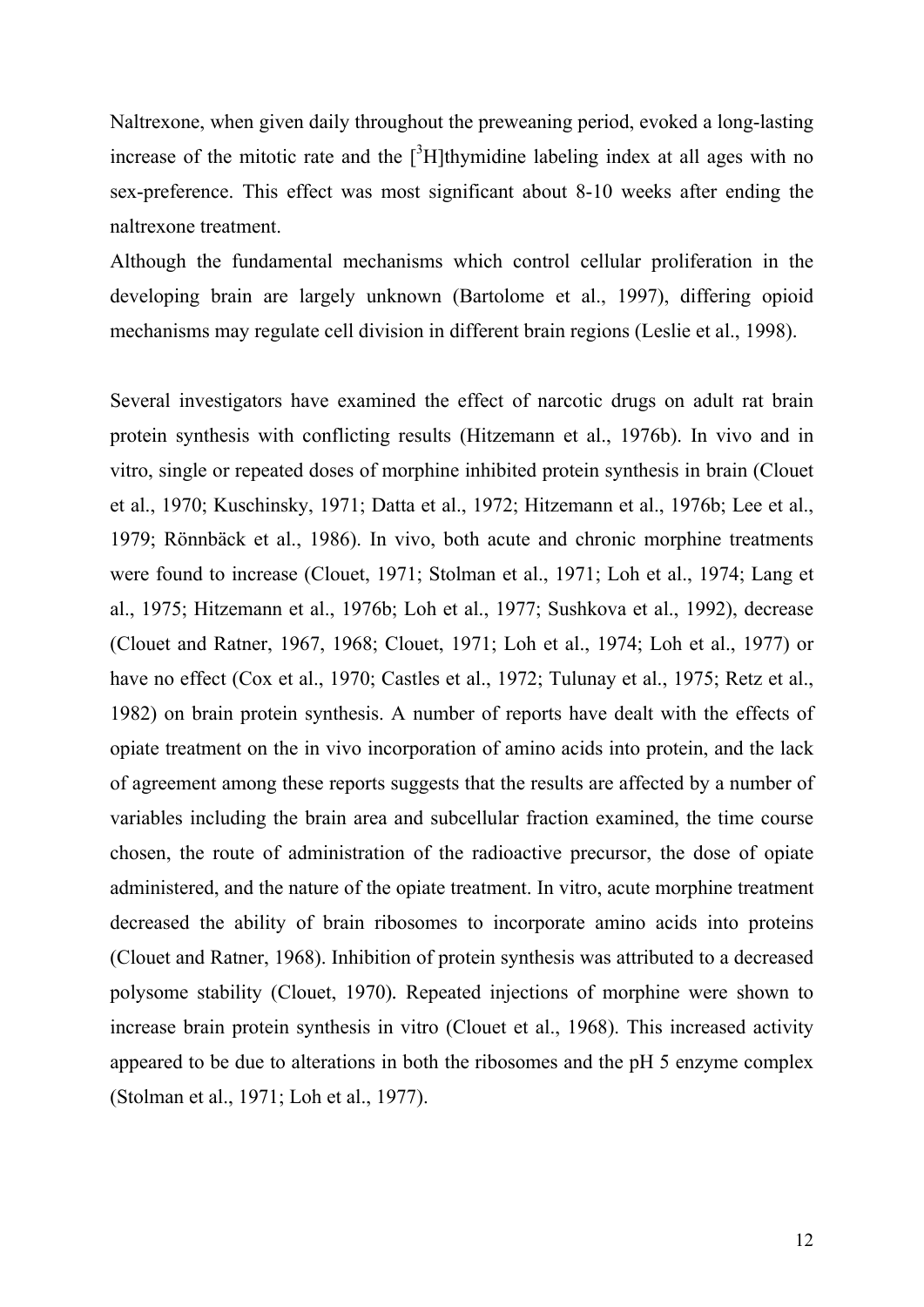The majority of work in developing rats has been concentrated on the central nervous system (CNS). However, some studies have been carried out in the peripheral tissues.

Endogenous opioids affect gonadal cell proliferation (Orth, 1986; O, 1990). Exposure of fetal rat testes to naloxone for a total of 51 h significantly increased Sertoli cell proliferation. Blockade of opiate action in testes, maintained in vitro, enhanced the stimulation of Sertoli cell proliferation by FSH. Moreover, when antiserum to endorphin was administered intratesticularly, the level of Sertoli cell division in testes of perinatal rats was increased (Orth, 1986). These findings suggest that ß-endorphin produced within the testis is a paracrine modifier of the proliferative response of Sertoli cells to FSH, and endogenous ß-endorphin depresses the effect of FSH on Sertoli cells during perinatal development.

In preweaning rats, intracisternal (i.c.), but not subcutaneous (s.c.) or intrathecal (i.t.), administration of ß-endorphin produced a marked and long-lasting inhibition of liver DNA synthesis (Lorber et al., 1990; Bartolome et al., 1991; Bartolome and Bartolome, 1994). This effect was restricted to the first three postnatal weeks (Lorber et al., 1990; Bartolome et al., 1991). Coinjection of naloxone plus ß-endorphin i.c. completely antagonized the response. Naloxone alone caused significant increases in liver DNA synthesis (Bartolome et al., 1991). Similarly,  $CCK_8$  blocked the liver DNA effect of  $\beta$ endorphin via actions within the brain, as s.c. administration of  $CCK_8$  was ineffective. However,  $CCK_8$  given alone i.c. decreased DNA synthesis in the liver (Bartolome and Lorber et al., 1994).

DNA synthesis in the developing rat uterus can be affected by the non-selective opioid peptide [D-Met<sup>2</sup>, Pro<sup>5</sup>]enkephalinamide (ENK) (Vertes et al., 1995). After acute ENK treatment, an decrease in in vitro  $\int^3 H$  thymidine incorporation into uterine DNA was observed in 7-, 14- and 21-day-old rats. This effect was mainly limited to the first 12 h after ENK injection. The rate of DNA synthesis in rat uterus of 21-32 days of age was also inhibited by this opioid peptide (Vertes et al., 1996). However, the opioid action was more marked in younger animals. The decrease in DNA synthesis found after ENK treatment was completely prevented by naloxone. Similar results were obtained with treatment of [Met<sup>5</sup>]enkephalin. Naloxone alone increased the DNA synthesis in the developing uterus. The effect was also age-dependent. The result suggests that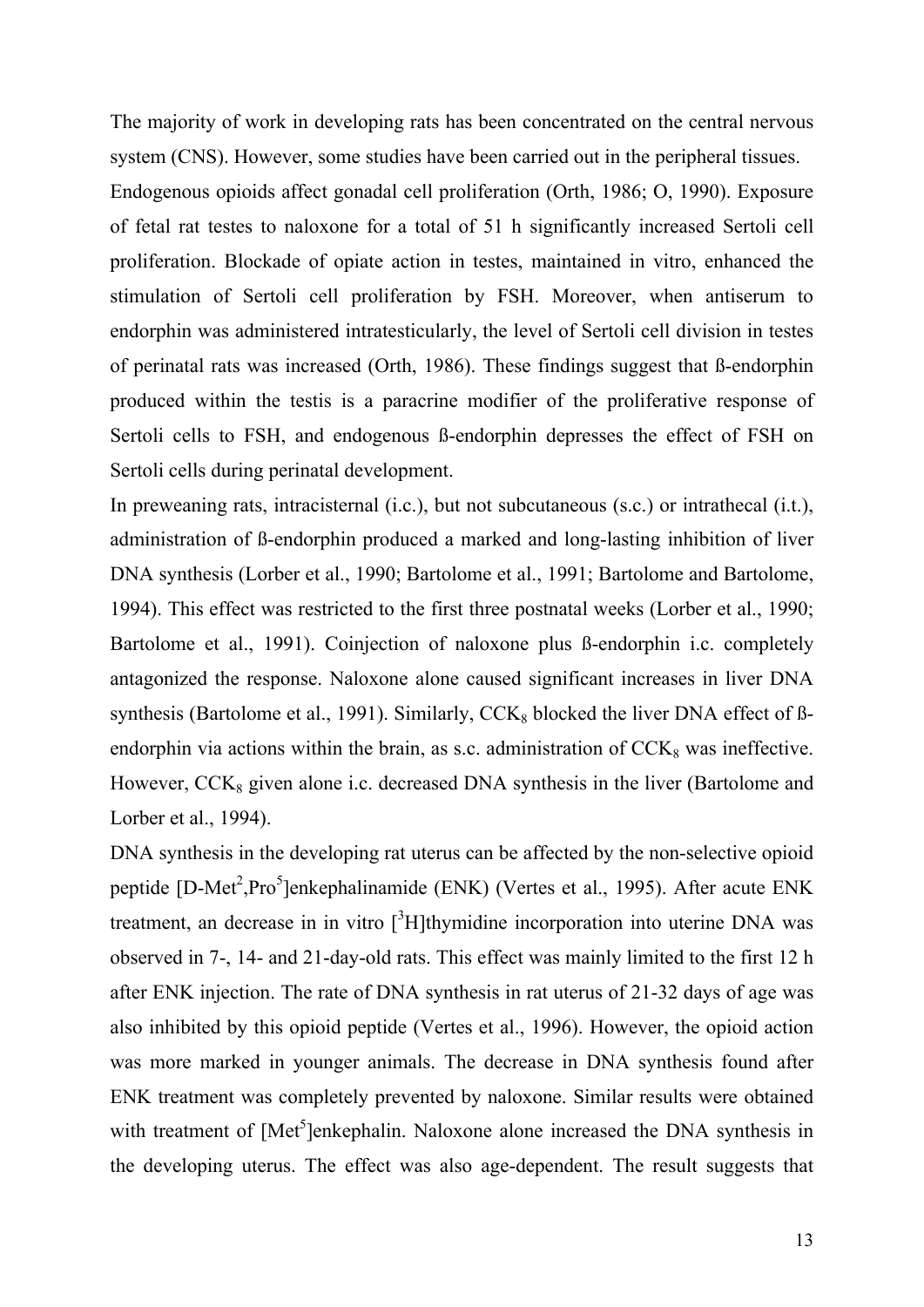endogenous opioid peptide(s) exerts a tonic inhibitory effect on the rate of cell proliferation in developing rat uterus (Vertes et al., 1995).

Oestradiol (OE)-induced DNA synthesis in the adult, ovariectomized rat uterus could be inhibited by a single dose of  $[D-Met^2, Pro^5]$ enkephalinamide (ENK). The rate of inhibition was strictly time dependent (Ordog et al., 1992). Morphine and  $[D-Ala<sup>2</sup>, D-Da<sup>2</sup>]$ Leu<sup>5</sup>]-enkephalin administered 12 h, as well as dynorphin A fragment 1-13 given 2 h before decapitation also inhibited OE-induced uterine DNA synthesis. The ineffectivity of  $[D-Ala<sup>2</sup>, N-Me-Phe<sup>4</sup>, Gly<sup>5</sup>-ol]-enkephalin (DAGO), being one of the$ most selective ligand to  $\mu$  sites (Leslie, 1987), suggests that receptors other than  $\mu$ might be involved in the action of morphine injected 12 h before killing. The inhibition of OE-induced DNA synthesis by ENK administered 12, 2 or 1 h before killing was completely prevented by naloxone (NAL) injected 30 min prior to the corresponding ENK treatment. However, NAL treatment alone did not influence the OE-induced  $[6^{-3}H]$ -thymidine  $([^{3}H]TdR)$  incorporation, suggesting that endogenous opioid peptides might not exert a tonic effect on OE-induced DNA synthesis. Interestingly, Ordog et al. (1992) could not demonstrate any significant effect of [Met<sup>5</sup>]-enkephalin on OE-induced  $[{}^{3}H]TdR$  incorporation, although the presence of [Met<sup>5</sup>]-enkephalin and of the transcripts of its precursor in the uterus (Kilpatrick et al., 1986; Petraglia et al., 1986; Jin et al., 1988; Muffly et al., 1988). They proposed the involvement of endogenous opioid peptides as autocrine/paracrine factors in the progesterone antagonism on OE-induced epithelial DNA synthesis.

The potential influence of opioid peptides on heart development have been reported earlier (Zagon et al., 1984; Zagon et al., 1985). Opioid peptides appear to have profound regulatory control of events related to DNA synthesis in cardiac morphogenesis (McLaughlin, 1994). Morphine exerts direct effects on cultured cardiac myocytes from neonatal rats. These effects are mediated via the delta and the kappa opioid receptors, as mu opioid receptors are not present in neonatal cardiomyocyte cultures (Ela et al., 1997).

In neonatal rats, the inhibitory effect of morphine on DNA synthesis was tissuespecific. While morphine significantly inhibited  $[^{3}H]$ thymidine incorporation into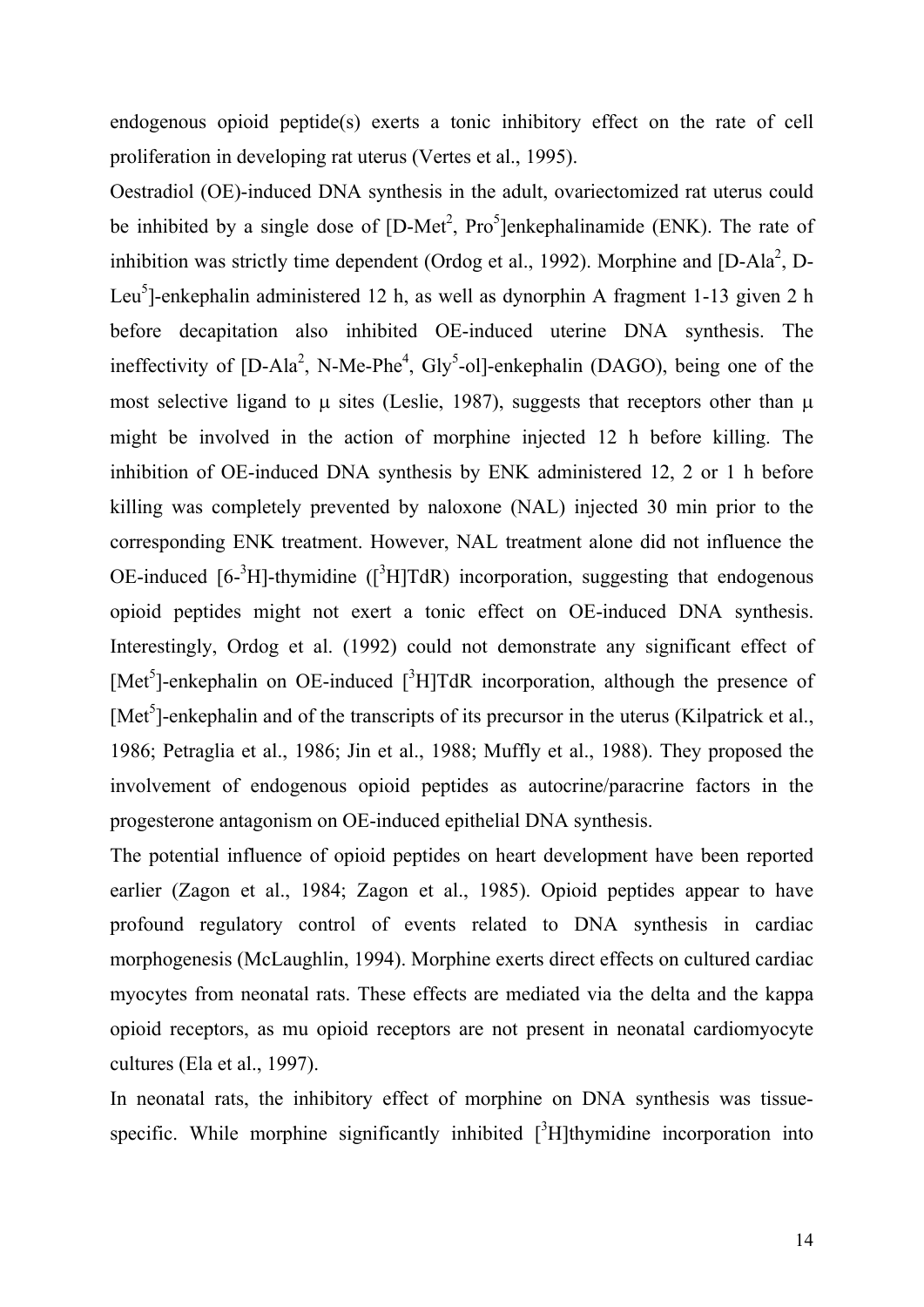brain DNA, it had no significant effect on DNA synthesis in the spleens of the same animals (Kornblum et al., 1987).

McLaughlin (2002) studied the influence of endogenous opioid blockade by naltrexone during prenatal life on postnatal heart development. Pregnant rats received daily injections of 50 mg/kg NTX throughout gestation; offspring were cross-fostered at birth to mothers not receiving NTX. In general, NTX-treated offspring weighed more than controls at birth and throughout preweaning life. At weaning (day 21), weights of experimental animals did not differ significantly from controls. At birth, the wet weights of the total heart were comparable between experimental and control groups. However, at 10 and 21 days of age, NTX-exposed rats had weights of the heart that were markedly elevated from control subjects. At 35 days of age, male and female rats in the NTX treatment group had heart weights that were increased 12% from their control counterparts; these differences were only statistically significant for the females. In the adult rat, DNA content was increased 53 and 63% in NTX-treated male and female rats, respectively, relative to controls. RNA concentration and content values were comparable between NTX and control groups at all ages except day 21, when a 12% increase in RNA content was recorded for the NTX-treated pups relative to controls. At 10 and 21 days, protein concentrations of the total heart were increased by as much as 75 and 51%, respectively, in NTX-treated offspring relative to control rat pups. In the adult, protein concentration was comparable between NTX and salinetreated rats. The data suggest that endogenous opioids function to regulate cardiac growth during the prenatal period, and that disruption of this process has long-term implication for cardiac biology.

In adult rats, opioids may influence macromolecular synthesis of peripheral tissues. D-methadone, which is without CNS effects, is known to have inhibitory effects on cellular biosynthetic processes in spermatogenic cells, and atrophic effects on the prostate, seminal vesicles and testes of animals (Thomas et al., 1975). In vitro, racemic methadone inhibited in a dose-related fashion the decarboxylation of  $L-[1-14C]$ -leucine and its incorporation into the protein of adult rat testicular cells (Jakubovic et al., 1978). The inhibition was highly significant even at 10 μM methadone. Similar dose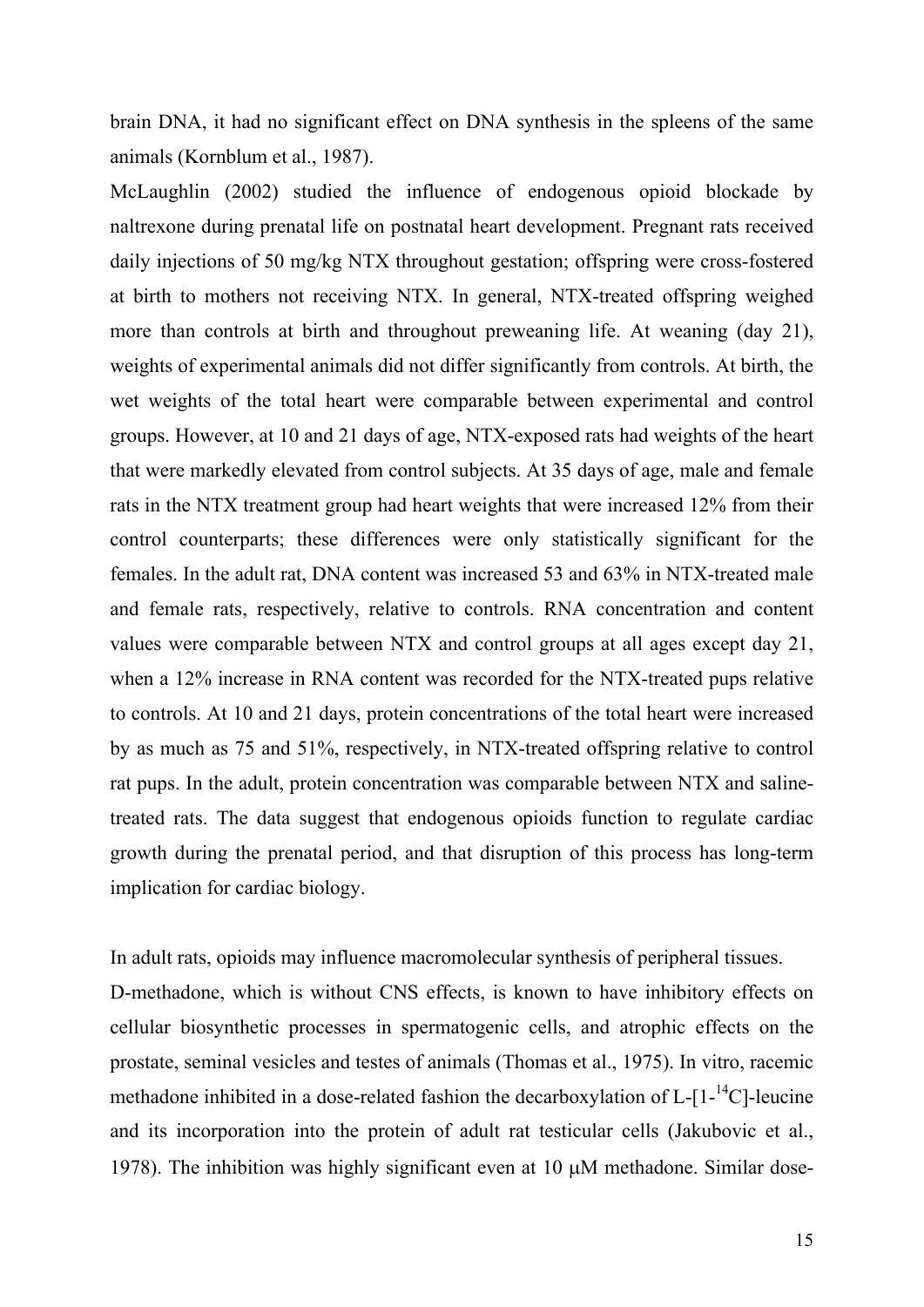related inhibitory effects of racemic methadone were apparent on both RNA and DNA synthesis, although the inhibition of DNA synthesis seemed to be less than that of RNA synthesis.

Morphine may induce renal injury in multiple ways. One of them is to induce mesangial cell (MC) proliferation (Singhal et al., 1992). Singhal et al. (1992) evaluated the effect of opiates on rat MC proliferation and matrix synthesis. The results suggest that in short term cultures, morphine in higher concentration suppresses cell growth but this effect disappears in prolonged cultures, whereas morphine in lower concentrations enhances cell growth even in short term cultures. Naloxone was able to inhibit the effect of morphine (in higher concentrations) in short term cultures. The authors concluded that prolonged exposure to morphine enhances MC proliferation and matrix synthesis. Since  $PGE<sub>2</sub>$  has been reported to attenuate the growth of MC as well as production of matrix by MC (Homma et al., 1988; Ardaillou et al., 1990), it seems a lack of PGE<sub>2</sub> in morphine treated cells may only be partly responsible for enhanced growth and increased matrix production by MC. Similarly, morphine directly modulated the proliferation of rat kidney fibroblasts and had a bimodal action (Di Francesco et al., 1994; Singhal et al., 1998). In vitro, morphine enhanced kidney fibroblast proliferation at lower concentrations. At higher concentrations morphine suppressed the proliferation of fibroblasts. Since morphine promotes apoptosis of fibroblasts at higher concentrations, morphine-induced cell suppression may partly be attributed to the occurrence apoptosis. Furthermore, morphine enhanced the proliferation of cultured rat renal medullary interstitial cell (RMIC) (Singhal et al., 1997). This effect was dose and time dependent.

In rodent, acute administration of opiates has been reported to decrease the in vivo incorporation of radioactive nucleotides into liver RNA (Loh et al., 1977). Levorphanol, a synthetic analogue of morphine, inhibited RNA synthesis in regenerating rat liver (Sakiyama et al., 1969; Becker et al., 1972). In female rats, levorphanol specifically inhibited the nucleolar ribosomal RNA synthesis in liver cells (Sakiyama et al., 1969). It did not show any effect on messenger and transfer RNA nor on other nucleolar RNA synthesis. In males, the results suggest that levorphanol inhibits the synthesis of all classes of hepatocyte RNA, though the effect is somewhat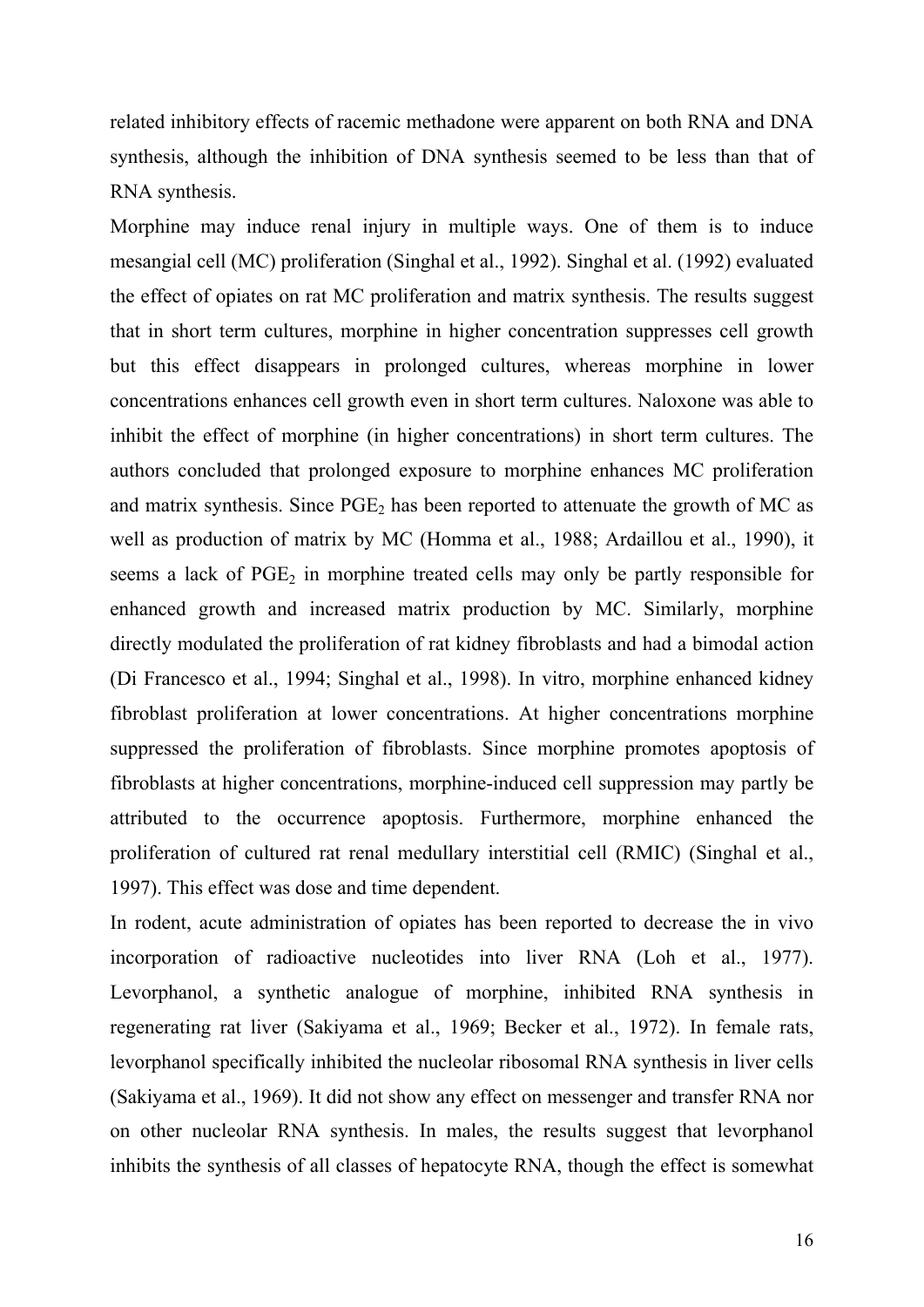more pronounced on the synthesis of ribosomal RNA components (Becker et al., 1972). Several batches of levorphanol also produced severe inhibition of RNA synthesis in rat liver (Rossman et al., 1971).

Morphine administration to rats for five weeks intensified protein biosynthesis in the kidneys, skeletal muscles; specific radioactivity of blood serum proteins increased (Sushkova et al., 1992). Whereas Hashiguchi et al. (1996) noted that central morphine administration resulted in marked decreases in liver, spleen, and muscle protein synthetic rates of adult rats. In addition, a central injection of  $[D-Ala<sup>2</sup>, N-Me-$ Phe<sup>4</sup>, Gly<sup>5</sup>-ol]enkephalin (DAGO, a specific  $\mu$ -receptor agonist) to adult rats produced a significant decrease in tissue protein synthesis in liver, spleen, gut mucosa, gut serosa, kidney, gastrocnemius and plantaris muscle, but did not alter rates of protein synthesis in the brain, heart and soleus muscle (Hashiguchi et al., 1997). The findings that no changes were detected in cardiac protein synthesis and ATP content (Hashiguchi et al., 1997) are in contrast with those previously reported in the isolated perfused rat heart, in which strong correlations among the rates of cardiac protein synthesis, intracellular pH, and tissue concentrations of creatine metabolites (Sugden et al., 1991), ATP, and GTP (Jefferson et al., 1971) were demonstrated and could very well be due to differences in the experimental model.

#### **2.1.2. Effects of opioids on macromolecular constituents of tissues in the human**

Clinical observations on infants and children exposed in early life to opiates reveal a retardation in somatic and neurobiological development (Wilson, 1975; Wilson et al., 1979; Lifschitz et al., 1983; Hayford et al., 1988; Bartolome et al., 1997), since the drug can easily cross the placental barrier into the fetal body and to the maternal milk and affects both pre- and postnatal development of the child (Slamberova, 2003). The retarded effects of narcotics on development persist long after birth (Haynes, 1984; Slamberova, 2003). Morphine depresses human brain development (Hutchings, 1982). Children delivered by methadone-exposed mothers often have subnormal head circumference measurements (Wilson, 1975). Kaltenbach et al. (1987) found that the difference was not clinically significant but rather reflects the relationship between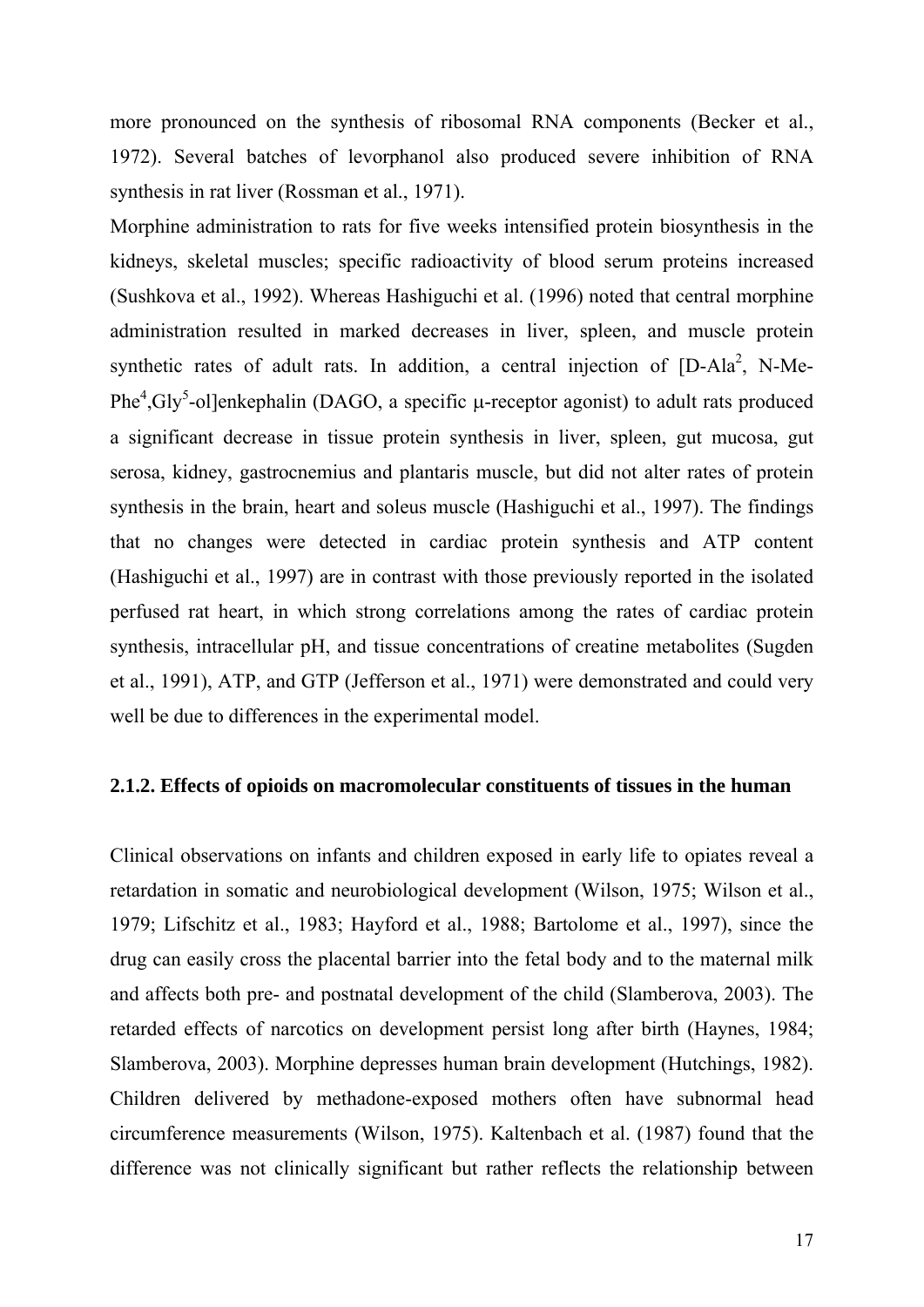birth weight and head circumference. Moreover, diffuse, reactive astrocytosis, with regressive astrocytic changes, has been noted in the postmortem brains of chronic (non-HIV-infected) i.v. heroin abusers (Gosztonyi et al., 1993).

Naeye et al. (1973) reported that heart, liver, pancreas, adrenal glands, spleen, thymus and kidneys of newborn infants whose mothers used heroin up until delivery were affected. Growth retardation was mainly due to a subnormal number of cells in the various organs. The nuclear and cytoplasmic volumes of most cells were approximately normal. A direct effect of heroin on antenatal growth seems likely. In addition, some heroin addicts have low serum concentrations of growth hormone, and it is known that human fetuses who are deficient in growth hormone have a subnormal number of cells in their organs at birth (Naeye et al., 1971; Cushman, 1972). The high incidence of meconium histiocytosis in the placentas of heroin-exposed infants suggests that they experienced episodes of hypoxia or some other form of distress during fetal life, perhaps related to episodes of heroin withdrawal (Naeye et al., 1973).

In vitro, alteration of DNA synthesis by opioids is not restricted to neural systems, as it occurs in nonneural cells and in the immune system as well (Maneckjee and Minna, 1990; Maneckjee and Biswas et al., 1990; Taub et al., 1991; Barg and Belcheva et al., 1993). Tissue culture studies show that  $[Met<sup>5</sup>]$ enkephalin can depress the growth of a variety of neural and non-neural cell types of human origin (Zagon et al., 1989c), and that enkephalin immunoreactivity is associated with proliferating cells of the developing human cerebellum (Zagon et al., 1991b). Using radiolabeled [Met<sup>5</sup>]enkephalin, Zagon and Gibo et al. (1990) have discovered that the  $\zeta$ -receptor is in abundance in the human cerebellum during the first postnatal weeks, but is not detected in adulthood. As discussed earlier this opioid-receptor interaction has been made responsible for the opioid activities as OGF (see page 10).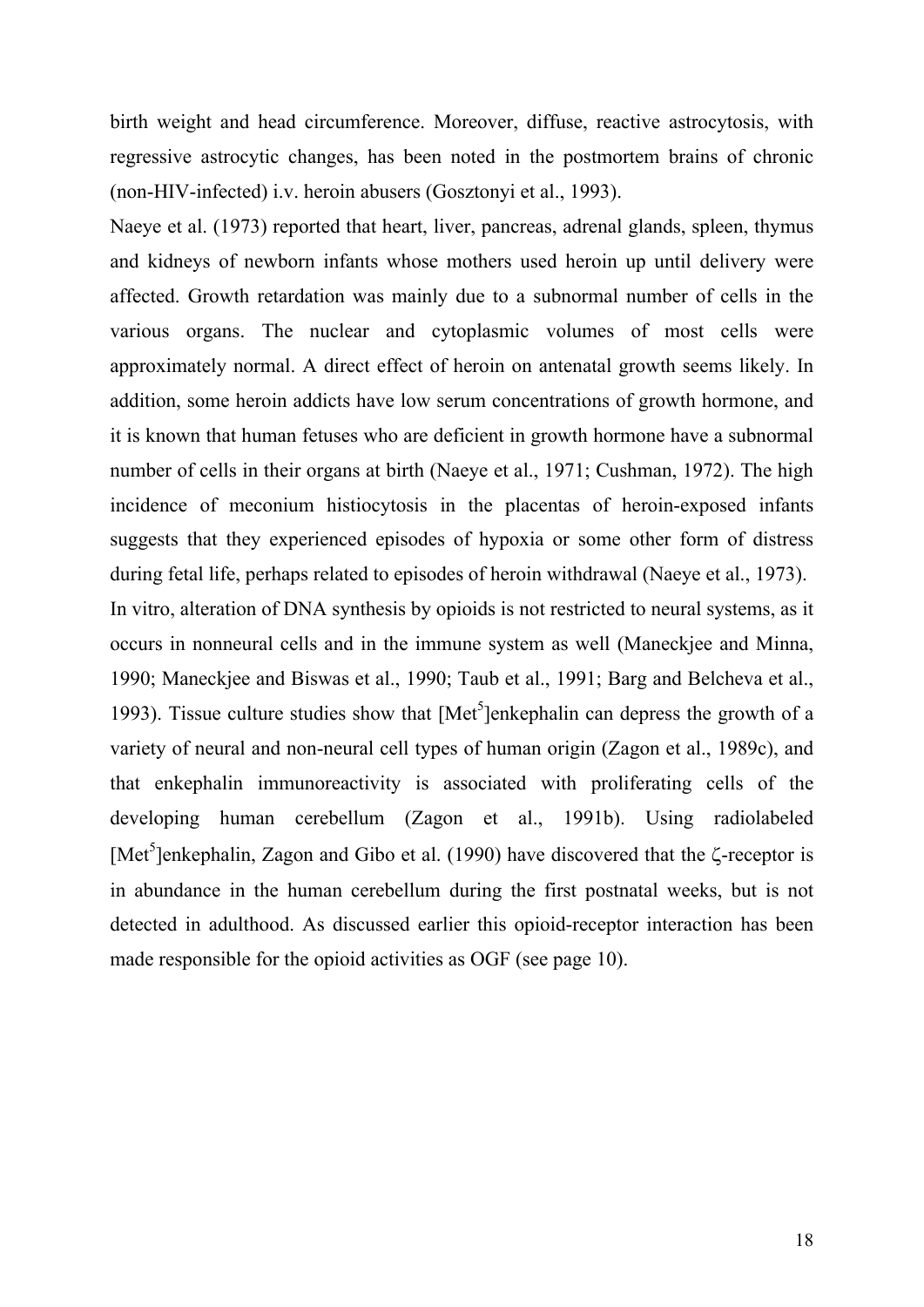#### **2.2. Effects of Opioids on Cortisol Secretion**

#### **2.2.1. Effects of opioids on cortisol secretion in the rat**

In the rat hypothalamo-pituitary-adrenal (HPA) activity is influenced markedly by opioids (Lotti et al., 1969; Buckingham, 1982; Buckingham and Cooper, 1984a, b). Morphine given to pregnant rats induced inhibition of the HPA axis in newborns (Lesage et al., 1998; Dutriez-Casteloot et al., 1999). However, this inhibition was lost when the animals became 80-90 day-old (Dutriez-Casteloot et al., 1999).

Activation of the HPA axis by opioids and its dependence on the subtype of opioid receptor is present during the early neonatal period. Intravenously, the highly selective κ-agonist, U50,488H, increased plasma adrenocorticotrophin (ACTH) and corticosterone by postnatal day 2 in the rat, whereas a stimulation by morphine was not observed until postnatal day 5 (Adamson et al., 1991). Similar to the adult, the  $\delta$ receptor agonist DPDPE was without effect (Buckingham and Cooper, 1986; Bero et al., 1987; Tsagarakis et al., 1990). Since both neonatal and adult studies have shown that kappa agonists are more potent than mu agonists in stimulating the HPA axis (Pfeiffer et al., 1985; Iyengar et al., 1986; Adamson et al., 1991; Pechnick, 1993), the κ receptor is implicated in early control and maturation of the HPA axis as well as HPA neuroendocrine regulation and the stress response.

In adult rats, acute morphine administration induced an increase in plasma levels of cortisol, an effect that was prevented by naloxone (Martinez et al., 1990). The chronic administration of morphine suppressed the HPA axis (Buckingham, 1982; Buckingham and Cooper, 1984a). The morphine response could be blocked by the μ antagonist ß-funaltrexamine (Buckingham and Cooper, 1986). However, in rats made tolerant to morphine by implantation of morphine-containing pellets, no significant changes in cortisol levels were observed (Martínez et al., 1990). Naloxone treatment induced an increase in plasma cortisol levels in these animals.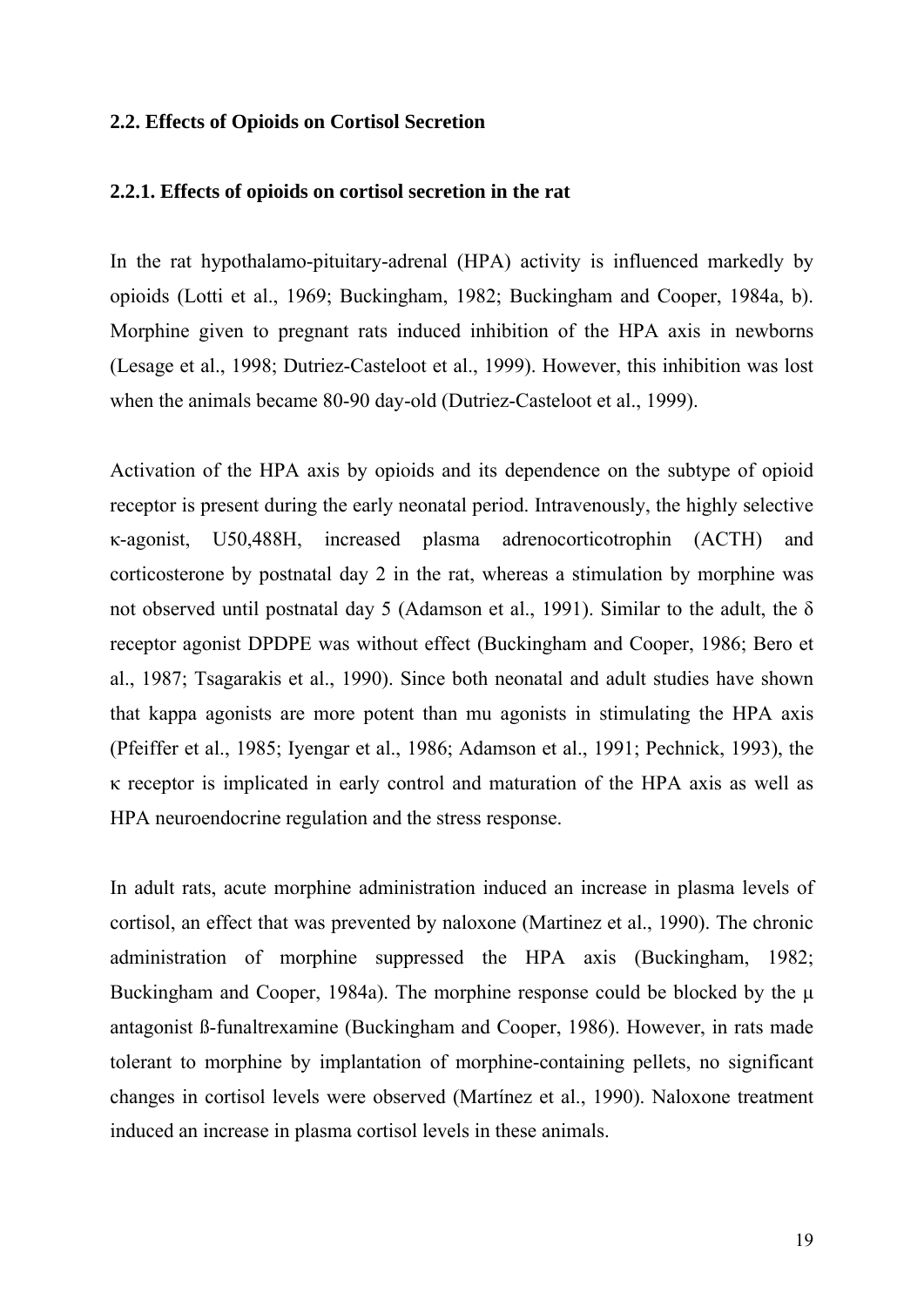In summary, in the adult rat, acute administration of opioid agonists produces an increased HPA activity (Nikolarakis et al., 1987, 1989; Ignar and Kuhn, 1990; Martínez et al., 1990; Alcaraz et al., 1993; Pechnick, 1993; Kokka et al., 1994; Zhou et al., 1999), which has been assumed to be CRF-dependent (Wang et al., 1996; Taylor et al., 1997b). In contrast, chronic exposure to these agonists results in the development of tolerance to and dependence on opioid-induced endocrine secretion (Martínez et al., 1990; Gonzálvez et al., 1991; Vargas et al., 1997). Long-term treatment with opiates suppresses the HPA axis (Buckingham, 1982; Tsagarakis et al., 1989) and reduces adrenal cortisol steroid production and ACTH levels (Munson, 1973; Ho et al., 1978; Buckingham and Cooper, 1984a). Opioid withdrawal produces complex endocrine alterations in rats (Maldonado et al., 1992), including an activation of the HPA axis activity (Martínez et al., 1990; Gonzálvez et al., 1994; Vargas et al., 1997), possibly because of the overproduction of CRF.

#### **2.2.2. Effects of opioids on cortisol secretion in the sheep**

A stimulatory action of opiates on the fetal HPA axis is suggested by reports of increased fetal cortisol levels after the administration of opioid peptides to fetal sheep (Bousquet et al., 1984; Brooks and Challis, 1988).

Brooks and Challis (1988) demonstrated that endogenous opioid peptides were capable of stimulating the HPA axis in fetal sheep during late gestation. Bolus injection of equimolar amounts of ACTH or Leu-enkephalin both provoked a significant increase in the plasma cortisol concentration in sheep fetuses between days 120 and term (Bousquet et al., 1984). A site of action of opioids at the level of the hypothalamus or pituitary is supported by the finding that Leu-enkephalin had no effect on cortisol output from dispersed fetal adrenal cells. However, in adult sheep, ACTH, but not Leu-enkephalin, provoked a rise in the plasma cortisol concentration, suggesting that the Leu-enkephalin response is peculiar to fetuses and neonatal sheep (Carson and Challis, 1982), but is lost some time thereafter.

U50,488H, the kappa agonist, administered directly to the sheep fetus, resulted in a significant increase in ir-ACTH and ir-cortisol (Taylor et al., 1996). This stimulation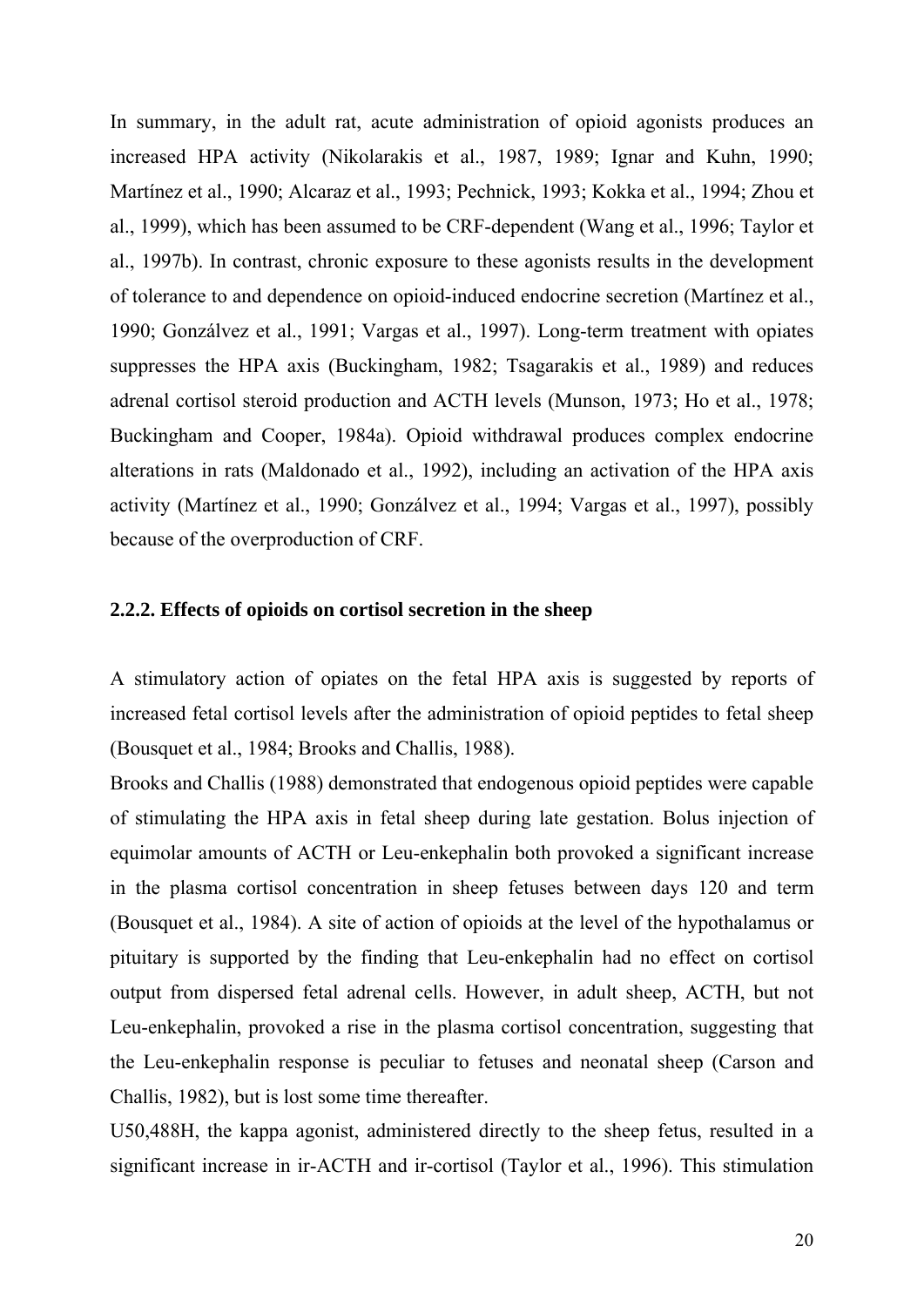was completely blocked by concurrent naloxone administration. However, the molar dose of naloxone used was seven times that of U50,488H, and was two times the dose used to block the increase in ir-cortisol seen with i.v. administration of morphine (Taylor et al., 1994). The authors suggest that the stimulatory action of U50,488H on the pituitary-adrenal axis is mediated, at least in part, by the release of CRF and arginine vasopressin (AVP) via hypothalamic κ-opioid receptors, although an enhanced sensitivity of pituitary corticotrophs to these secretagogues is also a possibility (Taylor et al., 1996).

In late-term fetal sheep, intravenous administration of the mu selective agonist DAMGO resulted in a 92% increase in plasma ir-ACTH and ir-cortisol. DPDPE, the delta selective agonist, elicited a much smaller increase (52%) in ir-ACTH but did not result in a significant increase in plasma ir-cortisol. In contrast, there was a 7-fold increase in ir-ACTH and a significant increase in ir-cortisol with the kappa selective agonist U50,488H (Taylor et al., 1997b). When the same agonists were administered intracerebroventricularly, there was no change in ir-ACTH or ir-cortisol. The results show that the primary effect of these opioid agonists appears to be on the stimulation of ACTH release. In addition, it is likely that the kappa opioid system plays a more prominent role in modulation of the ovine fetal HPA axis than the mu or delta systems (Taylor et al., 1996; Taylor et al., 1997b).

Studies demonstrated a stimulation of the fetal sheep HPA axis by i.v. the Metenkephalin analogue FK33-824 (Wang et al., 1986) and an inhibition after intracerebroventricular (i.c.v.) administration of the same compound (Wang et al., 1988). Results obtained in late-term sheep fetuses suggest that μ-preferring opioid agonists such as FK33-824, increase fetal plasma levels of ir-ACTH and ir-cortisol (Brooks and Challis, 1988).

The action of morphine on the fetal HPA axis was observed in fetuses older than 125 days. In fetal sheep, plasma cortisol levels were inhibited by low doses of morphine and increased by high doses of morphine, such that moderate doses appeared to have no effect. The increase in plasma ir-cortisol was associated with a significant increase in ir-ACTH that was naloxone-reversible (Taylor et al., 1997).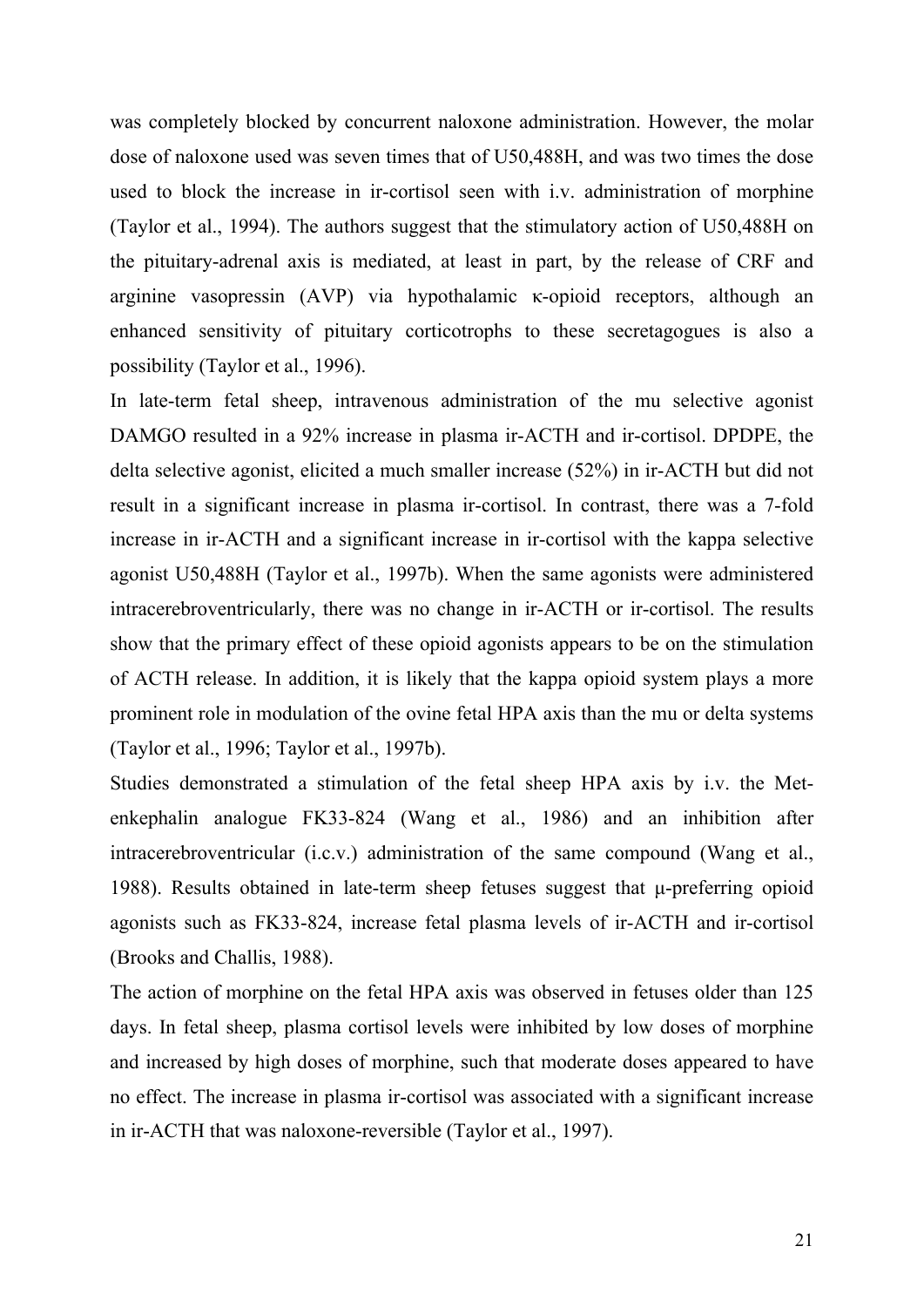Carson and Challis (1982) have shown that Leu-enkephalin, injected into newborn lambs, provoked a rise in the plasma cortisol concentration in a dose-dependent fashion. It is likely that such an action is secondary to effects on brain or pituitary hormone release. The failure of Met-enkephalin to produce a response which achieved statistical significance may be due to the increased stability of the Leu-enkephalin compared with Met-enkephalin.

ß-endorphin infusion into the third ventricle of the adult sheep enhanced the secretion of cortisol in the peripheral blood under non-stressed conditions (Przekop et al., 1990; Domanski et al., 1993). Pretreatment with naloxone suppressed the increase in plasma cortisol induced by ß-endorphin (Przekop et al., 1990). Naloxone infusion did not alter the secretion of cortisol.

The synthetic opioid DAMME reduced basal ACTH and cortisol concentrations (Redekopp et al., 1985). Inhibition of cortisol secretion was reported in adult sheep given DAMME by slow i.c.v. infusion (Wang et al., 1988).

Morphine decreased plasma ACTH and cortisol (Redekopp et al., 1985; Parrott and Thornton, 1988; Parrott and Goode, 1993). Peripherally-administered morphine inhibited cortisol release stimulated by stress (Parrott and Thornton, 1989) or CRH (Parrott and Goode, 1992). Peripheral infusion of naloxone enhanced basal and stressinduced cortisol release in sheep (Parrott and Thornton, 1989; Thornton and Parrott, 1989; Matthews and Parrott, 1990; Parrott and Goode, 1993). Parrott and Goode (1993), however, found that i.c.v. injections of morphine, dynorphin and DADLE did not affect cortisol secretion. In the same study, i.c.v. naloxone administration was ineffective in blocking the effects of exogenously administered opioids, whereas i.v. naloxone abolished the response, suggesting an action at the pituitary or adrenal level.

#### **2.2.3. Effects of opioids on cortisol secretion in the human**

It is well established that opioid peptides have an inhibitory effect on the HPA axis in the human (Delitala et al., 1981a, b; Demura et al., 1981; Grossman, 1983; Taylor et al., 1983; Grossman and Delitala et al., 1986; Wang et al., 1996). Unlike many mammalian species, including the rat, mouse, sheep, guinea pig, cat and dog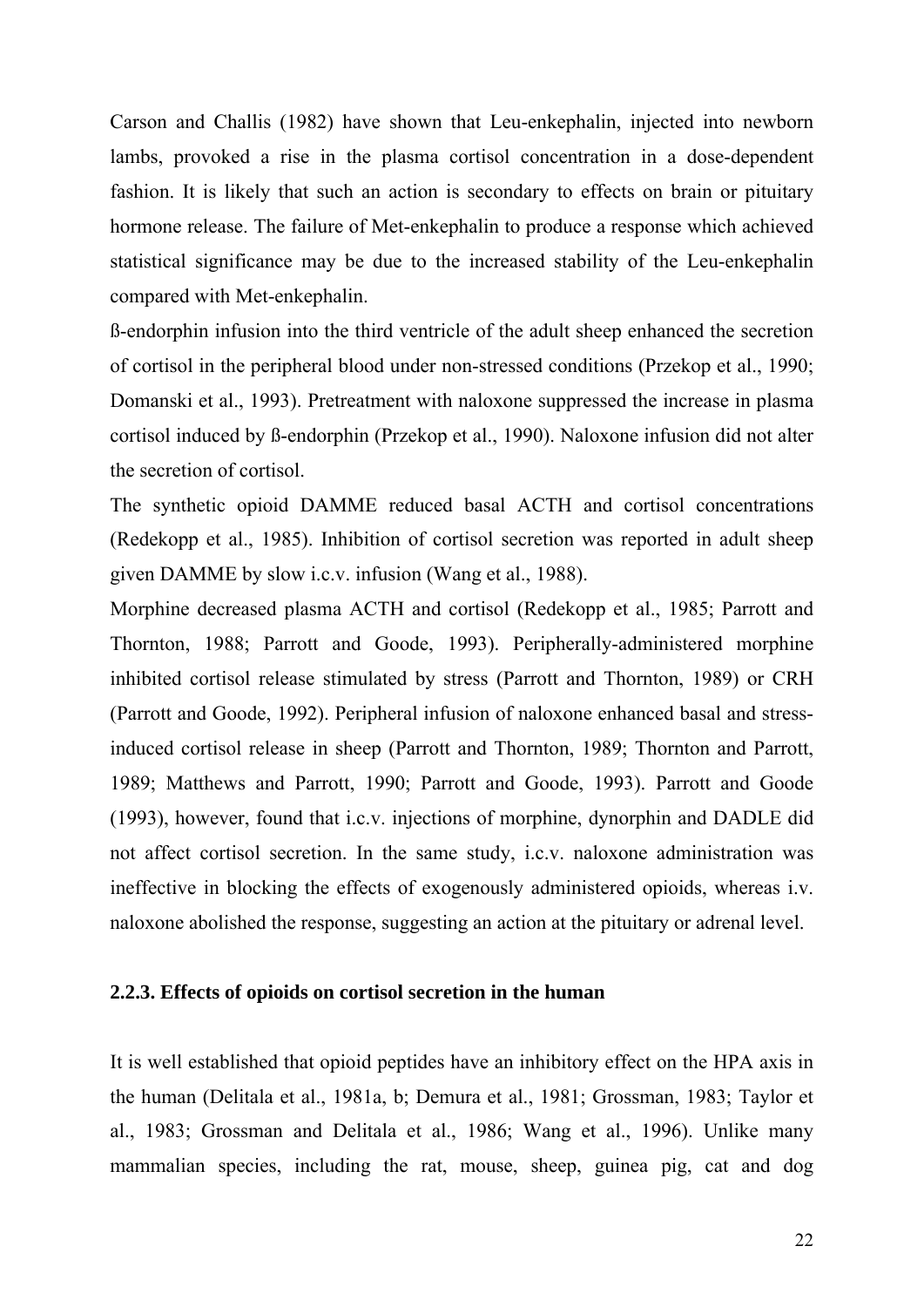(Buckingham, 1982; Nanda et al., 1992; Pechnick, 1993), the acute administration of opiate alkaloids and opioid peptides have been shown to reduce the secretion of ACTH and cortisol in human subjects (McDonald et al., 1959; Stubbs et al., 1978; Zanoboni et al., 1987). The reason behind this difference in HPA response to opioids between humans and most experimental animal species is not known yet.

In man, the administration of enkephalin decreased the secretion of ACTH and cortisol (Lamberts et al., 1983; Steven et al., 1983). Basal plasma concentrations of ACTH and cortisol were lowered by Met-enkepahlin (Delitala et al., 1981b) and Leu-enkephalin was reported to decrease cortisol (Smythe et al., 1980).

mu-Opiate agonists suppress cortisol and ACTH secretion in man (del Pozo and Martin-Perez, 1980; Pfeiffer and Herz, 1984; Pfeiffer et al., 1986). Acute administration of morphine lowered circulating cortisol (Delitala et al., 1983; Zis et al., 1984), and similar responses were seen following methadone, pentazocine, nalorphine and buprenorphine (Delitala et al., 1983; Rolandi et al., 1983). Serum cortisol decreased after i. m. administration of a partial opiate antagonist nalorphine (Rolandi et al., 1981). The i.m. administration of buprenorphine, a derivative of the morphine alkaloid thebaine with agonist-antagonist properties, resulted in a significant fall in serum cortisol values (Rolandi et al., 1983). Morphine, methadone, pentazocine and nalorphine, administered intravenously, all caused falls in serum cortisol (Delitala et al., 1983). Since the effects were not antagonized by low dose naloxone, changes in cortisol are probably mediated via κ- or δ-receptors.

Enkephalin analogues induce a decrease in plasma levels of ACTH and cortisol (George et al., 1974; Hellman et al., 1975; Stubbs et al., 1978; Howlett and Rees, 1986). The effects seem to be mediated via δ-receptors (Gaillard et al., 1981; Allolio et al., 1982).

kappa-opiate receptors represent an important fraction of the total opiate receptor capacity in human brain. i.m. administration of the κ-opioid receptor agonist spiradoline (U-62066E) caused a dose-dependent stimulation of cortisol release in man (Ur et al., 1997). However, the data (Pfeiffer et al., 1986) showed that a kappa-agonist inhibited secretion of cortisol and ACTH by acting at stereospecific, but naloxone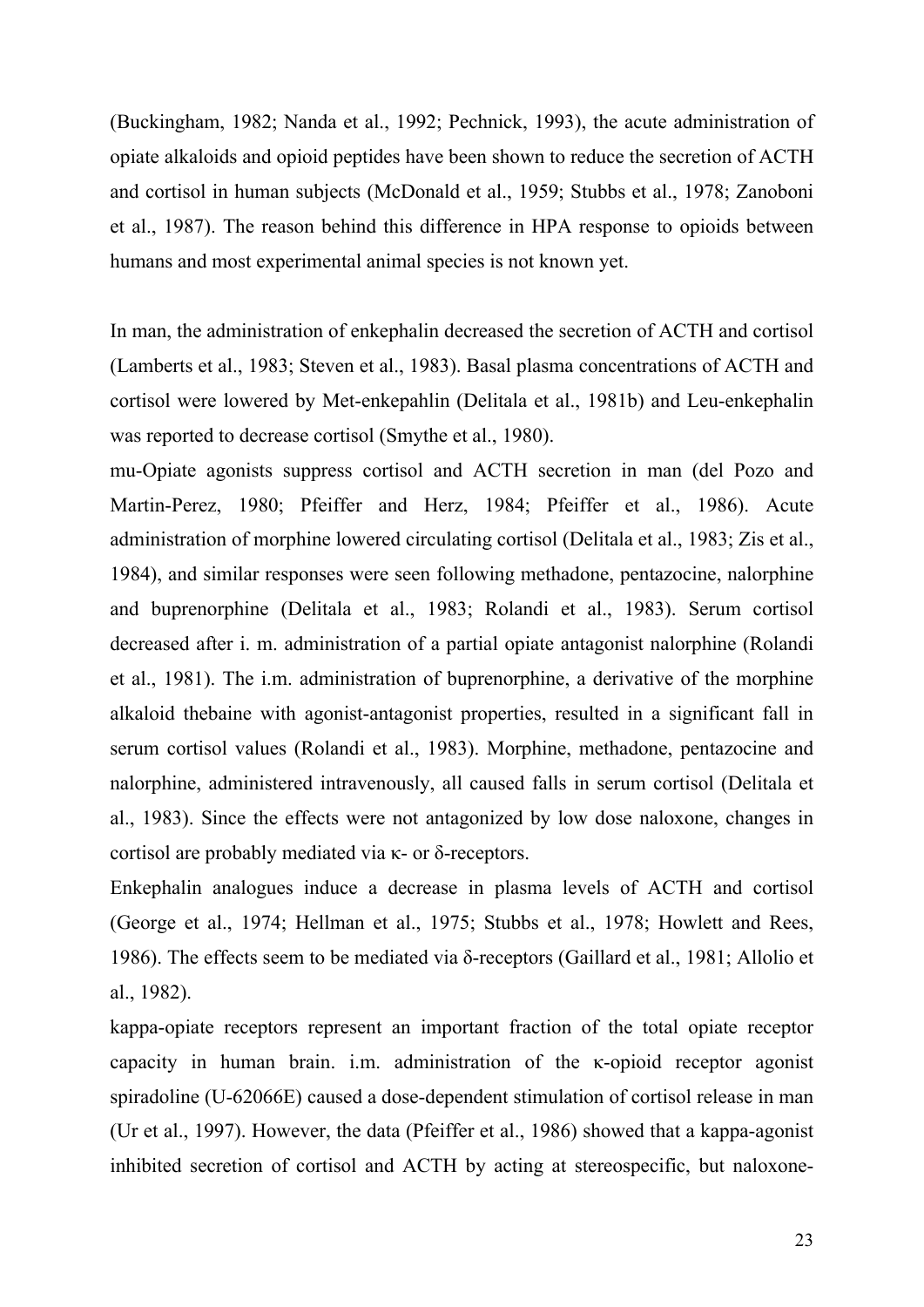insensitive opioid receptors. It seems that κ-receptor agonists suppress the HPA axis by a mechanism differing from the one of mu-agonists.

Endocrine consequences of opioid blockade in man are well recognized. In humans, opioid antagonists stimulate the release of ACTH and cortisol (Morley, 1981; Pechnick, 1993; Martin del Campo et al., 1994; Williams et al., 2003). However, the type of opioid receptor that may be related to these endocrine effects is unknown (Williams et al., 2003).

A stimulatory response of the pituitary-adrenal axis induced by naloxone was observed in man (Blankstein et al., 1980; Morley et al., 1980). Naloxone significantly increased the secretion of ACTH and/or cortisol in normal subjects (Lamberts et al., 1983; Steven et al., 1983; Taylor et al., 1983; Coiro et al., 1984; Cohen et al., 1985; Leslie et al., 1985; Wang et al., 1986; Ehrenreich et al., 1987; Jackson et al., 1989; Al-Damluji et al., 1990; Jackson et al., 1990; Martin del Campo et al., 1994; Torpy et al., 1997). Significant dose-dependent hormonal effects were also found (Cohen et al., 1983; Grossman and Clement-Jones, 1983b; Martin del Campo et al., 1994). However, it has been noted that naloxone only stimulated a rise in ACTH and/or cortisol levels at high dose (Grossman and Clement-Jones, 1983a; Grossman and Moult et al., 1986; Pfeiffer et al., 1986). The failure of some groups to observe an effect was related to the use of low doses of naloxone (Spiler and Molitch, 1980; Wakabayashi et al., 1980; Delitala et al., 1982; Pontiroli et al., 1982). Similarly, small doses of naloxone did not induce the changes in serum cortisol caused by larger doses of the drug (Volavka and Cho et al., 1979; Morley et al., 1980; Grossman and Moult et al., 1981), and, higher doses of naloxone were required to block the effects of exogenous opioids and opiates on serum cortisol (del Pozo and von Graffenried et al., 1980; Delitala et al., 1983). Furthermore, the stress induced increase in ACTH (Serri et al., 1981) or cortisol (Morley et al., 1980) was enhanced after high doses of naloxone while lower doses had no effect (Spiler and Molitch, 1980; Wakabayashi et al., 1980; Engquist et al., 1981; Pontiroli et al., 1982). The naloxone insensitivity of the pituitary-adrenal axis suggests that these responses are modulated by κ- or δ-receptors (Grossman and Moult et al., 1986).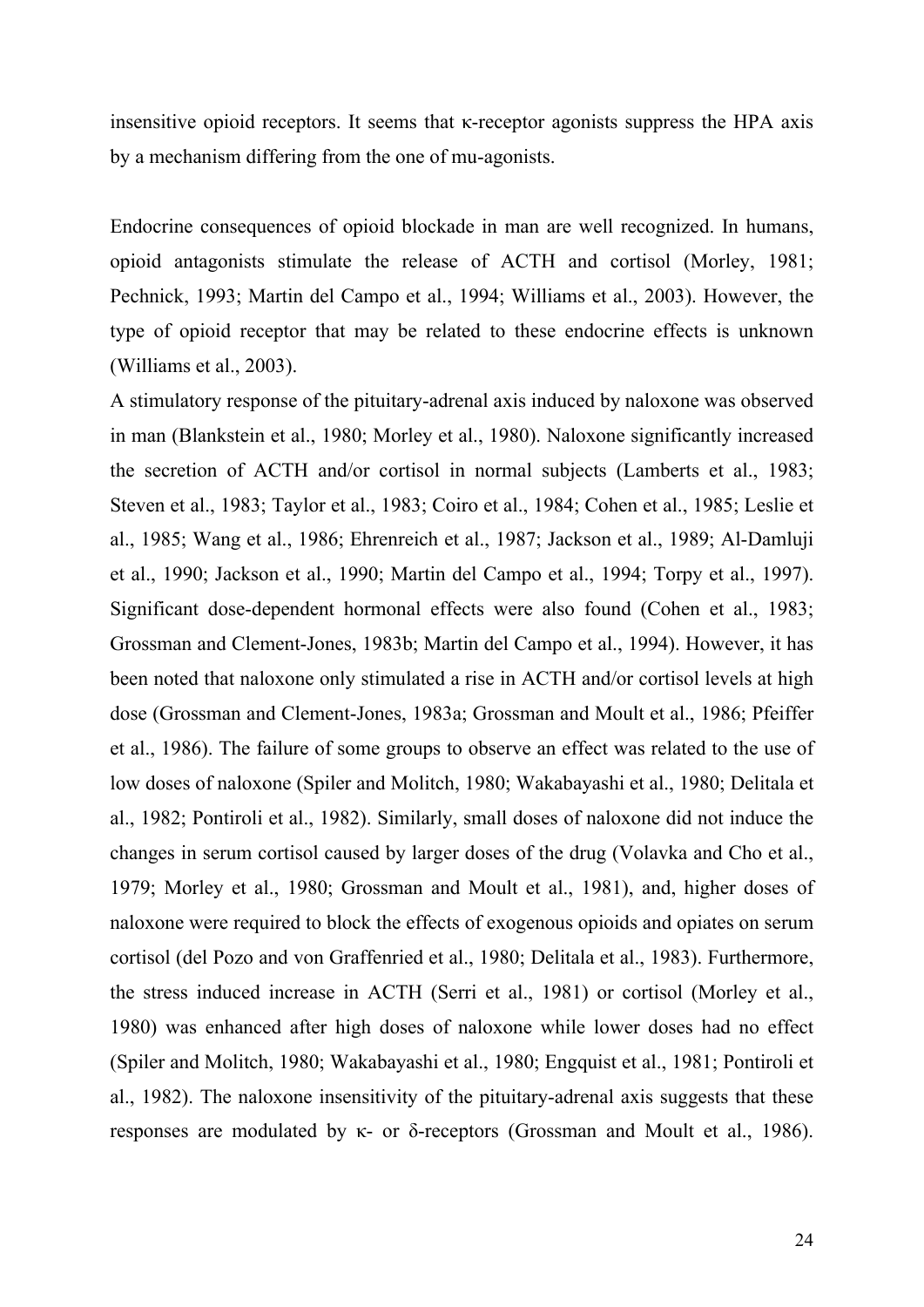Michelson et al. (1996) and Vythilingam et al. (2000) assume that naloxone does affect the HPA axis via a central effect.

Naltrexone significantly increased levels of both ACTH and cortisol in humans (Volavka and Mallya et al., 1979; Mendelson et al., 1986; Martin del Campo et al., 1994; King et al., 2002). The results of the King et al. (2002) study showed reliable and steady increases in ACTH and cortisol levels within two hours after a single oral dose of 50 mg naltrexone. Heroin addicts also showed continued elevated HPA hormone levels during intermediate-term treatment with daily oral naltrexone (Kosten et al., 1986a, b). The data indicate that orally administered naltrexone acutely disinhibits the HPA axis and suggest that heightened HPA response to naltrexone might be a direct effect of opioid antagonism on hypothalamic-pituitary hormone release and not due to a nonspecific effect (King et al., 2002).

#### **2.2.4. Effects of opioids on cortisol secretion in the pig**

There are very few works concerning the effect of opioids on HPA axis. In the prepubertal pig, the κ-opiate agonist PD 117302 partially antagonized CCK-8 stimulated cortisol secretion (Parrott et al., 1991).

Naloxone administration increased serum cortisol concentrations in gilts (Barb et al., 1986). Naloxone also increased plasma cortisol and ACTH concentrations in response to nose restraint in young non-pregnant pigs (Rushen and Ladewig, 1991; Rushen et al., 1993). Estienne et al. (1988) observed that serum cortisol concentrations increased significantly in intact but not hypophysial stalk-transected gilts following naloxone injection and suggested that the opioid antagonist enhances cortisol secretion primarily by a central action in pigs. On the other hand, in gilts received naloxone at 7.5 min after the birth of the first piglet, plasma cortisol continued to increase over the 4 h following the birth of the first piglet (Jarvis et al., 1998). The result was similar to the control group. But this experiment is not exclusive. Thus it can not be concluded that opioids do not affect cortisol secretion during parturition in the pig.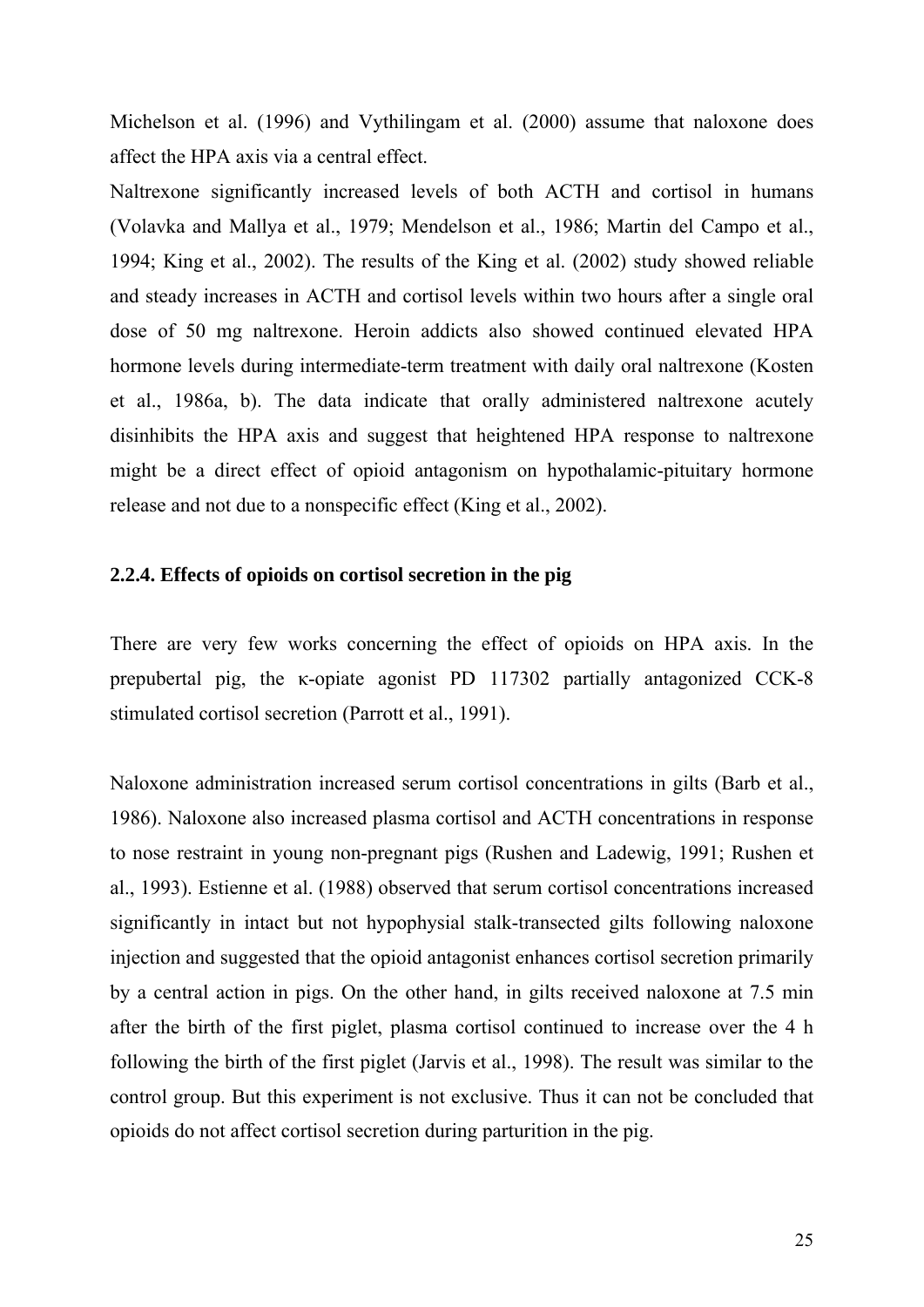### **3. Aims and Objectives**

As the literature review indicates that opioids can influence organ growth and development as well as the HPA axis, the purpose of the present experiments was to investigate whether naloxone, an opioid antagonist affects kidney weight, macromolecular constituents of kidney and cortisol secretion in fetal and neonatal pigs. To this end the following points were studied:

- The effect of chronic naloxone treatment on kidney weight as well as DNA, RNA and protein contents of kidney in male and female fetal and neonatal pigs.

- The effects of acute and chronic treatments with naloxone on cortisol secretion in male and female fetal and neonatal pigs.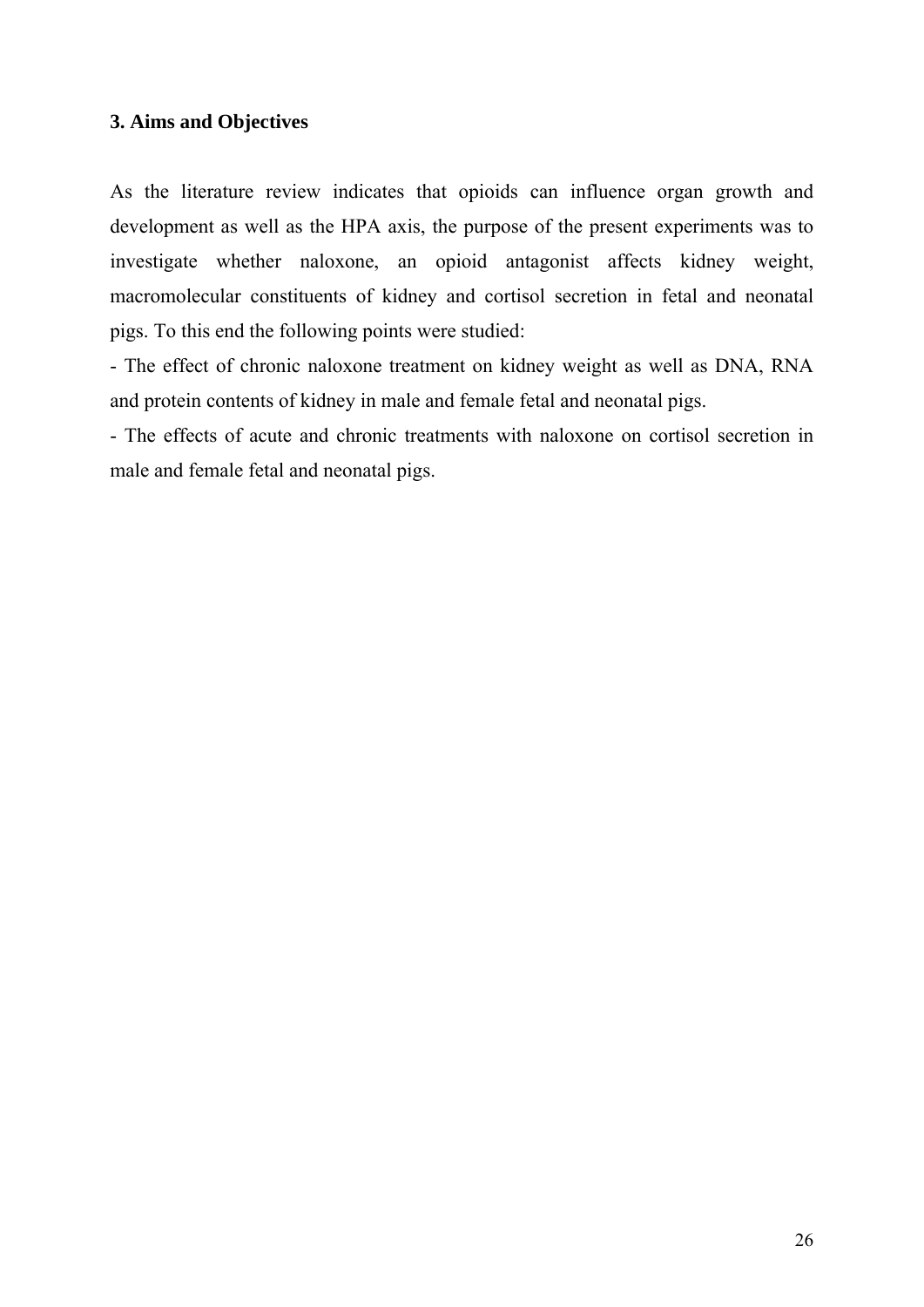#### **4. Materials and Methods**

#### **4.1. Fetuses**

Experiments were carried out on a total number of 46 pregnant German Landrace sows (parity range of  $1 - 2$ ). They were kept in individual crates under controlled environmental conditions (temperature 20° to 22°C; lights on from 0600 to 1800 h), receiving a standard diet twice daily (at 0630 and 1130 h) and water ad libitum. Food was withheld from 12 hours before to 12 hours after surgery. On day 100 (range 97 to 103) post conception (p.c.; first day after mating  $=$  day 0, term  $=$  113  $\pm$  1 days), one fetus per sow was chronically catheterized. Twenty-four fetuses were treated with naloxone and 22 fetuses were treated with saline.

#### **4.1.1. Surgical procedures**

A chronic vascular catheter was placed into the fetal jugular vein as described previously (Bauer and Parvizi, 1996). Briefly, sows were sedated with azaperone (2.5 mg/kg, Stresnil®; Janssen, Neuss) 30 minutes before the induction of general i.v. anesthesia with ketamine-hydrochloride (10 mg/kg of ketamine via an ear vein, Ketamine®; Atarost, Twistringen). A silicon catheter was placed into the maternal external jugular vein and was used for maintenance of anesthesia with ketaminehydrochloride. Lateral abdominal laparotomy was performed and one fetal compartment of the uterus was exteriorized and opened. A silicon catheter was placed into the fetal jugular vein and tunneled to the neck. Following intra-amniotic application of 500 mg kanamycin (Albrecht, Aulendorf) the fetal membranes and uterine wall were closed with one suture and the uterus was placed back into the abdominal cavity. The fetal catheter was tunneled subcutaneously and exteriorized at the back of the sow. On the day of surgery and on the two following days sows received 625000 IU penicillin and 625 mg dihydrostreptomycin (Tardomyocel comp. III, Bayer, Leverkusen) i.m. Fetuses and dams were allowed to recover for 48 hours before the experiments were started. Fetal catheters were flushed daily with 1 ml of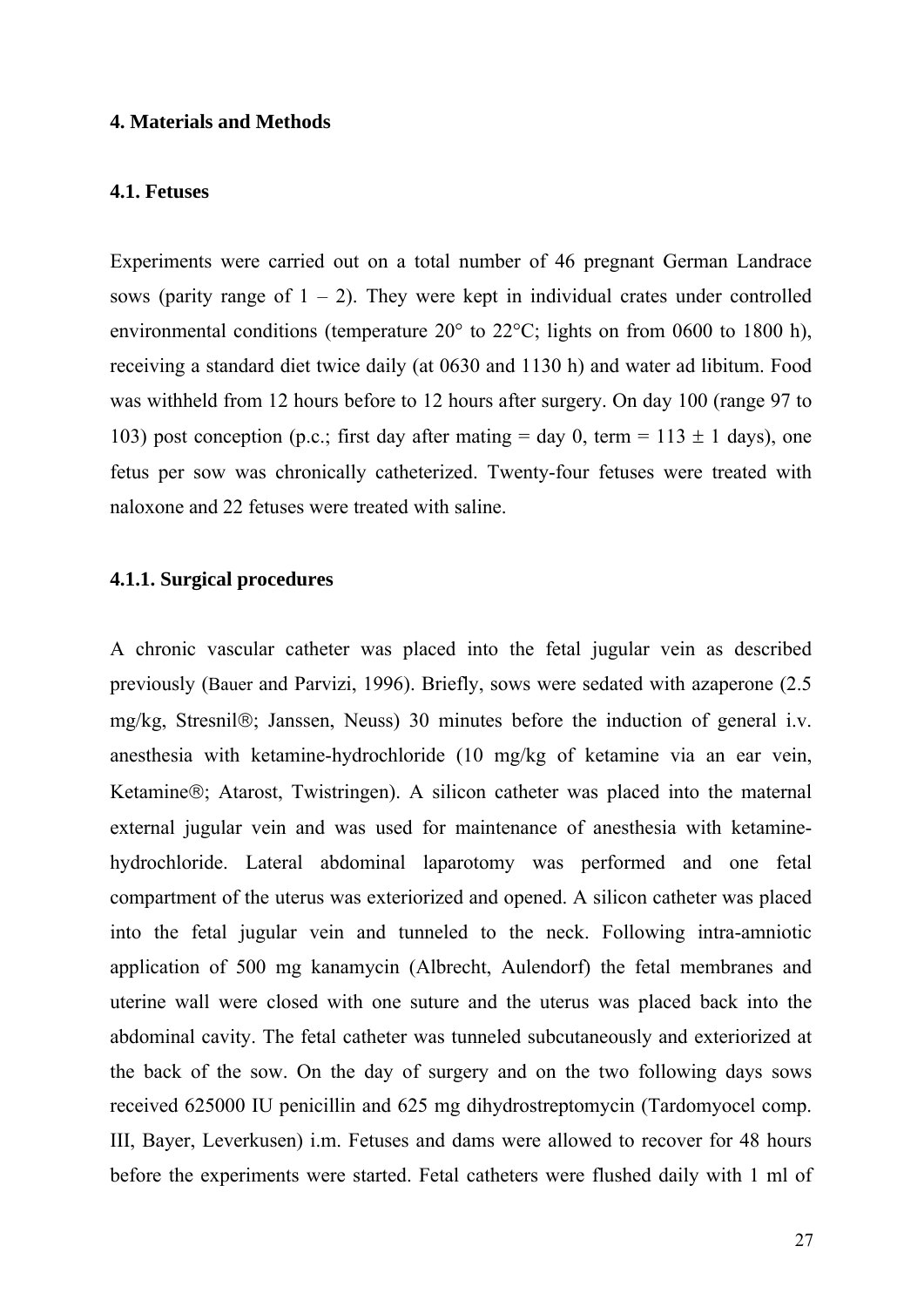saline and filled with 0.6 ml of saline containing 50 IU heparin to keep them patent. The sex of fetuses was determined at surgery and was confirmed after birth.

#### **4.1.2. Experimental protocol**

#### 4.1.2.1. Treatments and blood sampling

Male (22) and female (24) fetuses (only animals with two or more blood sampling days were included) were randomly assigned to one of the two treatment groups, naloxone or control. In order to eliminate possible diurnal variations, all experiments started at the same time of the day (0830 to 0930 h). Blood sampling (1 ml per sample) was started 30 minutes before i.v. administration of naloxone or saline and lasted for 120 minutes with a sampling interval of 15 minutes (Table 3). Volume was restored with warm (38°C) physiological saline after each sample. Naloxone hydrochloride (1 mg/kg estimated fetal weight; Sigma, Munich, FRG) was dissolved in 0.5 ml of saline, controls received vehicle only. To assess the physiological condition of the fetus, blood samples (0.5 ml) were withdrawn before the first sample and immediately after the withdrawal of the last sample. Blood pH and hematocrit (Ht) were analyzed using blood gas system 280 (Bayer Vital GmbH & Co., Geschaeftsbereich Diagnostics, Fernwald, FRG; calibrated on rectal temperature of the sow on the day of experiment). Only healthy fetuses were included in the study  $(7.5 >$  $pH > 7.3$  and hematocrit  $> 25\%$ ). Treatments were administered every day and the blood sampling procedure was carried out repeatedly at 48 h intervals up to term or as long as catheters were patent. Heparinized samples were kept on ice and centrifuged immediately after the last sample was obtained. Plasma was stored at –20°C until analysis.

#### 4.1.2.2. Tissue sampling

At day 1 after birth, renal tissues were taken from the catheterized fetus (only animals born alive were used) and from two other littermates, one male and one female with a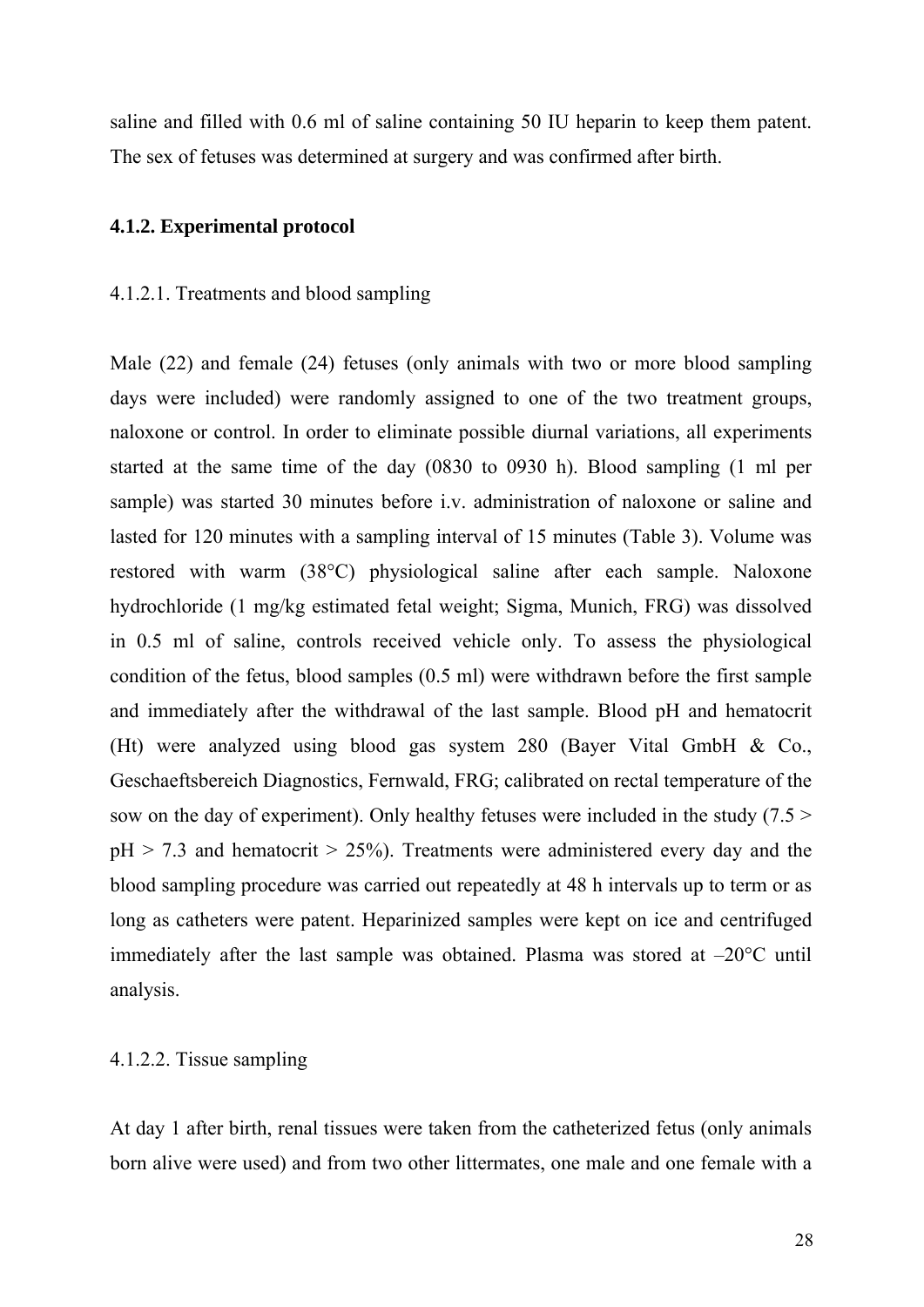birth weight similar to the operated fetus. Kidneys were harvested, decapsulated, rinsed with physiological saline solution to remove excessive blood, weighed, sealed in aluminum bags and frozen in liquid nitrogen and stored at −80°C until analyzed. Ten treated animals (4 males and 6 females) and twenty-one untreated controls (9 males and 12 females) were used for assaying kidney DNA, RNA and protein levels.

| Group <sup>a</sup> | Male | Number of fetuses <sup>b</sup><br>Female | Treatment and blood sampling schedule of fetuses<br>on days 102, 104, 106, 108 and 110 of pregnancy |       |          |                |    |                |    |                |           |
|--------------------|------|------------------------------------------|-----------------------------------------------------------------------------------------------------|-------|----------|----------------|----|----------------|----|----------------|-----------|
|                    |      |                                          | Period 1<br>$-30*$                                                                                  | $-15$ | $\Omega$ | Period 2<br>15 | 30 | Period 3<br>45 | 60 | Period 4<br>75 | $90*$ min |
|                    | 10   | 14                                       | 1 mg naloxone                                                                                       |       |          |                |    |                |    |                |           |
| 2                  | 12   | 10                                       | saline (control)                                                                                    |       |          |                |    |                |    |                |           |

Table 3: Experimental Schedule

<sup>a</sup> Experiment was started on day 102 and repeated on days 104, 106, 108 and 110 of gestation.

<sup>b</sup> Number of fetuses at the beginning of the experiment.

\*Blood pH and hematocrit were measured at times indicated.

#### **4.2. Neonates**

Seventeen German Landrace sows (parity range from  $1 - 3$ ) were kept in individual pens under controlled environmental conditions (temperature 20° to 22° C; lights on from 0600 to 1800 h). They received a standard diet twice daily (at 0630 and 1130 h) and had access to water ad libitum. Sixty-eight neonates (2 males and 2 females per sow) of similar birth weight were randomly assigned to three groups. In treated group, twenty-eight animals were provided with subcutaneous pumps (naloxone) at day 1 after birth. In control group 1, six animals were implanted with osmotic pumps (saline). In control group 2, thirty-four animals were subjected to a sham operation.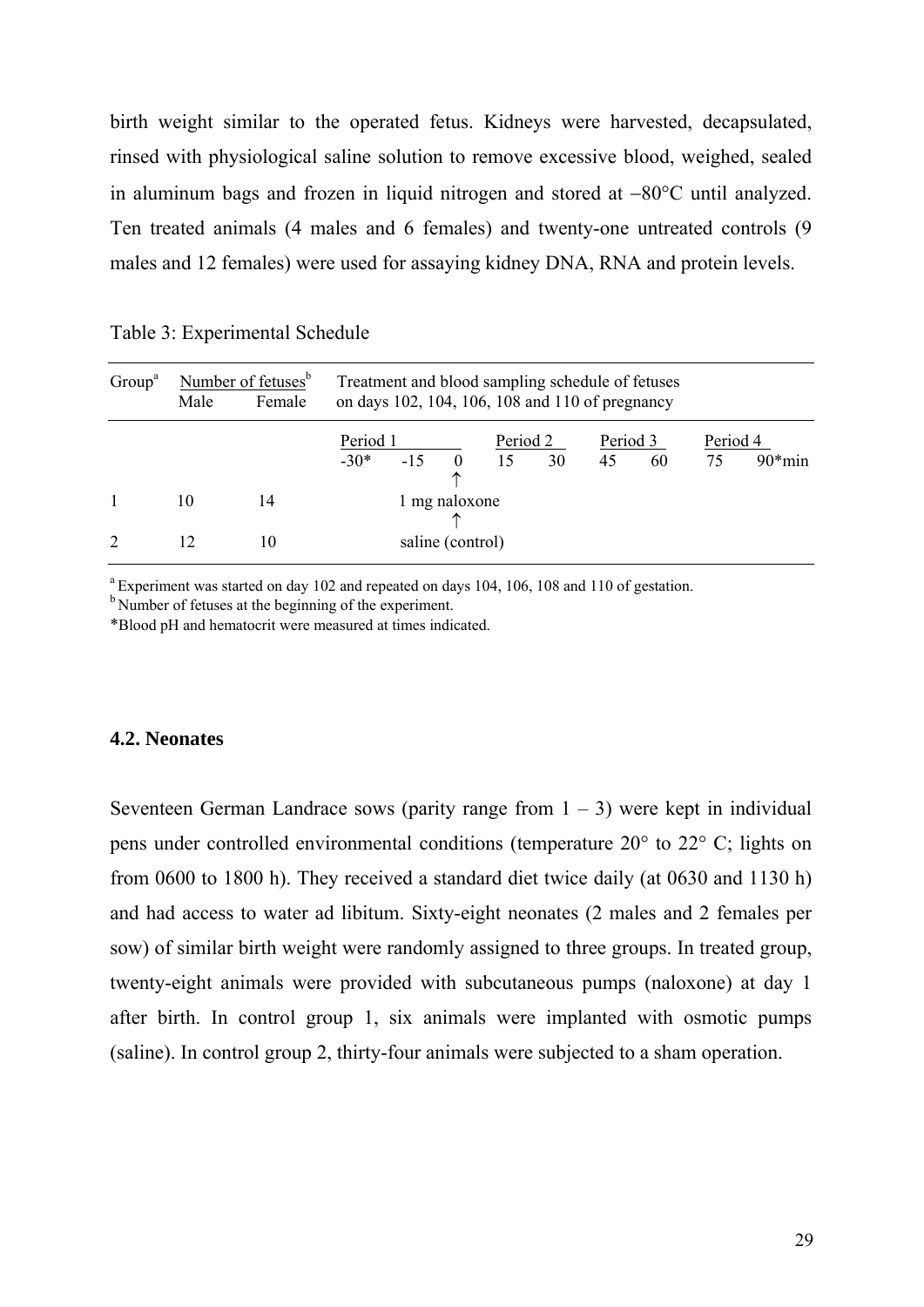#### **4.2.1. Implantation of osmotic pumps**

At day 1 after birth, placement of pumps was performed immediately following blood collection (see experimental protocol) under general i.m. anesthesia (Hostacain®, Hoechst, FRG).

The skin of left or right flank was opened and an Alzet osmotic pump (model 2ml4, Alza Corporation, Palo Alto, California, USA), containing either saline (3 males and 3 females) or naloxone (14 males and 14 females), was implanted under the skin of the flank. Naloxone hydrochloride (Sigma, Munich, FRG) was dissolved in saline. The Alzet osmotic pumps are guaranteed by the manufacturer to produce a constant pumping rate of 2.42  $\pm$  0.09 μl/h (mean  $\pm$  SEM) over a period of 28 days. The concentration of naloxone in the pump was such that with a constant pumping rate of 2.5 μl/h a quantity of 0.167 mg of naloxone was delivered each hour. Thirty-four neonates (17 males and 17 females) were sham operated. In all three groups, the skin incision was closed with one suture.

#### **4.2.2. Experimental protocol**

Blood samples (3 to 5 ml) were collected from each neonate via jugular venipuncture at days 1, 7 and 14 after birth to assess plasma cortisol. In order to eliminate possible diurnal variations, venipuncture was performed at the same time of each sampling day (0830 to 0930 h). Plasma was stored at –20°C until analysis.

At 14 (range 13-15) days of age, animals were weighed before blood sampling and exsanguination. Kidneys were collected, weighed and stored at –80°C until assayed. Eight naloxone treated neonates (4 males and 4 females), two control neonates implanted with pumps (1 male and 1 female) and six control neonates sham operated (3 males and 3 females) were used for renal DNA, RNA and protein analysis.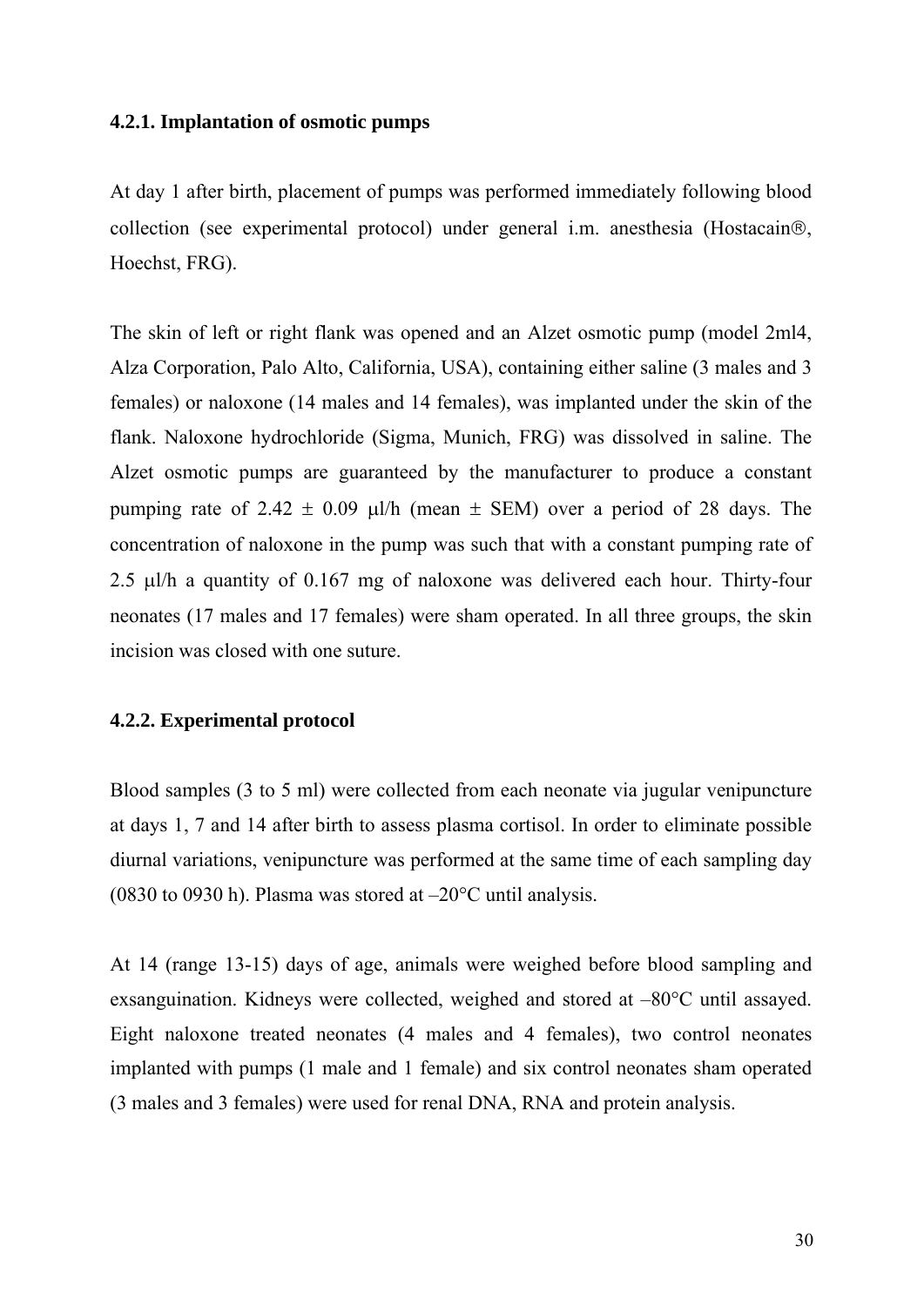#### **4.3. DNA, RNA and Protein Analysis**

#### **4.3.1. DNA and RNA determination**

The frozen kidney samples (500 mg) were homogenized using Potter-Elvehjemhomogenizer (Braun Melsungen) in denaturing solution GTC (1 ml GTC per 100 mg tissue) and were taken into 2 ml microcentrifuge tubes for determinations of DNA and RNA. The homogenates were stored at  $-20^{\circ}$ C (for DNA measurement) and  $-80^{\circ}$ C (for RNA measurement) respectively until analyzed.

#### 4.3.1.1. DNA analysis

The procedure for extraction of DNA in the tissue was similar to that described by Powell and Gannon (2002) with some modifications.

DNA was determined, in triplicate, in 100  $\mu$ l of each of the homogenates. To 100  $\mu$ l of homogenate, 100 µl of phenol and 100 µl of 24: 1 chloroform/isoamyl alcohol were added, mixed and incubated for 5 min at room temperature and then centrifuged at 10,000 g for 5 min. The upper aqueous phase was transferred to a clean tube and 0.1 vol of 3 M sodium acetate (pH 5.5) and 2.5 vol of 100% ethanol were added to the supernate. The suspension was incubated at −20°C for at least 1 h. DNA was recovered by centrifugation at 10,000 g for 15 min. The supernatant was discarded and the pellet was washed twice with 70% ethanol. DNA was resuspended in TE buffer (pH 7.5) until dissolved and quantitated by measuring absorbance at 260 and 280 nm.

Aliquots of DNA samples (1 µl) were separated in an agarose gel containing 0.7% agarose in 1X TAE buffer and  $0.3 \mu$ g/ml EtBr. The gel was run at 4.1 V/cm for 1 h 35 min using orange G as front-marker (orange mix). The DNA was recorded using a CCD camera (Kappa CF 8/1 FMC) and saved by Movie Machine II (Fast Multimedia) program.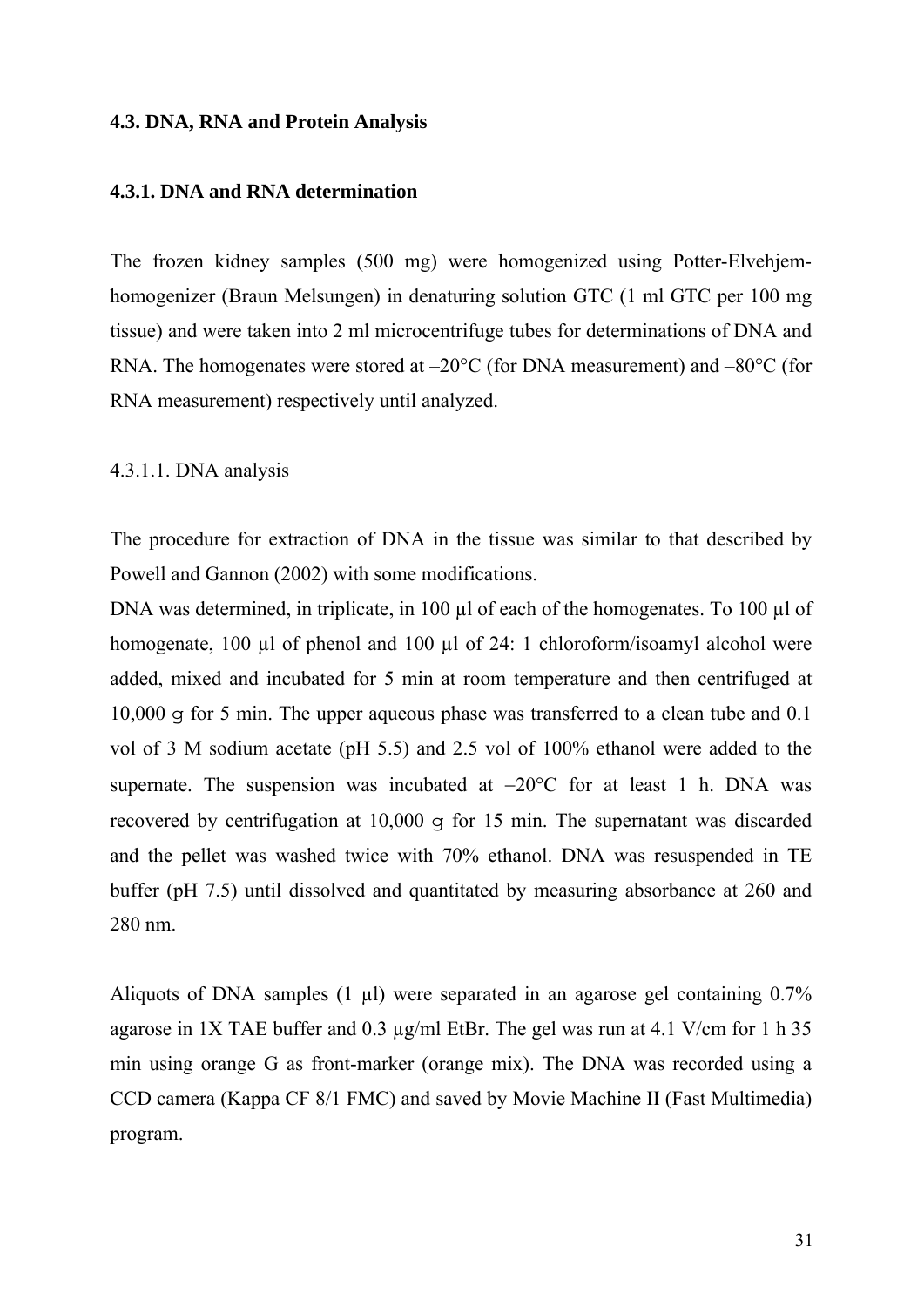#### 4.3.1.2. RNA analysis

The procedure for extraction of total RNA in the tissue was similar to those previously described by Chomczynski et al. (1987) and Chirgwin et al. (1979) with some modifications.

RNA was determined, in duplicate, in 300 µl of each of the homogenates. To 300 µl of homogenate, 300 µl of phenol, 240 µl of 49: 1 chloroform/isoamyl alcohol and 60 µl of 2 M sodium acetate (pH 4.0) were added in succession and the mixture was vortexed after each addition. Samples were centrifuged for 20 min at 10,000 g and the aqueous phase RNA was precipitated with an equal volume of  $100\%$  isopropanol at – 20°C for at least 1 h. Precipitated RNA was pelleted by centrifugation, resuspended in 30 µl of GTC and 3 µl of sodium acetate, reprecipitated with isopropanol, rinsed twice with 70% ethanol to remove residual amounts of guanidine contaminating the pellet, and dissolved in DEPC-treated water. Total RNA was quantitated by reading the  $A_{260}$ and  $A_{280}$  (Mielenz, 2002).

RNA integrity was checked in a denaturing formaldehyde-MOPS buffer system (Sambrook et al., 1989).

5 µg-10 µg of total RNA was used for RNA gel electrophoresis. RNA Samples were denatured in a 5X RNA loading buffer (Quiagen, RNeasy Mini Handbook 1997, modifies) by heating at 65°C for 10 min and subsequently placed on ice. To prepare 1.4% formaldehyde−MOPS gel, agarose was dissolved in DEPC-H2O. Then 10X MOPS buffer and 12.3 M formaldehyde were added to the melted agarose cooled to 70°C. The gel was poured onto a gel casting platform and the gel platform was placed in an electrophoresis tank containing 1X MOPS running buffer. The samples were separated in the gel run at a voltage of 3.5 V/cm for 2 h. The RNA was visualized directly upon illumination with UV light and photographed under UV light.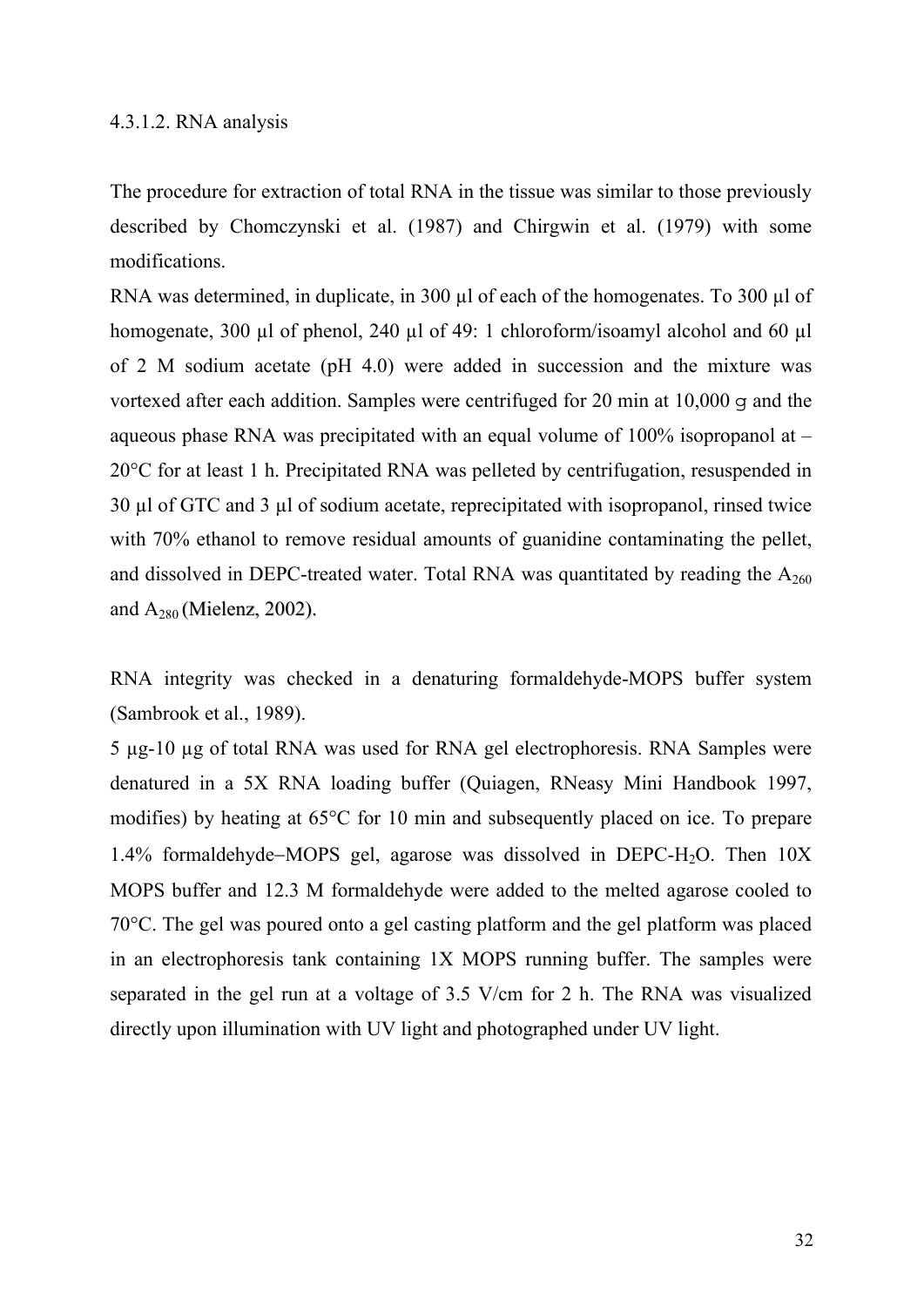#### **4.3.2. Protein measurement**

0.2-0.3 g of renal tissue was homogenized using an Ultra-Turrax (Janke and Künkel) in Tris buffer (vide supra) to a final concentration of 2-4%. Protein was determined, in triplicate, in 5 μl of each of the homogenates by the Bradford method (Bradford, 1976), using BSA (Bovine Serum Albumin) as a standard.

#### **4.4. Cortisol Analysis**

Plasma cortisol levels were determined in duplicate in 20 μl aliquots by a rapid direct enzyme immunoassay (EIA) as described (Marc et al., 2000). The method had been evaluated for direct determination in 20 µl plasma diluted 1: 20 without prior extraction. The antibody (code no. 602) was raised in a rabbit against cortisol-21 hemisuccinate-BSA. Its crossreactivities were as follows: cortisol, 100%; cortisone, 45%; corticosterone, 15%; desoxycorticosterone, 8%; progesterone, 8%; and testosterone, 3%. The intra- and inter-assay coefficient of variation was 8.9% and 12.6%, respectively.

#### **4.5. Statistical Analysis**

Because there were no differences between neonatal control groups 1 (saline pump) and 2 (sham operated), the results from the two groups were combined. In the following, the combined group of neonates implanted with saline pump and shamoperated neonates is referred to as neonatal control group.

To compare body and kidney weights and macromolecular content of kidney between birth and day 14 after birth, data obtained from fetal and neonatal control groups (the figures for males and females were pooled) were subjected to the Mann-Whitney rank sum test. Naloxone effects during late gestation and at the first 14 days of life (the data for 14-day-old male and female neonates were pooled because of no sex differences) were evaluated by Mann-Whitney rank sum test and Students' t-test, respectively.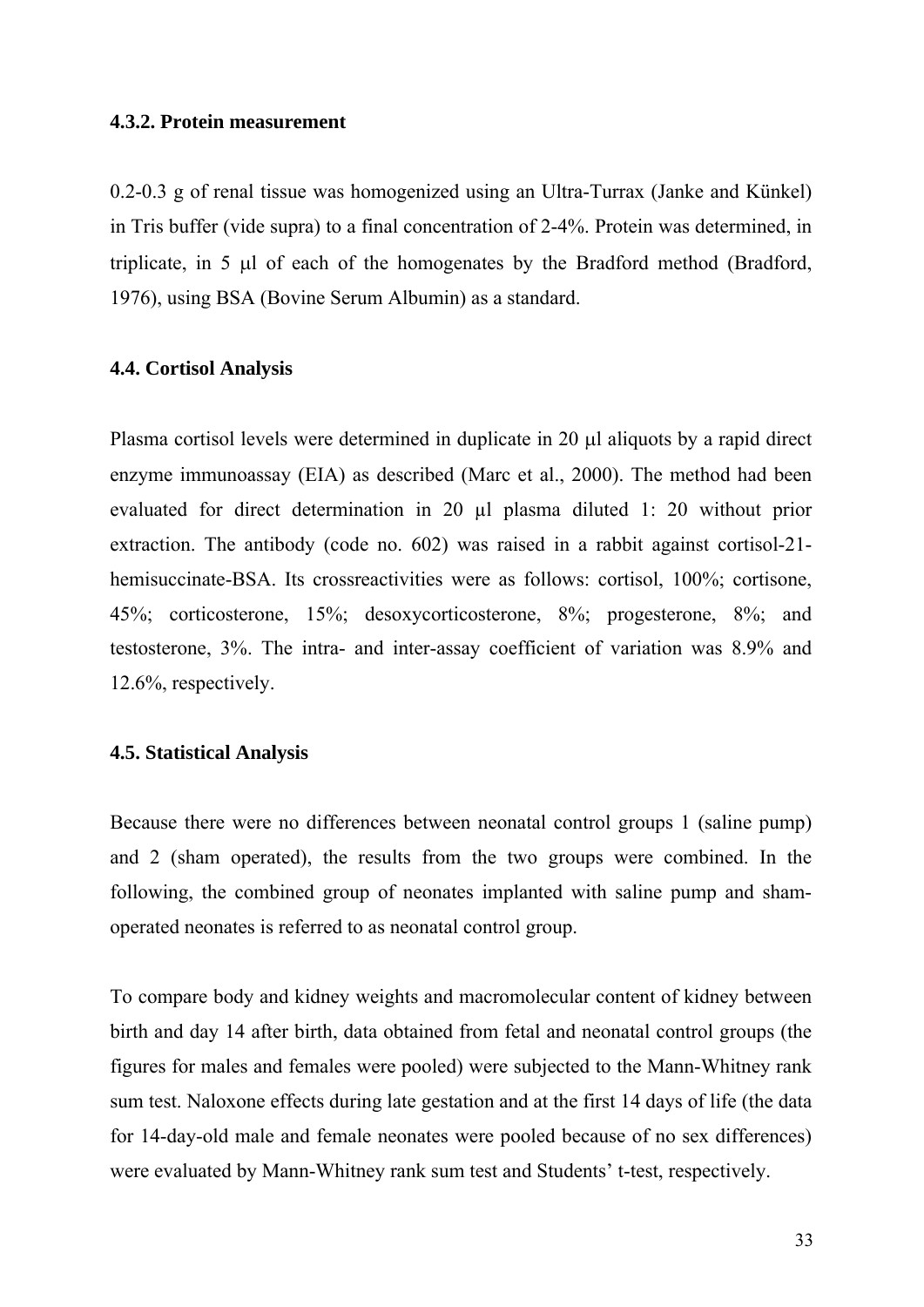In both fetuses and neonates, since no sex differences were found, the data of cortisol for males and females were combined.

Average pre-treatment levels of cortisol in each fetus were determined as the mean value of the first three samples (-30, -15 and 0 min); post-treatment cortisol levels were evaluated for three post-treatment periods of 30 min each, representing the first, second and third 30 min after treatment, respectively (Table 3). In the following, these 4 periods will be referred to as blood sampling periods 1 to 4. For detection of acute effects on each experimental day, differences between plasma concentrations of cortisol during pre- and the three post-treatment periods were calculated for all fetuses and tested for statistical significance in each group by one-way repeated measures ANOVA. To evaluate long-term effects, differences between basal cortisol levels (levels before naloxone or saline injections on each experimental day) were analyzed by two-way repeated measures ANOVA. The course of basal cortisol levels throughout the whole experimental period was determined in both control and treated groups of fetuses, using linear regression.

The Mann-Whitney rank sum test was used to compare basal cortisol levels between fetal control group on the first day of treatment (day 102) and neonatal control group. Differences between cortisol levels were tested for statistical significance in each neonatal group by one-way repeated measures ANOVA.

Statistically significant differences were assumed at the level of  $p < 0.05$ . Data are expressed as mean ± SEM.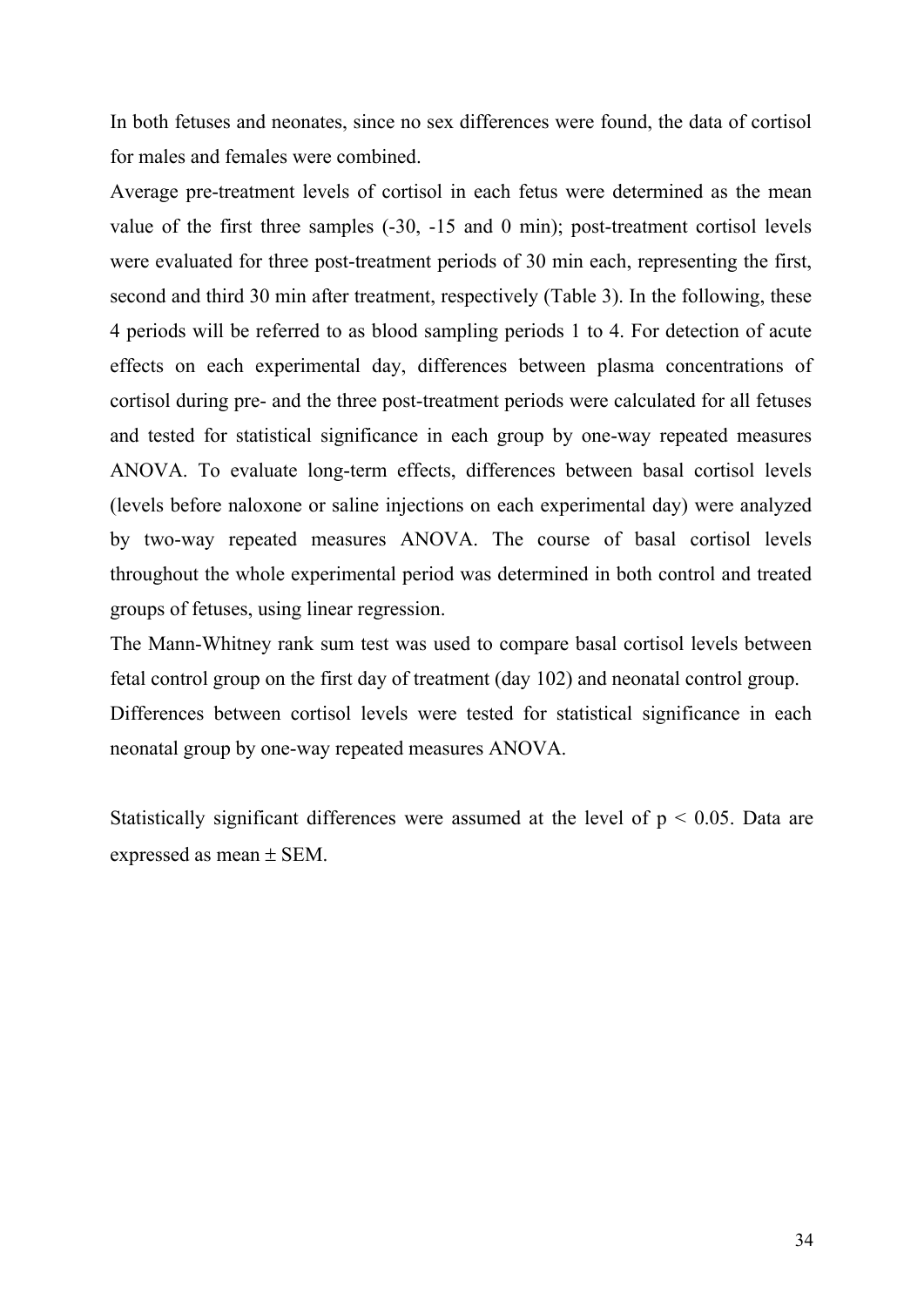### **5. Results**

### **5.1. Qualitative Evaluation of DNA and RNA**

Integrity and purity conditions of DNA and total RNA extracts as shown in Fig. 1 were fulfilled. 28S and 18S ribosomal RNA bands are indicators of quality of extracted RNA.



Figure 1: DNA bands after DNA gel electrophoresis in TAE buffer (A). Lane M: marker. (B) 28 S rRNA and 18 S rRNA bands after denaturing RNA gel electrophoresis in formaldehyde-MOPS buffer system.

35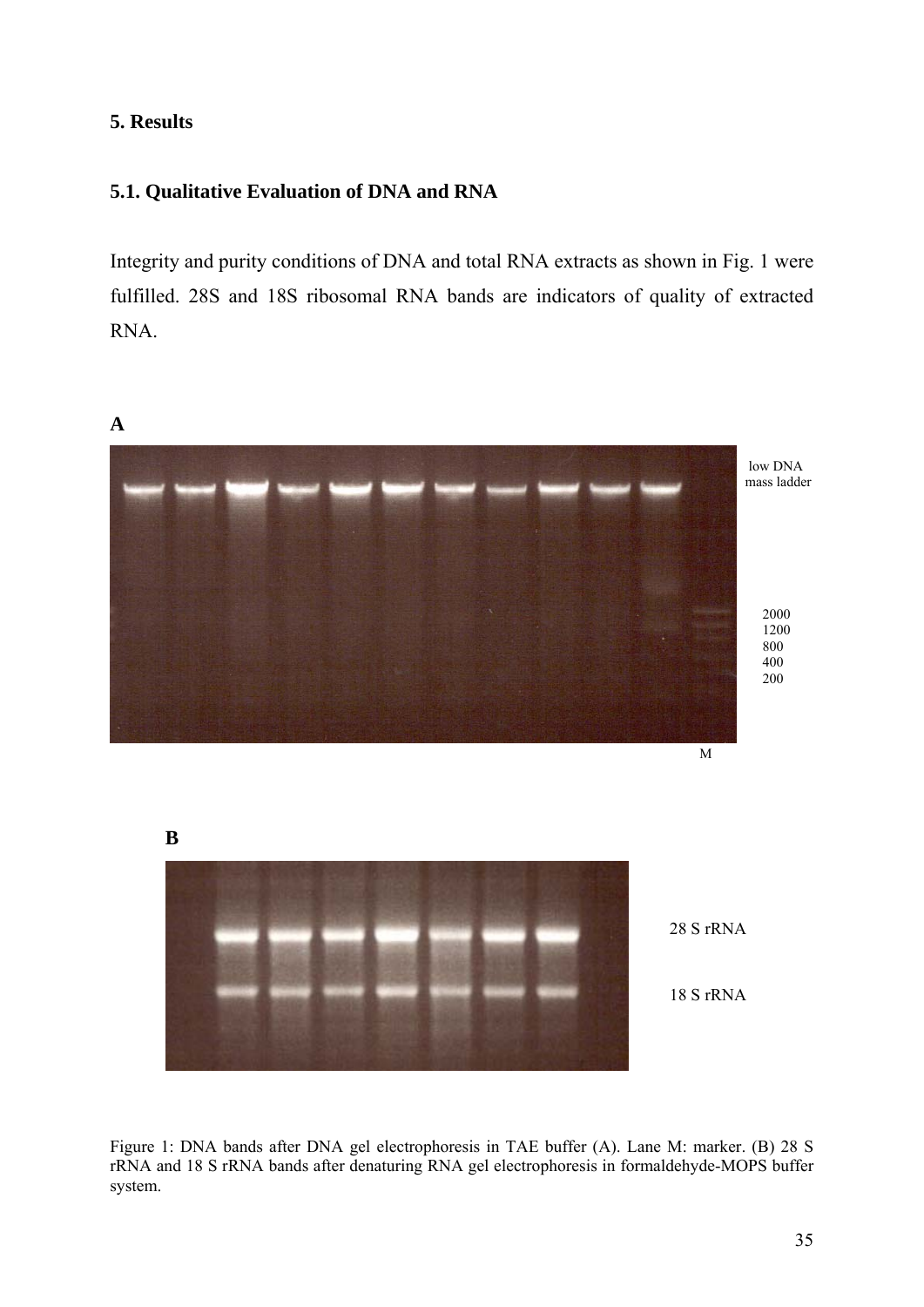# **5.2. Kidney Weight and Macromolecular Constituents of Kidney at Birth and at Neonatal Day 14 in Control Pigs**

### **5.2.1. Developmental changes in the kidney weight**

The variations in body weight, kidney weight and relative kidney weight expressed as per cent of body weight during development are given in Fig. 2. The results showed, as expected, that both body weight (D  $1 = 1.27 \pm 0.04$  kg vs D  $14 = 4.15 \pm 0.37$  kg) and kidney weight (D 1 = 4.95  $\pm$  0.33 g vs D 14 = 12.23  $\pm$  1.20 g) in pigs increased significantly ( $P \le 0.001$ ) from birth to day 14 after birth, whereas the relative weight of the kidney (D  $1 = 0.39 \pm 0.02\%$  vs D  $14 = 0.30 \pm 0.01\%$ ) decreased significantly (p < 0.01).



Figure 2: Body and kidney weights and relative kidney weight at day 1 (D 1) and at day 14 (D 14) postpartum (p.p.) in pigs. \*\* ( $p < 0.01$ ) and \*\*\* ( $p \le 0.001$ ) show statistically significant differences between the two age groups.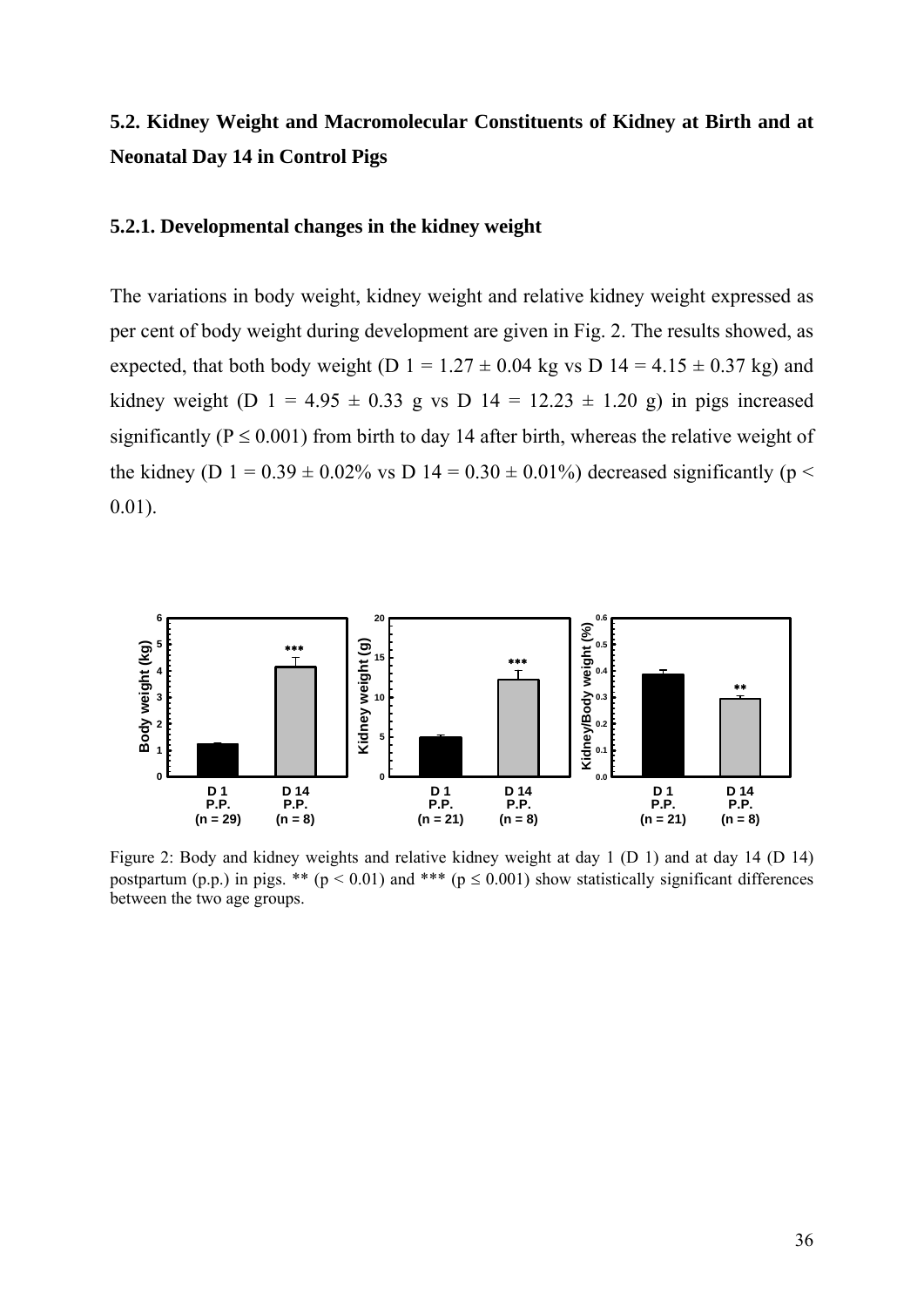### **5.2.2. Developmental changes in amount of macromolecular kidney constituents**

From birth to day 14 p.p., there was no change in DNA concentration of kidney, whereas concentrations of RNA (D 1 =  $1.68 \pm 0.13$  µg/mg vs D 14 =  $2.51 \pm 0.17$  $\mu$ g/mg; p < 0.01) and protein (D 1 = 55.72 ± 2.38 mg/g vs D 14 = 84.64 ± 3.97 mg/g; p  $\leq$  0.001) increased significantly (Fig. 3). The total content of DNA (D 1 = 19.18  $\pm$  1.03 mg vs D  $14 = 46.57 \pm 4.69$  mg), RNA (D  $1 = 8.36 \pm 0.89$  mg vs D  $14 = 30.85 \pm 3.79$ mg) and protein (D 1 = 274.47  $\pm$  20.75 mg vs D 14 = 1027.21  $\pm$  98.25 mg) also increased significantly ( $p \le 0.001$ ) during this period (Fig. 4). Although significant (p  $\leq$  0.001) increases in ratios of RNA to DNA (D 1 = 0.43  $\pm$  0.03 vs D 14 = 0.68  $\pm$  0.08) and protein to DNA (D  $1 = 15.26 \pm 0.88$  vs D  $14 = 22.28 \pm 0.90$ ) were observed in the present study, no changes in the ratio of kidney weight to its DNA content could be determined (Fig. 5)*.*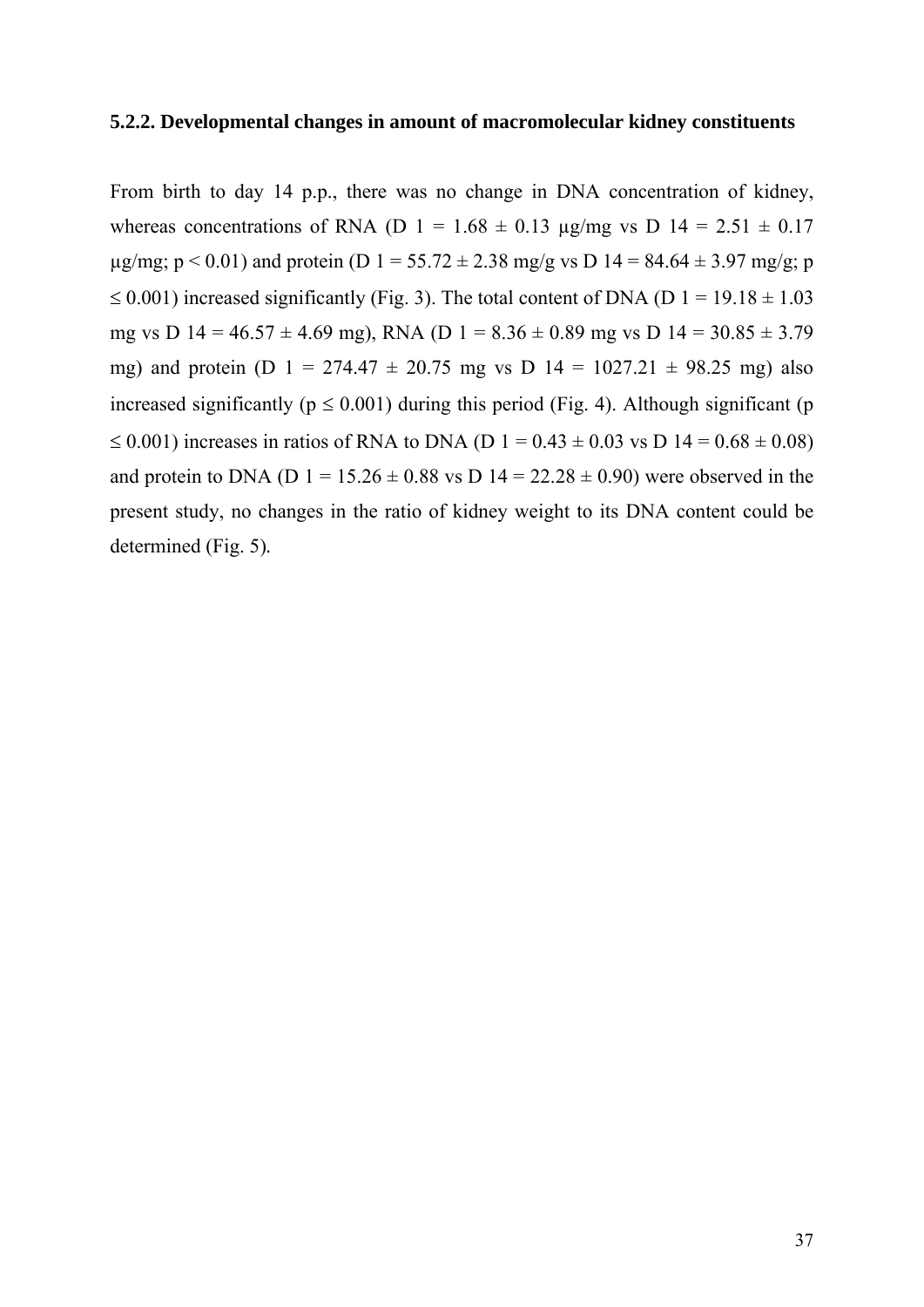

Figure 3: DNA, RNA and protein concentrations in kidney at day 1 (D 1) and at day 14 (D 14) postpartum (p.p.) in pigs. \*\* ( $p < 0.01$ ) and \*\*\* ( $p \le 0.001$ ) show statistically significant differences between the two age groups.



Figure 4: Total DNA, RNA and protein content in kidney at day 1 (D 1) and at day 14 (D 14) postpartum (p.p.) in pigs. \*\*\* ( $p \le 0.001$ ) shows a statistically significant difference between the two age groups.



Figure 5: Ratios of RNA to DNA, protein to DNA and kidney weight to DNA at day 1 (D 1) and at day 14 (D 14) postpartum (p.p.) in pigs. \*\*\* ( $p \le 0.001$ ) shows a statistically significant difference between the two age groups.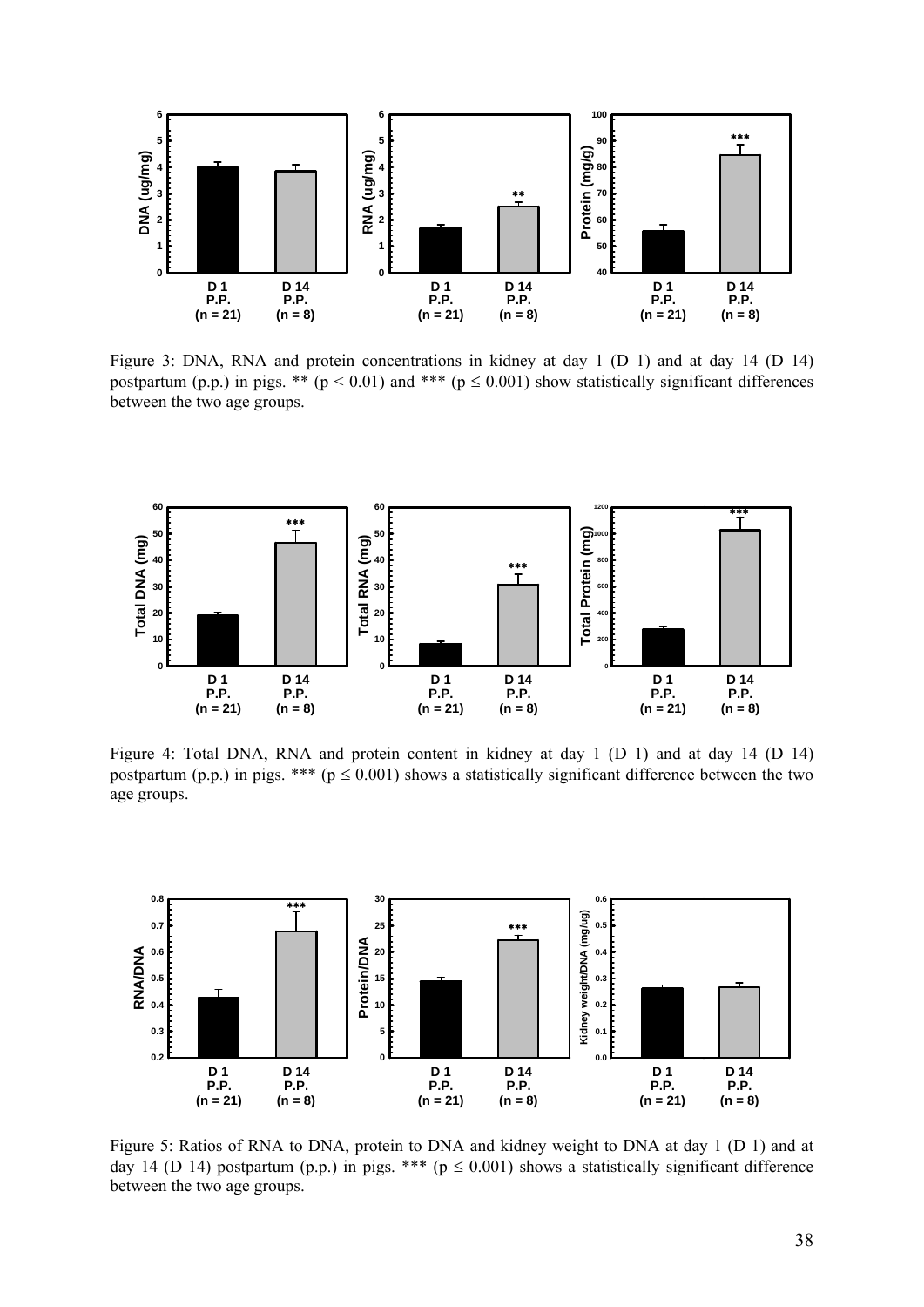# **5.3. Effects of Naloxone on Kidney Weight and Macromolecular Constituents of Kidney in Fetal Pigs**

Since there was a sex difference in the effect of naloxone, we describe the results of females and males separately.

# **5.3.1. Kidney weight and macromolecular constituents of kidney in female and male fetal pigs treated with saline during late gestation**

At day 1 after birth, there were no statistically significant differences in any parameter analysed between female and male pigs treated with saline during late gestation (Table 4). However, it is worth mentioning that the protein concentration of kidney in males was slightly but not significantly higher than in females (60,79  $\pm$  4,86 mg/g vs 51,93  $\pm$  $1,46 \text{ mg/g}$ ).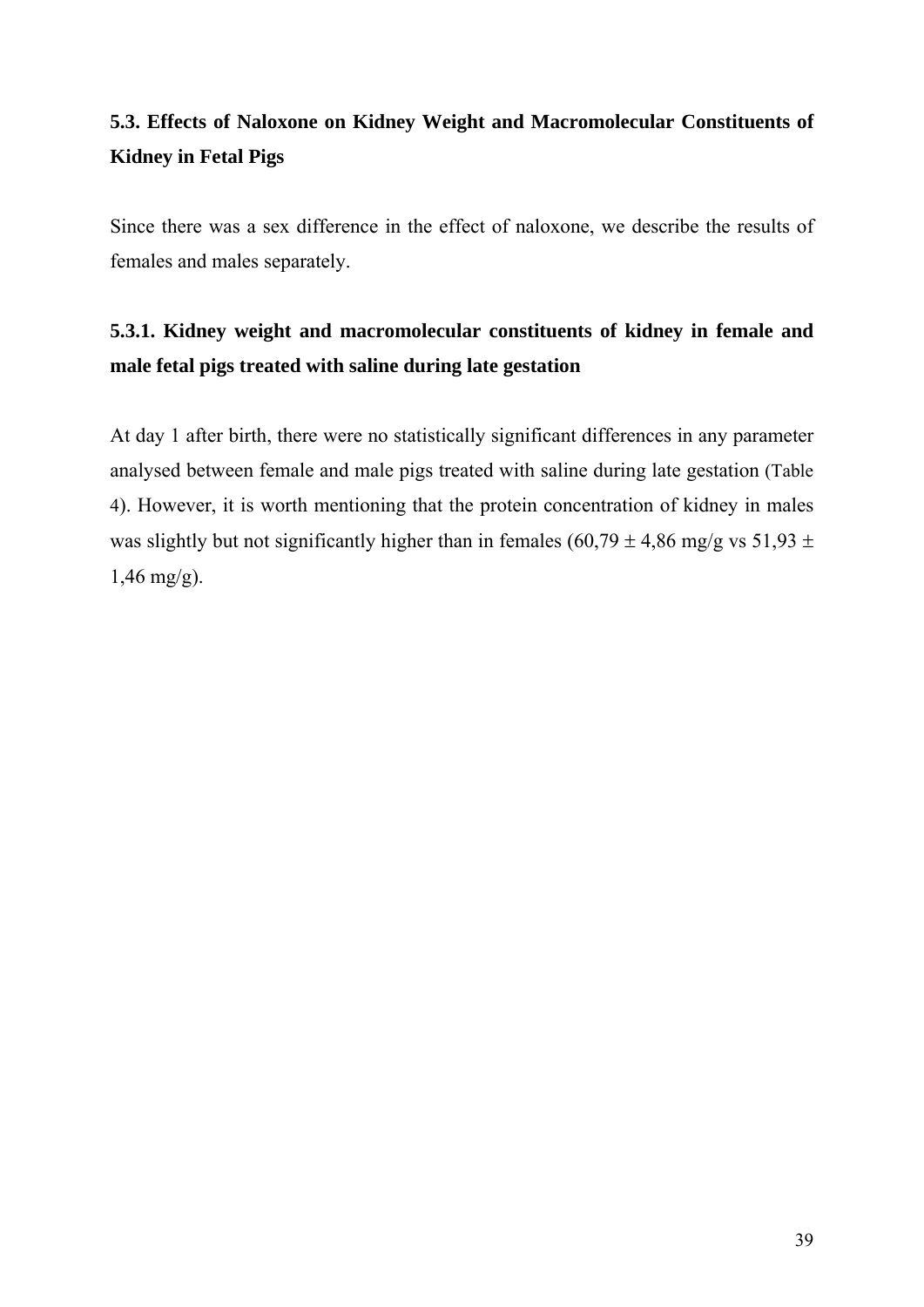| Parameter                      | <b>Control Females</b> | <b>Control Males</b> |
|--------------------------------|------------------------|----------------------|
| Birth weight (kg)              | $1.29 \pm 0.06$        | $1.24 \pm 0.07$      |
| Kidney weight $(g)$            | $5.05 \pm 0.48$        | $4.81 \pm 0.47$      |
| Kidney/birth weight $(\%)$     | $0.39 \pm 0.02$        | $0.39 \pm 0.03$      |
| DNA (µg/mg)                    | $3.93 \pm 0.18$        | $4.11 \pm 0.41$      |
| $RNA$ ( $\mu$ g/mg)            | $1.65 \pm 0.15$        | $1.72 \pm 0.25$      |
| Protein $(mg/g)$               | $51.93 \pm 1.46$       | $60.79 \pm 4.86$     |
| Total DNA (mg)                 | $19.27 \pm 1.31$       | $19.05 \pm 1.74$     |
| Total RNA (mg)                 | $8.55 \pm 1.32$        | $8.14 \pm 1.21$      |
| Total protein (mg)             | $262.40 \pm 26.12$     | $290.56 \pm 34.72$   |
| <b>RNA/DNA</b>                 | $0.44 \pm 0.05$        | $0.42 \pm 0.04$      |
| Protein/DNA                    | $13.57 \pm 0.79$       | $15.62 \pm 1.46$     |
| Kidney weight/DNA $(mg/\mu g)$ | $0.26 \pm 0.01$        | $0.26 \pm 0.03$      |

Table 4: Body weight, kidney weight and macromolecular content of kidney at day 1 after birth in control female ( $n = 12$ ) and male ( $n = 9$ ) pigs<sup>a</sup>

 $a$ <sup>a</sup> Each value represents the mean  $\pm$  SEM.

## **5.3.2. Kidney weight and macromolecular constituents of kidney in female fetal pigs treated with naloxone during late gestation**

In female pigs, naloxone did not show any effects on birth weight, kidney weight and kidney macromolecular content at late gestational period (Table 5). It is, however, noteworthy that the concentration of protein  $(59.55 \pm 5.02 \text{ mg/g vs } 51.93 \pm 1.46 \text{ mg/g})$ in the treated group was higher, though not significantly, than in the controls ( $p < 0.1$ ).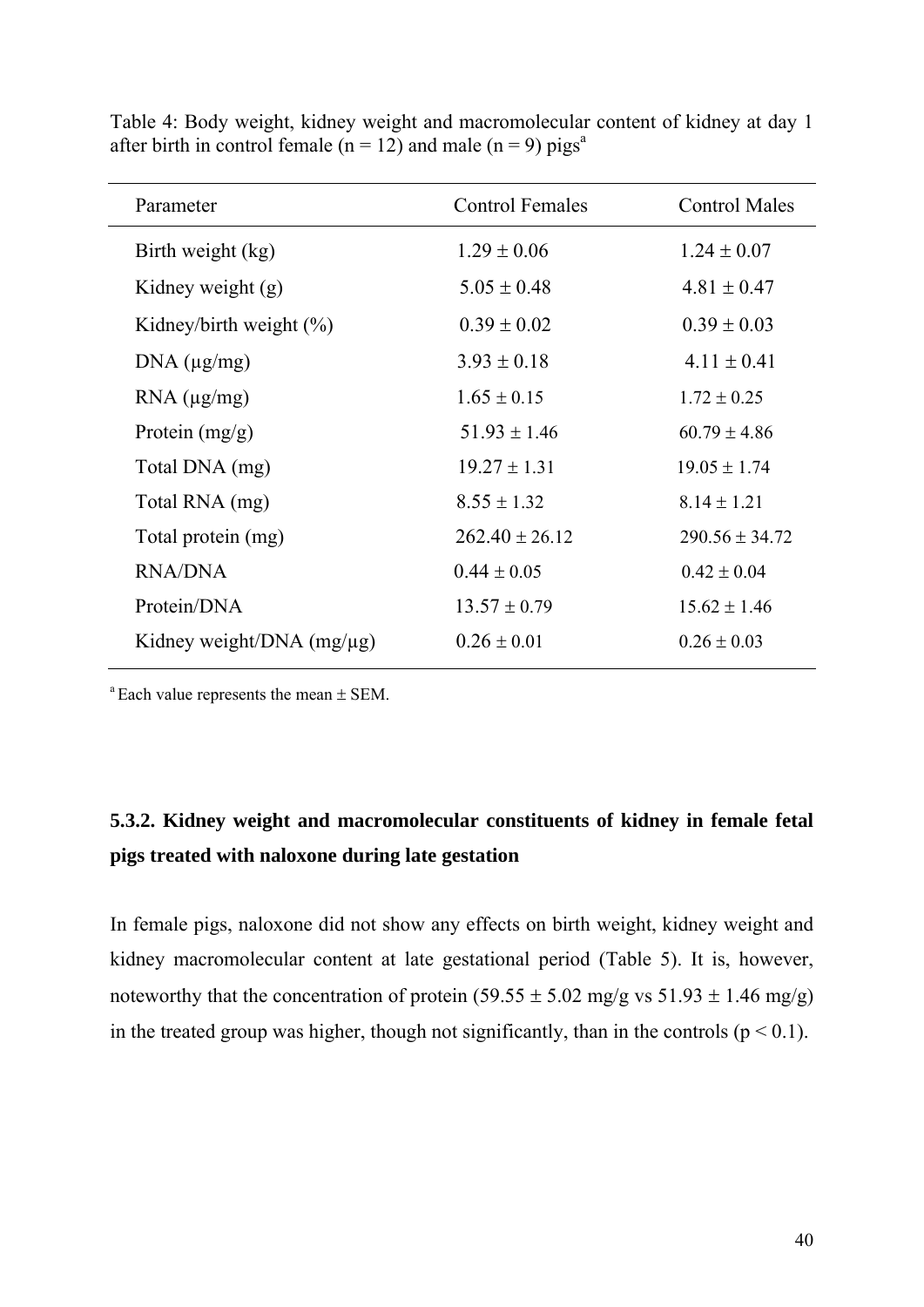| Parameter                      | <b>Control Females</b> | <b>Treated Females</b> |
|--------------------------------|------------------------|------------------------|
| Birth weight (kg)              | $1.29 \pm 0.06$        | $1.17 \pm 0.08$        |
| Kidney weight $(g)$            | $5.05 \pm 0.48$        | $5.25 \pm 0.60$        |
| Kidney/birth weight $(\%)$     | $0.39 \pm 0.02$        | $0.45 \pm 0.03$        |
| DNA (µg/mg)                    | $3.93 \pm 0.18$        | $4.49 \pm 0.54$        |
| $RNA$ ( $\mu$ g/mg)            | $1.65 \pm 0.15$        | $1.49 \pm 0.14$        |
| Protein $(mg/g)$               | $51.93 \pm 1.46$       | $59.55 \pm 5.02$       |
| Total DNA (mg)                 | $19.27 \pm 1.31$       | $22.62 \pm 1.94$       |
| Total RNA (mg)                 | $8.55 \pm 1.32$        | $7.95 \pm 0.86$        |
| Total protein (mg)             | $262.40 \pm 26.12$     | $310.63 \pm 36.10$     |
| <b>RNA/DNA</b>                 | $0.44 \pm 0.05$        | $0.39 \pm 0.06$        |
| Protein/DNA                    | $13.57 \pm 0.79$       | $14.46 \pm 2.12$       |
| Kidney weight/DNA $(mg/\mu g)$ | $0.26 \pm 0.01$        | $0.24 \pm 0.03$        |

Table 5: Body weight, kidney weight and macromolecular content of kidney at day 1 after birth in control (n = 12) and naloxone treated (n = 6) female pigs<sup>a</sup>

 $a$  Each value represents the mean  $\pm$  SEM.

## **5.3.3. Kidney weight and macromolecular constituents of kidney in male fetal pigs treated with naloxone during late gestation**

In male pigs naloxone did not exhibit any effect on body weight at late gestational period. However, both kidney weight (Nal =  $7.12 \pm 0.62$  g vs Con =  $4.81 \pm 0.47$  g; p < 0.05) and relative kidney weight (Nal =  $0.60 \pm 0.04\%$  vs Con = 0.39  $\pm 0.03\%$ ; p = 0.001) were significantly higher in treated males than in controls (Fig. 6).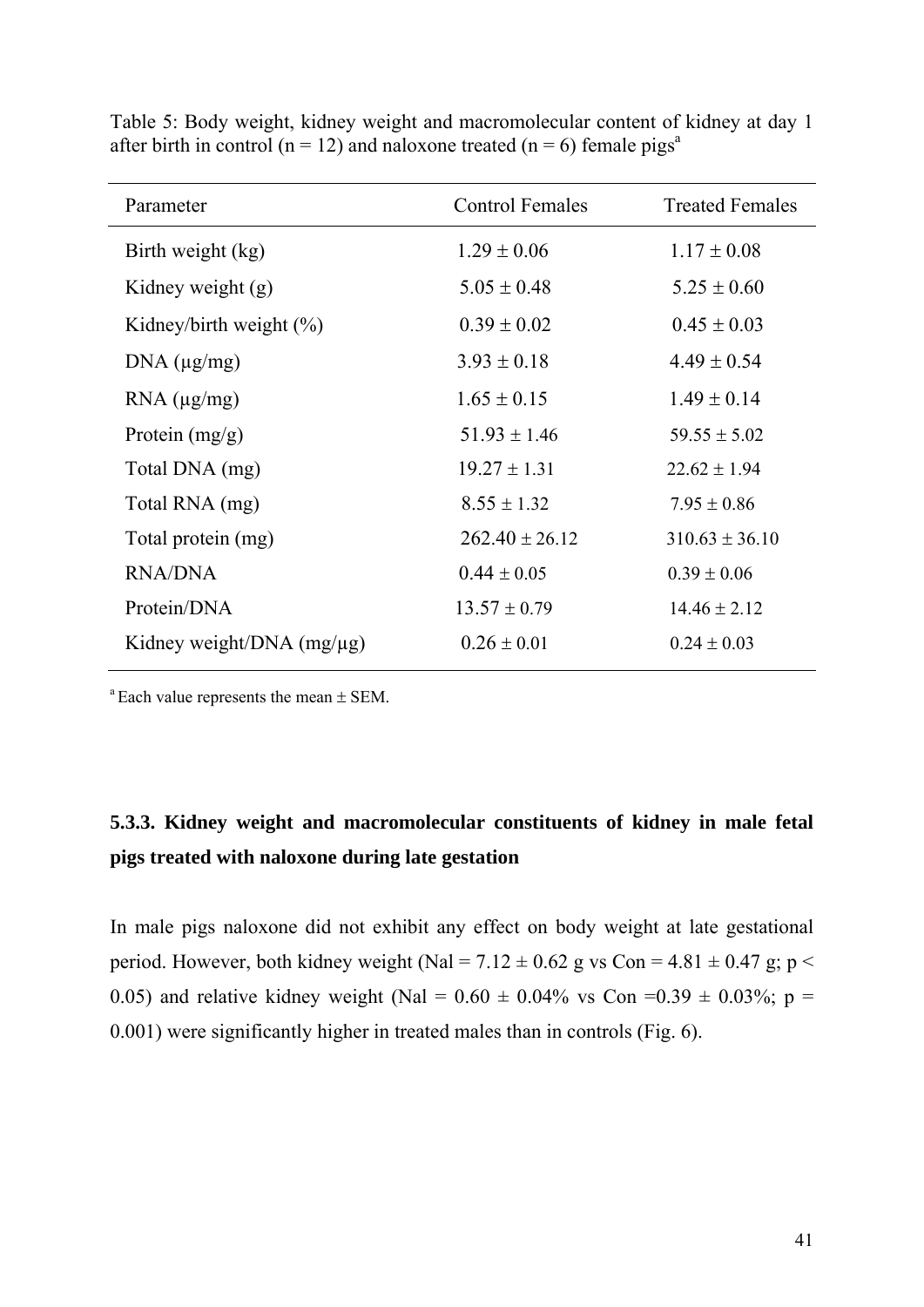

Figure 6: Body and kidney weights and relative kidney weight at day 1 after birth in control (Con) and naloxone (Nal) treated male fetal pigs. \* ( $p < 0.05$ ) and \*\*\* ( $p = 0.001$ ) show statistically significant differences between the two groups.

The results of analysis of macromolecular composition of kidney demonstrated that although naloxone had no effects on the concentrations of DNA and RNA (Fig. 7), total DNA (Nal =  $26.94 \pm 1.82$  mg vs Con =  $19.05 \pm 1.74$  mg) and RNA (Nal = 14.12  $\pm$  1.38 mg vs Con = 8.14  $\pm$  1.21 mg) content in treated males was significantly higher  $(p < 0.05)$  than in the control group (Fig. 8).

Interestingly, naloxone also affected protein concentration. In treated males the protein concentration was significantly lower ( $p < 0.05$ ) than in controls (Fig. 7). No significant difference in total protein content between the two groups was observed (Fig. 8).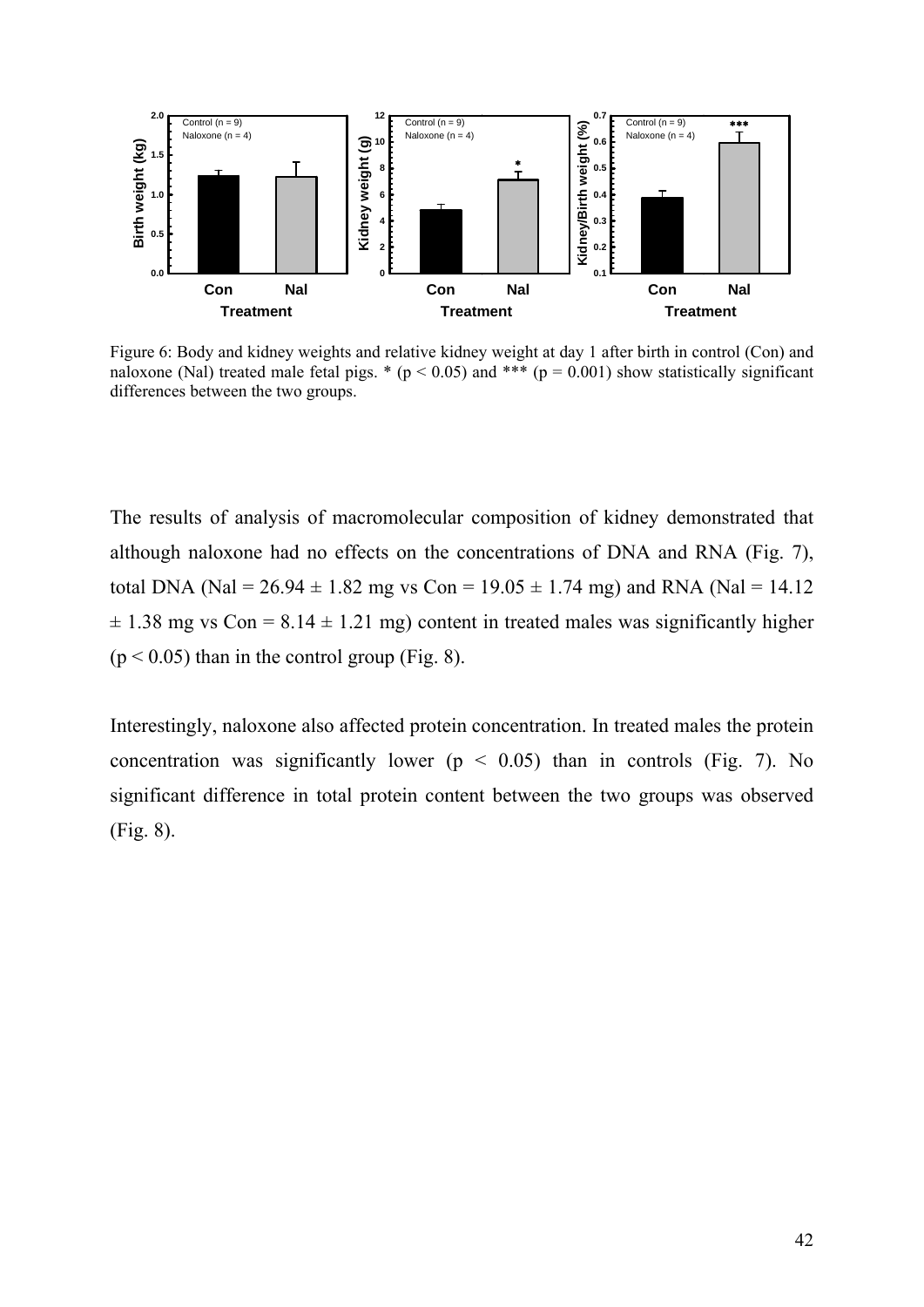

Figure 7: DNA, RNA and protein concentrations in kidney at day 1 after birth in control (Con) and naloxone (Nal) treated male fetal pigs.  $*(p < 0.05)$  shows a statistically significant difference between the two groups.



Figure 8: Total DNA, RNA and protein content in kidney at day 1 after birth in control (Con) and naloxone (Nal) treated male fetal pigs.  $*(p < 0.05)$  shows a statistically significant difference between the two groups.



Figure 9: Ratios of RNA to DNA, protein to DNA and kidney weight to DNA at day 1 after birth in control (Con) and naloxone (Nal) treated male fetal pigs. Note: treated males have a lower ratio of protein to DNA than controls  $(p < 0.1)$ .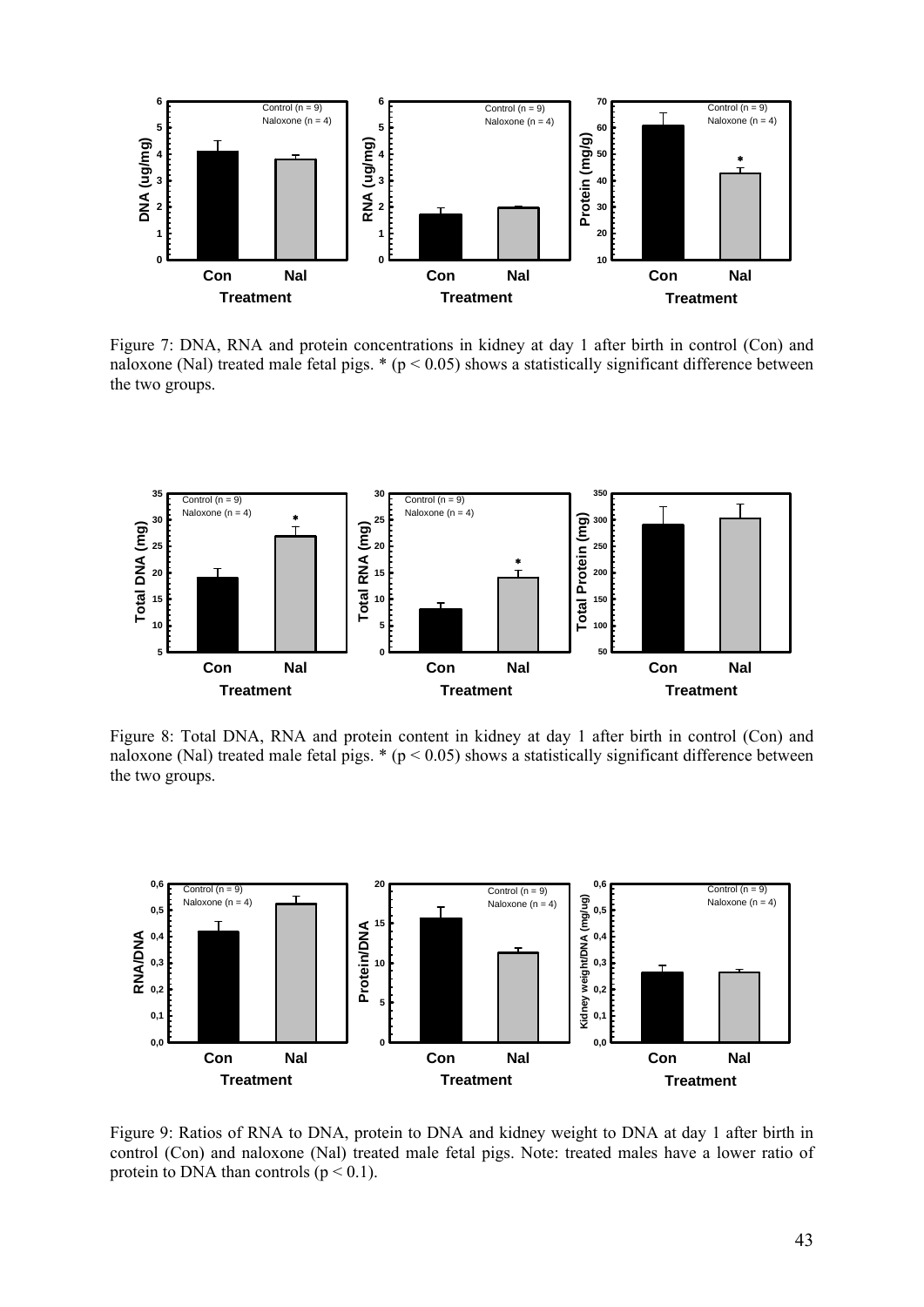## **5.3.4. Comparison of kidney weight and macromolecular constituents of kidney in female and male fetal pigs treated with naloxone during late gestation**

There was no difference in body weight between females and males treated with naloxone during late gestation. In the male, kidney weight was higher in comparison to the female, although this was not statistically significant ( $p < 0.1$ ). Whereas relative kidney weight in male pigs was significantly higher ( $p < 0.05$ ) than in females (Fig. 10).



Figure 10: Body and kidney weights and relative kidney weight at day 1 after birth in naloxone treated female and male fetal pigs.  $*(p < 0.05)$  shows a statistically significant difference between the two groups. Note:  $p < 0.1$  in kidney weight.

Interestingly, the concentration of RNA was increased by naloxone ( $p < 0.05$ ) in males compared with females (Fig. 11). Total RNA content of kidney in the male was also significantly higher ( $p < 0.01$ ) than in the female (Fig. 12), apparently due to the effects of naloxone on kidney weight and RNA concentration mentioned above. The ratio of RNA to DNA in males was higher than in females, although this was not significant (Fig. 13). No differences were found in DNA concentration and total DNA content.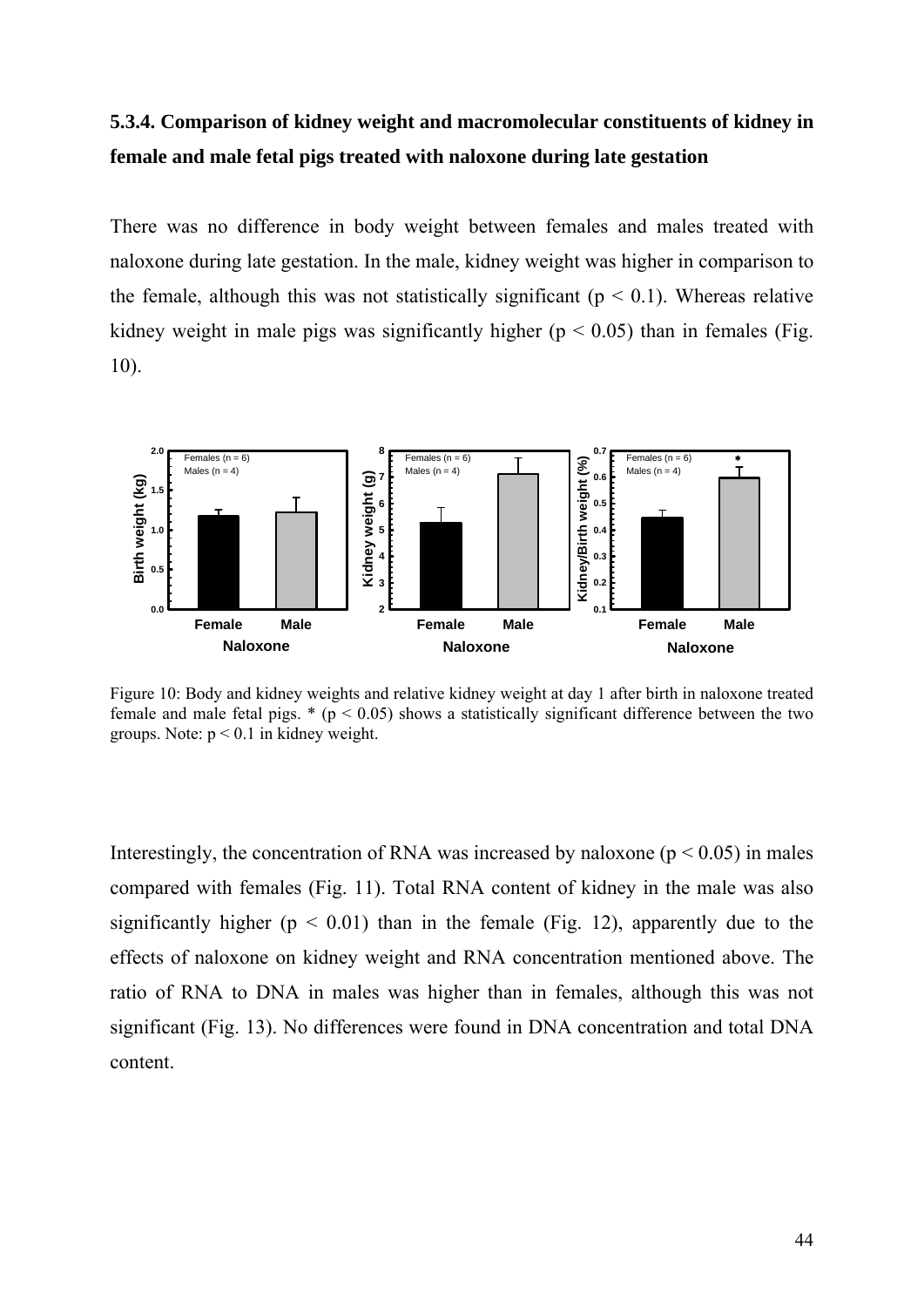

Figure 11: DNA, RNA and protein concentrations in kidney at day 1 after birth in naloxone treated female and male fetal pigs.  $*(p < 0.05)$  shows a statistically significant difference between the two groups.



Figure 12: Total DNA, RNA and protein content in kidney at day 1 after birth in naloxone treated female and male fetal pigs. \*\*  $(p < 0.01)$  shows a statistically significant difference between the two groups.



Figure 13: Ratios of RNA to DNA, protein to DNA and kidney weight to DNA at day 1 after birth in naloxone treated female and male fetal pigs. Note: treated males have a higher ratio of RNA to DNA than treated females  $(p < 0.1)$ .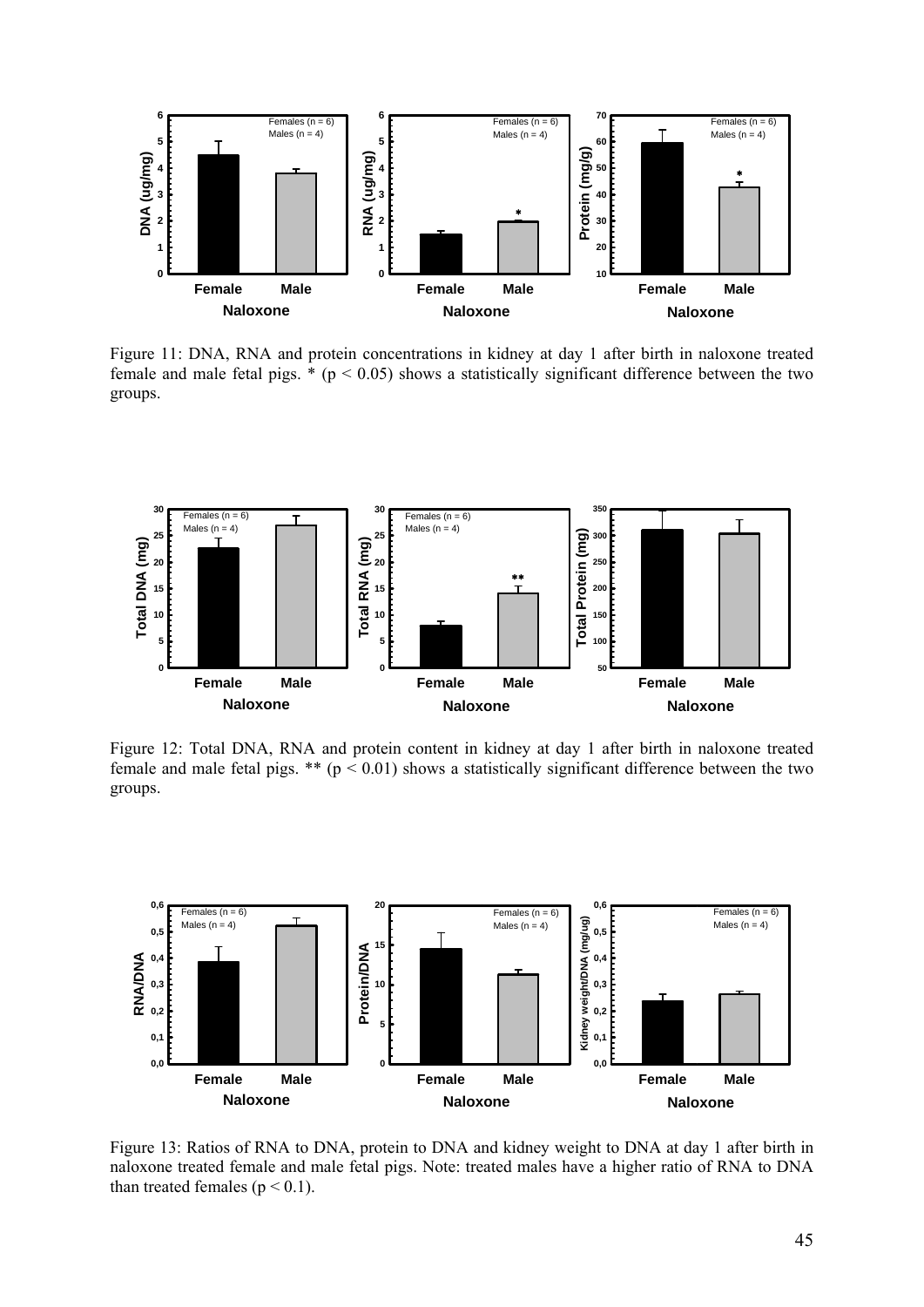Moreover, the result showed that in males protein concentration was significantly lower ( $p < 0.05$ ) than in females (Fig. 11). No significant differences were evident between the treated animals in total protein content and the ratios of protein to DNA and kidney weight to DNA (Fig. 12 and 13).

## **5.4. Kidney Weight and Macromolecular Constituents of Kidney in Neonatal Pigs Treated With Naloxone After Birth**

As shown in Table 6, naloxone exerted no significant actions on carcass weight, kidney weight, relative kidney weight as well as cellular parameters outlined in the study within the first 14 days of life.

Table 6: Birth weight, carcass weight, kidney weight and macromolecular content of kidney at day 14 after birth in control (n = 8) and naloxone treated (n = 8) pigs<sup>a</sup>

| Parameter                      | <b>Control Neonates</b> | <b>Treated Neonates</b> |
|--------------------------------|-------------------------|-------------------------|
| Birth weight (kg)              | $1.16 \pm 0.03$         | $1.23 \pm 0.07$         |
| Carcass weight (kg)            | $4.15 \pm 0.37$         | $4.15 \pm 0.43$         |
| Kidney weight (g)              | $12.23 \pm 1.20$        | $11.98 \pm 1.14$        |
| Kidney/carcass weight (%)      | $0.30 \pm 0.01$         | $0.29 \pm 0.01$         |
| DNA (µg/mg)                    | $3.85 \pm 0.25$         | $3.61 \pm 0.22$         |
| $RNA$ ( $\mu$ g/mg)            | $2.51 \pm 0.17$         | $2.22 \pm 0.15$         |
| Protein $(mg/g)$               | $84.64 \pm 3.97$        | $83.13 \pm 3.46$        |
| Total DNA (mg)                 | $46.57 \pm 4.69$        | $44.08 \pm 5.77$        |
| Total RNA (mg)                 | $30.85 \pm 3.79$        | $27.11 \pm 3.73$        |
| Total protein (mg)             | $1027.21 \pm 98.25$     | $979.93 \pm 82.92$      |
| <b>RNA/DNA</b>                 | $0.68 \pm 0.08$         | $0.63 \pm 0.05$         |
| Protein/DNA                    | $22.28 \pm 0.90$        | $23.70 \pm 1.83$        |
| Kidney weight/DNA $(mg/\mu g)$ | $0.27 \pm 0.02$         | $0.28 \pm 0.02$         |

 $a$  Each value represents the mean  $\pm$  SEM.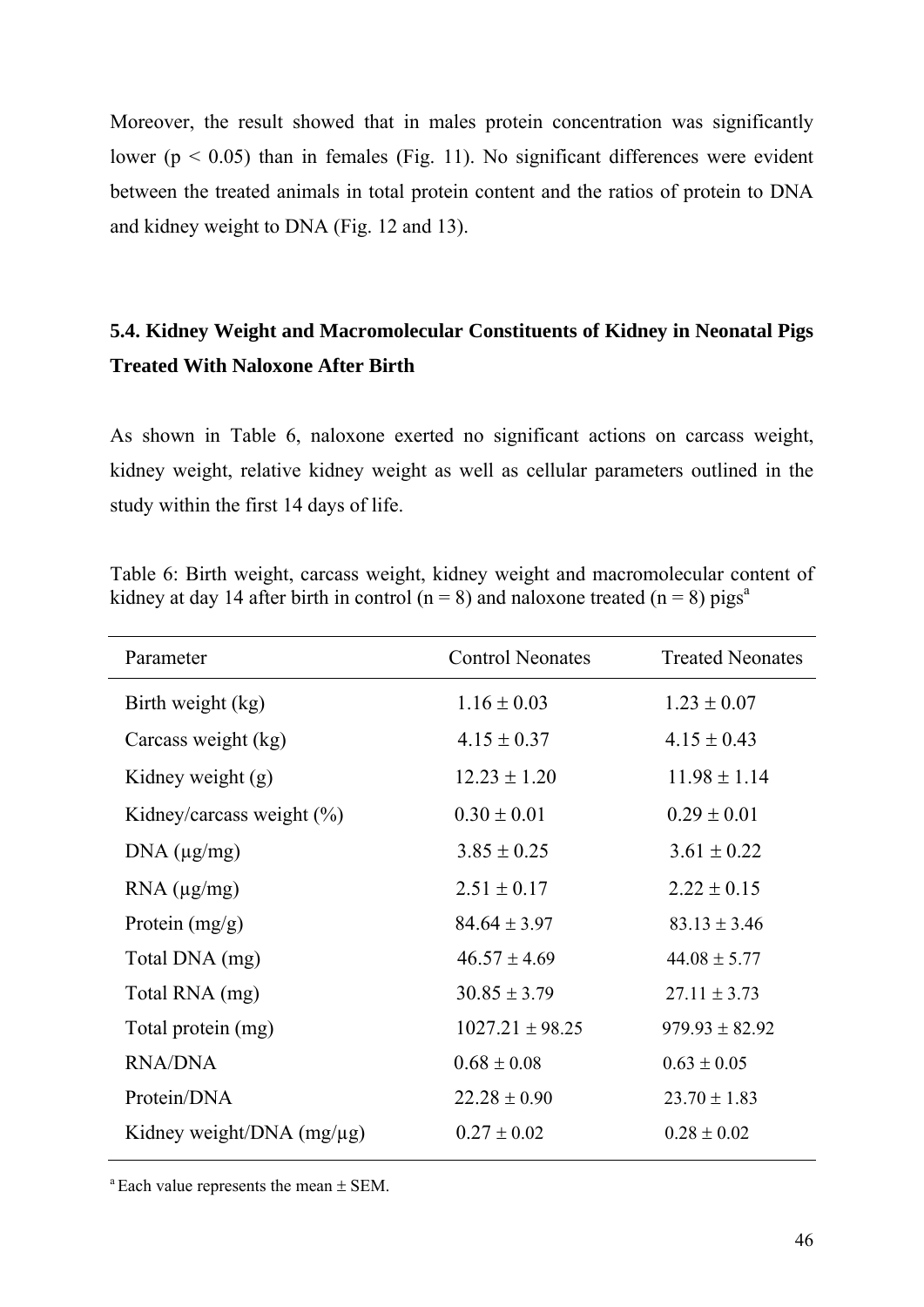## **5.5. Comparison of Macromolecular Constituents of Kidney in Male Pigs Treated With Naloxone During Late Gestation and 14-day-old treated Male Pigs**

Some developmental changes in the amount of macromolecular kidney constituents from birth to day 14 after birth had been verified and different effects of naloxone on cellular parameters in fetal and neonatal kidneys had been found. Thus we compared the results obtained from male pigs treated with naloxone during late pregnancy with those from 14-day-old treated male pigs in order to investigate whether naloxone affects developmental events.

Four interesting effects of naloxone were noticed. Firstly, there was no difference in kidney weight between the two groups (Fig. 14), although a trend toward an increase in kidneys of 14-day-old experimental male neonates was observed  $(11.72 \pm 1.81 \text{ g})$  (4 treated male neonates) vs  $7.12 \pm 0.62$  g (4 treated male newborns),  $p < 0.1$ ; however,  $12.71 \pm 1.61$  g (4 control neonates) vs  $4.81 \pm 0.47$  g (9 control newborns),  $p \le 0.001$ ).



Figure 14: Kidney weights in male pigs treated with naloxone during the fetal period and 14-day-old treated male neonates. Note:  $p < 0.1$ .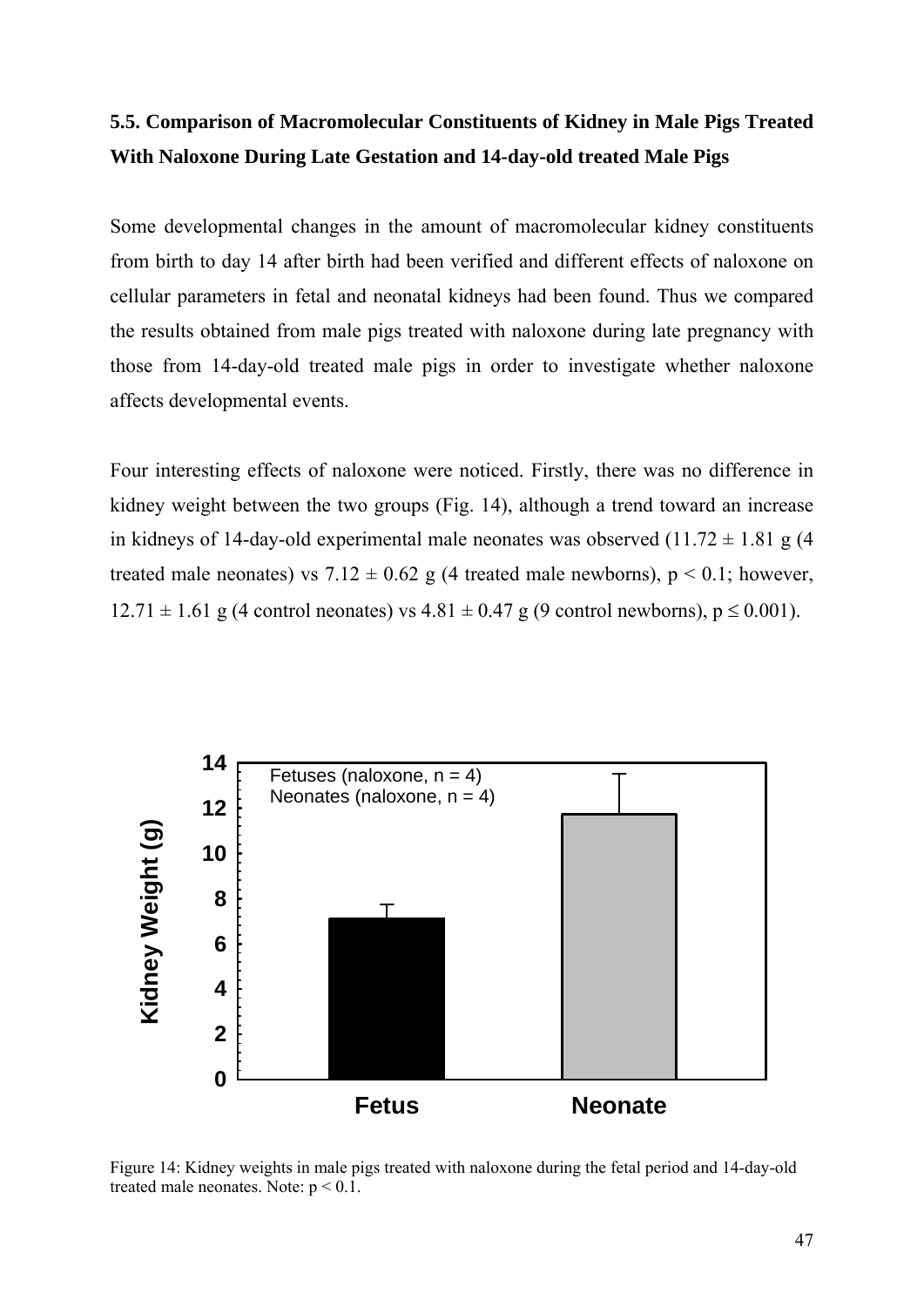Secondly, no significant difference in total DNA content of kidney was found (Fig. 15). It is also interesting to note that the ratio of kidney weight to DNA in 14-day-old treated male neonates was higher than in male pigs treated with naloxone during late pregnancy (Fig. 17B), although this was not significant ( $p < 0.1$ ).

Thirdly, naloxone treatment attenuated the significant difference seen in total RNA content of kidney between newborn and neonatal male pigs (Fig. 16).



Figure 15: Total DNA content in male pigs treated with naloxone during the fetal period and 14-dayold treated male neonates.



Figure 16: Total RNA content in male pigs treated with naloxone during the fetal period and 14-dayold treated male neonates.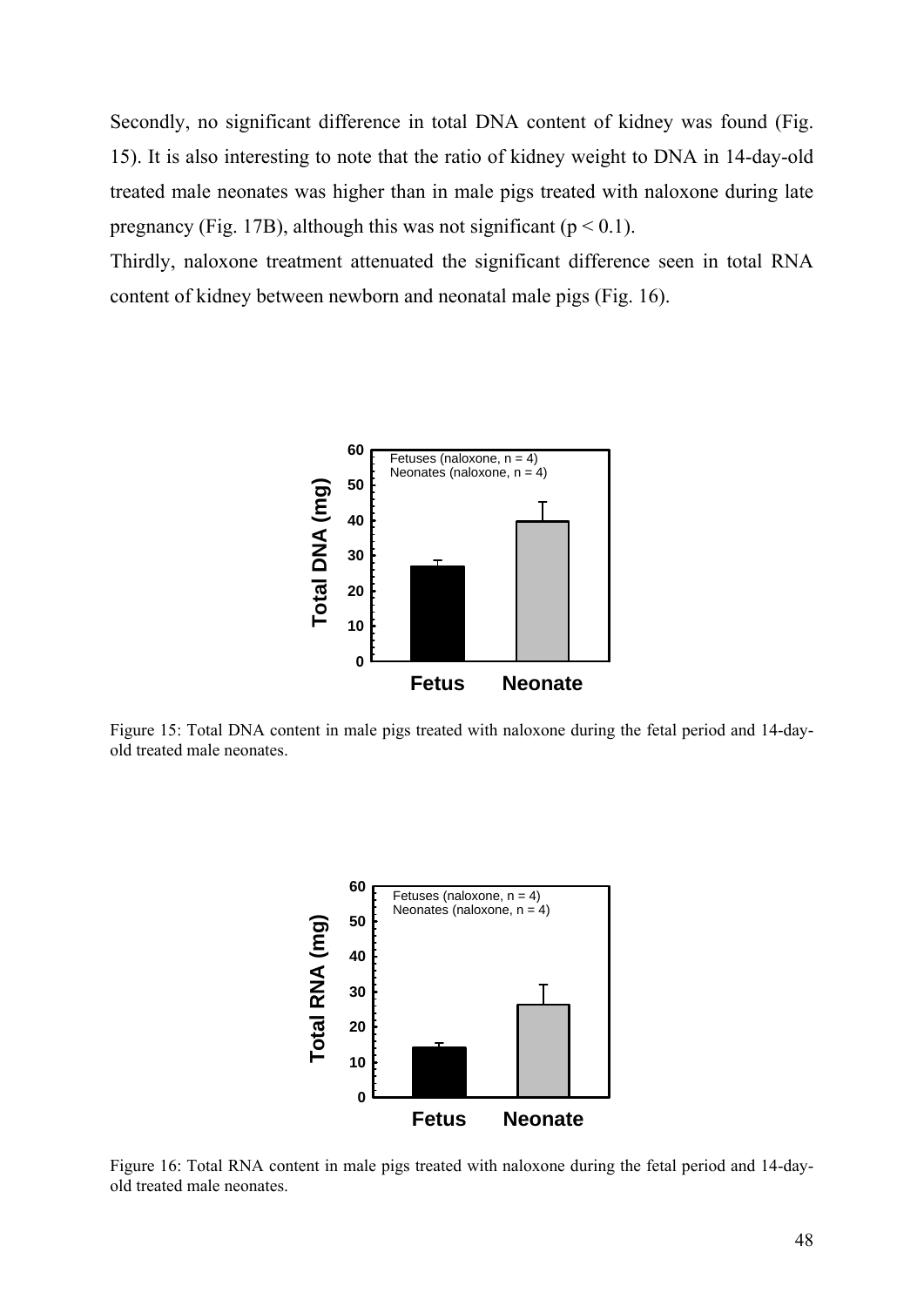Fourthly, the ratio of RNA to DNA was significantly higher in 14-day-old control male piglets  $(0.70 \pm 0.12)$  (4 control male neonates) vs  $0.42 \pm 0.04$  (9 control newborns),  $p < 0.05$ ). This difference was not any more evident when the piglets were treated with naloxone during fetal period (Fig. 17A).



Figure 17: Ratios of RNA to DNA and kidney weight to DNA in male pigs treated with naloxone during the fetal period and 14-day-old treated male neonates. Note:  $p < 0.1$  (B).

#### **5.6. Effects of Naloxone on Plasma Cortisol Levels in Fetal and Neonatal Pigs**

### **5.6.1. Changes in plasma cortisol levels from gestational day 102 to day 14 after birth in control pigs**

The result showed that from day 102 to day 106 of gestation, plasma cortisol maintained at a constant level  $(45.64 \pm 3.25 \text{ ng/ml})$ , which then began to rise until birth (Fig. 18). By day 110 of gestation and at day 1 after birth, cortisol concentrations increased to 83.94  $\pm$  9.07 ng/ml and 92.66  $\pm$  12.17 ng/ml respectively, both of which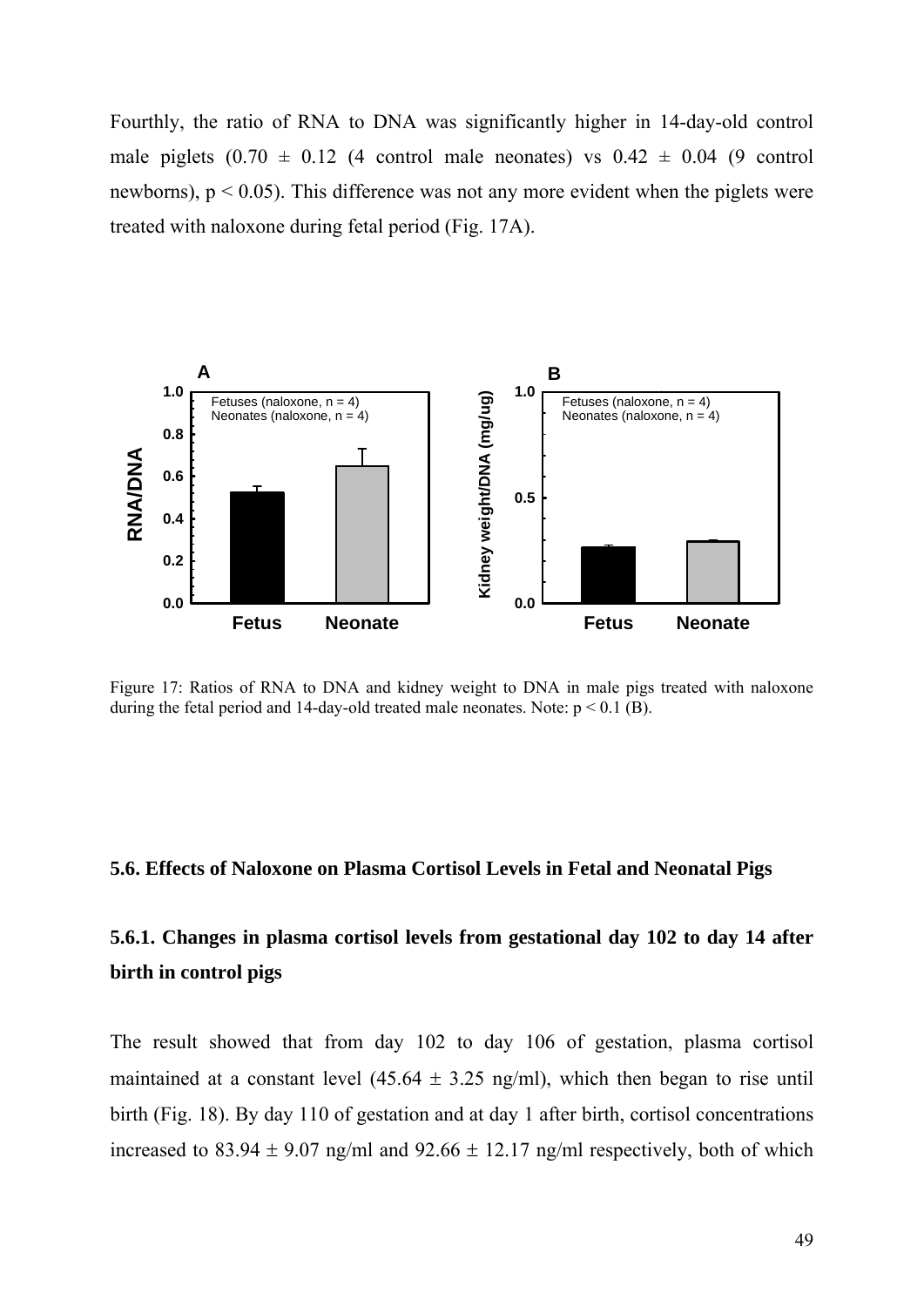were significantly higher compared to day 102 of gestation (49.45  $\pm$  5.73 ng/ml). Thereafter, cortisol decreased to reach a value of  $59.76 \pm 6.24$  ng/ml by day 14 postpartum.

Additionally, this study showed that there was a statistically significant positive correlation between cortisol levels and the gestational period examined ( $r = 0.391$ ,  $p <$ 0.01; Fig. 19A), whereas after birth cortisol levels decreased significantly with neonatal age ( $r = -0.248$ ,  $p < 0.05$ ; Fig. 19B).



Figure 18: Changes in plasma cortisol levels from day 102 post coitus (p.c.) to day 14 postpartum (p.p.) in control pigs. Each point represents 4 to 37 animals.  $*(p < 0.05)$  shows statistically significant differences from days 102, 104 and 106 p.c. \*\*  $(p < 0.01)$  shows statistically significant difference from day 102 p.c.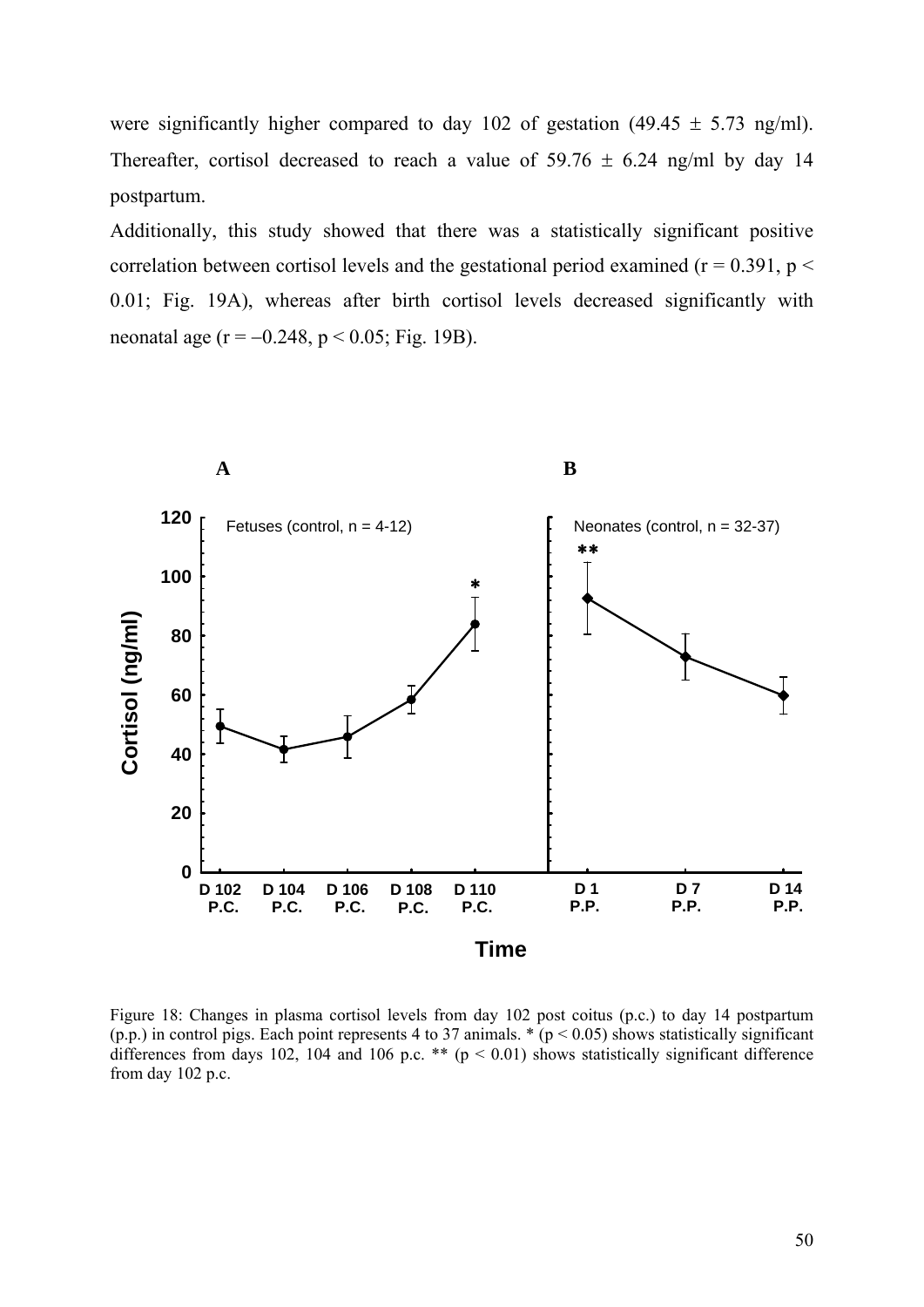

Figure 19: Relationship of plasma cortisol concentrations in control fetuses to fetal gestational age (A) and in control neonates to neonatal age  $(B)$ . p.c. = post coitus; p.p. = postpartum.

#### **5.6.2. Effects of naloxone on plasma cortisol levels in fetal pigs**

On day 102 of gestation, the first day of blood sampling, basal cortisol levels (levels before injections; first sampling period) did not differ significantly between the control and treated groups (Fig. 20).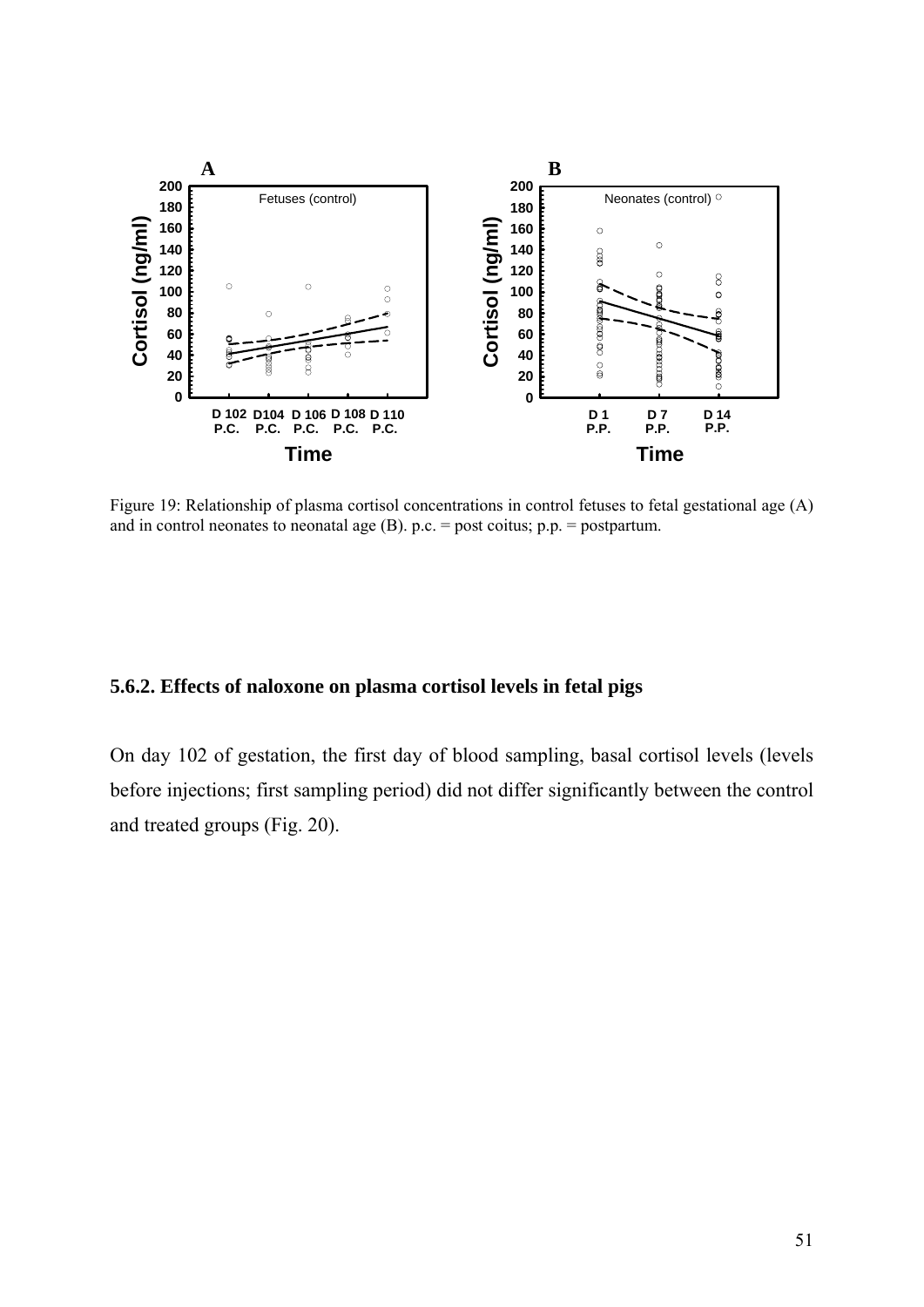

Figure 20: Basal cortisol levels in two fetal groups on day 102 of gestation (first experimental day).

#### 5.6.2.1. Short-term effects of naloxone on plasma cortisol levels in fetal pigs

In control fetuses no changes in plasma cortisol levels were observed during the four blood sampling periods on days 102, 104, 106, 108 and 110 of gestation (Fig. 21). However, application of naloxone caused a significant increase in plasma cortisol levels, except on day 110 (Fig. 22). Naloxone elicited a statistically significant increment in cortisol levels on day 102 (54.14  $\pm$  7.03 ng/ml; 72.43  $\pm$  5.45 ng/ml; 76.83  $\pm$  6.86 ng/ml and 73.33  $\pm$  7.44 ng/ml for blood sampling periods 1 to 4, respectively), day 104 (66.19  $\pm$  6.45 ng/ml; 90.84  $\pm$  6.34 ng/ml; 100.54  $\pm$  6.36 ng/ml and 100.65  $\pm$ 8.19 ng/ml for blood sampling periods 1 to 4, respectively), day 106 (76.26  $\pm$  11.03 ng/ml;  $107.30 \pm 12.80$  ng/ml;  $102.95 \pm 10.24$  ng/ml and  $98.25 \pm 9.87$  ng/ml for blood sampling periods 1 to 4, respectively) and day 108 (89.75  $\pm$  12.02 ng/ml; 119.36  $\pm$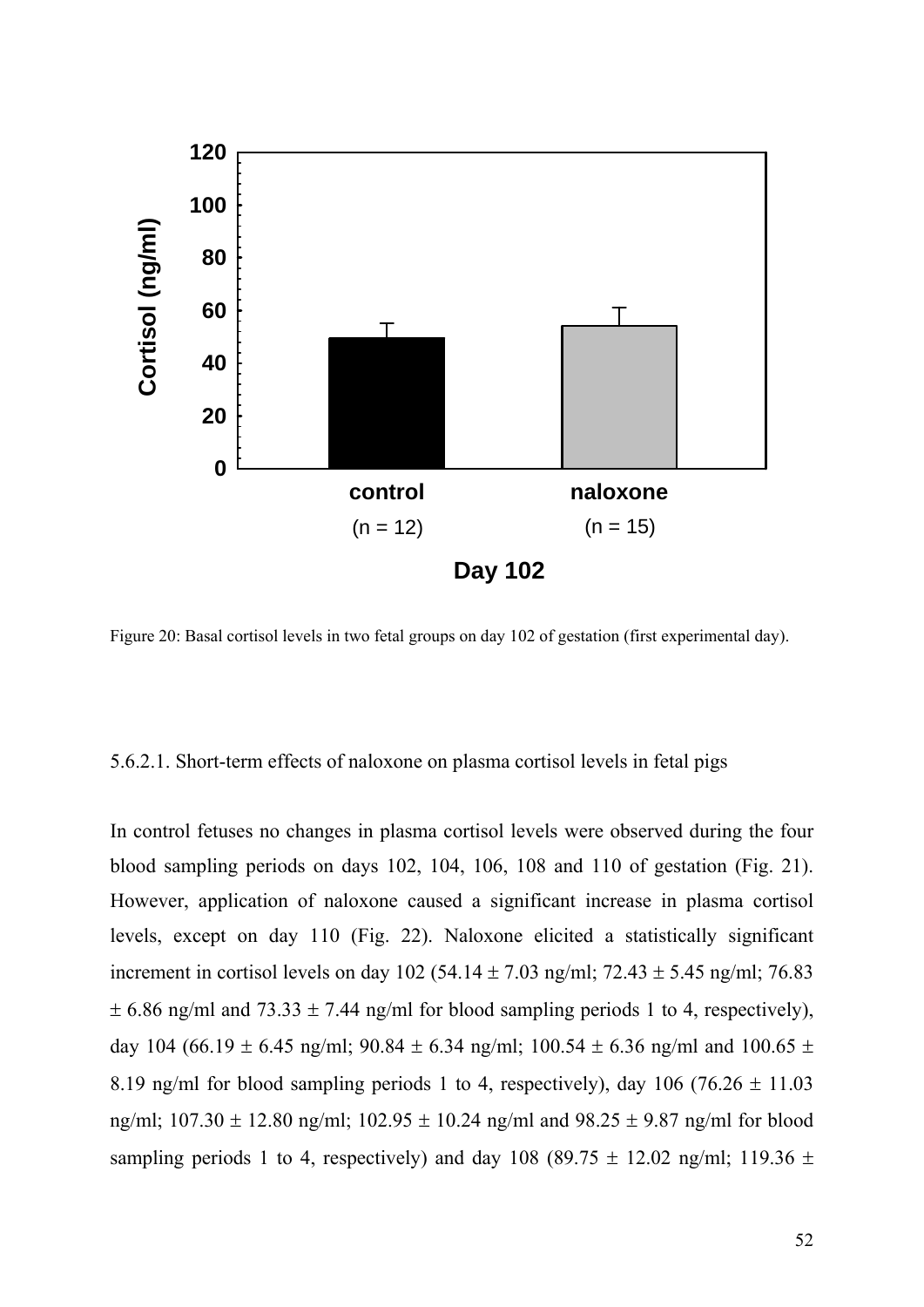15.58 ng/ml; 139.53  $\pm$  20.12 ng/ml and 148.02  $\pm$  34.99 ng/ml for blood sampling periods 1 to 4, respectively).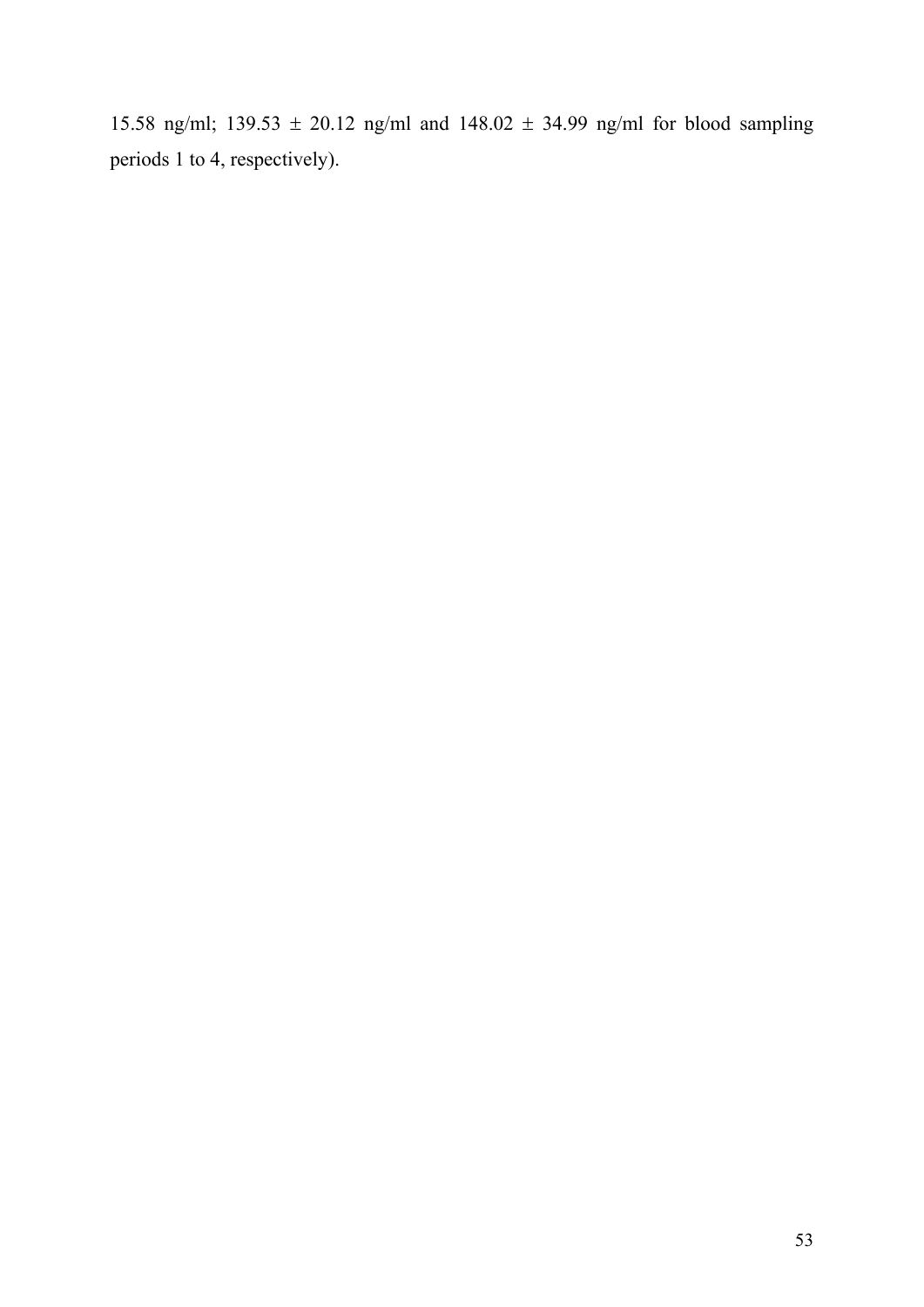

Figure 21: Average plasma cortisol levels from –30 to 0 min before (P 1), to 15 to 30 (P 2), 45 to 60 (P 3) and 75 to 90 (P 4) min after iv injection of 0.5 ml saline in pig fetuses on gestational days 102, 104, 106, 108 and 110. P = period.



Figure 22: Average plasma cortisol levels from –30 to 0 min before (P 1), to 15 to 30 (P 2), 45 to 60 (P 3) and 75 to 90 (P 4) min after iv injection of 1 mg/fetus naloxone in pig fetuses on gestational days 102, 104, 106, 108 and 110. P = period. \* ( $p < 0.05$ ) and \*\*\* ( $p < 0.001$ ) show statistically significant differences vs P 1 on the same day.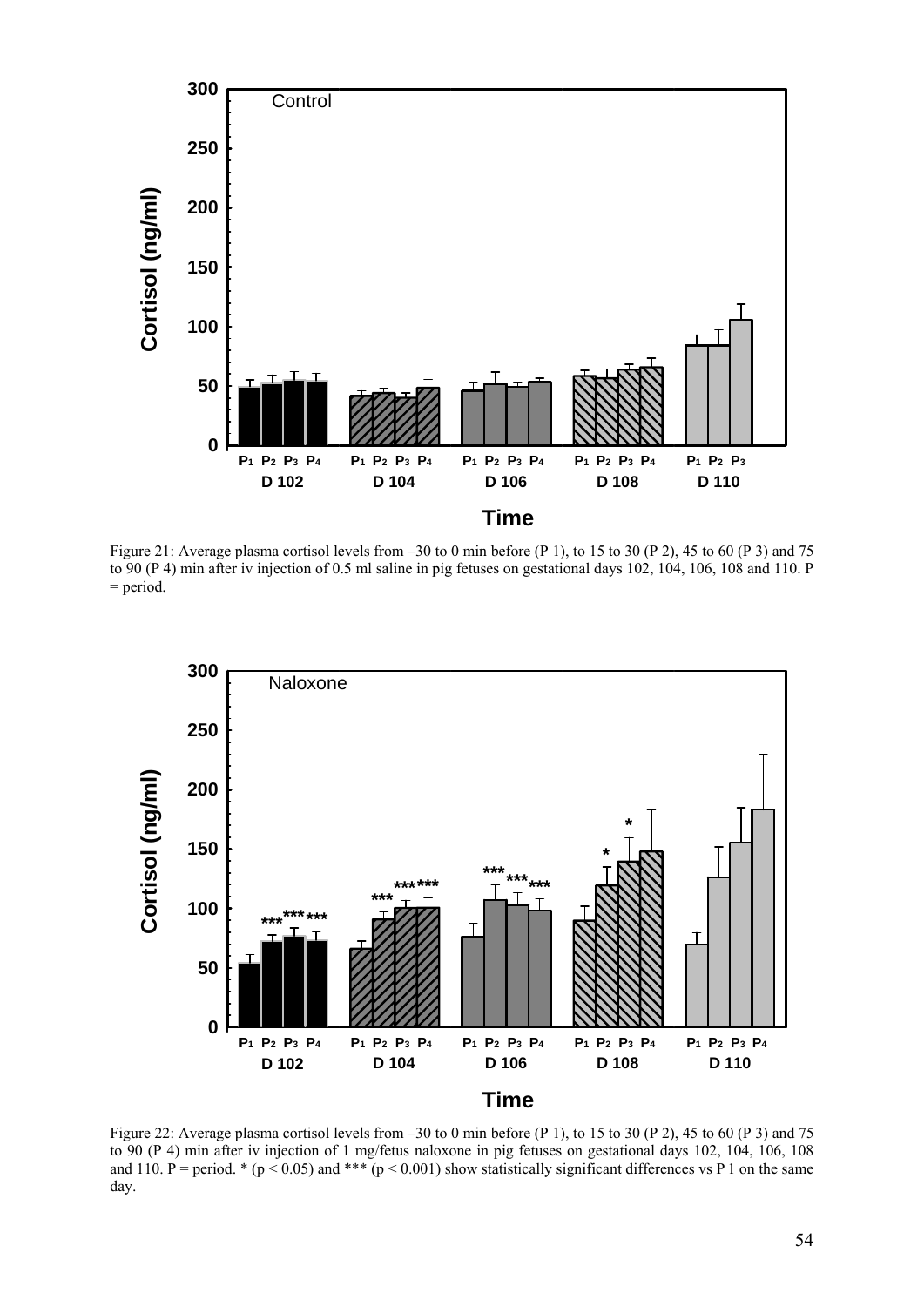#### 5.6.2.2. Long-term effects of naloxone on plasma cortisol levels in fetal pigs

On days 104 and 106 of gestation, basal cortisol levels (levels before injections) in naloxone-treated fetuses were  $67.49 \pm 6.66$  ng/ml and  $77.10 \pm 11.88$  ng/ml, respectively (Fig. 23), both of which were significantly higher than in the control group (D  $104 = 41.63 \pm 4.42$  ng/ml and D  $106 = 45.88 \pm 7.13$  ng/ml; Fig. 18A). At day 108, naloxone also induced an increment  $(P < 0.1)$  in basal cortisol levels when compared with controls. Naloxone had a chronic stimulatory effect on cortisol release over the treatment period, when the levels prior to the treatment (levels before naloxone injection on each day) were compared (days 102 to 110 of gestation; Fig. 23). In fetuses treated with naloxone, basal cortisol levels increased significantly from 54.14  $\pm$  7.03 ng/ml on day 102 to 89.75  $\pm$  12.02 ng/ml on day 108. Analysis also showed that there was a significant positive correlation between basal cortisol levels and the period of naloxone treatments ( $r = 0.296$ ,  $p < 0.05$ ; Fig. 25A).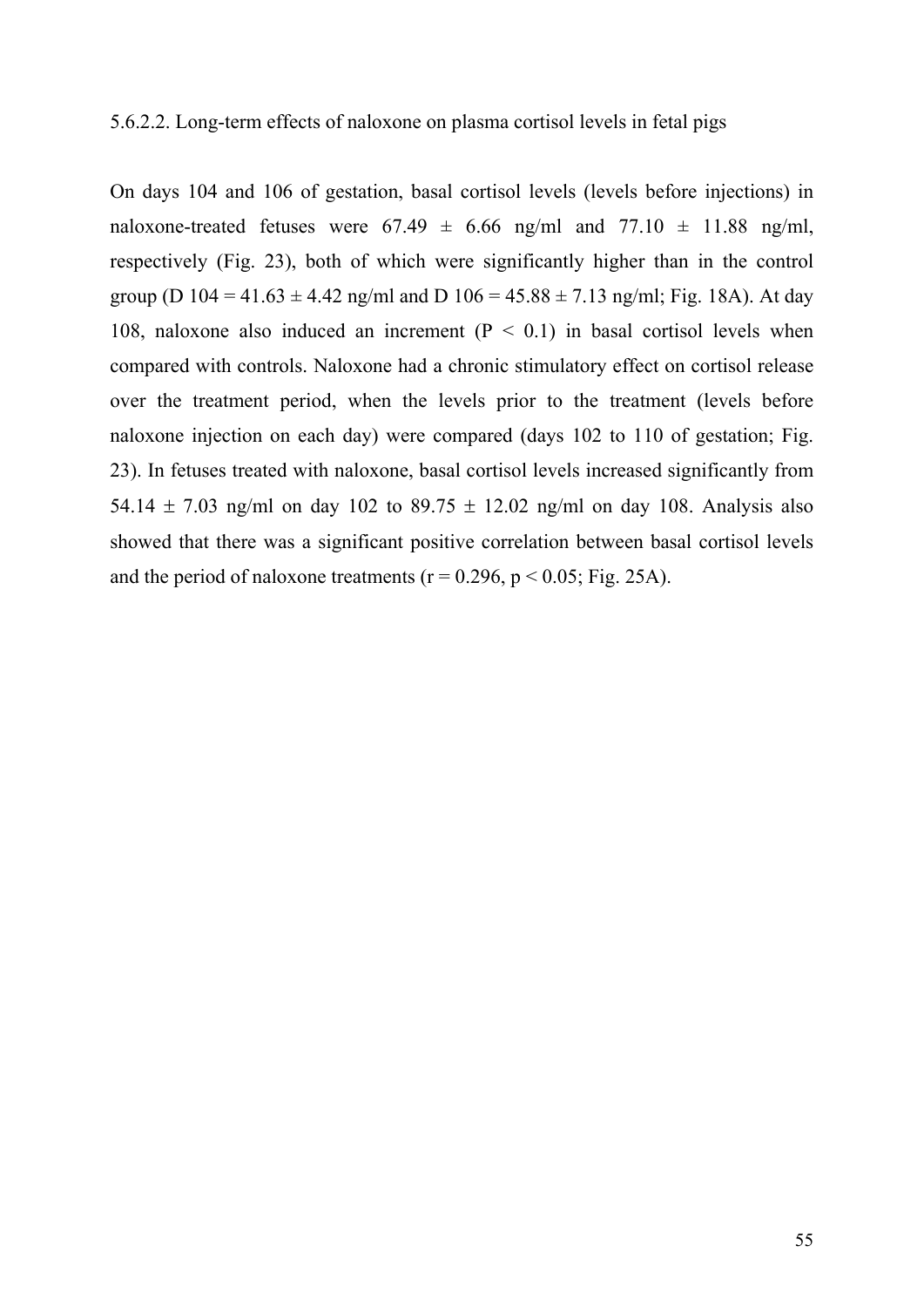

Figure 23: Long-term effects of repeated treatments with 1 mg naloxone/fetus on plasma cortisol levels in pig fetuses. The treatments (iv injections) were repeated every day. Each point represents 4 to 17 animals. \* (p < 0.05) shows statistically significant difference from day 102 post coitus (p.c.).

### **5.6.3. Effects of naloxone on plasma cortisol levels in neonatal pigs**

No changes in the plasma level of cortisol were observed in neonates exposed to naloxone (Fig. 24). Plasma cortisol level was  $78.95 \pm 8.38$  ng/ml at 1 day after birth, and it was  $71.2 \pm 8.78$  ng/ml and  $79.18 \pm 15.29$  ng/ml at days 7 and 14 postpartum respectively. However, unlike controls, cortisol levels in treated neonates did not decrease significantly with age  $(r = 0.002, p > 0.05; Fig. 25B)$ . These results indicate that naloxone has a chronic stimulatory effect on cortisol secretion in neonates.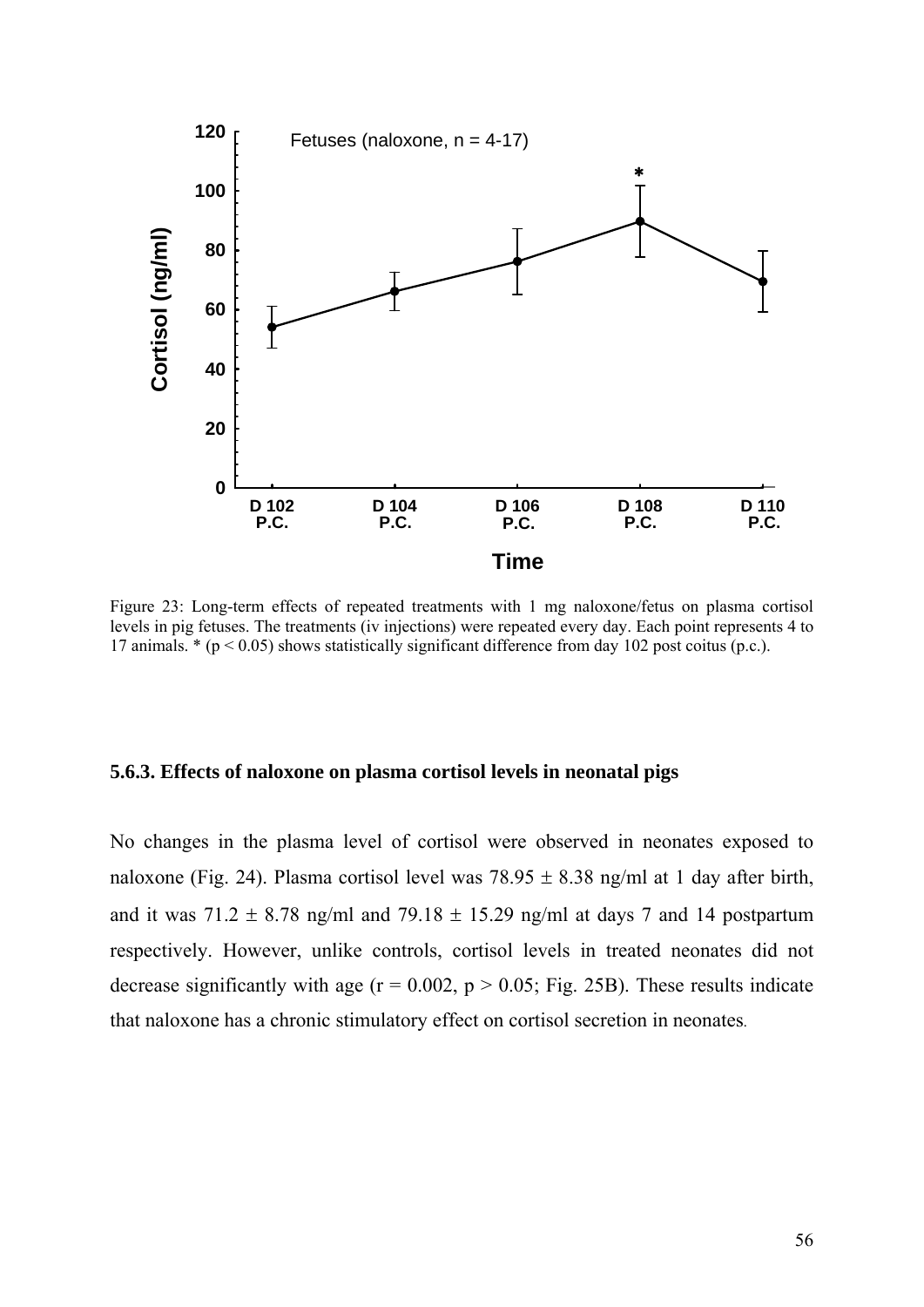

Figure 24: Plasma cortisol levels in pig neonates treated with naloxone after birth. Each point represents 24 to 25 animals. p.p. = postpartum.



Figure 25: Relationship of plasma cortisol concentrations in naloxone treated fetuses to fetal gestational age (A) and in naloxone treated neonates to neonatal age (B). p.c. = post coitus; p.p. = postpartum.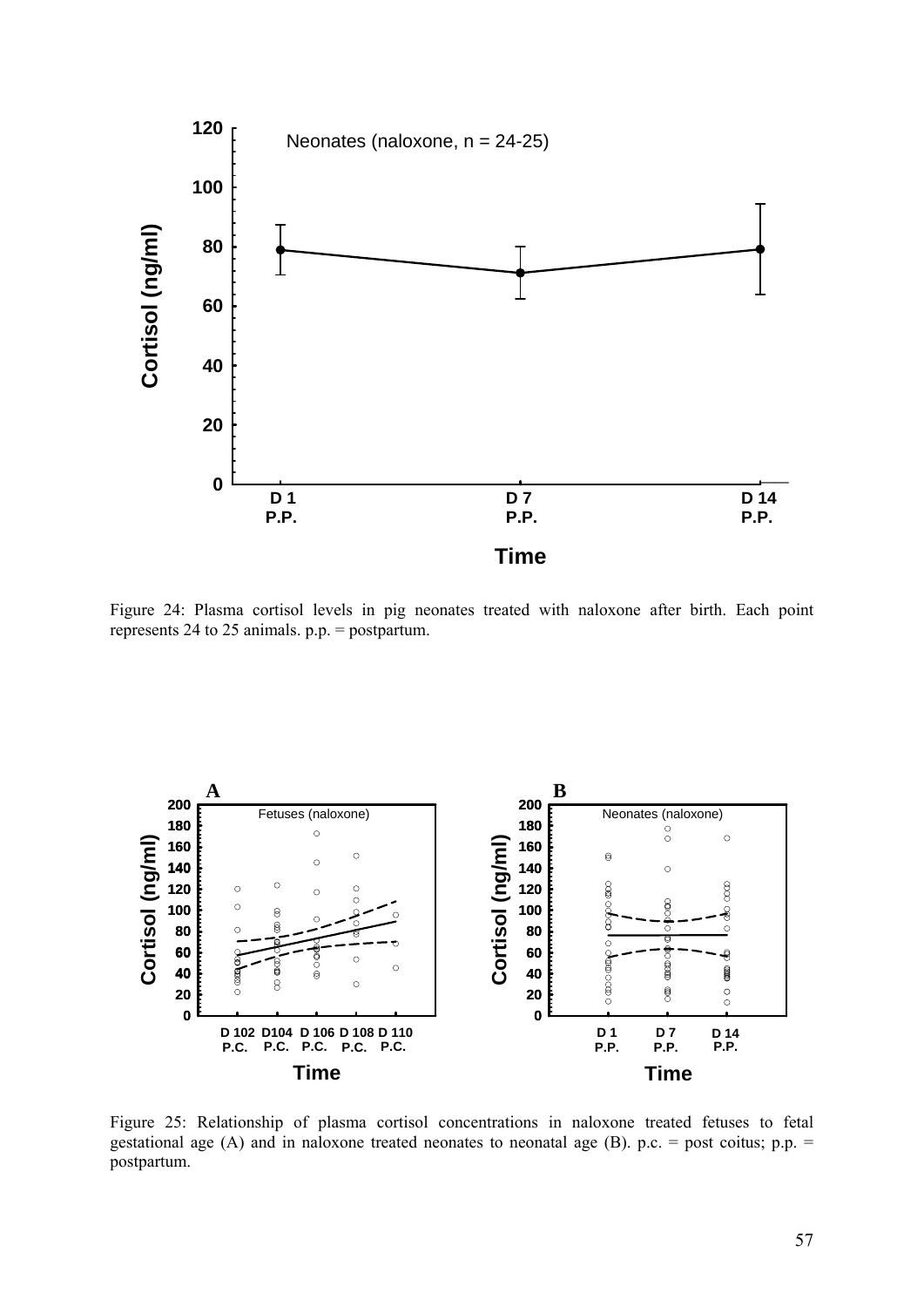### **6. Discussion**

We found no sex-differences in body and kidney weights of 1-day-old pigs treated with saline during late gestation or in 14-day-old neonates implanted with saline pumps after birth. This is in agreement with findings published by Thomas et al. (1971). In pigs, the kidneys gain little or no weight during the last 16 days before birth. In the miniature pig, the early phase of kidney growth (1-28 days) mirrors the approximately linear growth of the whole pig and little change in the ratio of kidney weight to body weight has been reported from day one to day 196 after birth (Friedman et al., 1994). However, we observed that the relative weight of the kidney decreased significantly from birth to day 14 postnatally. Similar results were also obtained in bovine (Gore et al., 1994) and in the rat (Solomon et al., 1973).

We observed no change in DNA concentration of pig kidney from birth to 14 days of age. However, concentrations of RNA and protein increased significantly. The results corroborate earlier findings (Friedman et al., 1995) and suggest that the increment in RNA concentration associated with age is correlated to the increase in protein synthesis in this organ. Nevertheless, our data are not in accord with those of Marx et al. (1992) who reported that DNA, RNA and protein concentrations increased significantly from day 1 after birth to the age of 7 days, afterwards, these parameters decreased. In the present study, the total content of DNA, RNA and protein increased significantly between birth and postnatal day 14. Similar results were obtained by Sarkar et al. (1977) and Friedman et al. (1995). The increase in total DNA content may be taken as an index of increase in cell numbers or hyperplasia (Friedman et al., 1995). Thus, the present data may reflect a continuous growth by cell proliferation in kidney from birth to 14 days. In consonance with earlier reports (Sarkar et al., 1977), we observed that the ratio of RNA to DNA was low (less than 1.0) at birth and on day 14. In addition, during this period, a significant increase in the ratio of RNA to DNA was noted. The same was found for organs of miniature pigs (Friedman et al., 1995) and of the Yorkshire pig (Sarkar et al., 1977), although Marx et al. (1992) noted that from day 1 to day 60 changes in RNA to DNA ratio were not significant. Moreover, in the current study, the ratio of protein to DNA increased significantly whereas the ratio of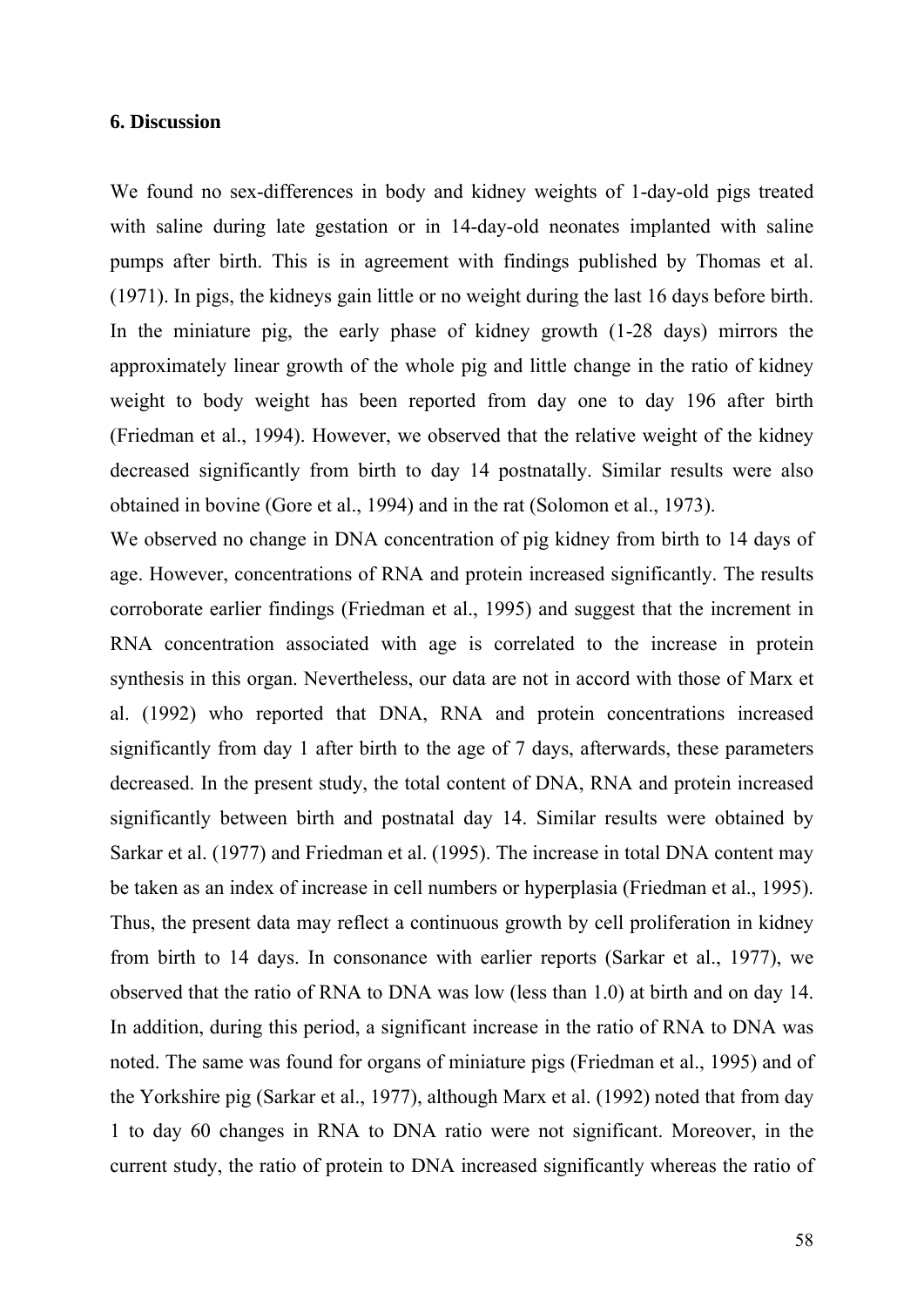kidney weight to DNA did not change. Similar results were reported by Sarkar et al. (1977). Elevations in the ratios of RNA and protein to DNA suggest increases in transcriptional and translational activity (Godfredson et al., 1991) and increases in the ratios of RNA and protein to DNA may be taken as indices of increases in cell size or hypertrophy (Sands et al., 1979; Friedman et al., 1995). It is, however, worth mentioning that protein to DNA ratio overestimates the increase in cell size and that a better index of this might be the ratio between weight of the organ and its DNA content.

In rodents, opioids can influence organ growth and development. However, to our knowledge no data for the pig have previously been published.

Pregnant rats receiving twice-daily injections of naloxone had heavier offspring than controls (Nakamoto et al., 1988). Chronic administration of naltrexone to newborn rats also significantly stimulated body weight (Zagon et al., 1984; Bartolome et al., 1986; McLaughlin, 1994). The effect was dependent on dosage (Zagon and McLaughlin, 1983a, 1985; Zagon et al., 1984). The doses chosen in our experiment had no effect on overall body weight.

Daily intravenous (i.v.) injections of 1 mg/kg naloxone significantly increased kidney weight of male fetuses. However, naloxone did not influence DNA or RNA concentrations and total amounts of DNA and RNA to a large extent followed the increase in kidney weight. The higher DNA content may indicate that naloxone affects renal cell number and leads to active hyperplasia of the kidney in males during late gestation. The amount of RNA is considered to be associated with rapid protein synthesis (Zeman, 1983; Zeman et al., 1986). Interestingly, in the present study, the protein concentration in treated males was significantly lowered by naloxone. This may be indicative for a naloxone inhibition of translation or protein synthesis in the male kidney at late gestational period. However, because of increased kidney weight, the total content of protein was not significantly different from that in controls. In female fetuses, although naloxone had no effects on kidney development or macromolecular constituents of kidney, it is noteworthy that the concentration of protein in the treated group was higher ( $p < 0.1$ ) than in the controls.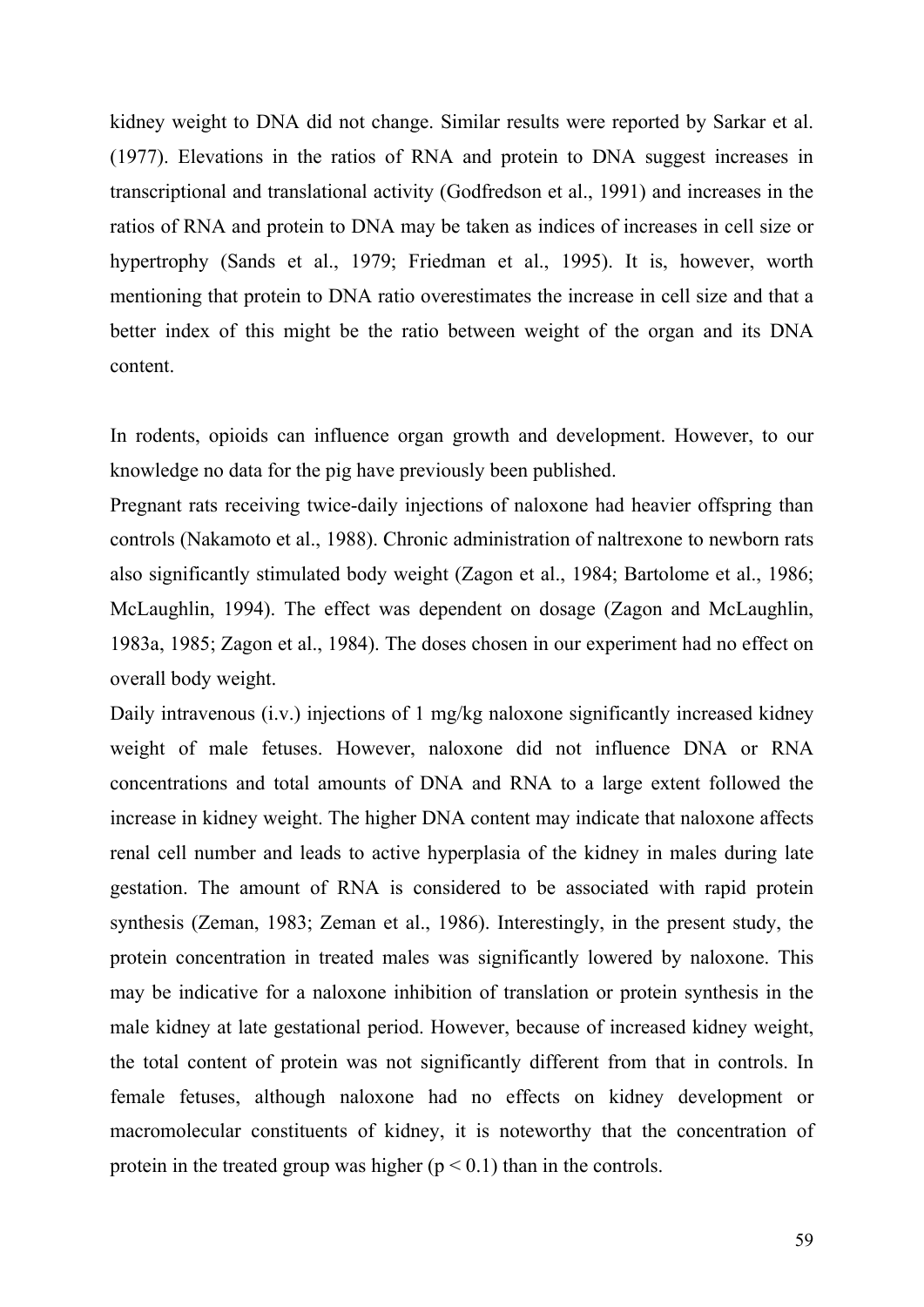Interestingly, the concentration of RNA was increased by naloxone ( $p < 0.05$ ) in males compared with females. Total RNA content of kidney in the male was also significantly higher than in the female, apparently due to the effects of naloxone on kidney weight and RNA concentration mentioned above. High RNA concentrations provide the capacity for high rates of protein synthesis (Skjaerlund et al., 1994). Taken together, what we can conclude from these observations is that in fetal pigs naloxone may exert different actions on RNA and protein synthesis depending on the gender of the individual.

During development, there were significant differences between 1-day-old control male newborns and 14-day-old control male neonates in (1) kidney weight; (2) total DNA content of kidney; (3) total RNA content of kidney and (4) the ratio of RNA to DNA. Interestingly, these differences were not observed when 1-day-old naloxone treated male newborns were compared with 14-day-old naloxone treated male neonates. As mentioned above, our results illustrate that naloxone increased male fetal kidney weight and point to a major role of hyperplasia in renal weight gain of treated male fetuses. Naloxone attenuated the significant differences seen in the total amount of RNA and in the ratio of RNA to DNA between control male newborns and control male neonates, since no differences existed in kidney weight as well as DNA and RNA concentrations between the two treated male groups. In 1-day-old treated males the DNA concentration was relatively high whereas kidney weight was relatively low when compared with 14-day-old treated males, thus the ratio of kidney weight to DNA in treated male newborns was lower ( $p < 0.1$ ) than in treated male neonates. These results indicate that naloxone affects the kidney development and interferes with DNA and RNA synthesis in male kidney during prenatal life.

A second major question in this study was related to whether blockade of opioid receptors in neonatal life has repercussions on kidney development. Using the pump implantation method, we found that naloxone did not result in any changes in carcass weight, kidney weight, relative kidney weight as well as cellular parameters outlined in the study within the first 14 days of life. These results differ from the reports in the rat (Zagon and McLaughlin, 1983a, b; Bartolome et al., 1986; Zagon et al., 1987; McLaughlin, 1994; Vertes et al., 1995). The discrepancy may be explained by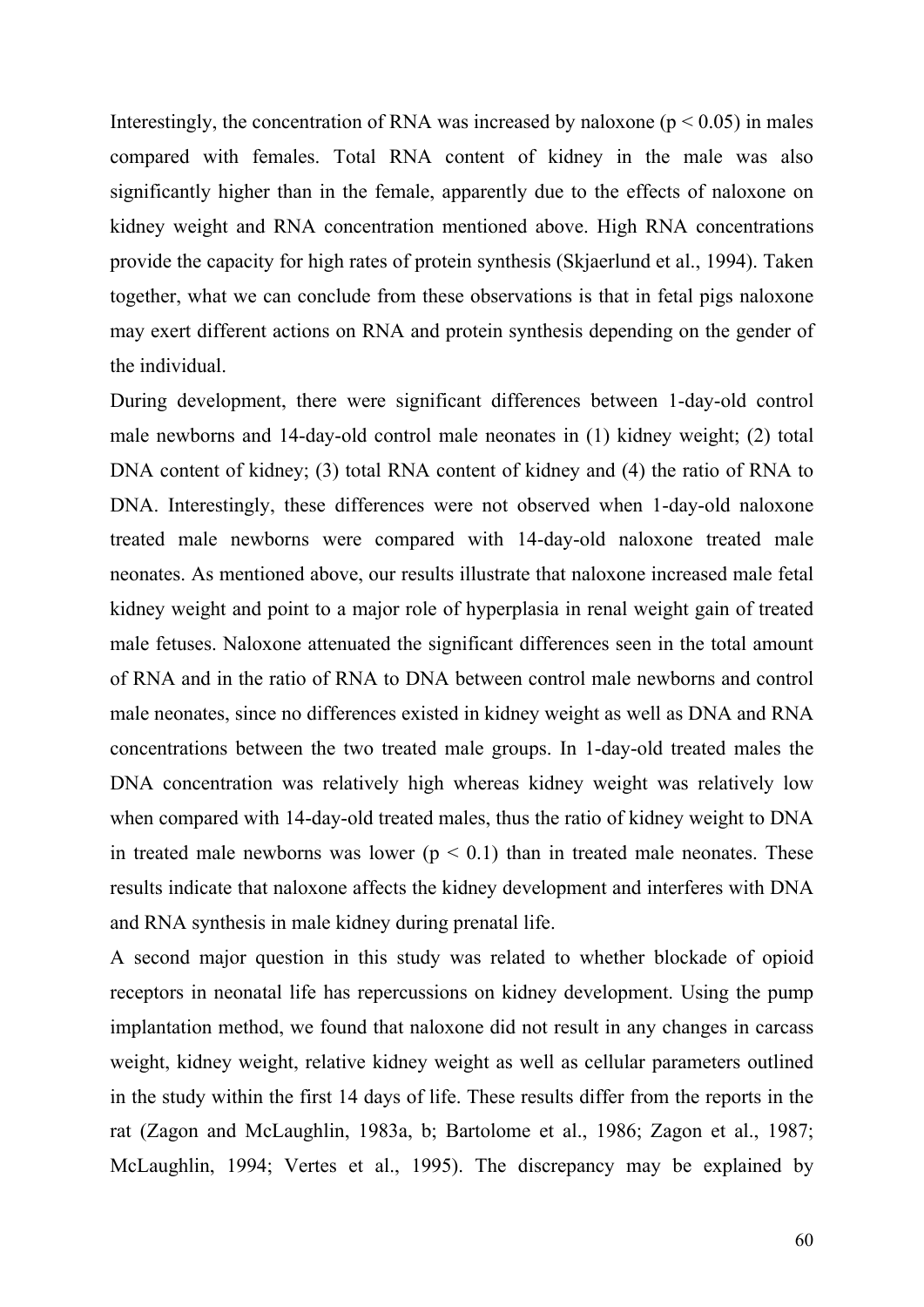methodological differences (implantation vs. injection). In adult mice, morphine pellet implantation did not influence the brain and liver RNA concentration and the RNA content of whole brain (Harris et al., 1975). Moreover, chronic implantation of morphine pellets did not alter the incorporation of  $({}^{3}H)$ -lysine into brain or liver protein (Harris et al., 1974).

The results presented in this paper illustrate that naloxone increased fetal but not neonatal kidney weight in a sex-dependent manner, and point to a role of hyperplasia in renal weight gain of treated-fetal males. Opioid antagonists such as naltrexone and the less potent and short-acting compound naloxone have been long regarded as pure antagonists of many biological actions of opioid substances and devoid of intrinsic activity (Zagon et al., 1997). Previous experiments have shown that administration of opioid antagonists exerts effects on normal growth (Bartolome et al., 1991; Isayama et al., 1991; Sassani et al., 1993; McLaughlin et al., 1997; Zagon et al., 1999). Exposure of fetal rat testes to naloxone significantly increased Sertoli cell proliferation (Orth, 1986; O, 1990). The effects of prenatal naloxone treatment on brain development were demonstrated by Zagon and McLaughlin (1987). In developing rat pups treated peripherally with naloxone, increases in DNA synthesis in different populations of brain cells were reported by other investigators (Vertes et al., 1982; Zagon and McLaughlin, 1987; Schmahl et al., 1989). Intracerebral administration of naloxone caused significant increases in brain and liver DNA synthesis of preweaning rats (Bartolome et al., 1991). Naloxone alone increased the DNA synthesis in the rat developing uterus (Vertes et al., 1995). Moreover, in the present study, the interruption of opioid-receptor interactions by naloxone showed that DNA synthesis could be increased in male fetal kidney, suggesting that endogenous opioids in the male fetus play a regulatory role in DNA synthesis of the kidney, with the increases associated with opioid antagonist treatment indicative that opioids serve as inhibitory growth factors. In addition, the endogenous opioid related to growth must be tonically active and in a delicate equilibrium, because disturbances of peptide-receptor interaction by an antagonist resulted in notable changes in DNA synthesis. The opioid peptide that participates in renal embryogenesis is presently unclear. However, extensive research of the role of opioid peptides and development of the nervous system (Zagon and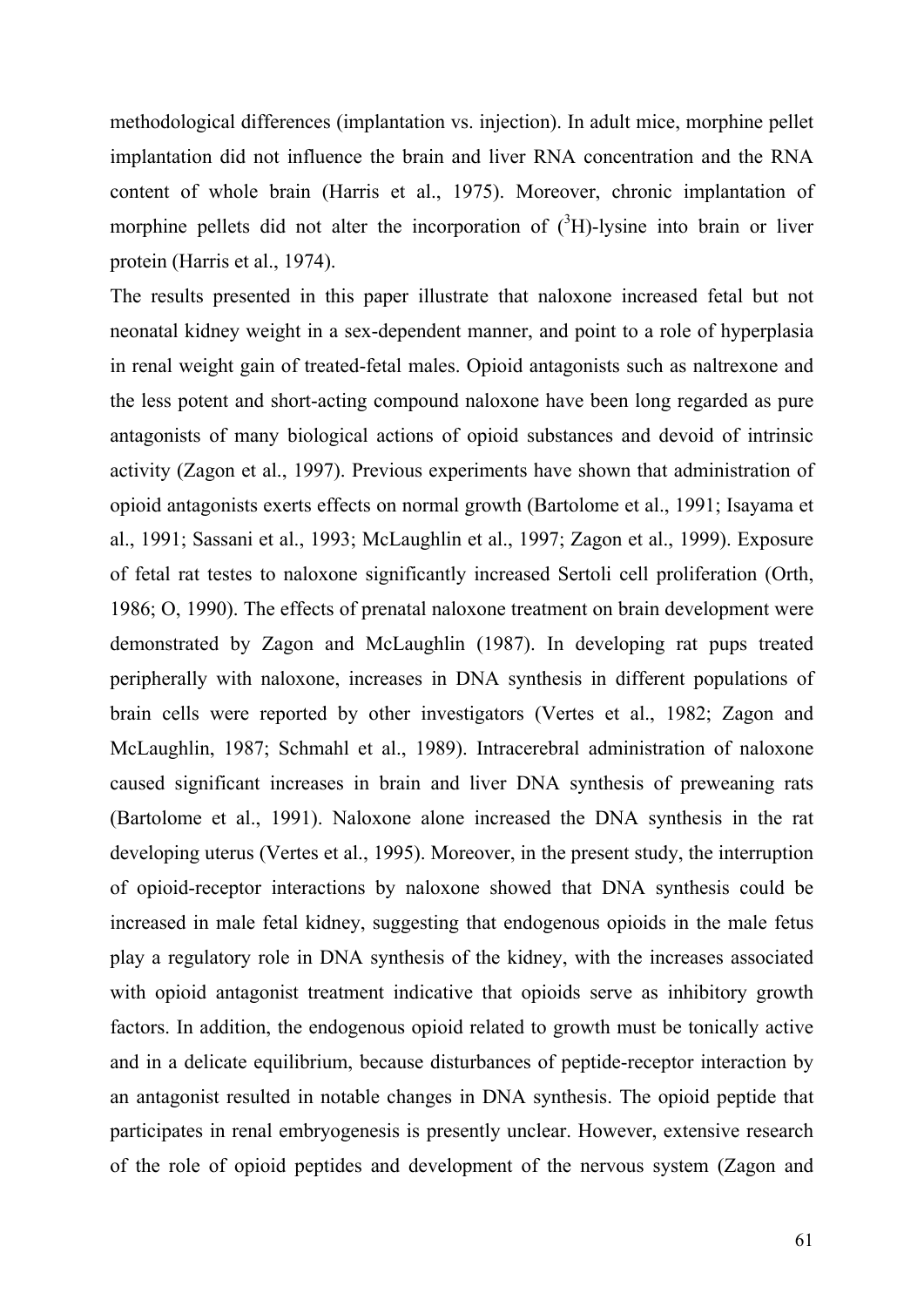McLaughlin, 1983b, 1987, 1991b; Isayama et al., 1991) and other systems (Vertes et al., 1995; McLaughlin, 1996; Zagon et al., 1999; McLaughlin, 2002) has identified [Met<sup>5</sup>]-enkephalin as a tonically active element that serves as an negative growth factor. This pentapeptide, derived from proenkephalin A (PEA), has been termed opioid growth factor (OGF), and appears to play a major role in growth (Zagon and McLaughlin, 1991a, 1993; Zagon, Wu and McLaughlin, 1996) via the zeta (ζ) opioid receptor (Zagon and Goodman et al., 1990; McLaughlin et al., 1997; Zagon et al., 1999). Opioid growth factor also modulates cell proliferation and tissue organization during cancer (Zagon and McLaughlin, 1987, 1989a, b; Sassani et al., 1993; Zagon et al., 1994a; Zagon et al., 1996; Zagon et al., 1997; Bisignani et al., 1999), cellular renewal, wound healing, and angiogenesis (Zagon and McLaughlin, 1983a, b, 1992; Isayama et al., 1991; Zagon et al., 1999). Both OGF and the ζ receptor have been localized in a variety of developing and renewing cells and tissues (McLaughlin et al., 1997). In rodents, the expression of PEA mRNA and of its encoded peptide Metenkephalin was transient, being found only during development and absent in adults (Keshet et al., 1989; Kew et al., 1990; Isayama et al., 1991). Consistent with classical opioid action, the effects of OGF are blocked by concomitant exposure to naloxone (Zagon and McLaughlin, 1987, 1989b, 1991b; Isayama et al., 1991; Zagon et al., 1994b; McLaughlin, 1996). Opioid growth factor appears to be autocrine produced and secreted by both neuronal and non-neuronal cells in biological systems that are undergoing development, cellular renewal, or repair (McLaughlin et al., 1997), and is constitutively expressed (Bisignani et al., 1999). Blockade of OGF-ζ receptor interaction would permit cells to escape the regulating nature of OGF and accelerate replication. Nevertheless, these observations do not rule out the possibility of the involvement of other receptor types in the modulation of cell proliferation (Leslie, 1987; Leslie et al., 1998; Zhu and Pintar, 1998; Zagon et al., 1999). A study by Hatzoglou et al. (1996) showed that ethylketocyclazocine, a general opioid agonist (Kampa et al., 2004), inhibited in a dose-dependent manner the proliferation of opossum kidney cells. This effect was antagonized by the general opioid receptor antagonist diprenorphine. Similar results were obtained by the specific kappa<sub>1</sub> opioid receptor agonist U69593. [D-Ser<sup>2</sup>, Leu<sup>5</sup>]enkephalin, Thr<sup>6</sup> (DSLET, a delta agonist)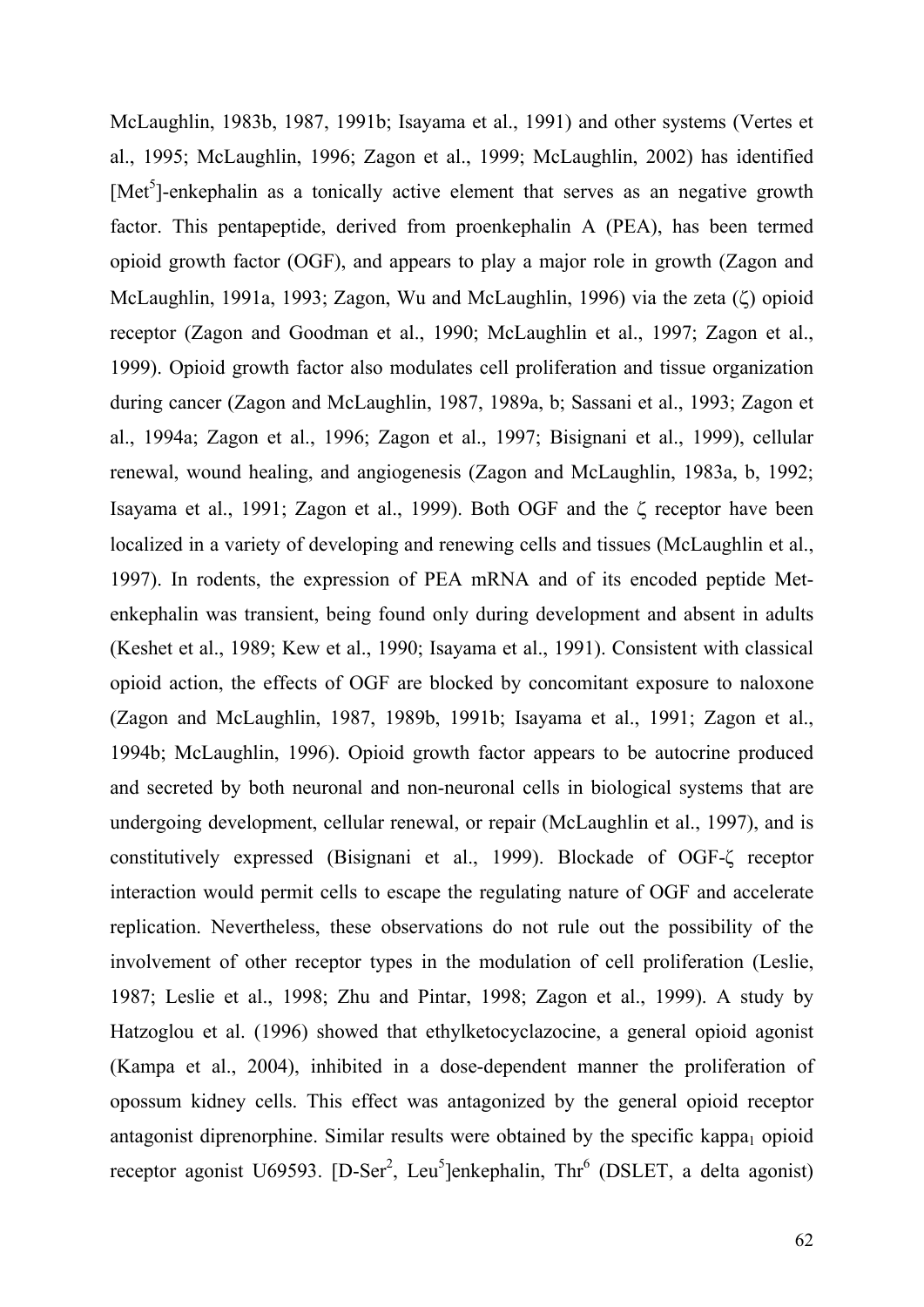produced minimal effects at much higher concentrations equally antagonized by diprenorphine. Various groups also demonstrated the presence of classical opioid receptors (Simantov et al., 1978; Neidle et al., 1979; Quirion et al., 1983; Slizgi and Ludens, 1985; Hatzoglou et al., 1996; Wittert et al., 1996) and opioid peptides (such as ß-endorphin, dynorphin, morphine) in kidney (Neidle et al., 1979; Bhargava et al., 1988). On the other hand, although opioid antagonist actions on DNA synthesis are mediated predominantly by opioid receptors, the modulation of growth by narcotic antagonists such as naloxone (Zagon and McLaughlin, 1989b) could be envisioned to take place by mechanisms that are partially or wholly unrelated to opioid systems (Geber et al., 1976; Sawynok et al., 1979; Brown et al., 1980; Vertes et al., 1982; Zagon and McLaughlin, 1983a, b).

In summary, the evidence that naloxone can markedly alter the course of development (i.e. naloxone can stimulate kidney growth in male fetuses) supports the intriguing possibility that endogenous opioid peptides and opiate receptors play a modulatory role in cell proliferation, migration, and differentiation. Although, the reason for the different effects of naloxone on male and female fetal kidneys remains unknown. Whether administration of naloxone late in gestation influences biosynthesis of macromolecules in the kidney of males well into the postnatal period warrants further study. Moreover, whether defects in opioid peptide regulation are involved in renal dysfunction occurring during embryogenesis remains to be elucidated. Opioid antagonists may prove to be of therapeutic value in rescuing developing kidneys that are deficient in cells. Such intriguing hypotheses also need to be addressed in future studies.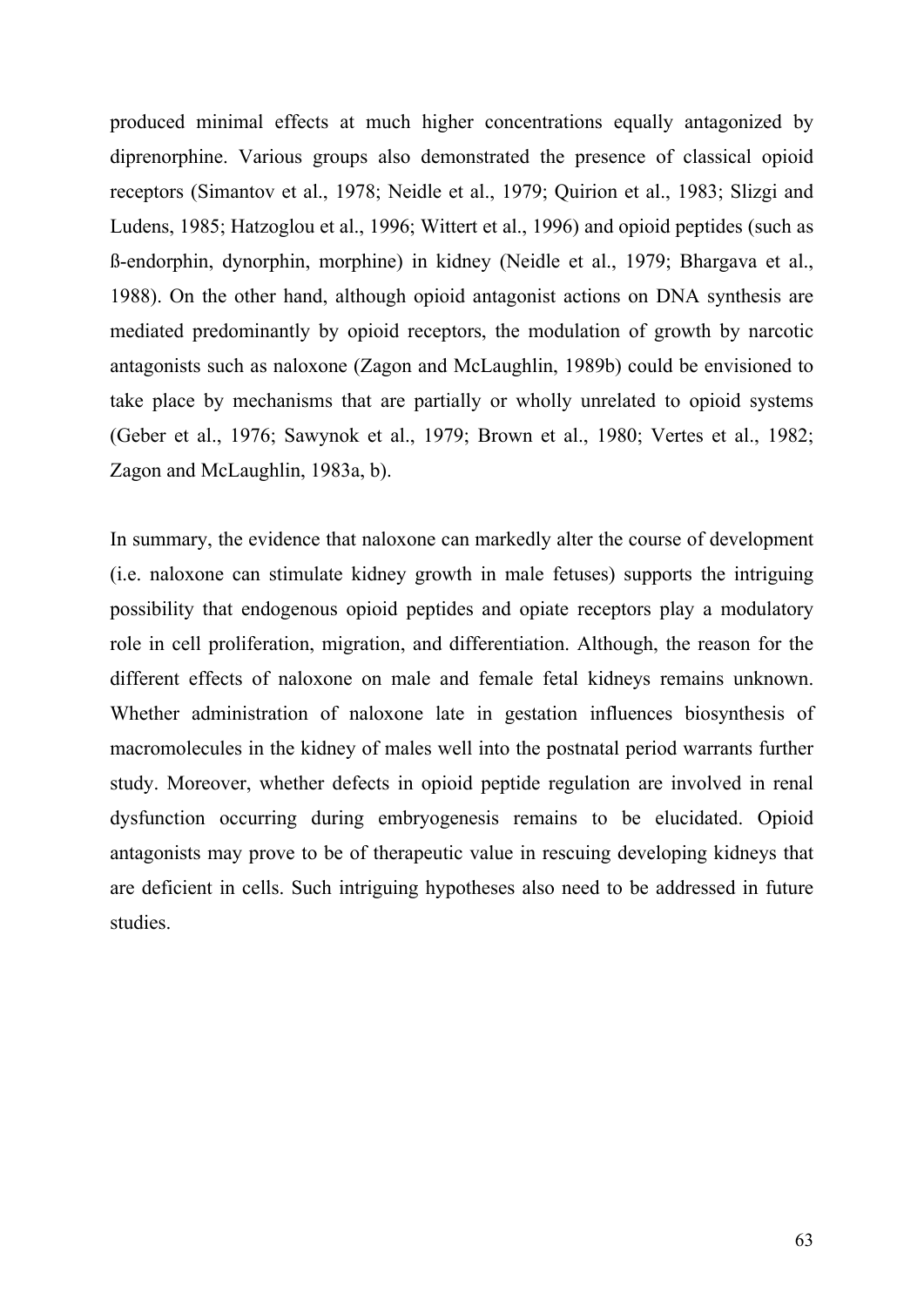The present result showed that fetal plasma cortisol levels increased toward the end of gestation. Then the concentrations further increased to a maximum at day 1 after birth. Thereafter, cortisol levels decreased by 14 days of age. Other studies showed that in the last week or ten days of gestation the pituitary-adrenal axis of the fetal pig was mature (Silver et al., 1983). Current data are in agreement with the findings that the gradual rise in fetal pig plasma cortisol began 4-6 days before term (Silver et al., 1979; Wise et al., 1991) and the prepartum rise in fetal plasma cortisol reached a maximum at birth (Fevre, 1975; Silver et al., 1979). In several animal species (Avery, 1975; Liggins, 1976; Challis and Sloboda et al., 2000; Schmidt et al., 2004), fetal adrenal cortisol plays an important role in the onset of parturition as well as the maturation of a number of major organ systems, including the lung, kidney, heart, liver and gut, which are essential for extrauterine survival (Magyar et al., 1980; Challis and Brooks, 1989; Castro et al., 1992; Broughton-Pipkin et al., 1994; Mesiano and Jaffe, 1997; Taylor et al., 1997b; Fowden et al., 1998; Nathanielsz, 1998; Gluckman et al., 1999; Challis and Matthews et al., 2000; Bolt et al., 2002; Yeung and Smyth, 2002). However, in pigs, the role of the fetal HPA axis in the initiation of labor is not clear (Randall et al., 1990). High plasma cortisol levels in the neonatal pig may well account for their viability (Silver et al., 1983).

In the pig fetus, naloxone acutely increased plasma cortisol levels on days 102, 104, 106 and 108 of gestation. However, although naloxone resulted in an elevation of cortisol at 110 days, this increase was not statistically significant due to large variations between animals. Naloxone stimulated cortisol secretion in a number of species (Blankstein et al., 1980; Morley et al., 1980; Haracz et al., 1981; Gosselin et al., 1983; Barb et al., 1986), presumably by specific blockage of opioid receptors (Estienne et al., 1988). Numerous studies demonstrated acute increases in cortisol levels in man after intravenous infusion of naloxone (Cohen et al., 1983; Conaglen et al., 1985; Ehrenreich et al., 1987; Delitala et al., 1994; Martin del Campo et al., 1994; Schluger et al., 1998), and cortisol levels rose significantly above basal from 20 to 90 min after naloxone (Torpy et al., 1994). In dairy cows, intravenous naloxone application induced a significant increase in plasma cortisol, reaching peak value at 30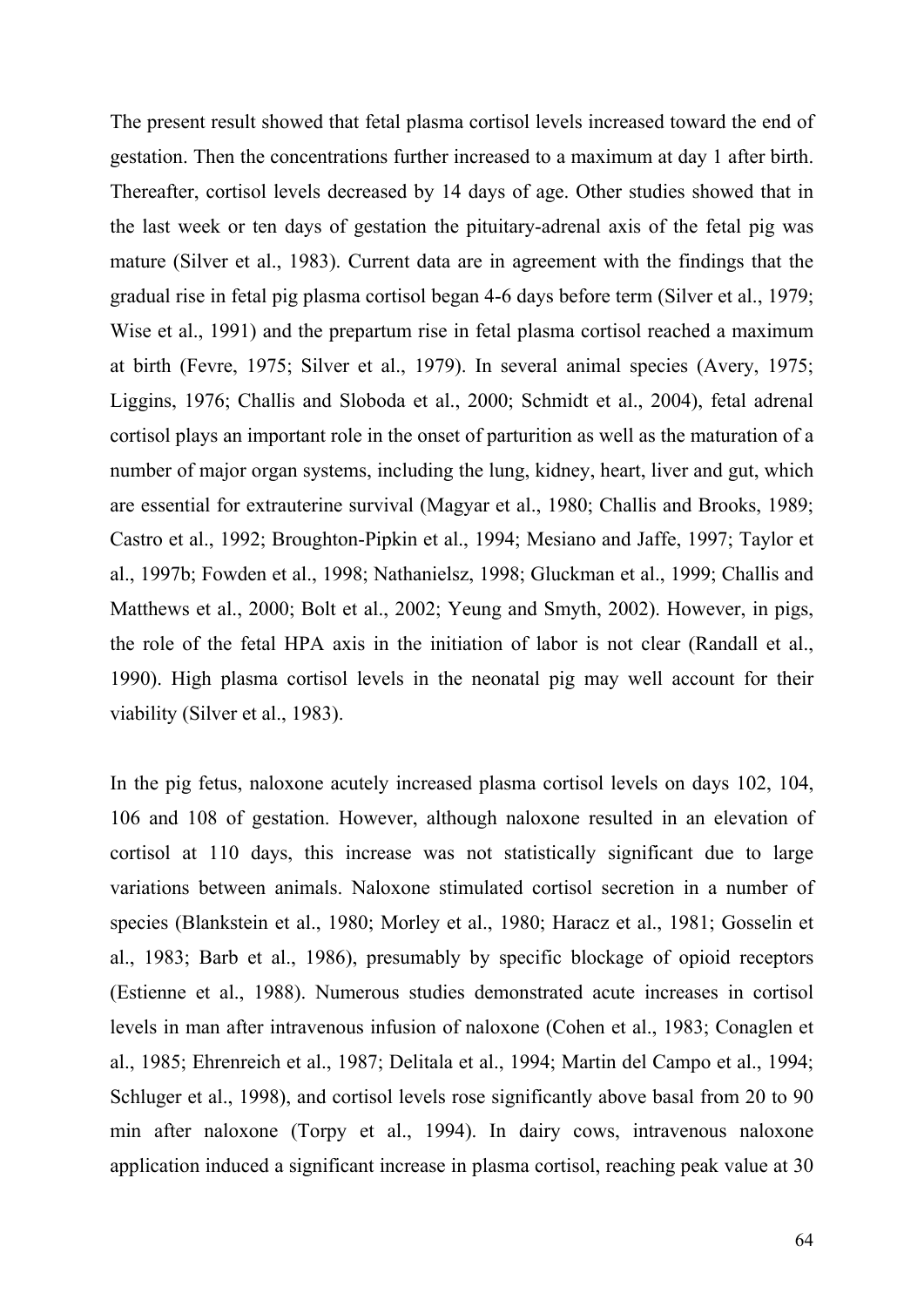to 60 min after injection (Nanda et al., 1992). Likewise, in gilts (Barb et al., 1986), chimpanzees (Gosselin et al., 1983), horses (Alexander and Irvine, 1995), sheep (Parrott and Thornton, 1989; Thornton and Parrott, 1989) and rats (Martínez et al., 1990), naloxone enhanced cortisol secretion. Moreover, in the present study, chronic naloxone administration also produced a significant rise in plasma cortisol concentrations in both fetal and neonatal pigs. On days 104 and 106 of gestation, basal cortisol levels in the treated fetus were significantly higher when compared with controls. At day 108, basal cortisol levels were also increased by naloxone, whereas this increase was not significant due to the elevation of basal cortisol levels in control fetuses. Nevertheless, it is found that there are no data available to date concerning the chronic effect of naloxone on the secretion of cortisol. Thus it is possible that this study is the first to illustrate that chronic naloxone treatment elicits a significant increment in basal cortisol levels.

In fetal and neonatal pigs, inhibition of the endogenous opioid action by competitive blockade of the receptors with naloxone induced elevations of plasma cortisol. It is indicated that there is a tonic opioid-mediated inhibitory influence exerted on the HPA axis. This resembles that of human beings, primates (Volavka and Cho et al., 1979; Blankstein et al., 1980; Morley et al., 1980; Gosselin et al., 1983; Grossman and Moult et al., 1986), horses and dairy cows. However, the mechanisms involved are not clear. In gilts, the ability of naloxone to stimulate cortisol release was abolished following hypophysial stalk-transection (Estienne et al., 1988), suggesting that the opioid antagonist enhances cortisol secretion principally by acting at the level of the central nervous system. Nonetheless, the results do not preclude the additional possibility that naloxone may also antagonize opioid actions at the pituitary or adrenal glands. A direct effect of naloxone on the adrenal cortex has been demonstrated (Lymangrover et al., 1981; Bruni et al., 1985).

To my knowledge, this is the first report which describes the effects of exogenous administration of naloxone on the secretion of cortisol in the fetal and neonatal pigs. In conclusion, the HPA axis of pigs seems to be under suppressive opioidergic control.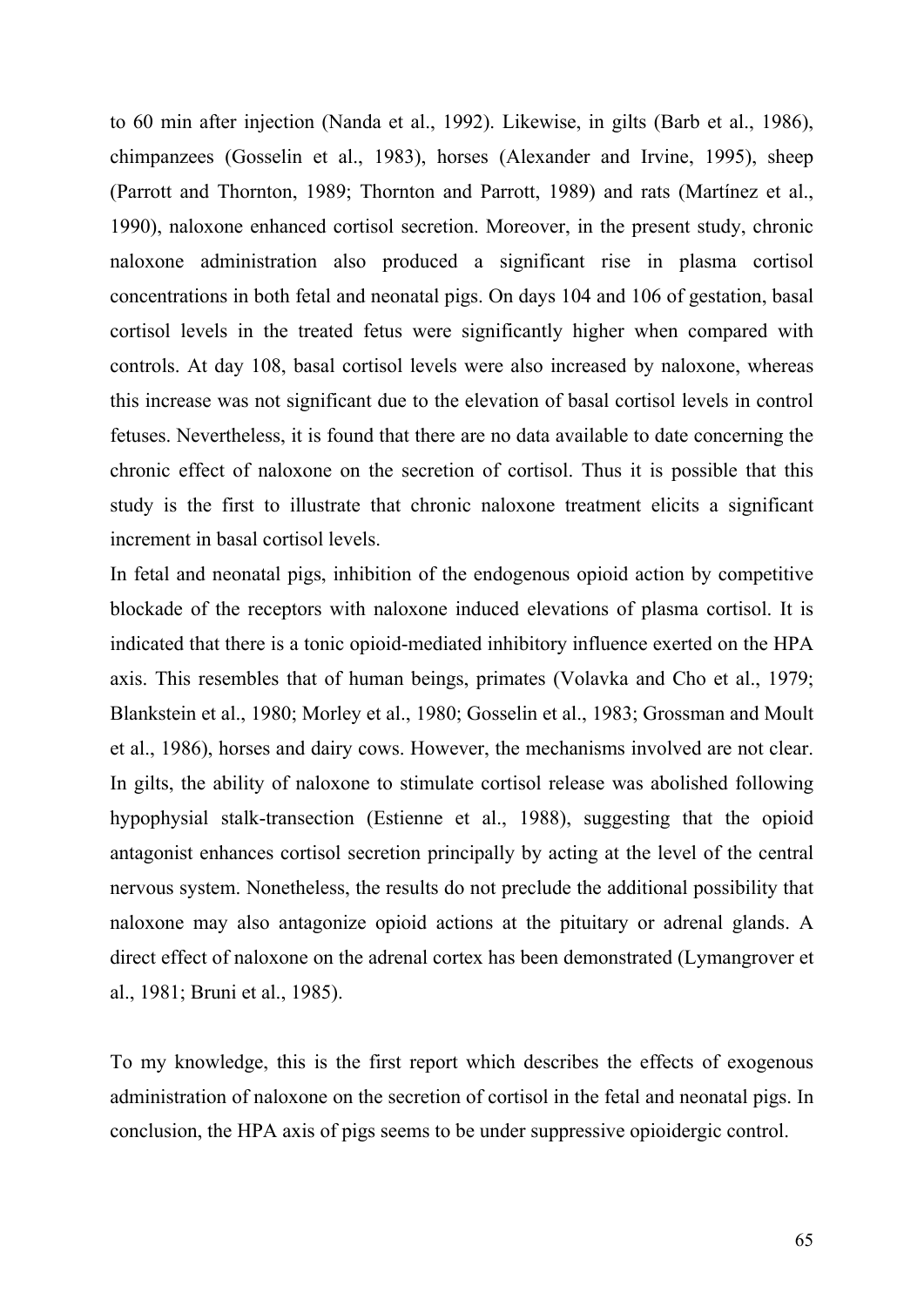### **7. Summary**

Opioids are known to influence organ growth and development as well as the hypothalamo-pituitary-adrenal (HPA) axis. The studies reported in this dissertation were undertaken to evaluate the effects of naloxone on kidney weight, macromolecular constituents of kidney and cortisol secretion in fetal and neonatal pigs and determine if these effects are sex-dependent.

#### **Effects of naloxone on kidney weight and macromolecular constituents of kidney:**

Daily intravenous injections of 1 mg/kg naloxone significantly increased both kidney weight and relative kidney weight of male fetuses. Total DNA and RNA content in treated males was significantly higher than in control males. Interestingly, the protein concentration in treated males was significantly lowered by naloxone. However, no significant difference in total protein content between the two groups was observed. In female fetuses, naloxone had no effects on kidney weight or macromolecular constituents of kidney. Although kidney weight in the treated male fetus was not significantly higher in comparison to the treated female fetus, relative kidney weight in males was statistically significant higher than in females. Interestingly, the concentration of RNA was significantly increased by naloxone in males compared with females. Total RNA content of kidney in the male was also significantly higher than in the female. Moreover, in males protein concentration was significantly lower than in females. These findings indicate that during prenatal life naloxone may exert different actions on DNA, RNA and protein synthesis depending on sex.

Following significant differences between 1-day-old and 14-day-old control male newborn piglets were observed in (1) kidney weight; (2) total DNA content of kidney; (3) total RNA content of kidney and (4) the ratio of RNA to DNA. Interestingly, these differences were not any more evident when 1-day-old naloxone treated male newborns were compared with 14-day-old naloxone treated male neonates. These results indicate that naloxone affects the kidney development and interferes with DNA and RNA synthesis in male kidney during prenatal life.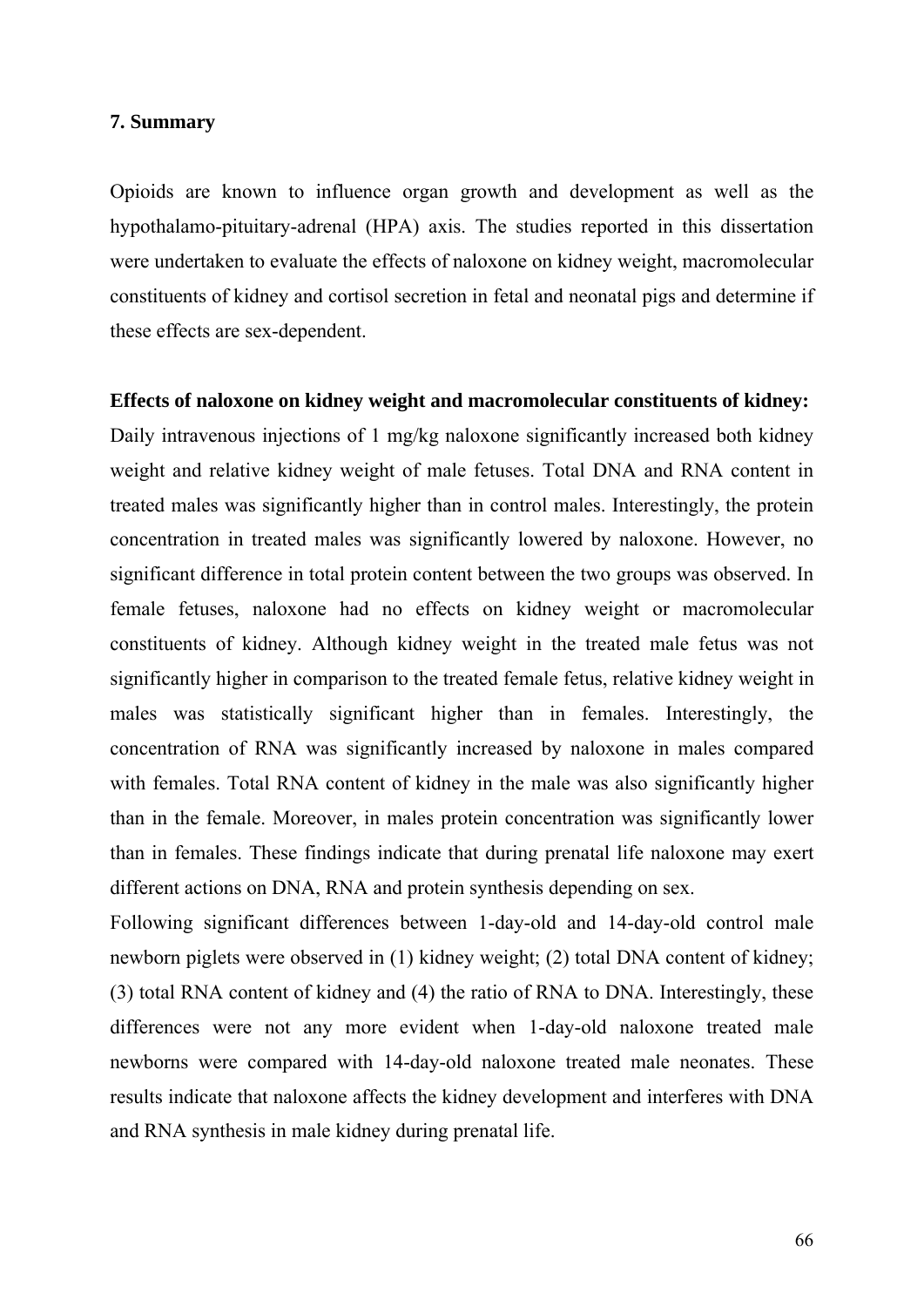In 14-day-old neonatal pigs, naloxone pump implantation did not significantly influence kidney weight, relative kidney weight and cellular parameters outlined in the study. The results demonstrate that naloxone increased fetal but not neonatal kidney weight in a sex-dependent manner, and point to a role of hyperplasia in renal weight gain of treated fetal males.

### **Effects of naloxone on cortisol secretion:**

No sex difference was evident in the effect of naloxone on cortisol secretion.

In control pig fetuses, no changes in plasma cortisol levels were observed during the four blood sampling periods on days 102, 104, 106, 108 and 110 of gestation. Intravenous naloxone treatment caused a significant increment in cortisol levels on days 102, 104, 106 and 108 of gestation, but not on day 110. Moreover, naloxone had a chronic stimulatory effect on cortisol secretion over the treatment period, when the levels prior to the treatment (levels before naloxone injection on each day) were compared (days 102 to 110 of gestation). In naloxone-treated fetuses, basal cortisol levels (levels before injections) increased significantly from  $54.14 \pm 7.03$  ng/ml on day 102 to 89.75  $\pm$  12.02 ng/ml on day 108. Thus, there was a significant positive correlation between basal cortisol levels and the period of naloxone treatments ( $r =$ 0.296,  $p < 0.05$ ).

From 1 day after birth to 14 days of age, no changes in plasma levels of cortisol were observed in neonates implanted with naloxone pumps. However, unlike controls, cortisol levels in the treated neonate did not decrease significantly with age. These results indicate that naloxone has a chronic stimulatory effect on cortisol release in neonatal pigs.

The data illustrate that the HPA axis in fetal and neonatal pigs is most probably under inhibitory influence of opioids.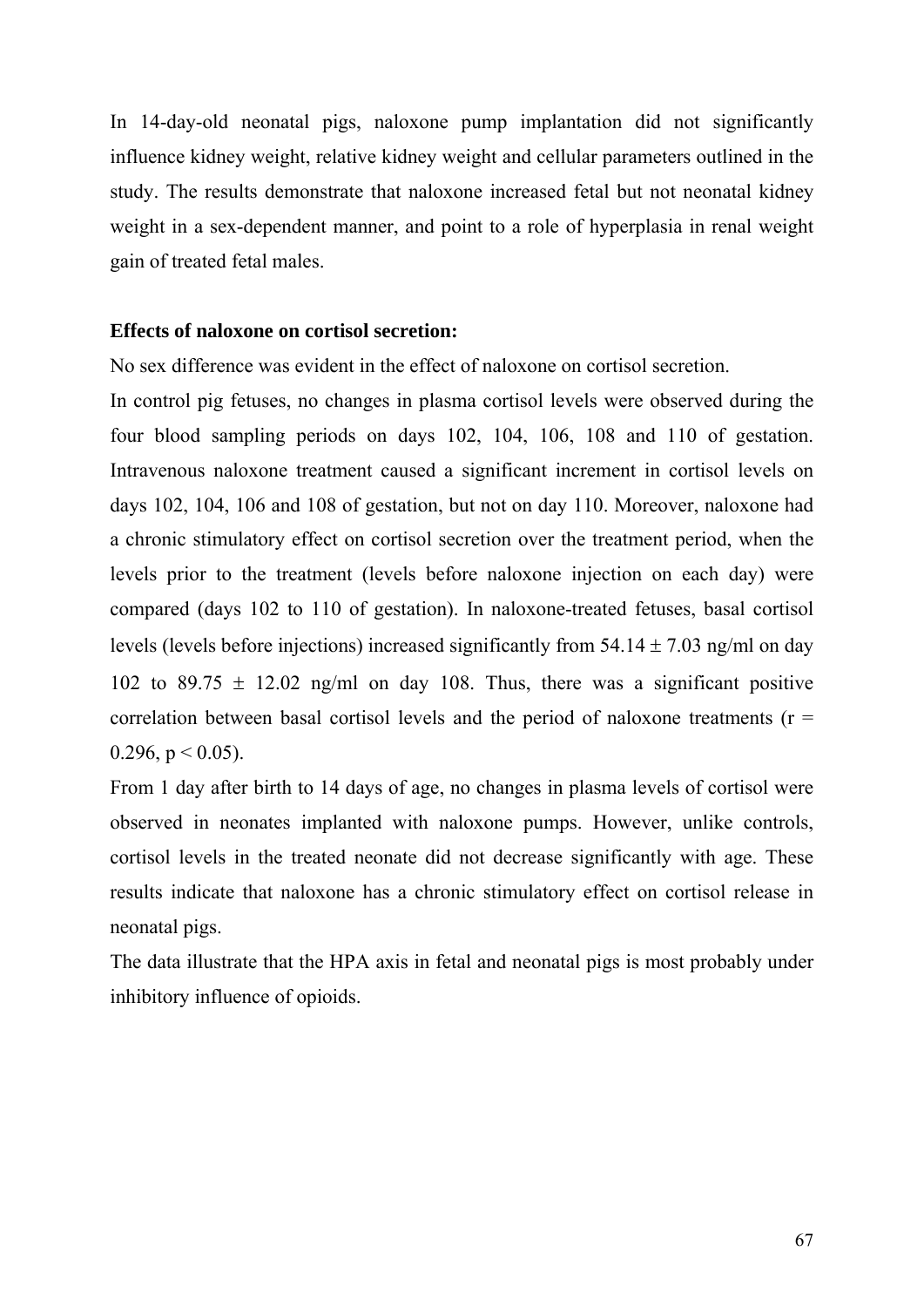#### **8. Zusammenfassung**

Opioide beeinflussen neben der Hypothalamus-Hypophysen-Nebennieren-Achse auch direkt Organwachstum und -entwicklung. Die vorliegende Arbeit beschäftigt sich mit der Wirkung des Opioid-Antagonist Naloxon auf die Nieren, sowie die Cortisolfreisetzung in fötalen und neugeborenen Ferkeln.

### **Wirkung von Naloxon auf das Nierengewicht und den makromolekularen Aufbau der Niere:**

Tägliche intravenöse Injektionen von 1mg Naloxon pro Kilogramm Körpergewicht führen bei männlichen Föten zu einem signifikanten Anstieg sowohl des absoluten Nierengewichts, als auch des Organgewichts relativ zum Körpergewicht. Zusätzlich zeigen die mit Naloxon behandelten Tiere eine Erhöhung des Gesamt-DNA sowie - RNA Gehalts im Vergleich zu den Kontrolltieren. Die Proteinkonzentration im Gewebe wird durch die Gabe von Naloxon signifikant reduziert, obwohl der Vergleich des Gesamtproteingehalts von behandelten und unbehandelten Tieren keinen bedeutsamen Unterschied aufweist. Weibliche Föten zeigen im Gegensatz zu den männlichen Tieren keinerlei Beeinflussung des Nierengewichts oder des makromolekularen Aufbaus der Niere nach Naloxongabe. Statistisch weisen behandelte weibliche Föten ein signifikant geringeres Organgewicht relativ zum Gesamtkörpergewicht als behandelte männliche Tiere auf, obwohl das absolute Nierengewicht keinen Unterschied zeigt. Im Vergleich zu den weiblichen zeigen die Nieren männlicher Naloxon behandelter Föten eine erhöhte Gesamt-RNA Konzentration sowie einen erhöhten Gehalt an Gesamt-RNA. Die Proteinkonzentration hingegen ist gegenüber den weiblichen Tieren verringert. Neugeborene Ferkel im Alter von einem Tag zeigen im direkten Vergleich mit 14

Tage alten Ferkeln signifikante Unterschiede bezüglich

- 1. des Nierengewichts
- 2. des Gesamt-DNA Gehalts in der Niere
- 3. des Gesamt-RNA Gehalts in der Niere und
- 4. der RNA/ DNA Ratio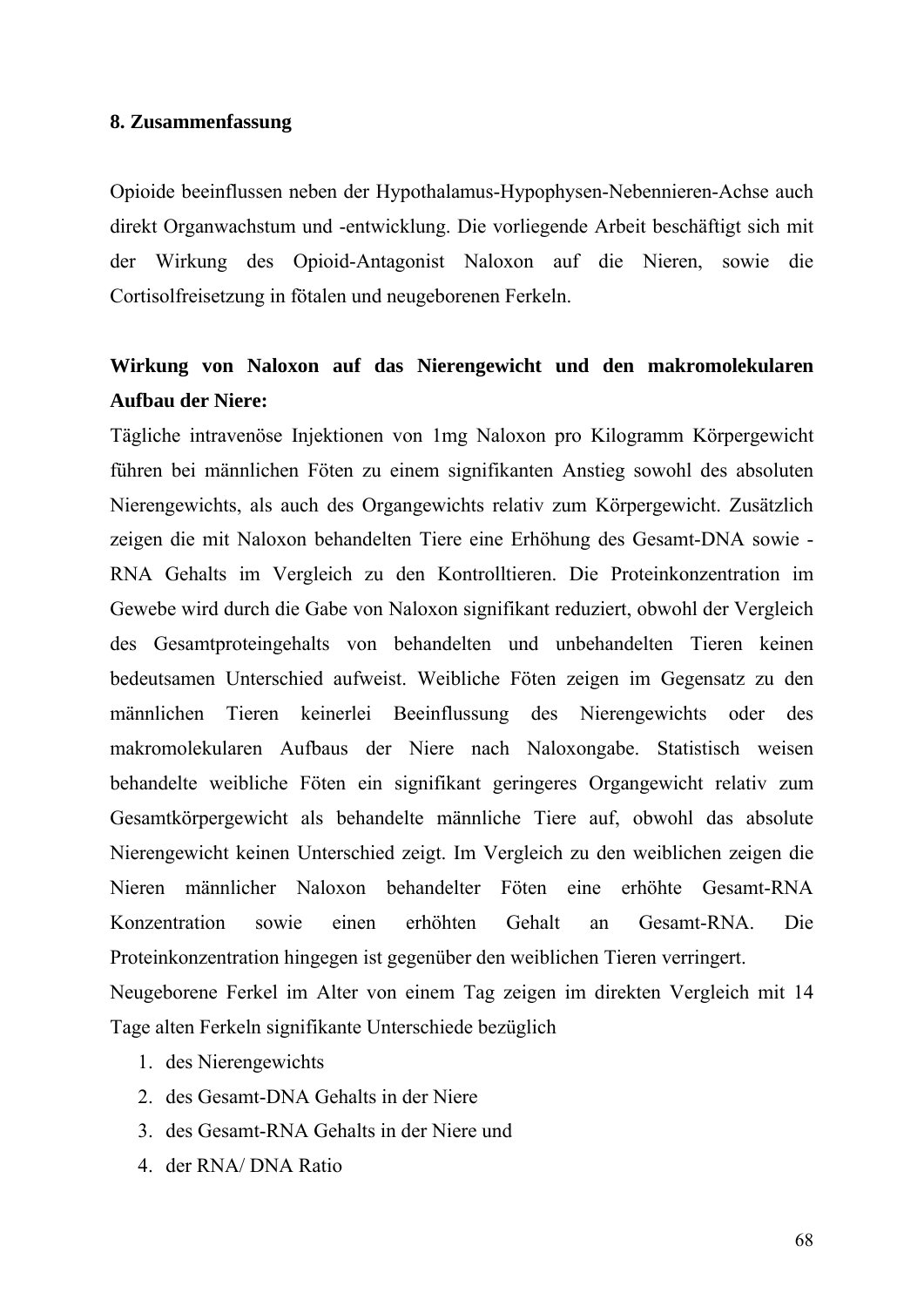Nach der Behandlung mit Naloxon hingegen sind diese Differenzen in den unterschiedlichen Altersstufen nicht mehr nachzuweisen, was die Einflussnahme von Naloxon auf die Nierenentwicklung zeigt.

Bei 14 Tage alten Ferkeln zeigen Naloxonimplantate (Alzet Pumpe) keine Wirkung auf absolutes- und Nierengewicht relativ zum Gesamtkörpergewicht oder auf andere untersuchte zelluläre Parameter. Diese Ergebnisse geben Hinweise auf eine Beteiligung der Opioide in der DNA und RNA Synthese pränatal und in Abhängigkeit vom Geschlecht.

#### **Wirkung von Naloxon auf die Cortisolsekretion:**

Die Wirkung von Naloxon auf die Cortisolsekretion weist keinen geschlechtsgebundenen Unterschied auf.

Kontrollföten der pränatalen Tage 102, 104, 106, 108 und 110 zeigen keine Veränderung des Cortisolgehalt im Plasma, wohingegen in Naloxon behandelten Tieren ein signifikanter Anstieg der Cortisolkonzentration an Tag 102pc, 104pc, 106pc, 108pc, aber nicht an Tag 110 nach der Konzeption nachzuweisen ist. Außerdem lässt sich im Vergleich der untersuchten Altersstufen von Beginn (102dpc) bis zum Ende (110dpc) der Behandlung ein chronischer stimulierender Effekt für Naloxon auf die Cortisolsekretion ableiten. Der Cortisolgehalt steigt von einem basalen Wert vor Beginn der täglichen Naloxoninjektionen von 54.14 ± 7.03 ng/ml an Tag 102pc auf  $89.75 \pm 12.02$  ng/ml an Tag 108pc. Diese Werte ergeben eine positive Korrelation zwischen Cortisolkonzentration und der Dauer der Naloxonbehandlung  $(r=0.296, p<0.05)$ .

Postnatal zeigen die Tiere mit Naloxonimplantat weder an Tag eins noch an Tag 14 eine Veränderung des Plasmacortisollevels, im Gegensatz zu den Kontrolltieren, in welchen sich der Cortisolgehalt des Plasmas im Laufe des untersuchten Zeitraumes signifikant verringert. Anhand dieser Resultate kann man auch für die postnatale Entwicklung im neugeborenen Schwein von einem chronischen stimulierenden Effekt des Naloxon ausgehen.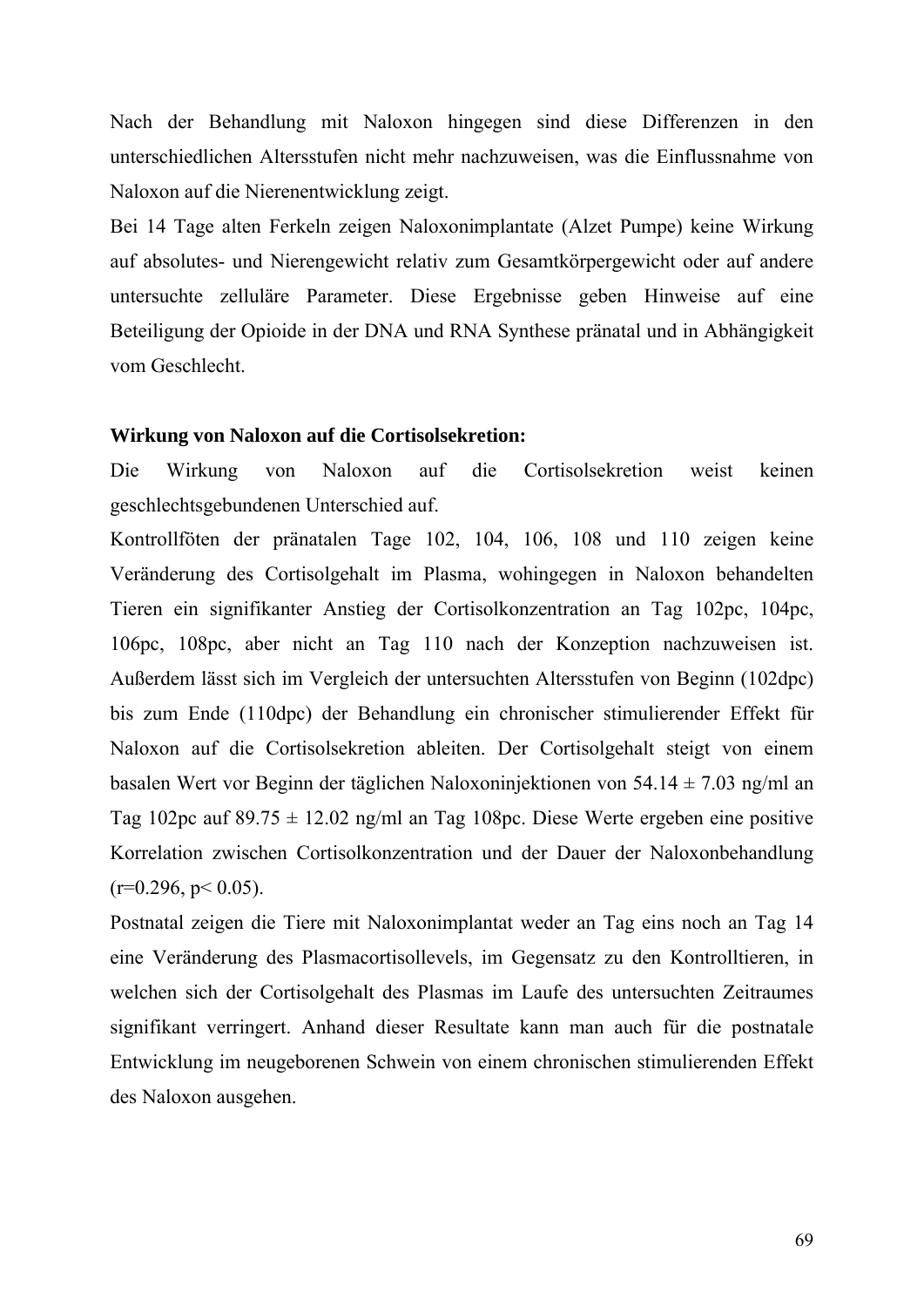Die vorgelegten Daten zeigen, dass die Hypothalamus-Hypophysen-Nebennieren-Achse sowohl von neugeborenen, als auch von fötalen Schweinen einem inhibierendem Einfluss von Opioiden unterliegt.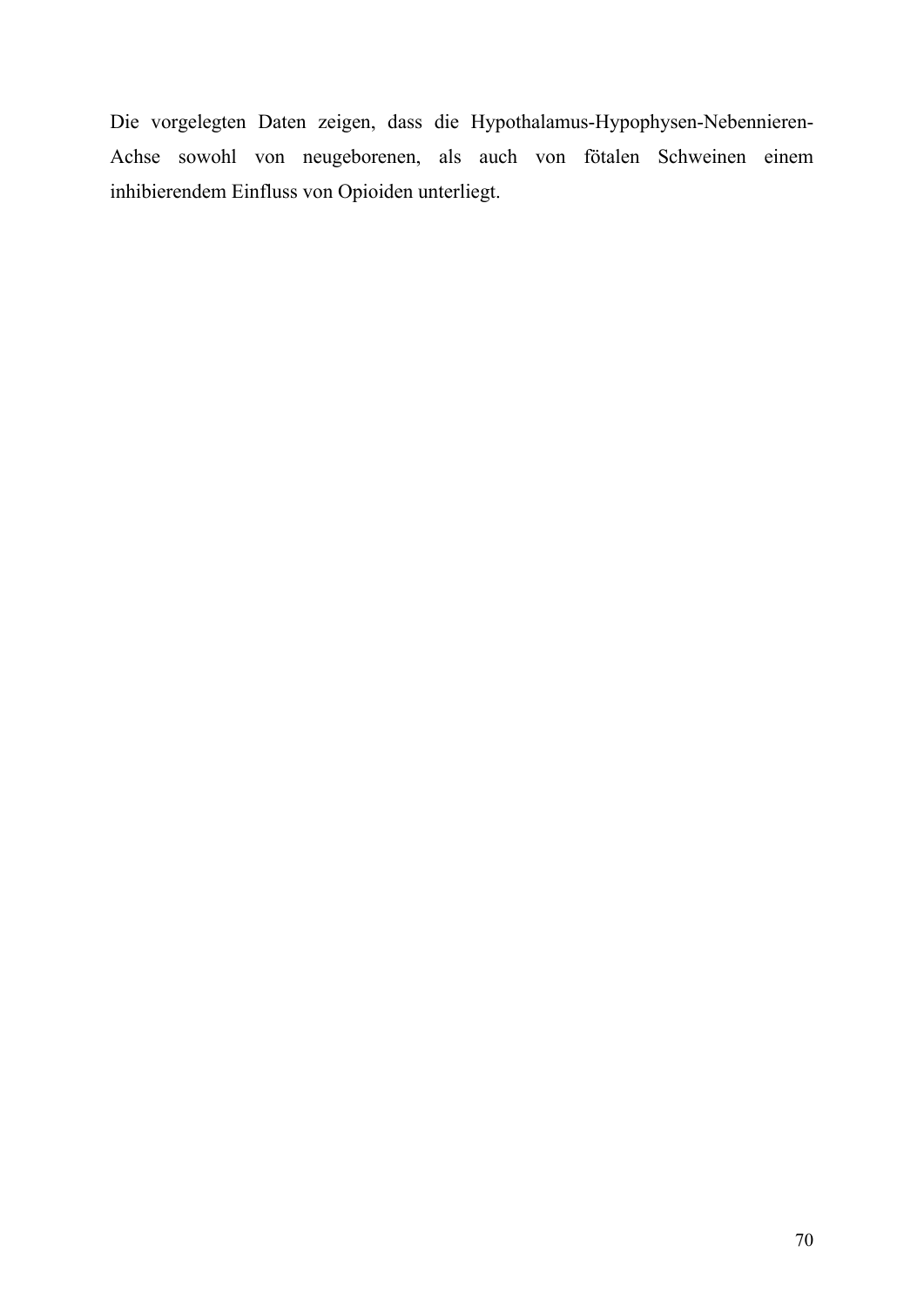### **9. List of Abbreviations**

| <b>ACTH</b>     | adrenocorticotrophin                                                           |
|-----------------|--------------------------------------------------------------------------------|
| <b>ATP</b>      | adenosine triphosphate                                                         |
| <b>AVP</b>      | arginine vasopressin                                                           |
| <b>BSA</b>      | bovine serum albumin                                                           |
| $\rm ^{\circ}C$ | Celsius degree                                                                 |
| CCK             | cholecystokinin                                                                |
| cm              | centimeter                                                                     |
| <b>CNS</b>      | central nervous system                                                         |
| Con             | control                                                                        |
| <b>CRF</b>      | corticotropin-releasing factor                                                 |
| D               | day                                                                            |
| <b>DAGO</b>     | [D-Ala <sup>2</sup> , N-Me-Phe <sup>4</sup> , Gly <sup>5</sup> -ol]-enkephalin |
| <b>DEPC</b>     | diethylpyrocarbonate                                                           |
| <b>DNA</b>      | deoxyribonucleic acid                                                          |
| <b>DSLET</b>    | [D-Ser <sup>2</sup> , Leu <sup>5</sup> ]enkephalin, Thr <sup>6</sup>           |
| <b>EIA</b>      | enzyme immunoassay                                                             |
| <b>ENK</b>      | $[D-Met2, Pro5]$ enkephalinamide                                               |
| EtBr            | ethidium bromide                                                               |
| Fig             | figure                                                                         |
| g               | unit of centrifugal force                                                      |
| g               | gram                                                                           |
| <b>GTP</b>      | guanine triphosphate                                                           |
| h               | hour(s)                                                                        |
| $\rm{^3H}$      | tritrium                                                                       |
| <b>HPA</b>      | hypothalamo-pituitary-adrenal                                                  |
| Ht              | hematocrit                                                                     |
| $[^3H]TdR$      | $[6-3H]$ -thymidine                                                            |
| 1.C.            | intracisternal                                                                 |
| 1.C.V.          | intracerebroventricular                                                        |
| 1.e.            | that is                                                                        |
| 1.m.            | intramuscular                                                                  |
| ir              | immunoreactive                                                                 |
| i.t.            | intrathecal                                                                    |
| IU              | international unit                                                             |
| i.v.            | intravenous                                                                    |
| kg              | kilogram                                                                       |
| Leu             | leucine                                                                        |
| LI              | labeling index                                                                 |
| M               | molar                                                                          |
| MC              | mesangial cell                                                                 |
| Met             | methionine                                                                     |
| <b>METH</b>     | methadone                                                                      |
| mg              | milligram                                                                      |
| min             | minutes                                                                        |
|                 |                                                                                |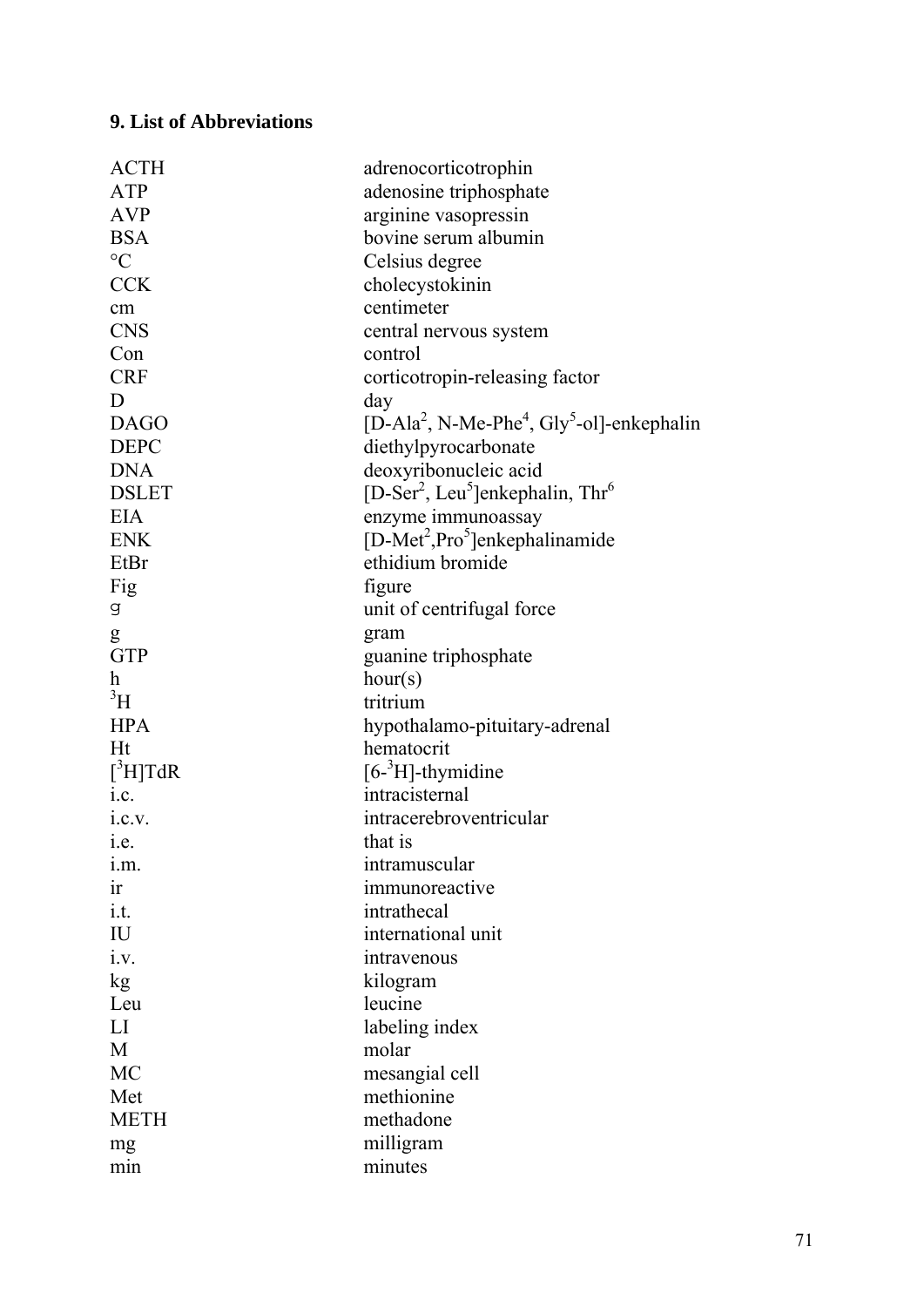| ml               | milliliter                            |
|------------------|---------------------------------------|
| <b>MOPS</b>      | 3-morpholinopropanesulfonic acid      |
| mRNA             | messenger ribonucleic acid            |
| $\mu$ g          | microgram                             |
| $\mu$            | microliter                            |
| $\mu$ M          | micromolar                            |
| n                | number of animals                     |
| <b>NAL</b>       | naloxone                              |
| ng               | nanogram                              |
| nm               | nanometer                             |
| <b>NTX</b>       | naltrexone                            |
| <b>OE</b>        | oestradiol                            |
| <b>OGF</b>       | opioid growth factor                  |
| $\mathbf{P}$     | period                                |
| p.c.             | post coitus                           |
| <b>PEA</b>       | proenkephalin A                       |
| PGE <sub>2</sub> | prostaglandin $E_2$                   |
| p.p.             | postpartum                            |
| <b>RMIC</b>      | renal medullary interstitial cell     |
| <b>RNA</b>       | ribonucleic acid                      |
| rRNA             | ribosomal ribonucleic acid            |
| S.C.             | subcutaneous                          |
| <b>SEL</b>       | subependymal layer                    |
| <b>SEM</b>       | standard error mean                   |
| <b>TAE</b>       | Tris-aminomethane-acetate-EDTA buffer |
| V                | voltage                               |
| <b>VS</b>        | versus                                |
| <b>UV</b>        | ultraviolet                           |
| $\beta$          | beta                                  |
| $\delta$         | delta                                 |
| ĸ                | kappa                                 |
| $\mu$            | mu                                    |
| ζ                | zeta                                  |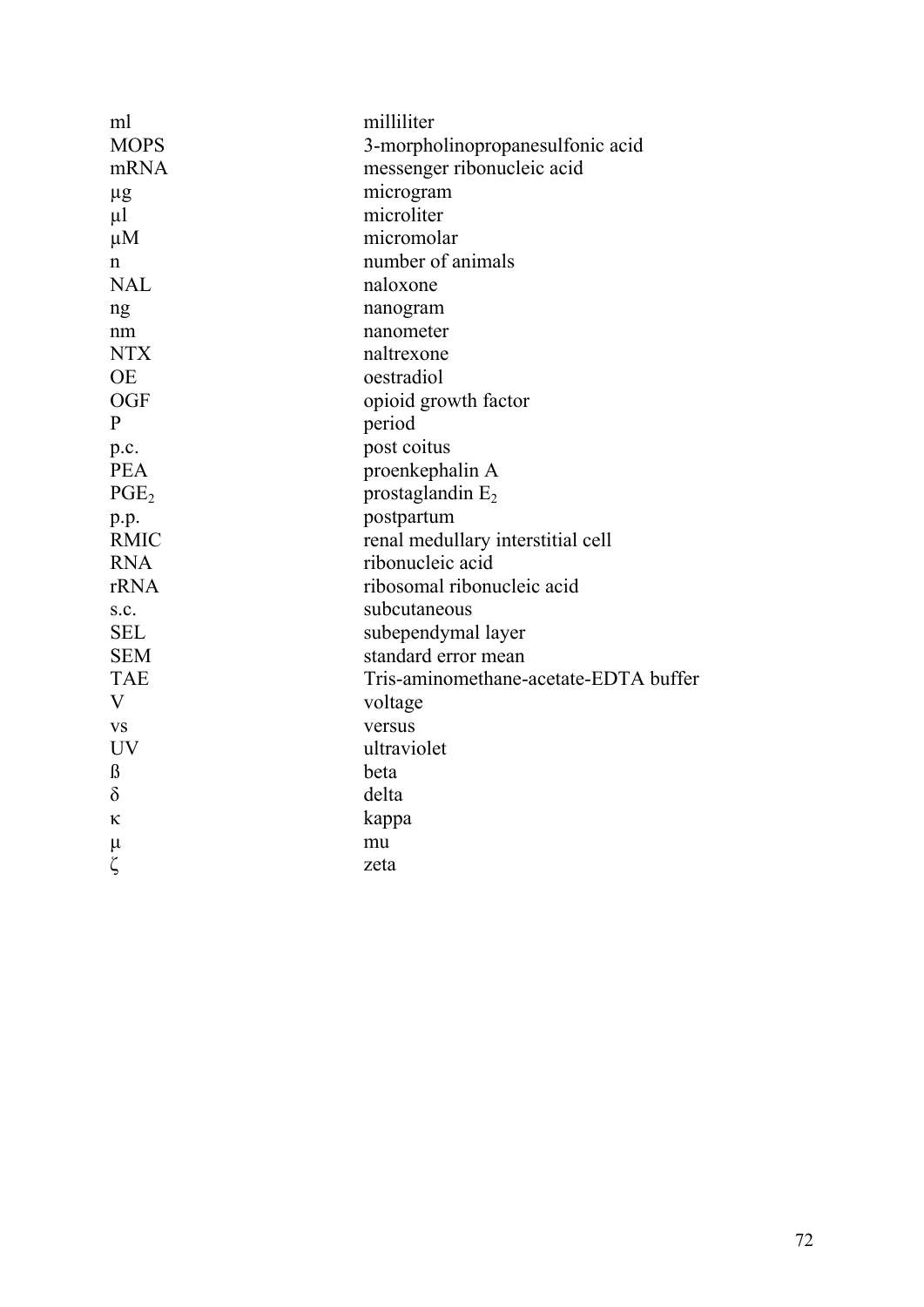# **10. Chemical Reagents and Composition of Solutions and Buffers**

# **10.1. Chemical Reagents**

| <b>Material</b>                               | <b>Company, Order No.</b>       | <b>Locus of Company</b>                                     |
|-----------------------------------------------|---------------------------------|-------------------------------------------------------------|
| Agarose ultra pure<br>electrophoresis grad    | Life Technologies,<br>15510-027 | Gaithersburg, MD, USA                                       |
| Chloroform                                    | Applichem, A3691                | Darmstadt, Germany                                          |
| Diethylpyrocarbonate<br>(DEPC)                | Applichem, A0881                | Darmstadt, Germany                                          |
| EDTA (Dinatrium salt)<br>(Titriplex III)      | Merck, 1.08421                  | Darmstadt, Germany                                          |
| Ethanol                                       | Merck, 1.00986                  | Darmstadt, Germany                                          |
| Ethidium bromide                              | Sigma Aldrich, E1510            | Deisenhofen, Germany                                        |
| Ficoll Typ 400                                | Sigma Aldrich, F4375            | Deisenhofen, Germany                                        |
| Formaldehyde                                  | Merck, 4002                     | Darmstadt, Germany                                          |
| Formamide                                     | Fluka 47670                     | Fluka, Neu Ulm, Vertrieb<br>Sigma Aldrich, Deisen-<br>hofen |
| Guanidine thiocyanate                         | Carl Roth, 0017.2               | Karlsruhe, Germany                                          |
| Isoamyl alcohol                               | Applichem, A0875                | Darmstadt, Germany                                          |
| Isopropanol                                   | Merck, 1.09634                  | Darmstadt, Germany                                          |
| <b>ß-Mercaptoethanol</b>                      | Sigma Aldrich, M3148            | Deisenhofen, Germany                                        |
| <b>MOPS</b>                                   | Applichem, A2947                | Darmstadt, Germany                                          |
| N-lauroylsarcosine Na-<br>salt                | Sigma Aldrich, L-9150           | Deisenhofen, Germany                                        |
| Orange G (Certistein)                         | Merck, 15925                    | Darmstadt, Germany                                          |
| Phenol,<br>water-saturated, not<br>stabilized | Applichem, A1578                | Darmstadt, Germany                                          |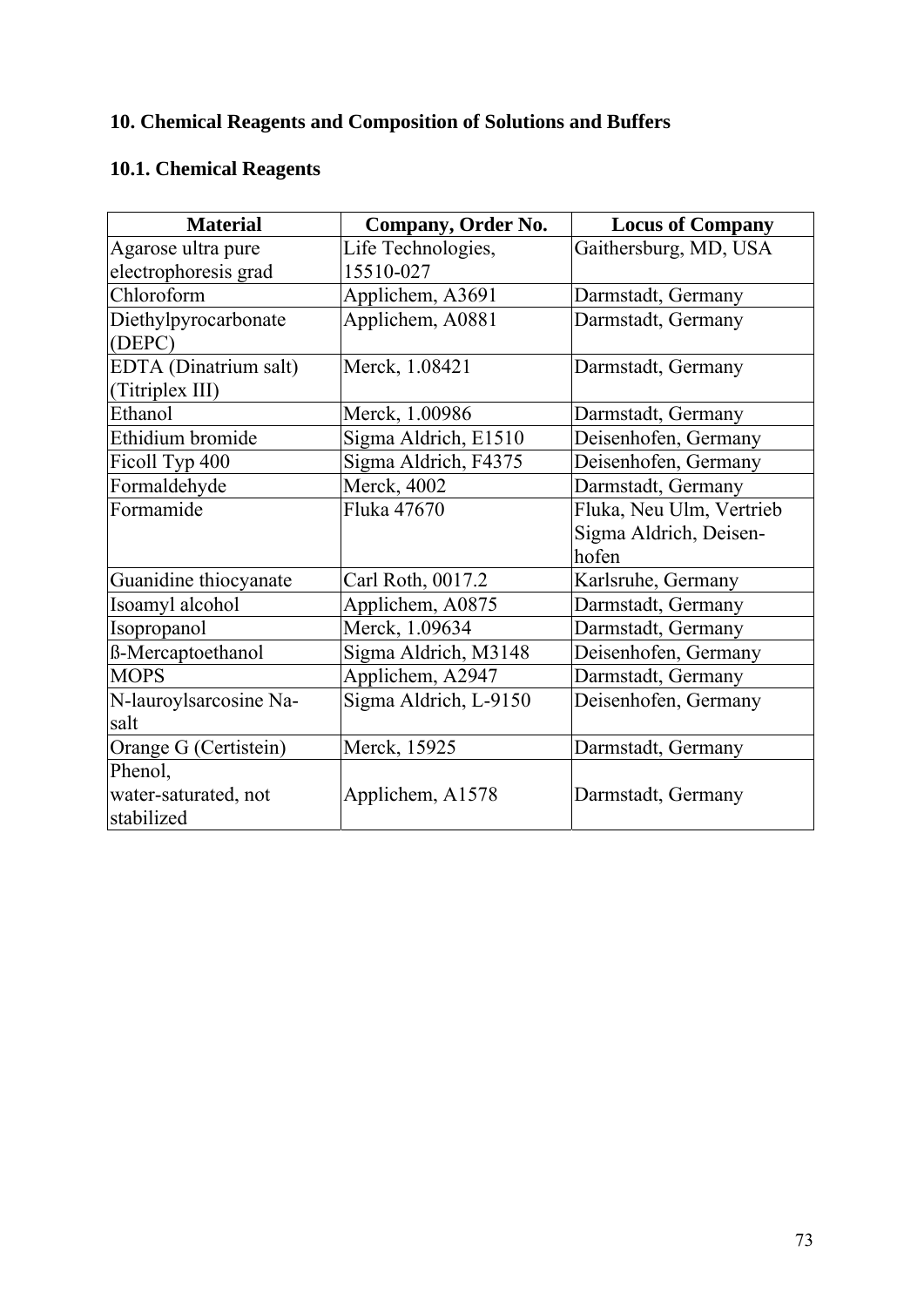## **10.2. Composition of Solutions and Buffers**

Guanidine thiocyanate solution (GTC):

Guanidine thiocyanate 4 M Na-Citrat, pH 7.0 25 mM Na-lauroylsarcosine (Sarcosyl) 0.5% ß-Mercaptoethanol 0.1 M Stored without addition of ß-Mercaptoethanol: 3 months; with addition of **ß**-Mercaptoethanol: 1 month

### 10X MOPS:

| <b>MOPS</b>    | 0.2 M           |
|----------------|-----------------|
| Na-acetate     | $50 \text{ mM}$ |
| <b>EDTA</b>    | $1 \text{ mM}$  |
| NaOH ad pH 7.0 |                 |

Stock solution 10X MOPS/1 l

 MOPS 41.8 g NaOH ad pH 7.0 16.6 ml 3 M Na-acetate solution 20 ml 0.5 M EDTA, pH 8 Sterilized by filtration MOPS solution kept dark at RT

5X denaturing RNA loading buffer: (Quiagen, RNeasy Mini Handbook 1997, modified)

| $226 \mu l$  |
|--------------|
| $20 \mu l$   |
| $15 \mu l$   |
| $180 \mu l$  |
| 500 ml       |
| $771 \mu l$  |
| $1000 \mu l$ |
|              |
|              |

1.2% agarose gel for denaturing RNA gel electrophoresis:

| Agarose                     | 1.4 g      |
|-----------------------------|------------|
| H <sub>2</sub> O            | $101.5$ ml |
| 10X MOPS                    | $11.7$ ml  |
| 37% Formaldehyde (pH $>$ 4) | $3.5$ ml   |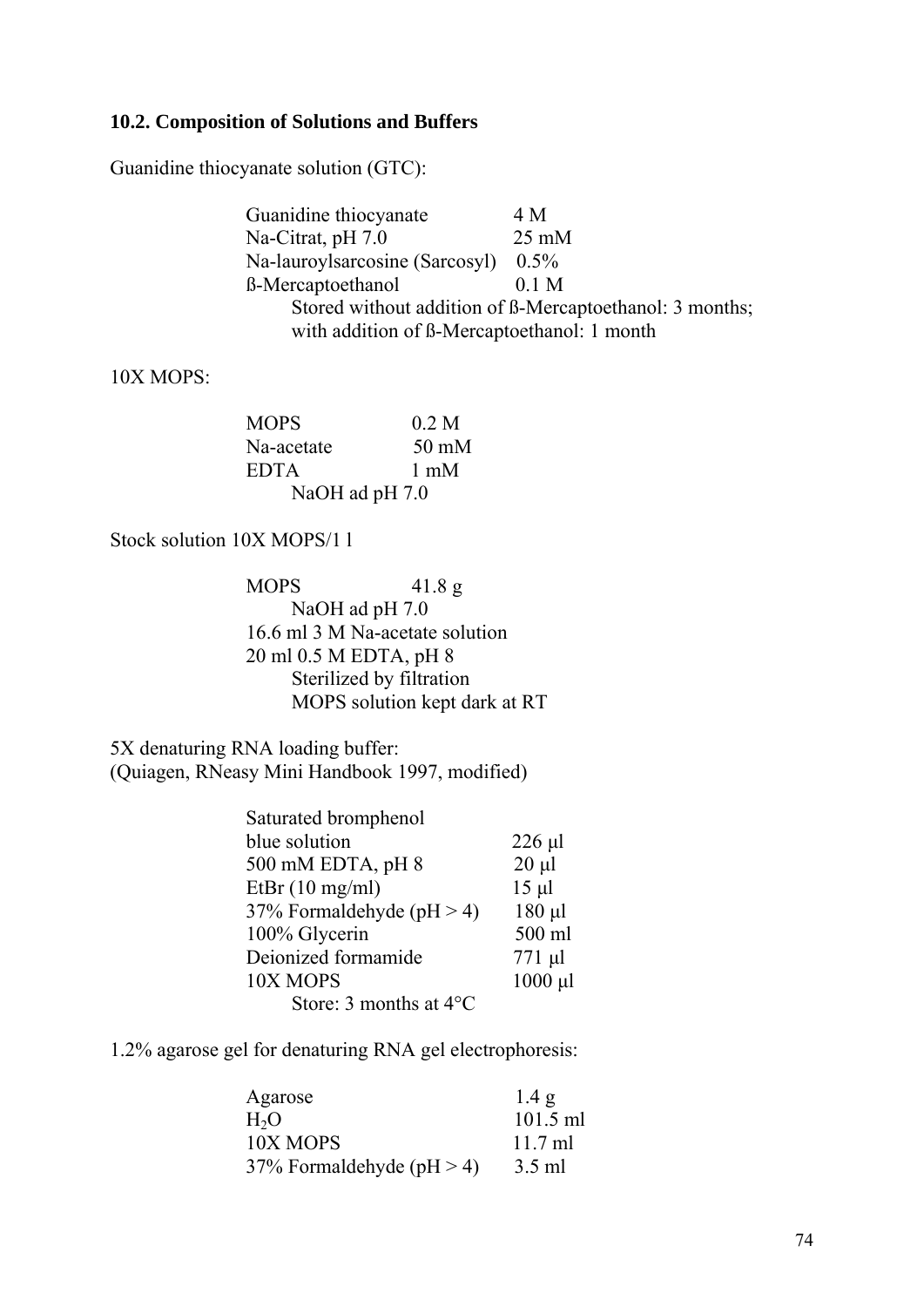1X TAE buffer:

| Tris-acetate    | 0.04 <sub>M</sub> |
|-----------------|-------------------|
| $EDTA$ , pH $8$ | $0.001$ M         |

Stock solution 50X TAE/1 l:

| Tris base            | 242 g            |
|----------------------|------------------|
| Glacial acetic acid  | 57.1 ml          |
| $0.5$ M EDTA, pH $8$ | $100 \text{ ml}$ |

10X DNA loading buffer: Orange Mix (Reeben, 1992)

| 20%             | Ficoll         |
|-----------------|----------------|
| $0.25\%$        | Orange G       |
| $20 \text{ mM}$ | EDTA, $pH 8.0$ |

EDTA 0.5 M pH 8.0/1 l:

EDTA 186.1 g<br>H<sub>2</sub>O 300 ml  $H<sub>2</sub>O$  800 ml NaOH ad pH 8, add about 20 g of NaOH pellets  $(pH < 8.0 - no solution)$ 

TE buffer pH 7.5:

| Tris-HCl       | $10 \text{ mM}$ |
|----------------|-----------------|
| EDTA, $pH 8.0$ | $1 \text{ mM}$  |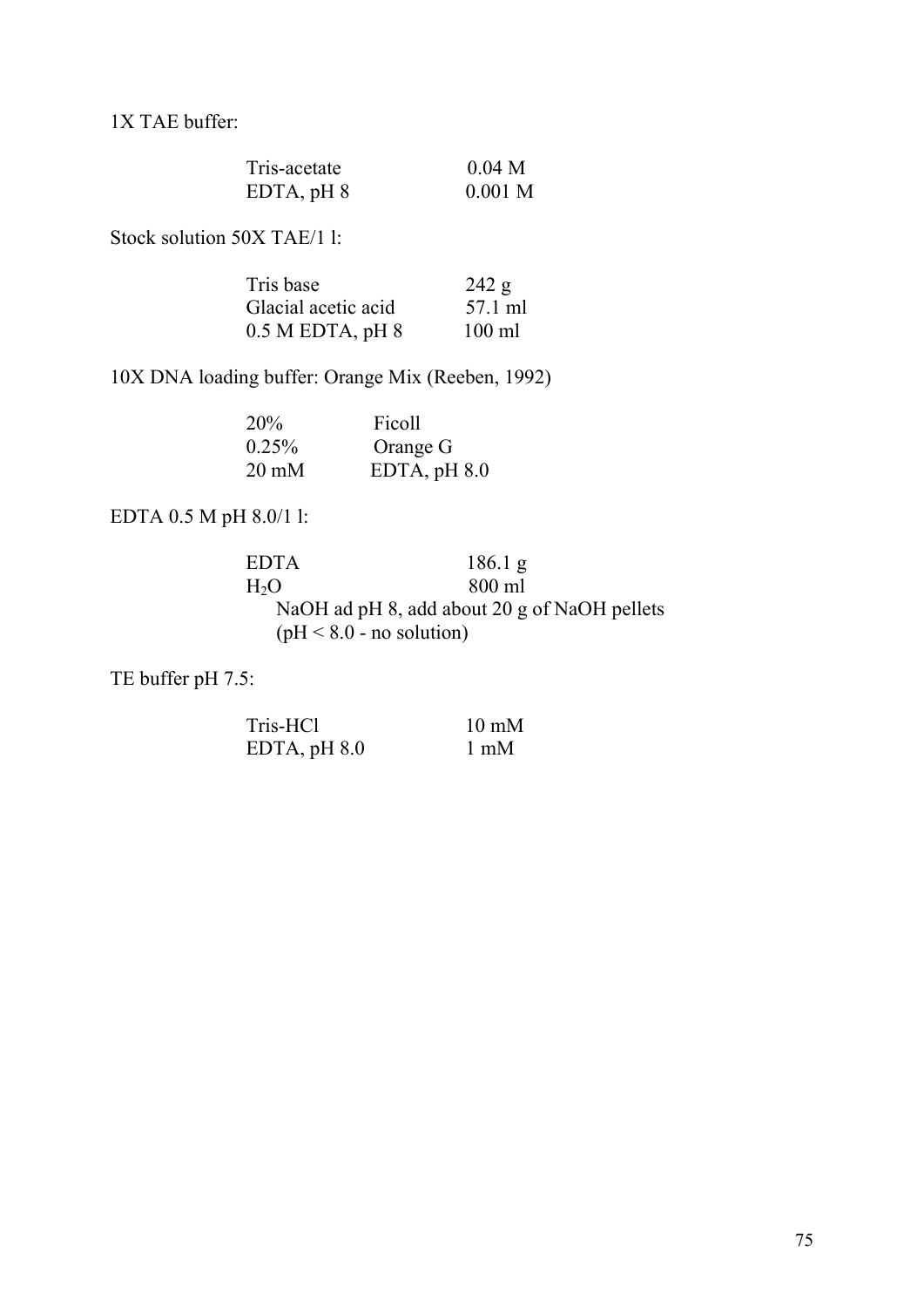### **11. References**

Adamson WT, Windh RT, Blackford S and Kuhn CM. 1991. Ontogeny of mu- and kappa-opiate receptor control of the hypothalamo-pituitary-adrenal axis in rats. Endocrinology 129: 959-964.

Alcaraz C, Vargas ML, Fuente T and Milanés MV. 1993. Chronic naloxone treatment induced supersensitivity to a mu but not to a kappa agonist at the hypothalamuspituitary-adrenocortical axis level. J Pharmacol Exp Ther. 266: 1602-1606.

Al-Damluji S, Bouloux P, White A and Besser M. 1990. The role of alpha-2 adrenoceptors in the control of ACTH secretion; interaction with the opioid system. Neuroendocrinology. 51: 76-81.

Alexander SL and Irvine CH. 1995. The effect of naloxone administration on the secretion of corticotropin-releasing hormone, arginine vasopressin, and adrenocorticotropin in unperturbed horses. Endocrinology. 136: 5139-5147.

Allolio B, Schulte HM, Deuss U, Kallabis D, Hamel E and Winkelman W. 1987. Effect of oral morphine and naloxone on pituitary-adrenal response in man induced by human corticotropin-releasing hormone. Acta Endocrinol (Copenh). 114: 509-514.

Allolio B, Winkelmann W, Hipp FX, Kaulen D and Mies R. 1982. Effects of a metenkephalin analog on adrenocorticotropin (ACTH), growth hormone, and prolactin in patients with ACTH hypersecretion. J Clin Endocrinol Metab. 55: 1-7.

Ardaillou N, Nivez MP, Bellon G, Combe C and Ardaillou R. 1990. Effect of prostaglandin  $E_2$  on proline uptake and protein synthesis by cultured human mesangial cells. Kidney Int. 38: 1151-1158.

Auernhammer CJ, Riepl RL, Schopohl J, Lehnert P, Muller OA and Stalla GK. 1994. In man the mu-opiate agonist loperamide specifically inhibits ACTH secretion induced by the cholecystokinin-like peptide ceruletide. Neuroendocrinology. 60: 16-22.

Auernhammer CJ, Stalla GK, Lange M, Pfeiffer A and Müller OA. 1992. Effects of loperamide on the human hypothalamo-pituitary-adrenal axis in vivo and in vitro. J Clin Endocrinol Metab. 75: 552-557.

Avery ME. 1975. Pharmacological approaches to the acceleration of fetal lung maturation. Br Med Bull. 31: 13-17.

Bajusz S, Ronai AZ, Szekely JI, Graf L, Dunai-Kovacs Z and Berzetei I. 1977. A superactive antinociceptive pentapeptide,  $(D-Met^2, Pro^5)$ -enkephalinamide. FEBS Lett. 76: 91-92.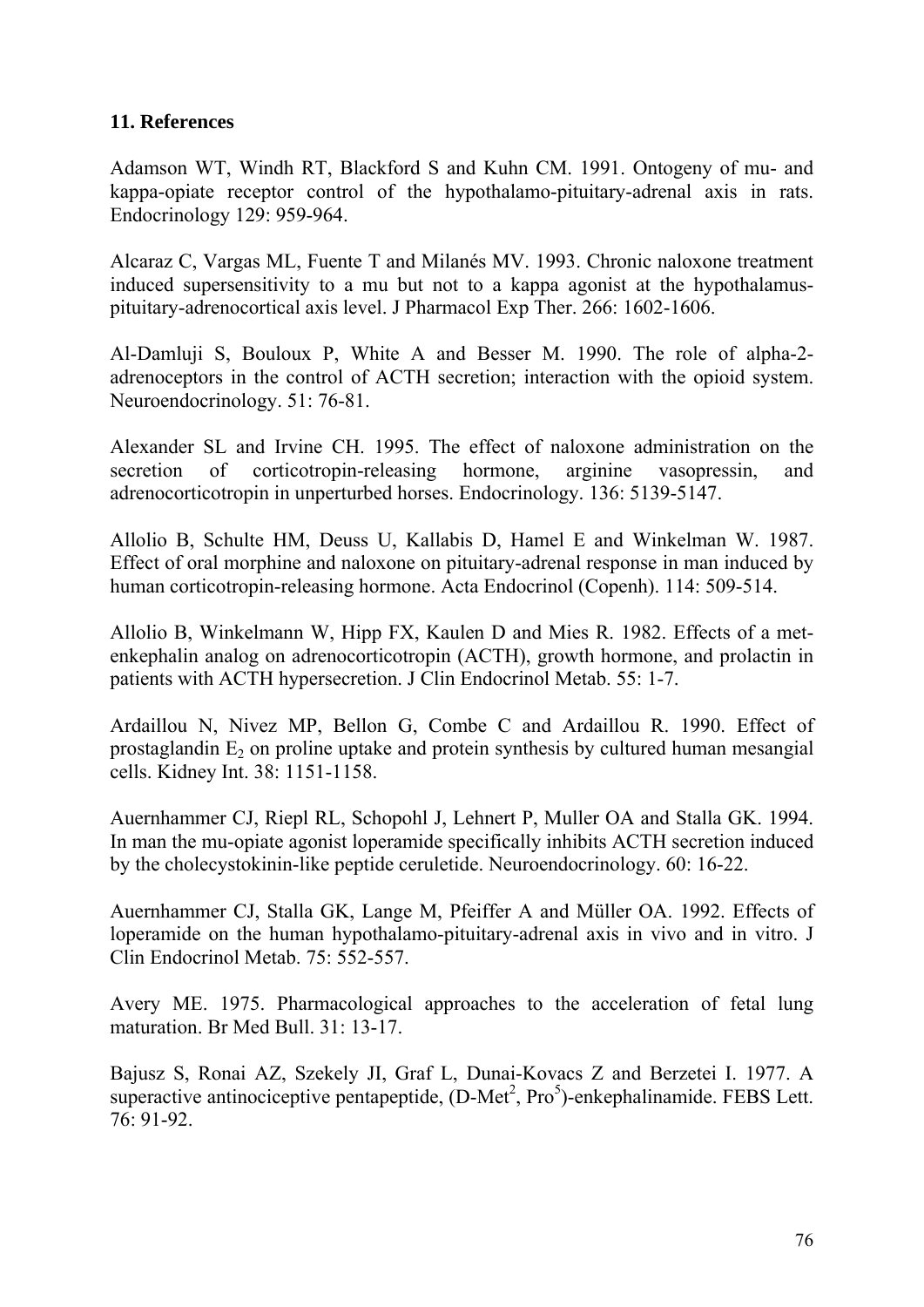Barb CR, Kraeling RR, Rampacek GB and Whisnant CS. 1986. Influence of stage of the estrous cycle on endogenous opioid modulation of luteinizing hormone, prolactin, and cortisol secretion in the gilt. Biol Reprod. 35: 1162-1167.

Bareis DL and Slotkin TA. 1978. Responses of heart ornithine decarboxylase and adrenal catecholamines to methadone and sympathetic stimulants in developing and adults rats. J Pharmacol Exp Ther. 205: 164-174.

Barg J, Belcheva MM and Coscia CJ. 1992. Evidence for the implication of phosphoinositol signal transduction in μ-opioid inhibition of DNA synthesis. J Neurochem. 59: 1145-1152.

Barg J, Belcheva MM, Rowinski J and Coscia CJ. 1993. κ-Opioid agonist modulation of  $\left[\frac{3}{7}\right]$  thymidine incorporation into DNA: evidence for the involvement of pertussis toxin-sensitive G protein-coupled phosphoinositide turnover. J Neurochem. 60: 1505- 1511.

Barg J, Nah SY, Levy R, Saya D and Vogel Z. 1993. Modulation of thymidine incorporation by κ-opioid ligands in rat spinal cord-dorsal root ganglion co-cultures. Brain Res. 629: 109-114.

Bartolome JV and Bartolome MB. 1994. Role of the spinal cord in intracisternal ßendorphin-evoked suppression of liver DNA synthesis in 10-day-old rats. Brain Res. 642: 311-315.

Bartolome JV, Alicke B and Bartolome MB. 1997. Central administration of morphine inhibits brain and liver ornithine decarboxylase activity in neonatal rats: involvement of transcription- and non-transcription-dependent mechanisms. Eur J Pharmacol. 331: 145-153.

Bartolome JV, Bartolome MB, Daltner LA, Evans CJ, Barchas JD, Kuhn CM and Schanberg SM. 1986. Effects of ß-endorphin on ornithine decarboxylase in tissues of developing rats: a potential role for this endogenous neuropeptide in the modulation of tissue growth. Life Sci. 38: 2355-2362.

Bartolome JV, Bartolome MB, Lorber BA, Dileo SJ and Schanberg SM. 1991. Effects of central administration of beta-endorphin on brain and liver DNA synthesis in preweaning rats. Neuroscience. 40: 289-294.

Bartolome JV, Lorber BA and Bartolome MB. 1994. Brain cholecystokinin and ßendorphin systems may antagonistically interact to regulate tissue DNA synthesis in rat pups. Brain Res. 661: 19-24.

Bauer M and Parvizi N. 1996. Pulsatile and diurnal secretion of GH and IGF-I in the chronically catheterized pig fetus. J Endocrinol. 149: 125-133.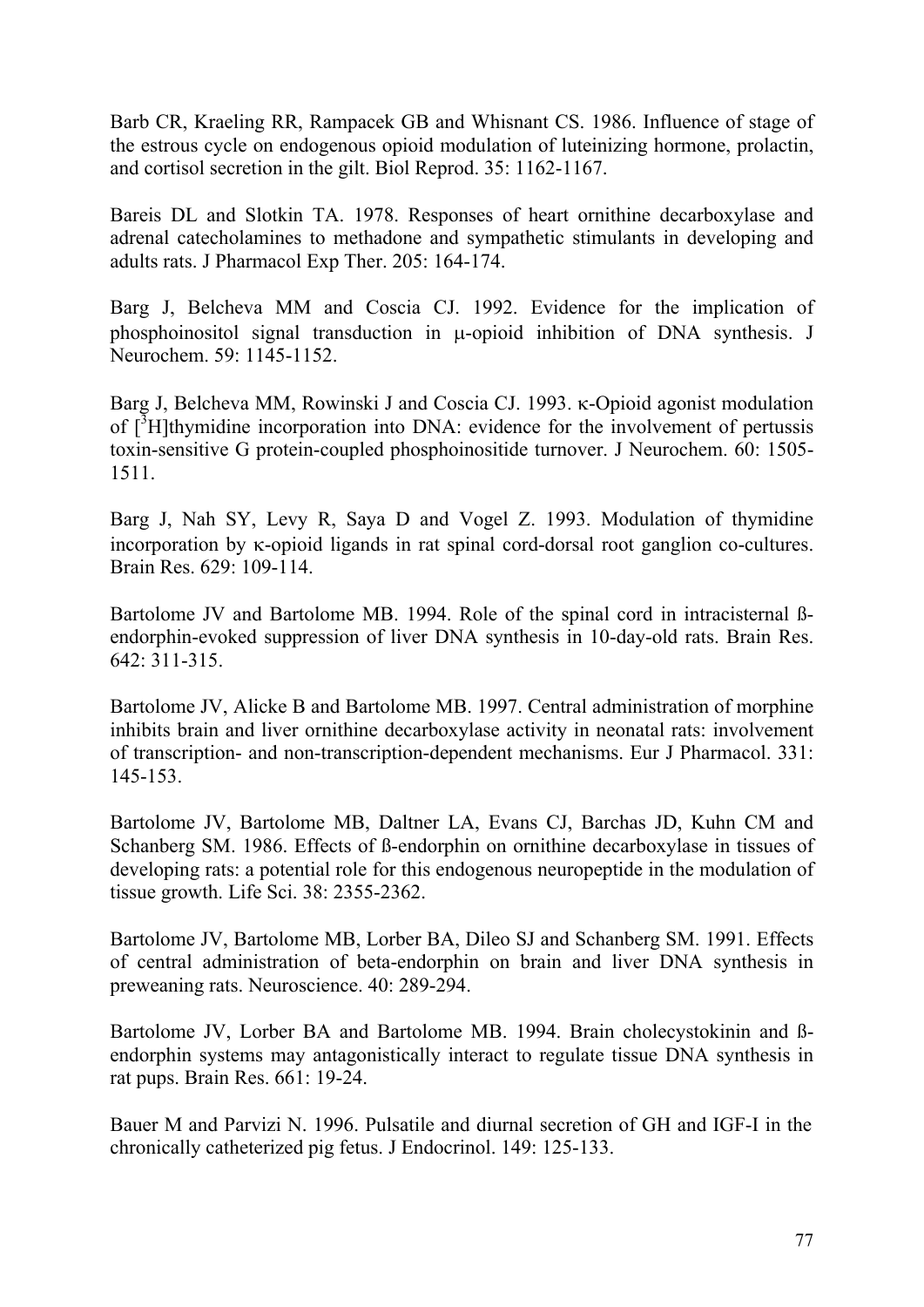Becker FF, Rossman T, Reiss B and Simon EJ. 1972. The effect of levorphanol tartrate on ribonucleic acid synthesis in normal and regenerating rat liver. Res Commun Chem Pathol Pharmacol. 3: 105-116.

Bero LA, Lurie SN and Kuhn CM. 1987. Early ontogeny of kappa-opioid receptor regulation of prolactin secretion in the rat. Brain Res. 465: 189-196.

Bhargava HN, Matwyshyn GA, Hanissian S and Tejwani GA. 1988. Opioid peptides in pituitary gland, brain regions and peripheral tissues of spontaneously hypertensive and Wistar-Kyoto normotensive rats. Brain Res. 440: 333-340.

Bisignani GJ, McLaughlin PJ, Ordille SD, Beltz MS, Jarowenko MV and Zagon IS. 1999. Human renal cell cancer proliferation in tissue culture is tonically inhibited by opioid growth factor. J Urol. 162: 2186-2191.

Blankstein J, Reges FI and Winter JSD. 1978. Opioid control of anterior pituitary function in hyperprolactinemic women. Endocrinology (Suppl). 102: 349A.

Blankstein J, Reyes FI, Winter JS and Faiman C. 1980. Effects of naloxone upon prolactin and costisol in normal women. Proc Soc Exp Biol Med. 164: 363-365.

Bolt RJ, van Weissenbruch MM, Lafeber HN and Delemarre-van de Waal HA. 2002. Development of the hypothalamic-pituitary-adrenal axis in the fetus and preterm infant. J Pediatr Endocrinol Metab. 15: 759-769.

Bouloux PM, Grossman A, Allolio B, Delitala G and Besser GM. 1986. Effect of adrenergic antagonism on the growth hormone, prolactin and cortisol response to a synthetic opioid agonist in man. Horm Res. 23: 83-90.

Bousquet J, Lye SJ and Challis JR. 1984. Comparison of leucine enkephalin and adrenocorticotrophin effects on adrenal function in fetal and adult sheep. J Reprod Fertil. 70: 499-506.

Bradford MM. 1976. A rapid and sensitive method for the quantitation of microgram quantities of protein utilizing the principle of protein-dye binding. Anal Biochem. 72: 248-254.

Briggs FN and Munson PL. 1955. Studies on the mechanism of stimulation of ACTH secretion with the aid of morphine as a blocking agent. Endocrinology. 57: 205-219.

Brooks AN and Challis JR. 1988. Exogenous opioid regulation of the hypothalamicpituitary-adrenal axis in fetal sheep. J Endocrinol. 119: 389-395.

Brooks AN and Challis JRG. 1989. Effects of CRF, AVP and opioid peptides on pituitary-adrenal responses in sheep. Peptides. 10: 1291-1293.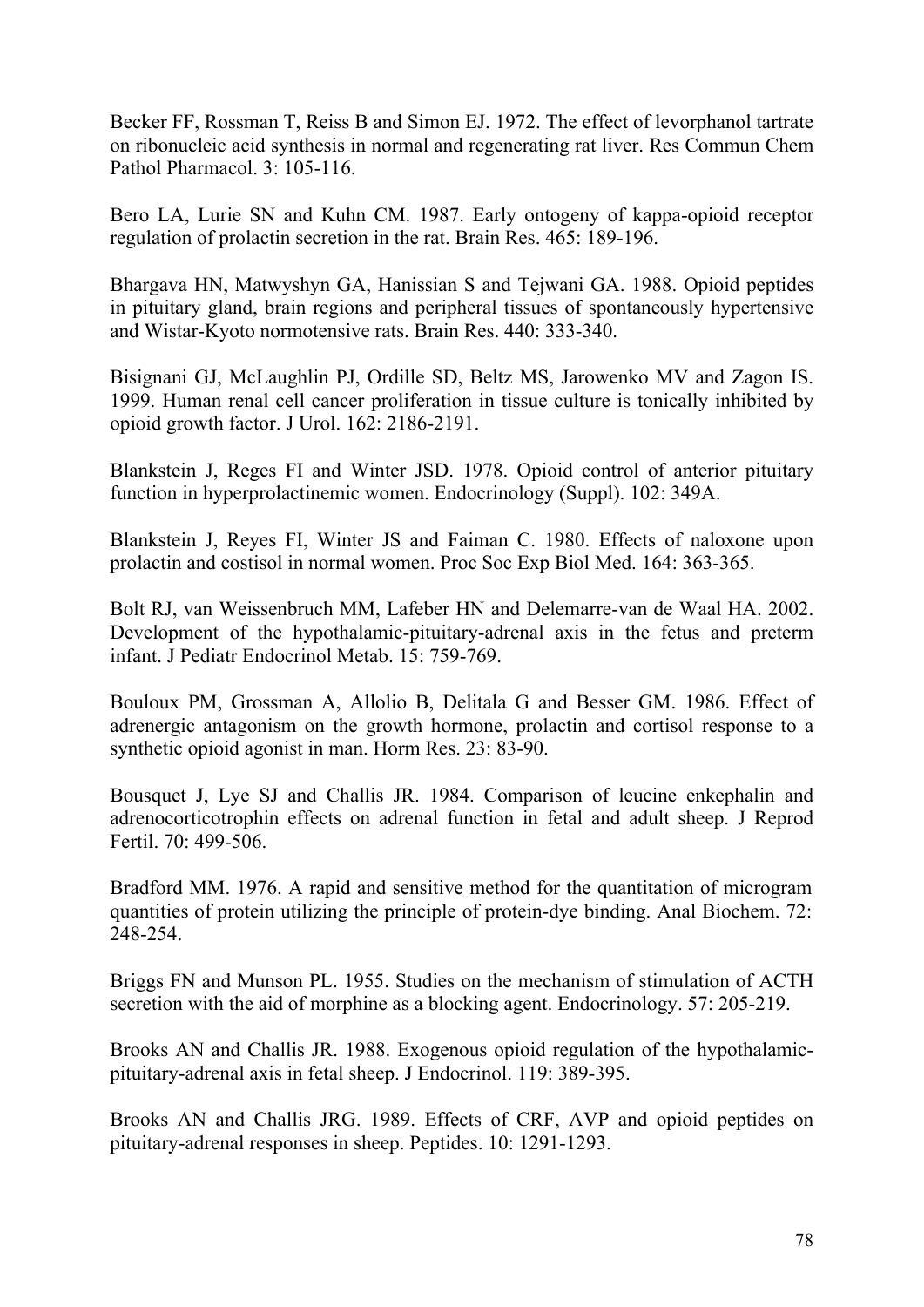Brooks AN and Challis JRG. 1991. Effects of naloxone on the preparturient increase in adrenocorticotrophin and cortisol in fetal sheep. J Neuroendocrinol. 3: 419-424.

Broughton-Pipkin F, Hull D and Stephenson T. 1994. Fetal Physiology. In Marshall's Physiology of Reproduction. Lamming GE Ed. vol. 3, 4th Ed. London: Chapman & Hall. 767-861.

Brown DR, Blank MS and Holtzman SG. 1980. Suppression by naloxone of water intake induced by deprivation and hypertonic saline in intact and hypophysectomized rats. Life Sci. 26: 1535-1542.

Bruni G, Dal Pra P, Fiaschi AI and Segre G. 1985. Effect of ACTH, ß-endorphin, morphine and naloxone on the release of cortisol by isolated adrenal glands. Pharmacol Res Commun. 17: 847-853.

Buckingham JC and Cooper TA. 1984a. Differences in hypothalamo-pituitaryadrenocortical activity in the rat after acute and prolonged treatment with morphine. Neuroendocrinology. 38: 411-417.

Buckingham JC and Cooper TA. 1984b. Influence of opioid substances on hypothalamo-pituitary-adrenocortical activity in the rat. In Opioid Modulation of Endocrine Function. Delitala G, Motta M and Serio M Ed. Raven Press, New York. 81-87.

Buckingham JC and Cooper TA. 1986. Pharmacological characterization of opioid receptors influencing the secretion of corticotrophin releasing factor in the rat. Neuroendocrinology. 44: 36-40.

Buckingham JC. 1982. Secretion of corticotrophin and its hypothalamic releasing factor in response to morphine and opioid peptides. Neuroendocrinology. 35: 111-116.

Buckingham JC. 1986. Stimulation and inhibition of corticotrophin releasing factor secretion by beta-endorphin. Neuroendocrinology. 42: 148-152.

Carson GD and Challis JR. 1982. Changes in plasma cortisol and progesterone after administration of enkephalins to newborn lambs. Can J Physiol Pharmacol. 60: 1166- 1170.

Carter D and Lightman SL. 1986. Opiates. In Neuroendocrinology. Ch. 5. Lightman SL and Everitt BJ Ed. Blackwell Scientific Publications, Oxford.

Castro MI, Valego NK, Zehnder TJ and Rose JC. 1992. The ratio of plasma bioactive to immunoreactive ACTH-like activity increases with gestational age in the fetal lamb. J Dev Physiol. 18: 193-201.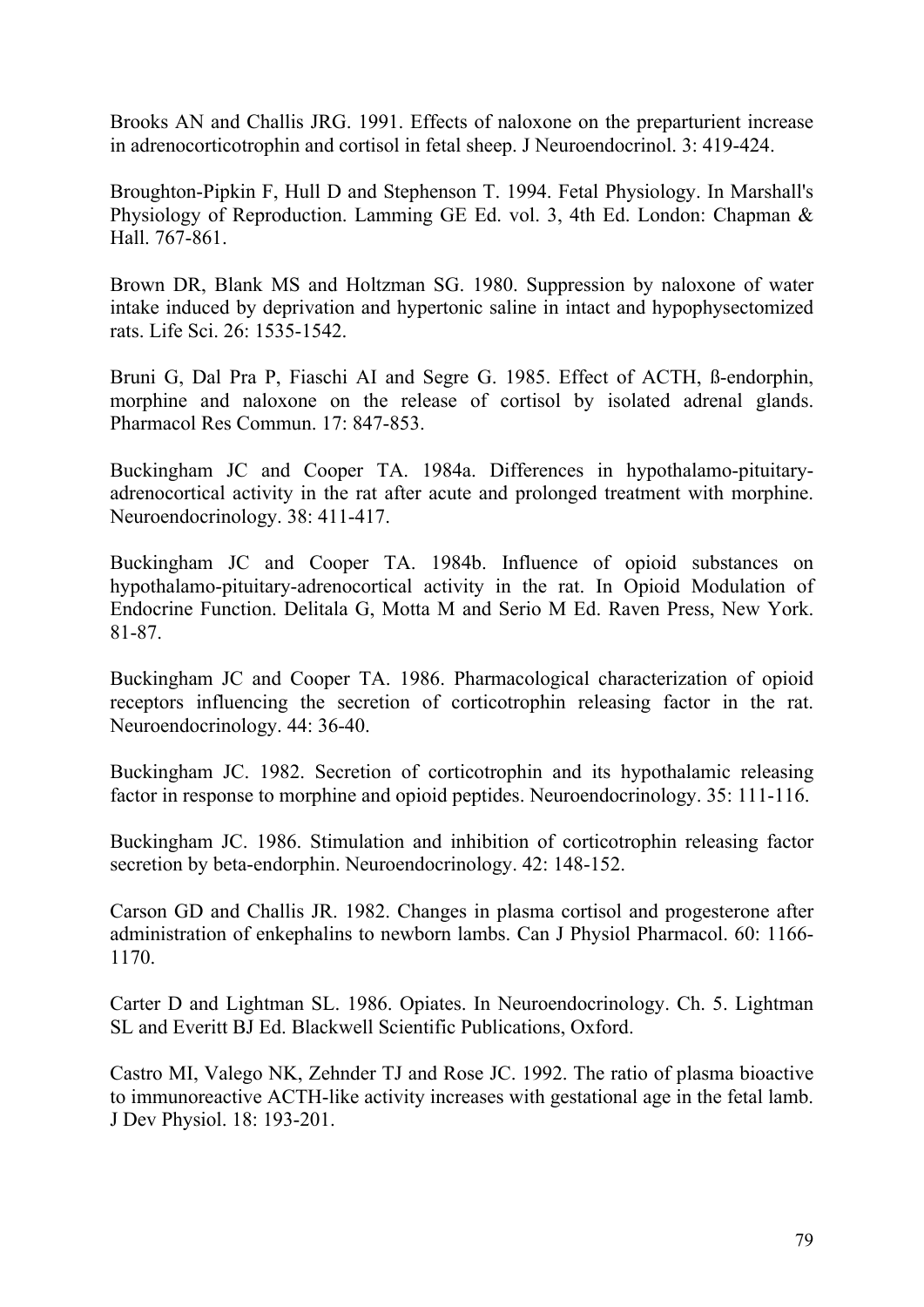Catlin DH, Poland RE, Gorelick DA, Gerner RH, Hui KK, Rubin RT and Li CH. 1980. Intravenous infusion of ß-endorphin increases serum prolactin, but not growth hormone or cortisol, in depressed subjects and withdrawing methadone addicts. J Clin Endocrinol Metab. 50: 1021-1025.

Challis J, Sloboda D, Matthews S, Holloway A, Alfaidy N, Howe D, Fraser M and Newnham J. 2000. Fetal hypothalamic-pituitary adrenal (HPA) development and activation as a determinant of the timing of birth, and of postnatal disease. Endocr Res. 26: 489-504.

Challis JR and Brooks AN. 1989. Maturation and activation of hypothalamic-pituitary adrenal function in fetal sheep. Endocr Rev. 10: 182-204.

Challis JRG, Matthews SG, Gibb W and Lye SJ. 2000. Endocrine and paracrine regulation of birth at term and preterm. Endocr Rev. 21: 514-550.

Chirgwin JM, Przybyla AE, MacDonald RJ and Rutter WJ. 1979. Isolation of biologically active ribonucleic acid from sources enriched in ribonuclease. Biochemistry. 18: 5294-5299.

Chomczynski P and Sacchi N. 1987. Single-step method of RNA isolation by acid guanidinium thiocyanate-phenol-chloroform extraction. Anal Biochem. 162: 156-159.

Cicero TJ, O'Connor L, Nock B, Adams ML, Miller BT, Bell RD and Meyer ER. 1989. Age-related differences in the sensitivity to opiate-induced perturbations in reproductive endocrinology in the developing and adult male rat. J Pharmacol Exp Ther. 248: 256-261.

Clouet DH and Ratner M. 1968. The effect of morphine administration on the incorporation of [14-C]leucine into protein in cell-free systems from rat brain and liver. J Neurochem. 15: 17-23.

Clouet DH. 1970. The effects of drugs on protein synthesis in the nervous system. In Protein Metabolism of the Nervous System. Lajtha A Ed. Plenum Press, New York. 699-713.

Clouet DH. 1971. Protein and nucleic acid metabolism. In Narcotic Drugs: Biochemical Pharmacology. Clouet DH Ed. Plenum Press, New York. 216-228.

Cohen MR, Cohen RM, Pickar D, Kreger D, McLellan C and Murphy DL. 1985. Hormonal effects of high dose naloxone in humans. Neuropeptides. 6: 373-380.

Cohen MR, Cohen RM, Pickar D, Weingartner H and Murphy DL. 1983. High-dose naloxone infusions in normals. Dose-dependent behavioral, hormonal, and physiological responses. Arch Gen Psychiatry. 40: 613-619.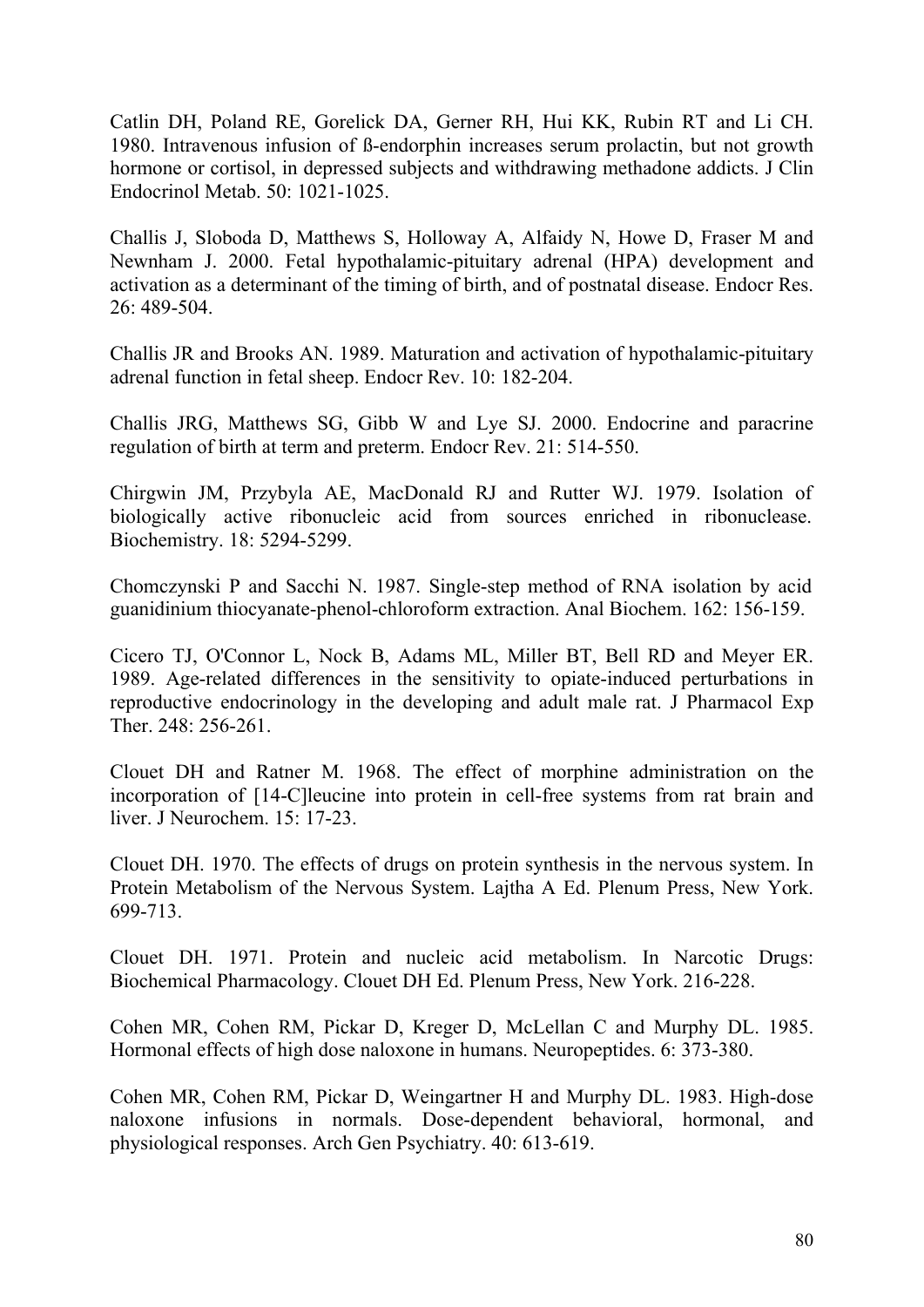Coiro V, Chiodera P, Volpi R, Salati G, Ferrari P, Caiazza A and Rossi G. 1984. Histaminergic  $H_1$  and  $H_2$  receptors do not mediate cortisol release in response to naloxone in normal men. Biomed Pharmacother. 38: 358-360.

Conaglen JV, Donald RA, Espiner EA, Livesey JH and Nicholls MG. 1985. Effect of naloxone on the hormone response to CRF in normal man. Endocr Res. 11: 39-44.

Crofford M and Smith AA. 1973. Growth retardation in young mice treated with d1 methadone. Science. 181: 947-949.

Cushman P Jr. 1972. Growth hormone in narcotic addiction. J Clin Endocrinol Metab. 35: 352-358.

De Souza EB, El-Tayeb KMA and Van Loon GR. 1981. Endogenous opioid peptides alter pituitary-adrenocortical secretion (Abstract).  $63<sup>rd</sup>$  Annual Meeting of the Endocrine Society. Cincinnati OH. 182.

del Pozo E, Martin-Perez J, Stadelmann A, Girard J and Brownell J. 1980. Inhibitory action of a met-enkephalin on ACTH release in man. J Clin Invest. 65: 1531-1534.

del Pozo E, von Graffenried B, Brownell J, Derrer F and Marbach P. 1980. Endocrine effect of a methionine-enkephalin derivative (FK 33-824) in man. Horm Res. 13: 90- 97.

Delitala G, Devilla L and Arata L. 1981. Opiate receptors and anterior pituitary hormone secretion in man. Effect of naloxone infusion. Acta Endocrinol (Copenh). 97: 150-156.

Delitala G, Giusti M, Rodriguez G, Mazzocchi G, Ferrini S, Baccelliere L, Montano V, Rosadini G and Giordano G. 1982. Growth hormone, prolactin and cortisol nyctohemeral variations during naloxone-induced opiate receptor blockade in man. Acta Endocrinol (Copenh). 100: 321-326.

Delitala G, Grossman A and Besser GM. 1981a. The modulation of opiate-induced changes in anterior pituitary function by a dopamine agonist and antagonist. Neuroendocrinol Lett. 3: 147-152.

Delitala G, Grossman A and Besser GM. 1981b. Changes in pituitary hormone levels induced by met-enkephalin in man-the role of dopamine. Life Sci. 29: 1537-1544.

Delitala G, Grossman A and Besser M. 1983. Differential effects of opiate peptides and alkaloids on anterior pituitary hormone secretion. Neuroendocrinology. 37: 275- 279.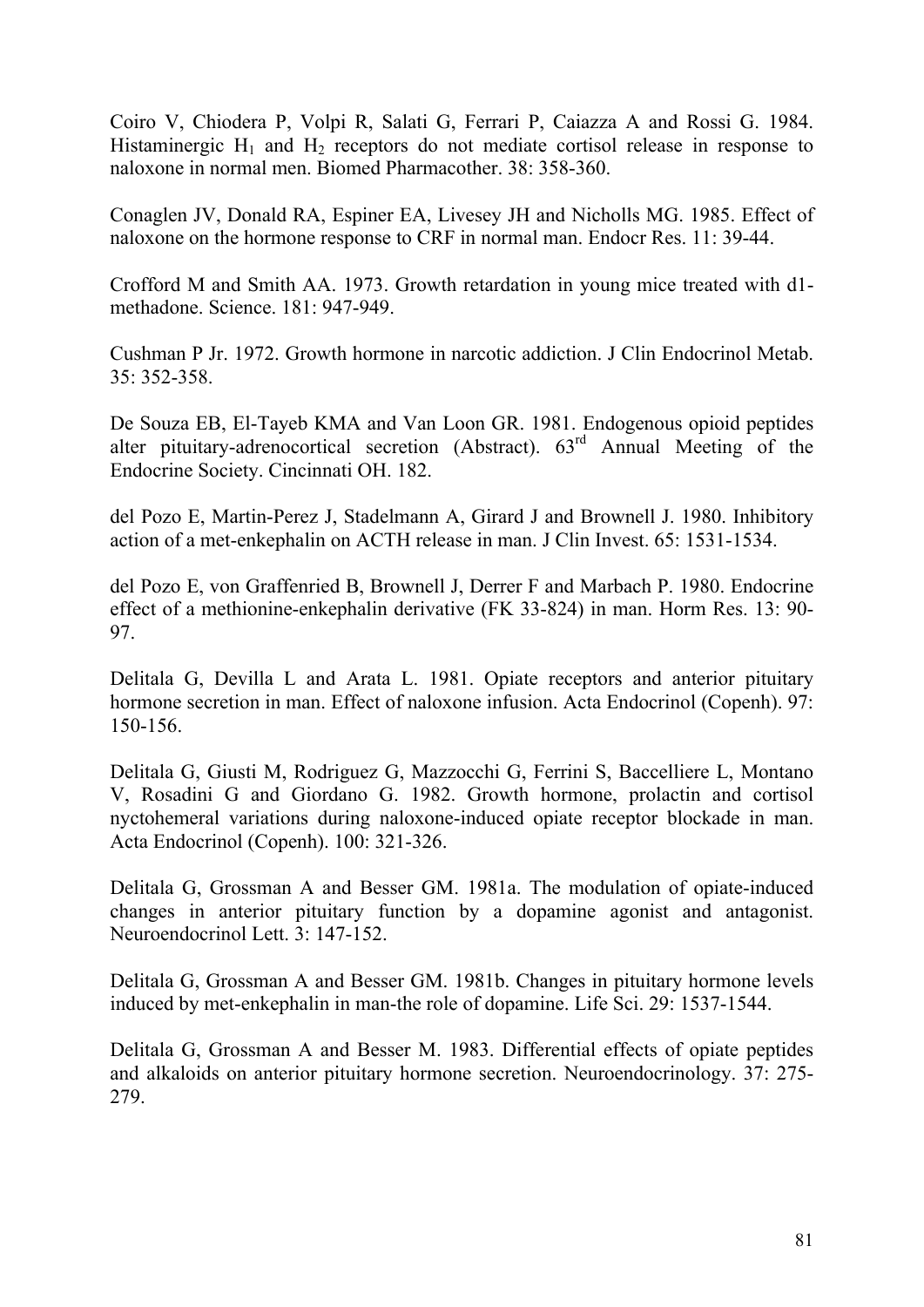Delitala G, Palermo M, Tomasi P, Besser M and Grossman A. 1991. Adrenergic stimulation of the human pituitary-adrenal axis is attenuated by an analog of metenkephalin. Neuroendocrinology. 53: 41-46.

Delitala G, Trainer PJ, Oliva O, Fanciulli G and Grossman AB. 1994. Opioid peptide and  $\alpha$ -adrenoceptor pathways in the regulation of the pituitary-adrenal axis in man. J Endocrinol. 141: 163-168.

Demura R, Suda T, Wakabayashi I, Yoshimura M, Jibiki K, Odagiri E, Demura H and Shizume K. 1981. Plasma pituitary hormone responses to the synthetic enkephalin analog (FK 33-824) in normal subjects and patients with pituitary diseases. J Clin Endocrinol Metab. 52: 263-266.

Di Francesco P, Gaziano R, Casalinuovo IA, Palamara AT and Favalli C. 1994. Inhibitory effect of morphine on the control of rat fibroblast cell proliferation. Int J Tissue React. 16: 205-210.

Domanski E, Romanowicz K and Kerdelhue B. 1993. Enhancing effect of intracerebrally infused ß-endorphin antiserum on the secretion of cortisol in footshocked sheep. Neuroendocrinology. 57: 127-131.

Dutriez-Casteloot I, Bernet F, Dedieu JF, Croix D, Laborie C, Montel V, Lesage J, Beauvillain JC and Dupouy JP. 1999. Hypothalamic-pituitary-adrenocortical and gonadal axes and sympathoadrenal activity of adult male rats prenatally exposed to morphine. Neurosci Lett. 263: 1-4.

Ehrenreich H, Kolmar C, Muller OA and Goebel FD. 1987. Potentiation of the hCRFinduced release of ACTH in man by an opioid antagonist. Klin Wochenschr. 65: 453- 457.

Eisenberg RM. 1980. Effects of naloxone on plasma corticosterone in the opiate-naive rat. Life Sci. 26: 935-943.

Eisenberg RM. 1985. Plasma corticosterone changes in response to central or peripheral administration of kappa and sigma opiate agonists. J Pharmacol Exp Ther. 233: 863-869.

Ela C, Barg J, Vogel Z, Hasin Y and Eilam Y. 1997. Distinct components of morphine effects on cardiac myocytes are mediated by the kappa and delta opioid receptors. J Mol Cell Cardiol. 29: 711-720.

Engquist A, Hicquet J, Saurbrey N and Blichert-Toft M. 1981. Cortisol, glucose, and hemodynamic responses to surgery after naloxone administration. Acta Anaesthesiol Scand. 25: 17-20.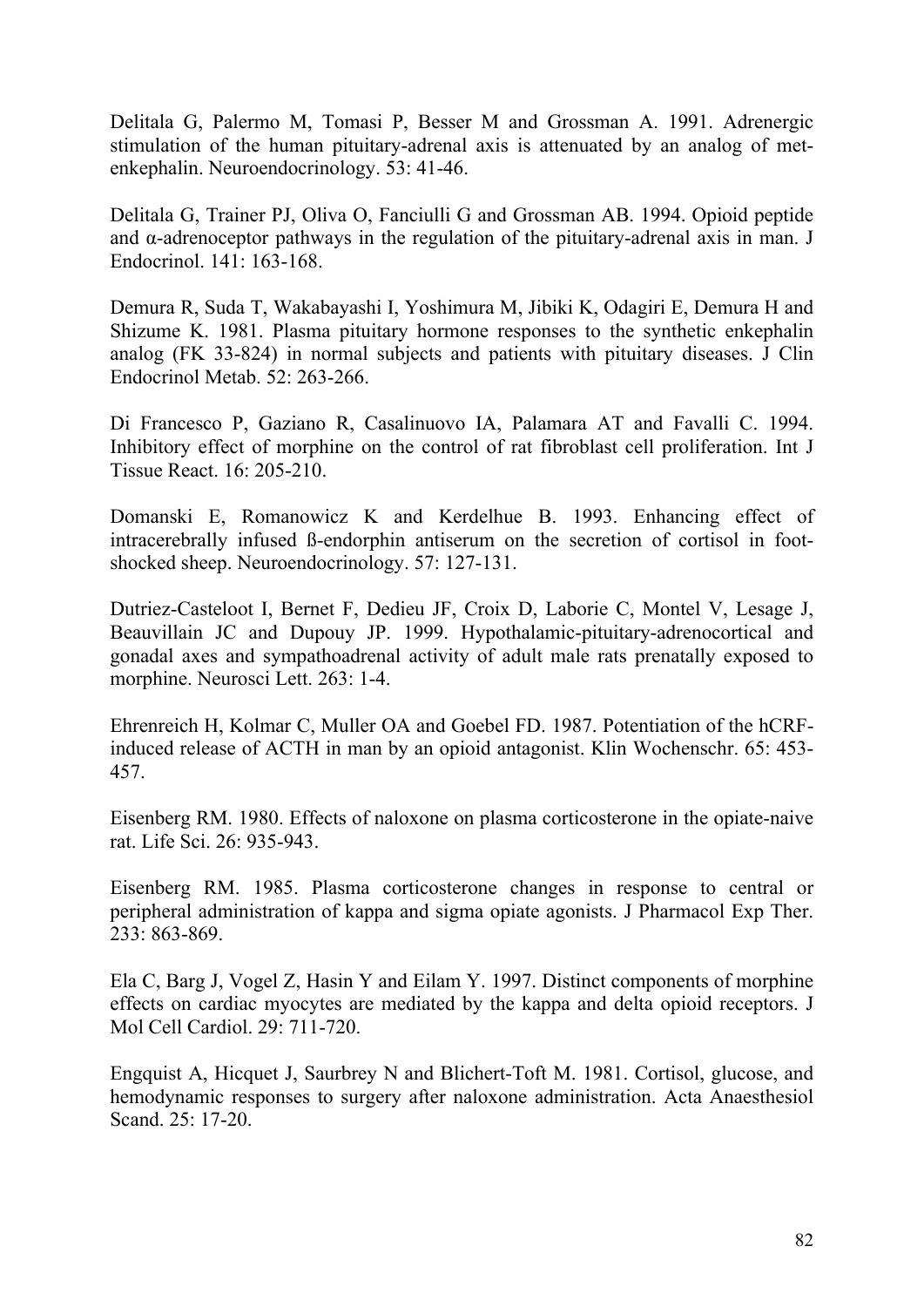Estienne MJ, Kesner JS, Barb CR, Kraeling RR and Rampacek GB. 1988. On the site of action of naloxone-stimulated cortisol secretion in gilts. Life Sci. 43: 161-166.

Farren CK, O'Malley S, Grebski G, Maniar S, Porter M and Kreek MJ. 1999. Variable dose naltrexone-induced hypothalamic-pituitary-adrenal stimulation in abstinent alcoholics: a preliminary study. Alcohol Clin Exp Res. 23: 502-508.

Fevre J. 1975. Maternal and fetal corticosteroids in the sow at the end of gestation. C R Acad Sci Hebd Seances Acad Sci D. 281: 2009-2012.

Fowden AL, Li J and Forhead AJ. 1998. Glucocorticoids and the preparation for life after birth: are there long-term consequences of the life insurance? Proc Nutr Soc. 57: 113-122.

Friedman L, Gaines DW, Newell RF, Sager AO, Matthews RN and Braunberg RC. 1994. Body and organ growth of the developing Hormel-Hanford strain of male miniature swine. Lab Anim. 28: 376-379.

Friedman L, Gaines DW, Newell RF, Smith MC, Braunberg RC, Flynn TJ and O'Donnell Jr MW. 1995. Growth patterns in selected organs of the miniature swine as determined by gross macromolecular composition. J Anim Sci. 73: 1340-1350.

Gaillard RC, Grossman A, Smith R, Rees LH and Besser GM. 1981. The effects of a met-enkephalin analogue on ACTH, ß-LPH, ß-endorphin and Met-enkephalin in patients with adrenocortical disease. Clin Endocrinol (Oxf). 14: 471-478.

Geber WF, Lefkowitz SS and Hung CY. 1976. Action of naloxone on the interferonlowering activity of morphine in the mouse. Pharmacology. 14: 322-329.

George JM, Reier CE, Lanese RR and Rower M. 1974. Morphine anesthesia blocks cortisol and growth hormone response to surgical stress in humans. J Clin Endocrinol Metab. 38: 736-741.

George R and Way EL. 1955. Studies on the mechanism of pituitary-adrenal activation by morphine. Br J Pharmacol. 10: 260-264.

George R and Way EL. 1959. The role of the hypothalamus in pituitary-adrenal activation and antidiuresis by morphine. J Pharmacol Exp Ther. 125: 111-115.

Gluckman PD, Sizonenko SV and Bassett NS. 1999. The transition from fetus to neonate-an endocrine perspective. Acta Paediatr Suppl. 88: 7-11.

Godfredson JA, Holland MD, Odde KG and Hossner KL. 1991. Hypertrophy and hyperplasia of bovine fetal tissues during development: Fetal liver insulin-like growth factor I mRNA expression. J Anim Sci. 69: 1074-1081.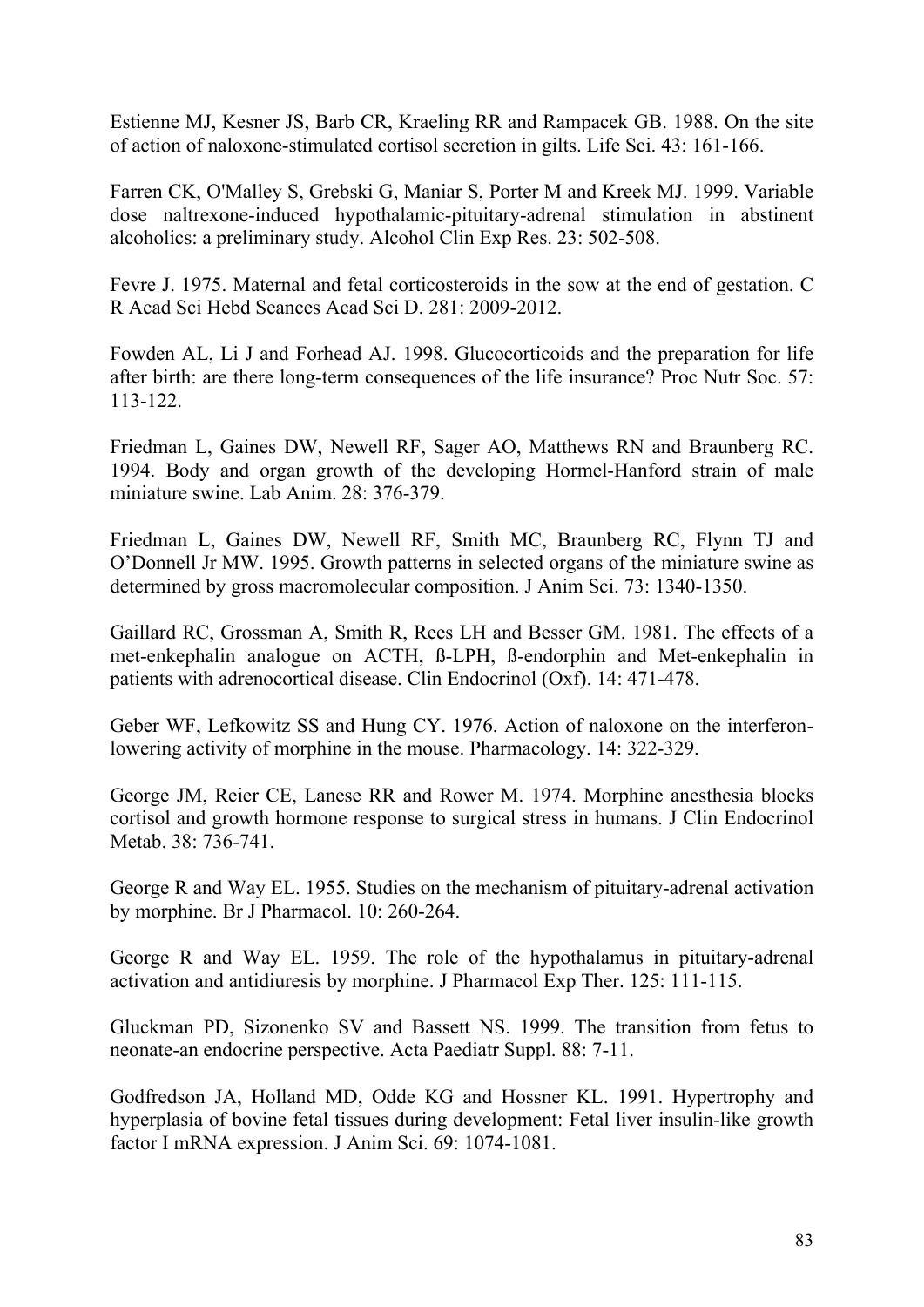Gonzálvez ML, Milanés MV and Vargas ML. 1991. Effects of acute and chronic administration of µ- and δ-opioid agonists on the hypothalamic-pituitaryadrenocortical (HPA) axis in the rat. Eur J Pharmacol. 200: 155-158.

Gonzálvez ML, Milanés MV, Martínez-Piñero MG, Marín MT and Vargas ML. 1994. Effects of intracerebroventricular clonidine on the hypothalamic noradrenaline and plasma corticosterone levels of opiate naive rats and after naloxone-induced withdrawal. Brain Res. 647: 199-203.

Gore MT, Young RB, Claeys MC, Chromiak JA, Rahe CH, Marple DN, Hough JD, Griffin JL and Mulvaney DR. 1994. Growth and development of bovine fetuses and neonates representing three genotypes. J Anim Sci. 72: 2307-2318.

Gorodinsky A, Barg J, Belcheva MM, Levy R, McHale RJ, Vogel Z and Coscia CJ. 1995. Dynorphins modulate DNA synthesis in fetal brain cell aggregates. J Neurochem. 65: 1481-1486.

Gosselin RE, Blankstein J, Dent DW, Hobson WC, Fuller GB, Reyes FI, Winter JS and Faiman C. 1983. Effects of naloxone and an enkephalin analog on serum prolactin, cortisol, and gonadotropins in the chimpanzee. Endocrinology. 112: 2168-2173.

Gosztonyi G, Schmidt V, Nickel R, Rothschild MA, Camacho S, Siegel G, Zill E, Pauli G and Schneider V. 1993. Neuropathologic analysis of postmortal brain samples of HIV-seropositive and -seronegative i.v. drug addicts. Forensic Sci Int. 62: 101-105.

Grignolo A, Seidler FJ, Bartolome M, Kuhn CM, Slotkin TA and Schanberg SM. 1982. Norepinephrine content of the rat kidney during development: alterations induced by perinatal methadone. Life Sci. 31: 3009-3016.

Grossman A and Besser GM. 1982. Opiates control ACTH through a noradrenergic mechanism. Clin Endocrinol (Oxf). 17: 287-290.

Grossman A and Clement-Jones V. 1983a. Endorphins and enkephalins. In Clinics in Endocrinology and Metabolism – Receptors in Health and Disease. Clayton RN Ed. Saunders, London.

Grossman A and Clement-Jones V. 1983b. Opiate receptors: enkephalins and endorphins. Clin Endocrinol Metab. 12: 31-56.

Grossman A, Delitala G, Mannelli M, Al-Damluji S, Coy DH and Besser GM. 1986. An analogue of met-enkephalin attenuates the pituitary-adrenal response to ovine corticotrophin releasing factor. Clin Endocrinol (Oxf). 25: 421-426.

Grossman A, Gaillard RC, McCartney P, Rees LH and Besser GM. 1982. Opiate modulation of the pituitary-adrenal axis: effects of stress and circadian rhythm. Clin Endocrinol (Oxf). 17: 279-286.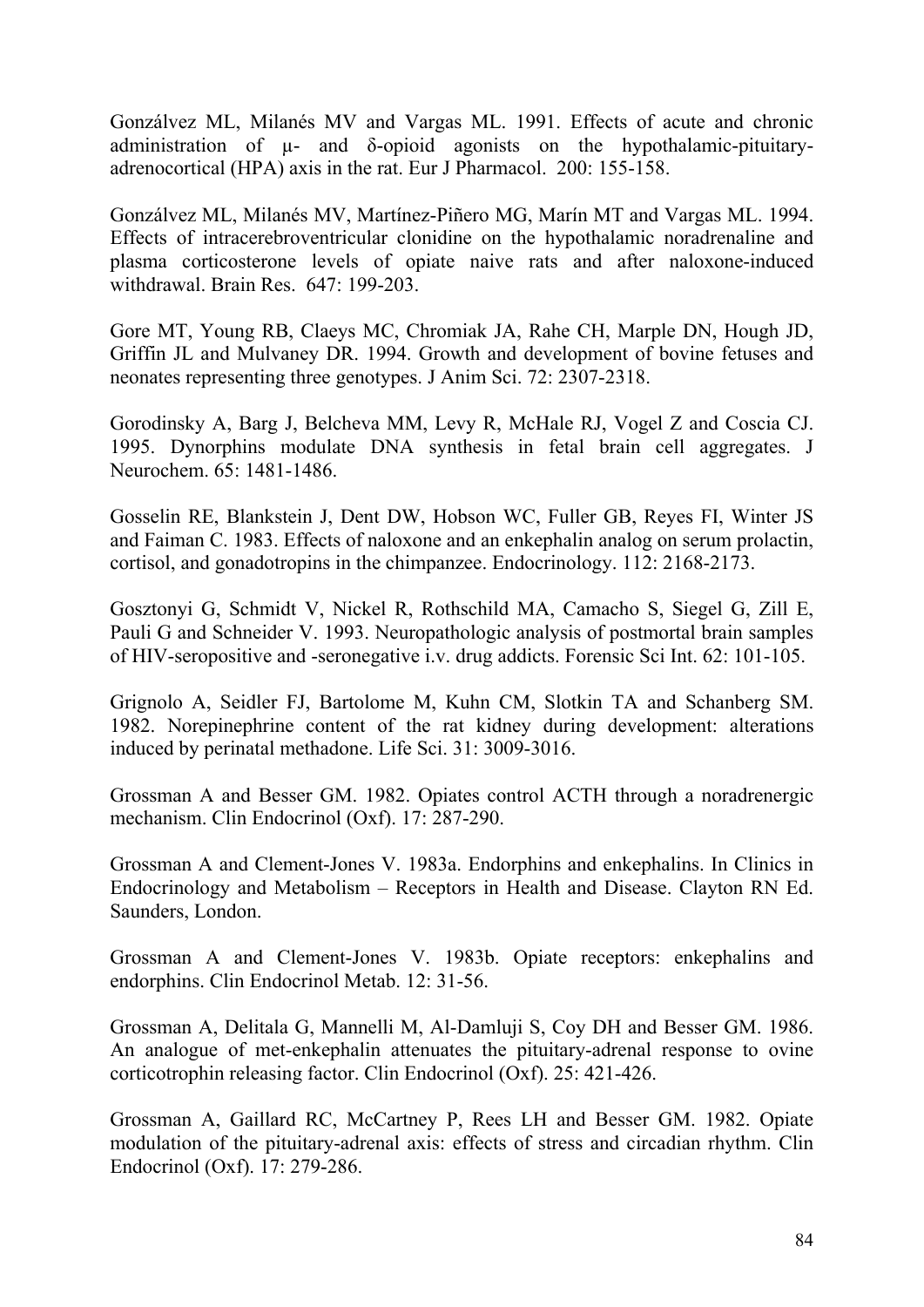Grossman A, Moult PJ, Cunnah D and Besser M. 1986. Different opioid mechanisms are involved in the modulation of ACTH and gonadotrophin release in man. Neuroendocrinology. 42: 357-360.

Grossman A, Moult PJ, Gaillard RC, Delitala G, Toff WD, Rees LH and Besser GM. 1981. The opioid control of LH and FSH release: effects of a met-enkephalin analogue and naloxone. Clin Endocrinol (Oxf). 14: 41-47.

Grossman A, Stubbs WA, Gaillard RC, Delitala G, Rees LH and Besser GM. 1981. Studies of the opiate control of prolactin, GH and TSH. Clin Endocrinol (Oxf). 14: 381-386.

Grossman A. 1983. Brain opiates and neuroendocrine function. Clin Endocrinol Metab. 12: 725-746.

Hansson T, Naslund B, Blanck A and Rane A. 1989. Perinatal opiate exposure. Effects on metabolism of xenobiotics and steroids in adult rat liver. Dev Pharmacol Ther. 12: 146-152.

Haracz JL, Bloom AS, Wang RI and Tseng LF. 1981. Effect of intraventricular ßendorphin and morphine on hypothalamic-pituitary-adrenal activity and the release of pituitary ß-endorphin. Neuroendocrinology. 33: 170-175.

Harris RA, Dunn A and Harris LS. 1974. Effects of acute and chronic morphine administration on the incorporation of  $({}^{3}H)$ -lysine into mouse brain and liver proteins. Res Commun Chem Pathol Pharmacol. 9: 299-306.

Harris RA, Harris LS and Dunn A. 1975. Effect of narcotic drugs on ribonucleic acid and nucleotide metabolism in mouse brain. J Pharmacol Exp Ther. 192: 280-287.

Hashiguchi Y, Molina PE, Dorton S, McNurlan MA, Garlick PJ, Reddy D and Abumrad NN. 1997. Central opiate μ-receptor-mediated suppression of tissue protein synthesis. Am J Physiol. 273: R920-927.

Hashiguchi Y, Molina PE, Preedy VR, Sugden PH, McNurlan MA, Garlick PJ and Abumrad NN. 1996. Central effects of morphine and morphine-6-glucuronide on tissue protein synthesis. Am J Physiol. 271: R619-625.

Hatzoglou A, Bakogeorgou E, Papakonstanti E, Stournaras C, Emmanouel DS and Castanas E. 1996. Identification and characterization of opioid and somatostatin binding sites in the opossum kidney (OK) cell line and their effect on growth. J Cell Biochem. 63: 410-421.

Hauser KF, McLaughlin PJ and Zagon IS. 1987. Endogenous opioids regulate dendritic growth and spine formation in developing rat brain. Brain Res. 416: 157-161.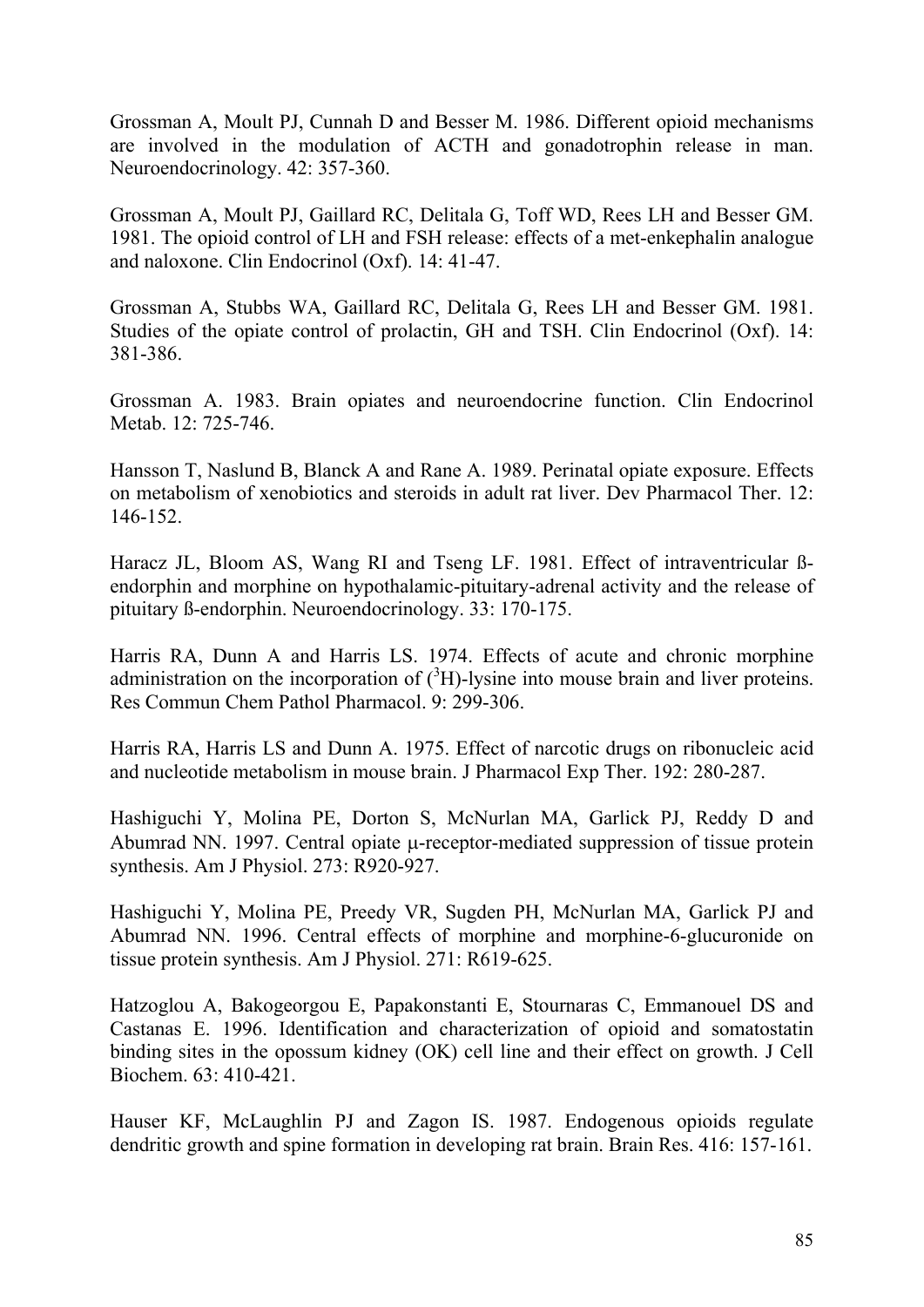Hauser KF. 1992. Morphine regulates DNA synthesis in rat cerebellar neuroblasts in vitro. Brain Res Dev Brain Res. 70: 291-297.

Hayford SM, Epps RP and Dahl-Regis M. 1988. Behavior and development patterns in children born to heroin-addicted and methadone-addicted mothers. J Natl Med Assoc. 80: 1197-1200.

Haynes LW. 1984. Opioid systems and the developing brain. TIPS. 453-454.

Hellman L, Fukushima DK, Roffwarg H and Fishman J. 1975. Changes in estradiol and cortisol production rates in men under the influence of narcotics. J Clin Endocrinol Metab. 41: 1014-1019.

Ho WK, Lam S, Leung KC, Au KK, Wong HK, Tsang YF and Wen HL. 1978. Effect of naloxone on morphine-induced changes in ACTH, corticosterone and cyclic nucleotides. Neuropharmacology. 17: 397-400.

Hockings GI, Grice JE, Walters MM, Crosbie GV, Torpy DJ and Jackson RV. 1995. A synergistic adrenocorticotropin response to naloxone and vasopressin in normal human: evidence that naloxone stimulates endogenous corticotropin-releasing hormone. Neuroendocrinology. 61: 198-206.

Höllt V, Przewlocki R and Herz A. 1978. ß-Endorphin-like immunoreactivity in plasma, pituitaries and hypothalamus of rats following treatment with opiates. Life Sci. 23: 1057-1065.

Homma T, Ichikawa I and Hoover RI. 1988. Prostaglandins of mesangial origin inhibit mesangial cell proliferation and matrix synthesis (Abstract). Kidney Int. 33: 268A.

Howlett TA and Rees LH. 1986. Endogenous opioid peptides and hypothalamopituitary function. Annu Rev Physiol. 48: 527-536.

Hutchings DE. 1982. Methadone and heroin during pregnancy: a review of behavioral effects in human and animal offspring. Neurobehav Toxicol Teratol. 4: 429-434.

Ignar DM and Kuhn CM. 1990. Effects of specific mu and kappa opiate tolerance and abstinence on hypothalamo-pituitary-adrenal axis secretion in the rat. J Pharmacol Exp Ther. 255: 1287-1295.

Isayama T, McLaughlin PJ and Zagon IS. 1991. Endogenous opioids regulate cell proliferation in the retina of developing rat. Brain Res. 544: 79-85.

Iyengar S, Kim HS and Wood PL. 1986. Kappa opiate agonists modulate the hypothalamic-pituitary-adrenal axis in the rat. J Pharmacol Exp Ther. 238: 429-436.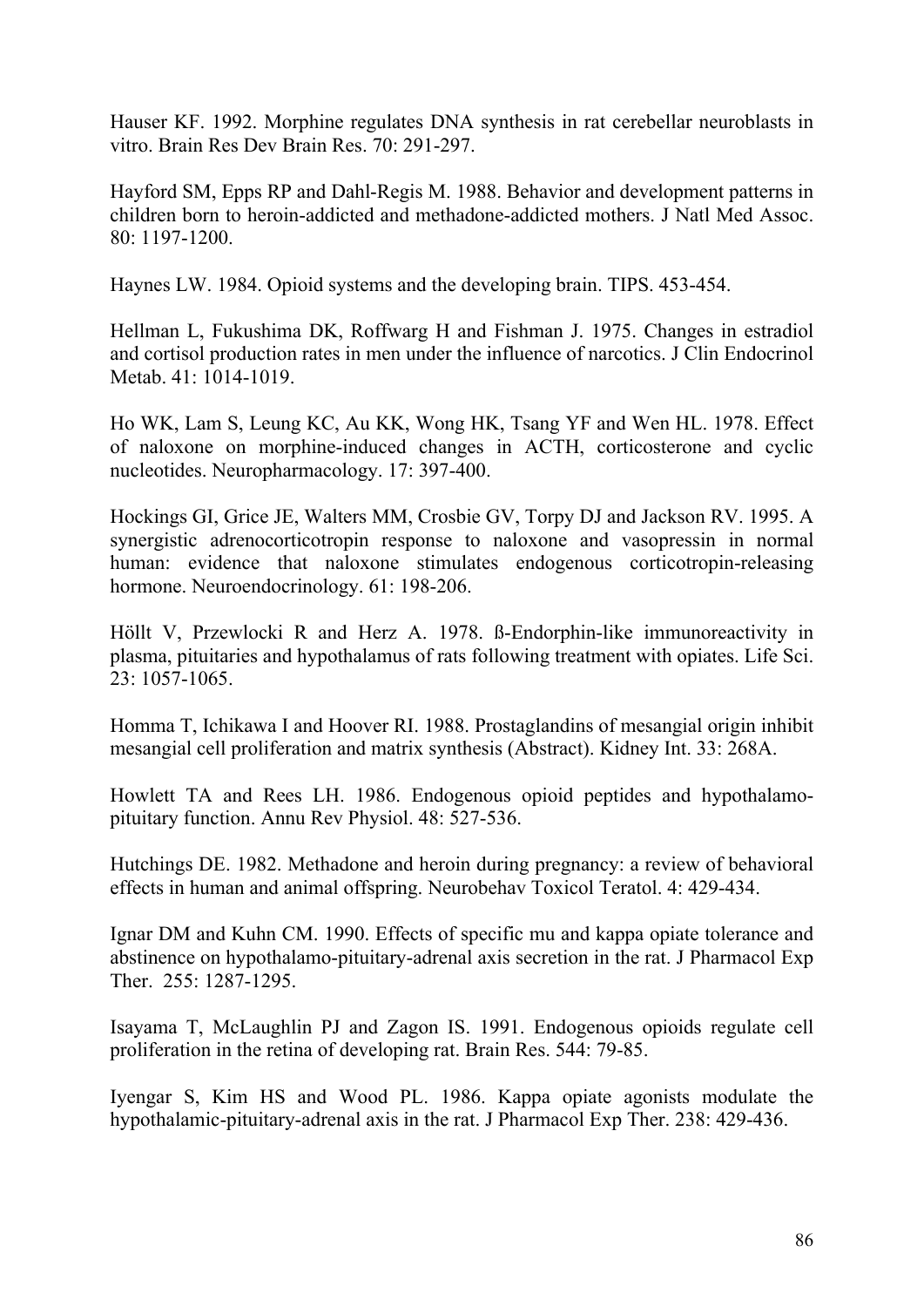Jackson RV, Grice JE, Hockings GI and Torpy DJ. 1995. Naloxone-induced ACTH release: mechanism of action in humans. Clin Endocrinol (Oxf). 43: 423-424.

Jackson RV, Grice JE, Jackson AJ and Hockings GI. 1990. Naloxone-induced ACTH release in man is inhibited by clonidine. Clin Exp Pharmacol Physiol. 17: 179-184.

Jackson RV, Grice JE, Jackson AJ and Vella RD. 1989. Potentiation of fenfluramineinduced ACTH release in man by naloxone. Clin Exp Pharmacol Physiol. 16: 263-267.

Jakubovic A, McGeer EG and McGeer PL. 1978. Comparative inhibition of biosynthetic processes in rat liver testicular cells by D-, L- and DL-methadone. Biochem Pharmacol. 27: 123-125.

Jarvis S, Lawrence AB, McLean KA, Chirnside J, Deans LA and Calvert SK. 1998. The effect of environment on plasma cortisol and ß-endorphin in the parturient pig and the involvement of endogenous opioids. Anim Reprod Sci. 52: 139-151.

Jefferson LS, Wolpert EB, Giger KE and Morgan HE. 1971. Regulation of protein synthesis in heart muscle. 3. Effect of anoxia on protein synthesis. J Biol Chem. 246: 2171-2178.

Jezova D, Vigas M and Jurcovicova J. 1982. ACTH and corticosterone response to naloxone and morphine in normal, hypophysectomized and dexamethasone-treated rats. Life Sci. 31: 307-314.

Jin DF, Muffly KE, Okulicz WC and Kilpatrick DL. 1988. Estrous cycle- and pregnancy-related differences in expression of the proenkephalin and proopiomelanocortin genes in the ovary and uterus. Endocrinology. 122: 1466-1471.

Kaltenbach K and Finnegan LP. 1987. Perinatal and developmental outcome of infants exposed to methadone in-utero. Neurotoxicol Teratol. 9: 311-313.

Kampa M, Papakonstanti EA, Alexaki VI, Hatzoglou A, Stournaras C and Castanas E. 2004. The opioid agonist ethylketocyclazocine reverts the rapid, non-genomic effects of membrane testosterone receptors in the human prostate LNCaP cell line. Exp Cell Res. 294: 434-445.

Keshet E, Polakiewicz RD, Itin A, Ornoy A and Rosen H. 1989. Proenkephalin A is expressed in mesodermal lineages during organogenesis. EMBO J. 8: 2917-2923.

Kew D and Kilpatrick DL. 1990. Widespread organ expression of the rat proenkephalin gene during early postnatal development. Mol Endocrinol. 4: 337-340.

Kilpatrick DL and Rosenthal JL. 1986. The proenkephalin gene is widely expressed within the male and female reproductive systems of the rat and hamster. Endocrinology. 119: 370-374.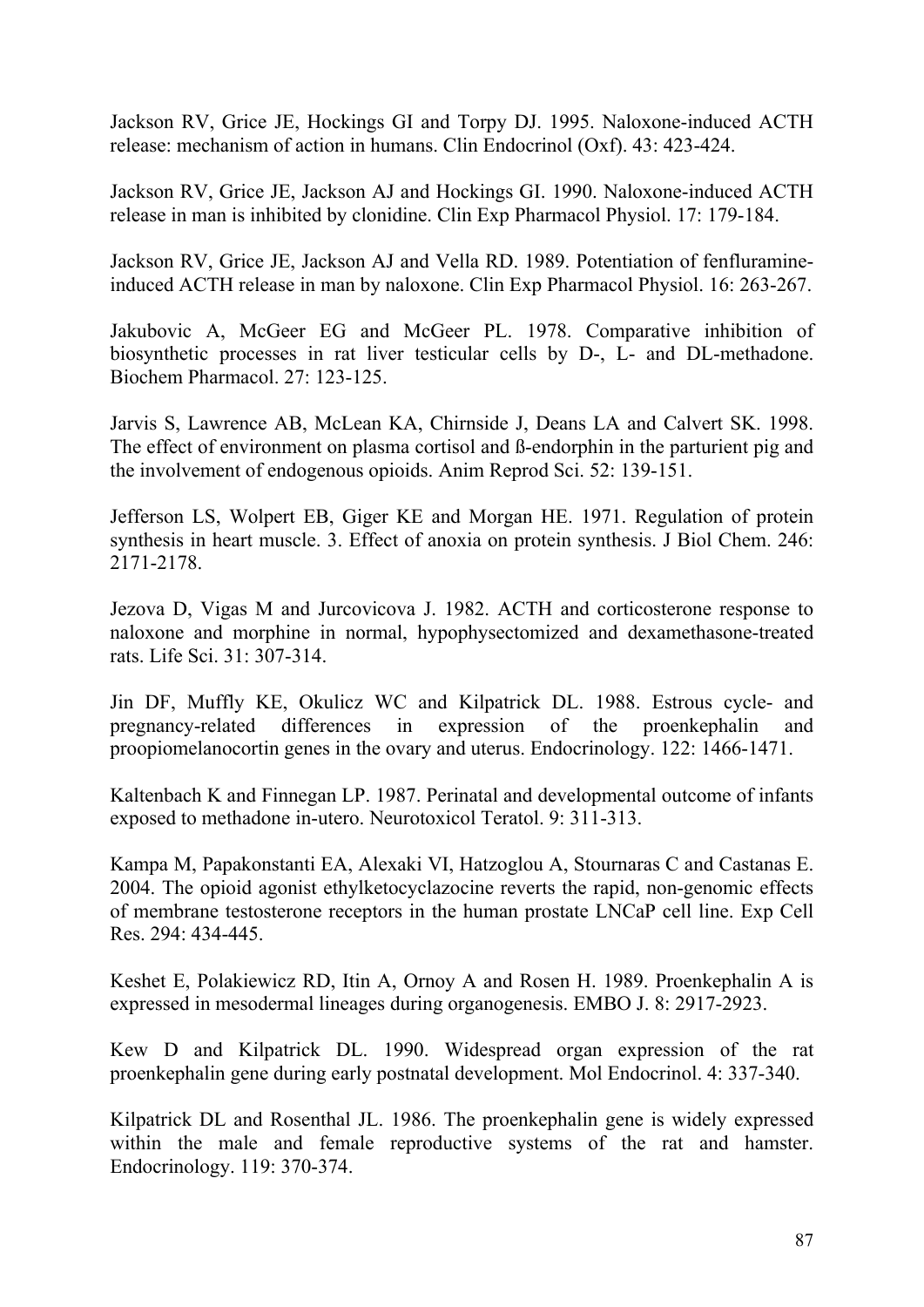King AC, Schluger J, Gunduz M, Borg L, Perret G, Ho A and Kreek MJ. 2002. Hypothalamic-pituitary-adrenocortical (HPA) axis response and biotransformation of oral naltrexone: preliminary examination of relationship to family history of alcoholism. Neuropsychopharmacology. 26: 778-788.

Kokka N, Garcia JF and Elliott HW. 1994. Effects of acute and chronic administration of narcotic analgesics on growth hormone and corticotrophin (ACTH) secretion in rats. Proc Natl Acad Sci U S A. 347: 359.

Kornblum HI, Loughlin SE and Leslie FM. 1987. Effects of morphine on DNA synthesis in neonatal rat brain. Developmental Brain Res. 31: 45-52.

Kosten TR, Kreek MJ, Raghunath J and Kleber HD. 1986a. Cortisol levels during chronic naltrexone maintenance treatment in ex-opiate addicts. Biol Psych. 21: 217- 220.

Kosten TR, Kreek MJ, Raghunath J and Kleber HD. 1986b. A preliminary study of beta-endorphin during chronic naltrexone maintenance treatment in ex-opiate addicts. Life Sci. 39: 55-59.

Kosterlitz HW and Paterson SJ. 1985. Types of opioid receptors: relation to antinociception. Philos Trans R Soc Lond B Biol Sci. 308: 291-297.

Kosterlitz HW, Paterson SJ and Robson LE. 1981. Characterization of the kappasubtype of the opiate receptor in the guinea-pig brain. Br J Pharmacol. 73: 939-949.

Kream RM and Zukin RS. 1979. Binding characteristics of a potent enkephalin analog. Biochem Biophys Res Commun. 90: 99-109.

Lamberts SW, Bons EG and Del Pozo E. 1983. The met-enkephalin analog FK 33-824 and naloxone do not directly influence cortisol secretion by cultured human adrenocortical cells. Life Sci. 32: 755-758.

Lang DW, Darrah HK, Hedley-Whyte J and Laasberg LH. 1975. Uptake into brain proteins of  $35S$ -methionine during morphine tolerance. J Pharmacol Exp Ther. 192: 521-530.

Lesage J, Grino M, Bernet F, Dutriez-Casteloot I, Montel V and Dupouy JP. 1998. Consequences of prenatal morphine exposure on the hypothalamo-pituitary-adrenal axis in the newborn rat: effect of maternal adrenalectomy. J Neuroendocrinol. 10: 331- 342.

Leslie FM, Chen Y and Winzer-Serhan UH. 1998. Opioid receptor and peptide mRNA expression in proliferative zones of fetal rat central nervous system. Can J Physiol Pharmacol. 76: 284-293.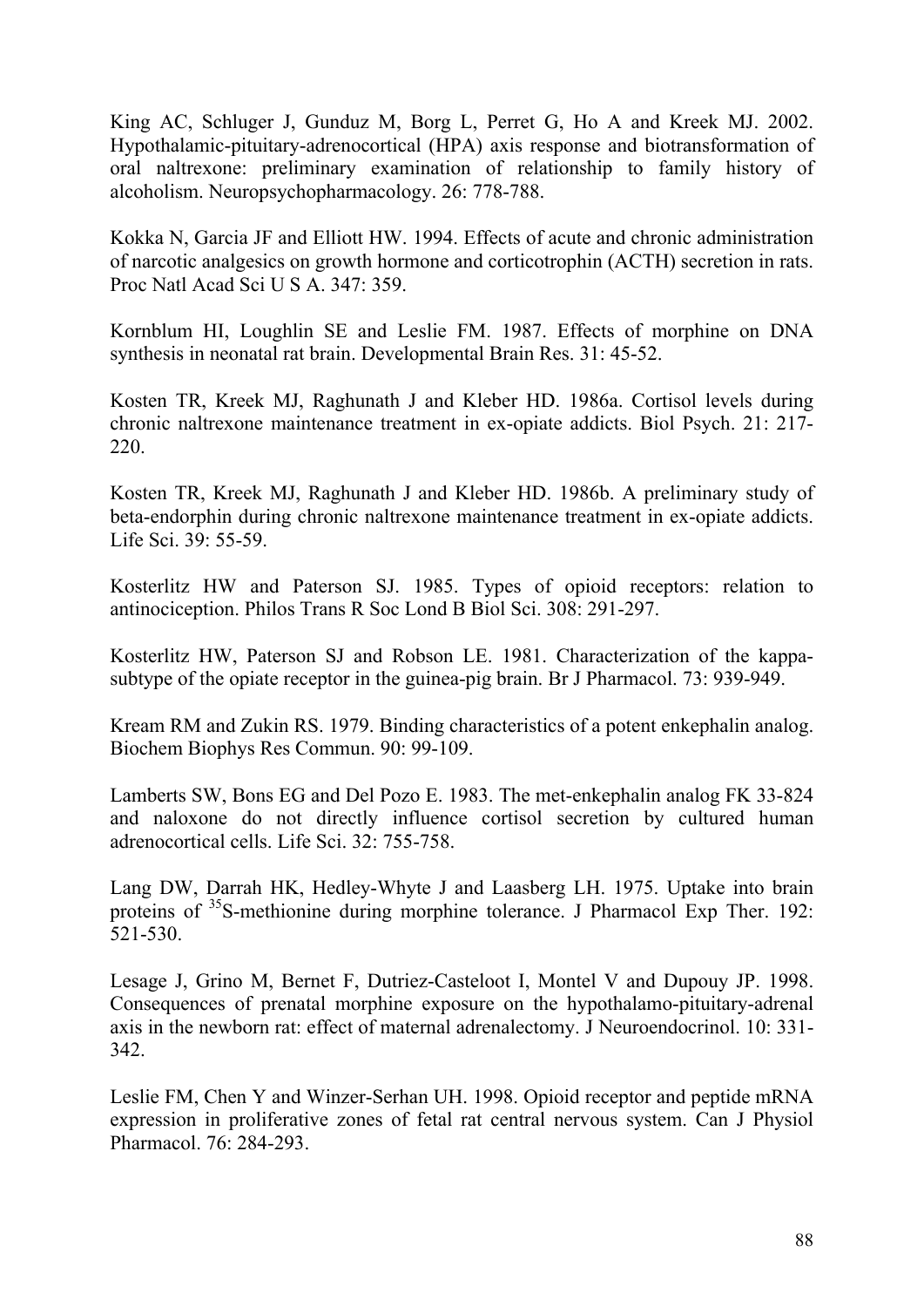Leslie FM. 1987. Methods used for the study of opioid receptors. Pharmacol Rev. 39: 197-249.

Leslie RD, Prescott RW, Kendall-Taylor P, Cook D, Weightman D, Ratcliffe J and Ingram MC. 1985. Opiate receptor blockade and diurnal pituitary and adrenal hormone levels. Horm Metab Res. 17: 86-89.

Levin ER, Sharp B, Meyer NV and Carlson HE. 1981. Morphine and naloxone: effects on ß-endorphin immunoreactivity in canine plasma and secretions from rat pituitaries. Endocrinology. 109: 146-151.

Lifschitz MH, Wilson GS, Smith EO and Desmond MM. 1983. Fetal and postnatal growth of children born to narcotic-dependent women. J Pediatr. 102: 686-691.

Liggins GC. 1976. Adrenocortical-related maturational events in the fetus. Am J Obstet Gynecol. 126: 931-941.

Lightman SL and Young WS. 1988. Corticotrophin releasing factor, vasopressin and pro-opiomelanocortin mRNA responses to stress and opiates in the rat. J Physiol. 403: 511-523.

Lorber BA, Freitag SK and Bartolome JV. 1990. Effects of beta-endorphin on DNA synthesis in brain regions of preweanling rats. Brain Res. 531: 329-332.

Lotti VJ, Kokka N and George R. 1969. Pituitary-adrenal activation following intrahypothalamic microinjection of morphine. Neuroendocrinology. 4: 326-332.

Lymangrover JR, Dokas LA, Kong A, Martin R and Saffran M. 1981. Naloxone has a direct effect on the adrenal cortex. Endocrinology. 109: 1132-1137.

Magyar DM, Fridshal D, Elsner CW, Glatz T, Eliot J, Klein AH, Lowe KC, Buster JE and Nathanielsz PW. 1980. Time-trend analysis of plasma cortisol concentrations in the fetal sheep in relation to parturition. Endocrinology. 107: 155-159.

Maldonado R, Stinus L, Gold LH and Koob GF. 1992. Role of different brain structures in the expression of the physical morphine withdrawal syndrome. J Pharmacol Exp Ther. 261: 669-677.

Maneckjee R and Minna JD. 1990. Opioid and nicotine receptors affect growth regulation of human lung cancer cell lines. Proc Natl Acad Sci U S A. 87: 3294-3298.

Maneckjee R, Biswas R and Vonderhaar BK. 1990. Binding of opioids to human MCF-7 breast cancer cells and their effects on growth. Cancer Res. 50: 2234-2238.

Marc M, Parvizi N, Ellendorff F, Kallweit E and Elsaesser F. 2000. Plasma cortisol and ACTH concentrations in the warmblood horse in response to a standardized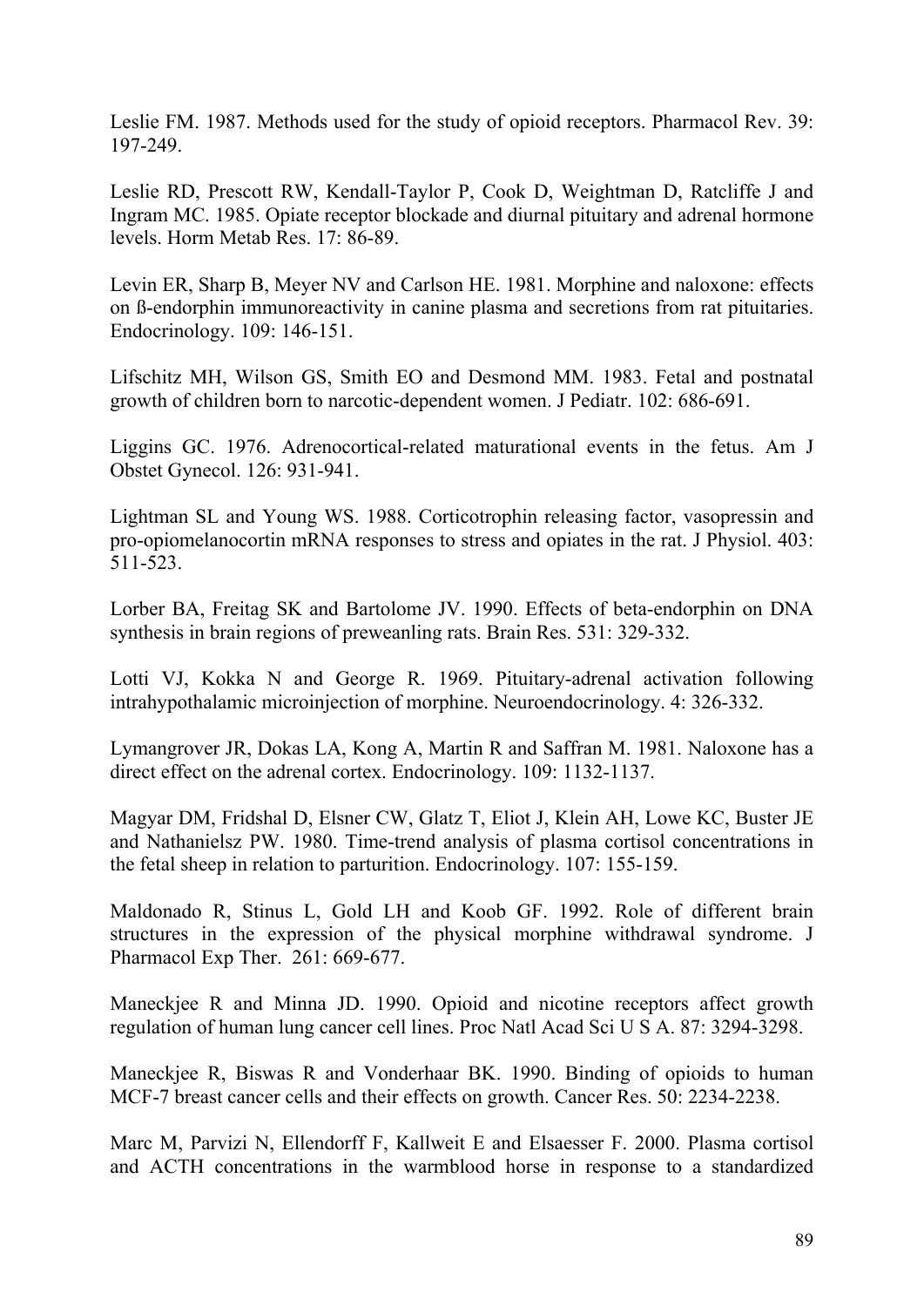treadmill exercise test as physiological markers for evaluation of training status. J Anim Sci. 78: 1936-1946.

Martin del Campo AF, Dowson JH, Herbert J and Paykel ES. 1994. Effects of naloxone on diurnal rhythms in mood and endocrine function: a dose-response study in man. Psychopharmacology (Berl). 114: 583-590.

Martínez JA, Vargas ML, Fuente T, del Rio-García J and Milanés MV. 1990. Plasma beta-endorphin and cortisol levels in morphine-tolerant rats and in naloxone-induced withdrawal. Eur J Pharmacol. 182: 117-123.

Marx D, Kolb E and Salomon FV. 1992. The fresh weight and the concentration of DNA, RNA and protein in different tissues of swine of different ages. Zentralbl Veterinarmed A. 39: 11-25.

Matthews SG and Parrott RF. 1990. Naloxone infusions increase cortisol secretion in grouped and isolation–stressed sheep. J Endocr. 127 (Suppl Abstr): 78.

McDonald RK, Evans FT, Weise VK and Patrick RW. 1959. Effect of morphine and nalorphine on plasma hydrocortisone levels in man. J Pharmacol Exp Ther. 125: 241- 247.

McLaughlin PJ, Tobias SW, Lang CM and Zagon IS. 1997. Chronic exposure to the opioid antagonist naltrexone during pregnancy: maternal and offspring effects. Physiol Behav. 62: 501-508.

McLaughlin PJ. 1994. Opioid antagonist modulation of rat heart development. Life Sci. 54: 1423-1431.

McLaughlin PJ. 1996. Regulation of DNA synthesis of myocardial and epicardial cells in developing rat heart by [Met<sup>5</sup>]enkephalin. Am J Physiol. 271: R122-129.

McLaughlin PJ. 2002. Exposure to the opioid antagonist naltrexone throughout gestation alters postnatal heart development. Biol Neonate. 82: 207-216.

Mendelson JH, Mello NK, Cristofaro P, Skupny A and Ellingboe J. 1986. Use of naltrexone as a provocative test for hypothalamic-pituitary hormone function. Pharmacol Biochem Behav. 24: 309-313.

Mesiano S and Jaffe RB. 1997. Developmental and functional biology of the primate fetal adrenal cortex. Endocr Rev. 18: 378-403.

Michelson D, Altemus M, Galliven E, Hill L, Greenberg BD and Gold P. 1996. Naloxone-induced pituitary-adrenal activation does not differ in patients with depression, obsessive compulsive disorder, and healthy controls. Neuropsychopharmacology. 15: 207-212.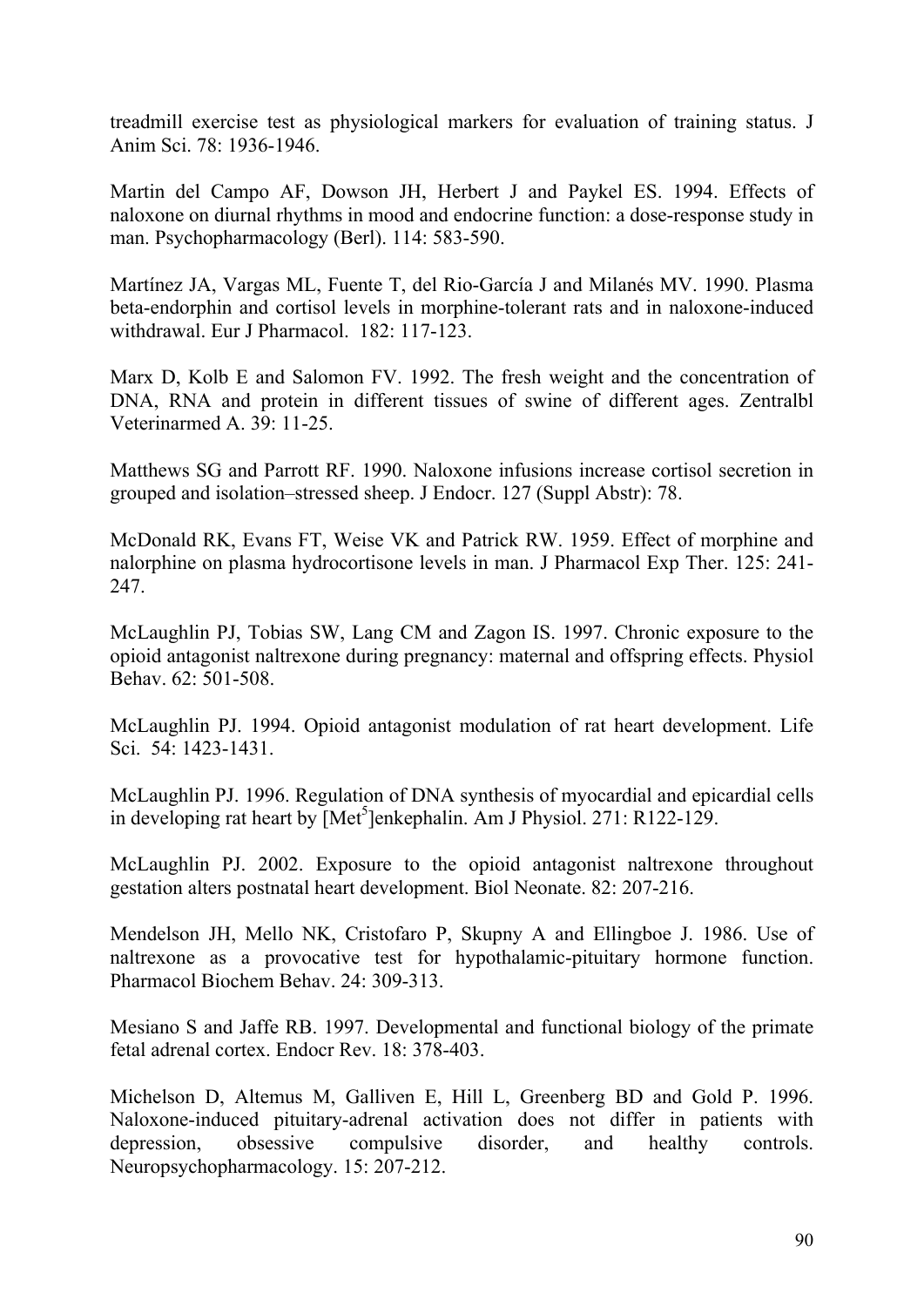Mielenz M. 2002. Studies on the ontogeny of the growth hormone-receptor gene expression in pig (sus scrofa domestica). Ph.D. thesis. The faculty of biological sciences at the University of Hannover-Germany.

Milanes MV, Gonzalvez ML, Fuente T and Vargas ML. 1991. Pituitary-adrenocortical response to acute and chronic administration of U-50,488H in the rat. Neuropeptides. 20: 95-102.

Morley JE, Baranetsky NG, Wingert TD, Carlson HE, Hershman JM, Melmed S, Levin SR, Jamison KR, Weitzman R, Chang RJ and Varner AA. 1980. Endocrine effects of naloxone-induced opiate receptor blockade. J Clin Endocrinol Metab. 50: 251-257.

Morley JE. 1981. The endocrinology of the opiates and opioid peptides. Metabolism. 30: 195-209.

Muffly KE, Jin DF, Okulicz WC and Kilpatrick DL. 1988. Gonadal steroids regulate proenkephalin gene expression in a tissue-specific manner within the female reproductive system. Mol Endocrinol. 2: 979-985.

Munson PL. 1973. Effects of morphine and related drugs on the corticotrophin (ACTH)-stress reaction. Prog Brain Res. 39: 361-372.

Naber D, Pickar D, Davis GC, Cohen RM, Jimerson DC, Elchisak MA, Defraites EG, Kalin NH, Risch SC and Buchsbaum MS. 1981. Naloxone effects on ß-endorphin, cortisol, prolactin, growth hormone, HVA and MHPG in plasma of normal volunteers. Psychopharmacology (Berl). 74: 125-128.

Naeye RL and Blanc WA. 1971. Organ and body growth in anencephaly. A quantitative, morphological study. Arch Pathol. 91: 140-147.

Naeye RL, Blanc W, Leblanc W and Khatamee MA. 1973. Fetal complications of maternal heroin addiction: abnormal growth, infections, and episodes of stress. J Pediatr. 83: 1055-1061.

Nakamoto T, Usui A, Oshima K, Ikemoto H, Mitani S and Usui T. 1988. Analysis of growth factors in renal cell carcinoma. Biochem Biophys Res Commun. 153: 818-824.

Nanda AS, Dobson H and Ward WR. 1992. Opioid modulation of the hypothalamopituitary-adrenal axis in dairy cows. Domest Anim Endocrinol. 9: 181-186.

Nathanielsz PW. 1998. Comparative studies on the initiation of labor. Eur J Obstet Gynecol Reprod Biol. 78: 127-132.

Neidle A, Manigault I and Wajda IJ. 1979. Distribution of opiate-like substances in rat tissues. Neurochem Res. 4: 399-410.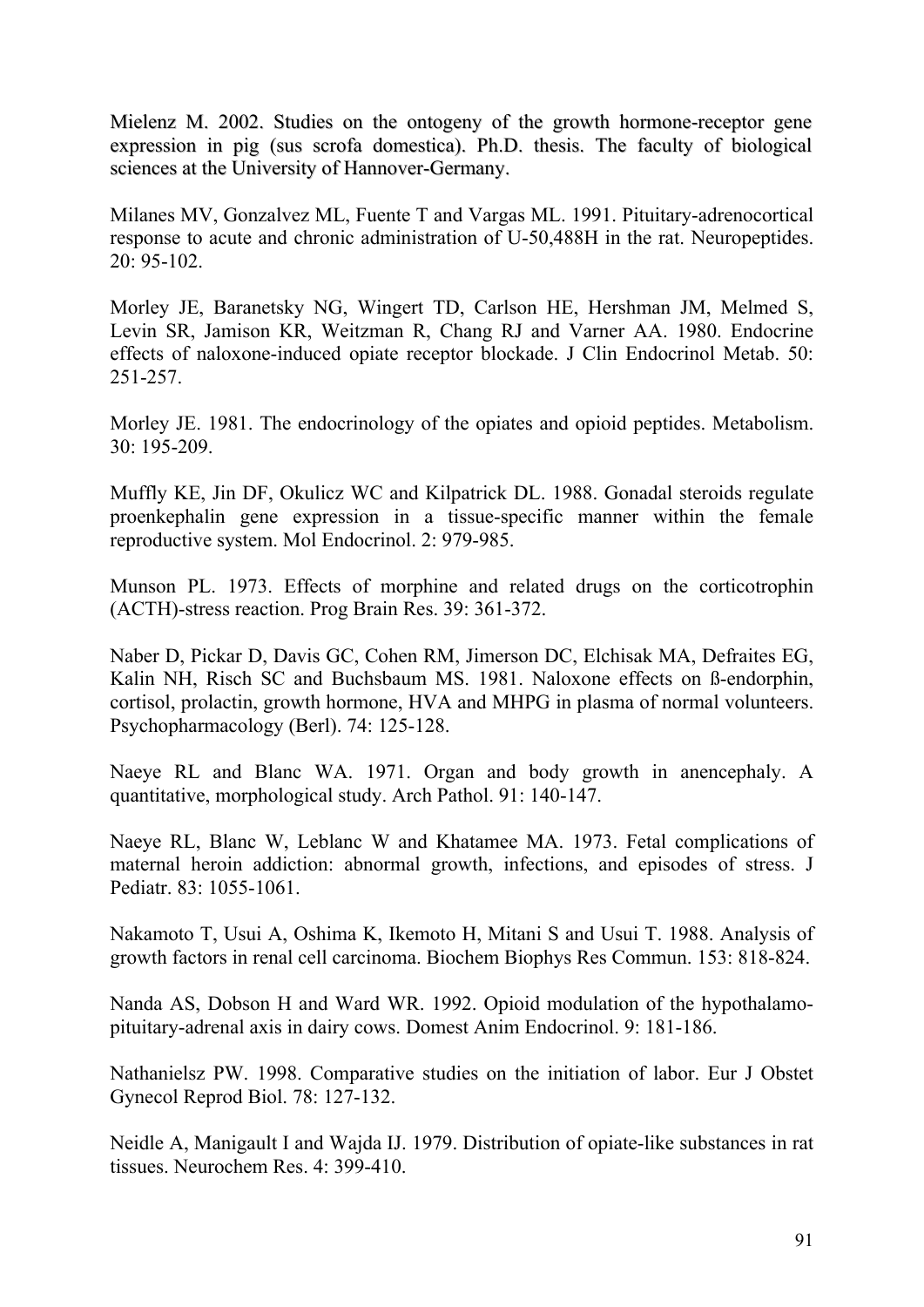Nikolarakis K, Pfeiffer A, Stalla GK and Herz A. 1987. The role of CRF in the release of ACTH by opiate agonists and antagonists in rats. Brain Res. 421: 373-376.

Nikolarakis KE, Pfeiffer A, Stalla GK and Herz A. 1989. Facilitation of ACTH secretion by morphine is mediated by activation of CRF releasing neurons and sympathetic neuronal pathways. Brain Res. 498: 385-388.

O WS. 1990. The effect of beta-endorphin on rat oocyte maturation in vitro. Mol Cell Endocrinol. 68: 181-185.

Orth JM. 1986. FSH-induced Sertoli cell proliferation in the developing rat is modified by beta-endorphin produced in the testis. Endocrinology. 119: 1876-1878.

Oyama T, Yamaya R, Jin T and Kudo T. 1982. Effect of exogenous ß-endorphin on anterior pituitary hormone secretion in man. Acta Endocrinol (Copenh). 99: 9-13.

Parrott RF and Goode JA. 1992. Effects of intracerebroventricular corticotropinreleasing hormone and intravenous morphine on cortisol, prolactin and growth hormone secretion in sheep. Domest Anim Endocrinol. 9: 141-149.

Parrott RF and Goode JA. 1993. Central effects of naloxone and selected opioid agonists on cortisol and prolactin secretion in non-stressed sheep. Gen Pharmacol. 24: 101-103.

Parrott RF and Thornton SN. 1988. Effects of psychological stress and dehydration on plasma cortisol, oxytocin and vasopressin in Clun Forest sheep. J Physiol. 399: 91P.

Parrott RF and Thornton SN. 1989. Opioid influences on pituitary function in sheep under basal conditions and during psychological stress. Psychoneuroendocrinology. 14: 451-459.

Parrott RF, Ebenezer IS, Baldwin BA and Forsling ML. 1991. Hormonal effects of apomorphine and cholecystokinin in pigs: modification of the response to cholecystokinin by a dopamine antagonist (metoclopramide) and a kappa opioid agonist (PD117302). Acta Endocrinol (Copenh). 125: 420-426.

Parvizi N Ed. 1993. Opioids in farm animals. Landwirtschaftsverlag Münster.

Paterson SJ, Robson LE and Kosterlitz HW. 1983. Classification of opioid receptors. Br Med Bull. 39: 31-36.

Pechnick RN. 1993. Effects of opioids on the hypothalamo-pituitary-adrenal axis. Annu Rev Pharmacol Toxicol. 32: 353-382.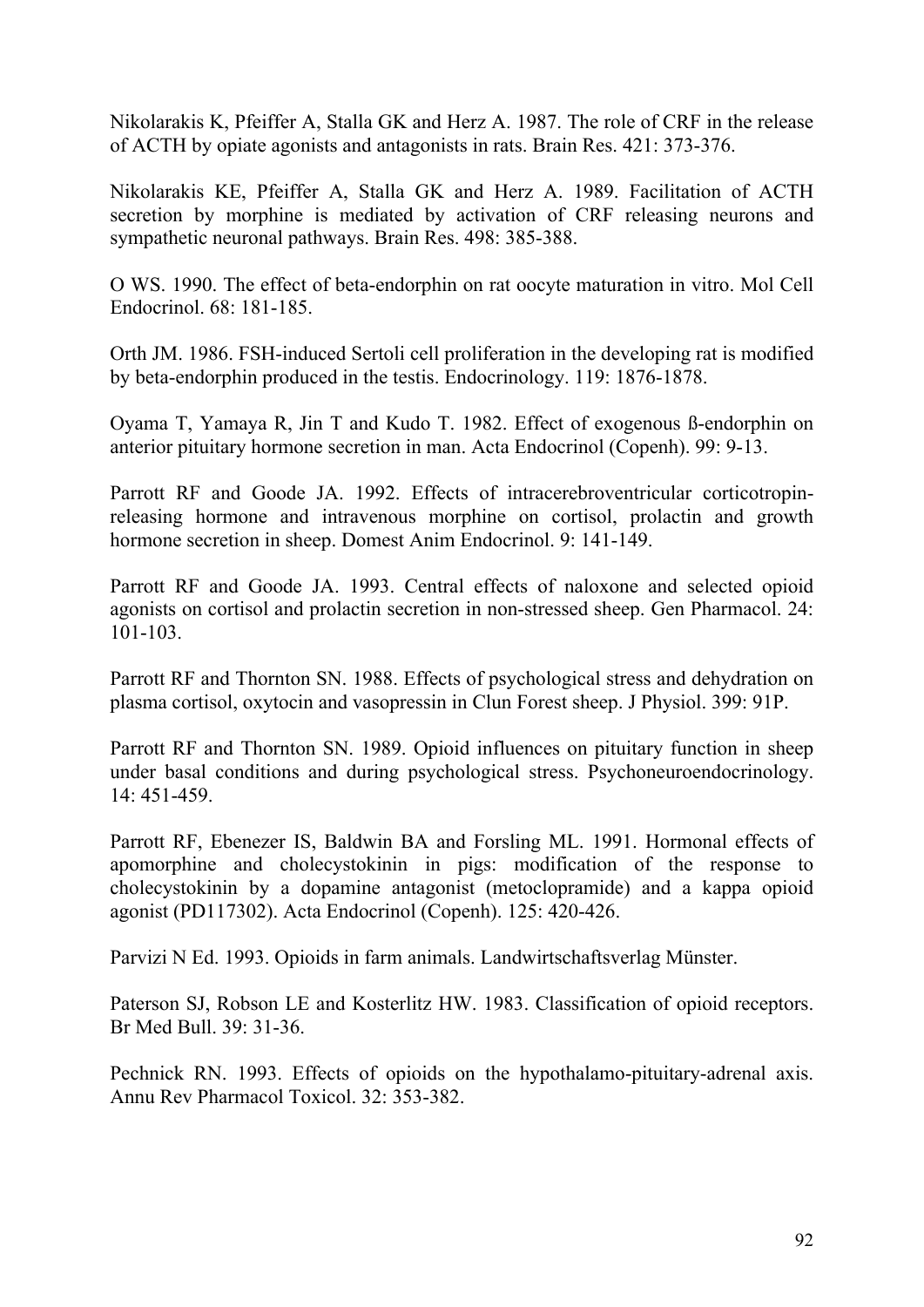Petraglia F, Facchinetti F, M'Futa K, Ruspa M, Bonavera JJ, Gandolfi F and Genazzani AR. 1986. Endogenous opioid peptides in uterine fluid. Fertil Steril. 46: 247-251.

Pfeiffer A and Herz A. 1984. Endocrine actions of opioids. Horm Metab Res. 16: 386- 397.

Pfeiffer A, Herz A, Loriaux DL and Pfeiffer DG. 1985. Central kappa- and mu-opiate receptors mediate ACTH-release in rats. Endocrinology. 116: 2688-2690.

Pfeiffer A, Knepel W, Braun S, Meyer HD, Lohmann H and Brantl V. 1986. Effects of a kappa-opioid agonist on adrenocorticotropic and diuretic function in man. Horm Metab Res. 18: 842-848.

Pontiroli AE, Baio G, Stella L, Crescenti A and Girardi AM. 1982. Effects of naloxone on prolactin, luteinizing hormone, and cortisol responses to surgical stress in humans. J Clin Endocrinol Metab. 55: 378-380.

Powell R and Gannon F. 2002. Purification of DNA by phenol extraction and ethanol precipitation. Oxford Practical Approach Series. Oxford University Press.

Przekop F, Mateusiak K, Stupnicka E, Romanowicz K and Domanski E. 1990. Suppressive effect of ß-endorphin and naloxone on the secretion of cortisol under stress conditions in sheep. Exp Clin Endocrinol. 95: 210-216.

Quirion R, Finkel MS, Mendelsohn FA and Zamir N. 1983. Localization of opiate binding sites in kidney and adrenal gland of the rat. Life Sci. 33 Suppl 1: 299-302.

Rahe CH, Owens RE, Fleeger JL, Newton HJ and Harms PG. 1980. Pattern of plasma luteinizing hormone in the cyclic cow: dependence upon the period of the cycle. Endocrinology. 107: 498-503.

Randall GCB, Kendall JZ, Tsang BK and Taverne MAM. 1990. Endocrine changes following infusion of fetal pigs with corticotrophin in litters of reduced numbers. Anim Rep Sci. 23: 109-122.

Redekopp CA, Livesey JH and Donald RA. 1985. Inhibition of spontaneous ACTH release and improved response to CRF in sheep premedicated with the enkephalin analogue DAMME. Horm Metab Res. 17: 646-649.

Reeben M. 1992. bionet-molbio.methods-reagents archives 27.07.

Rehfeld JF. 1985. Neuronal cholecystokinin: one or multiple transmitters? J Neurochem. 44: 1-10.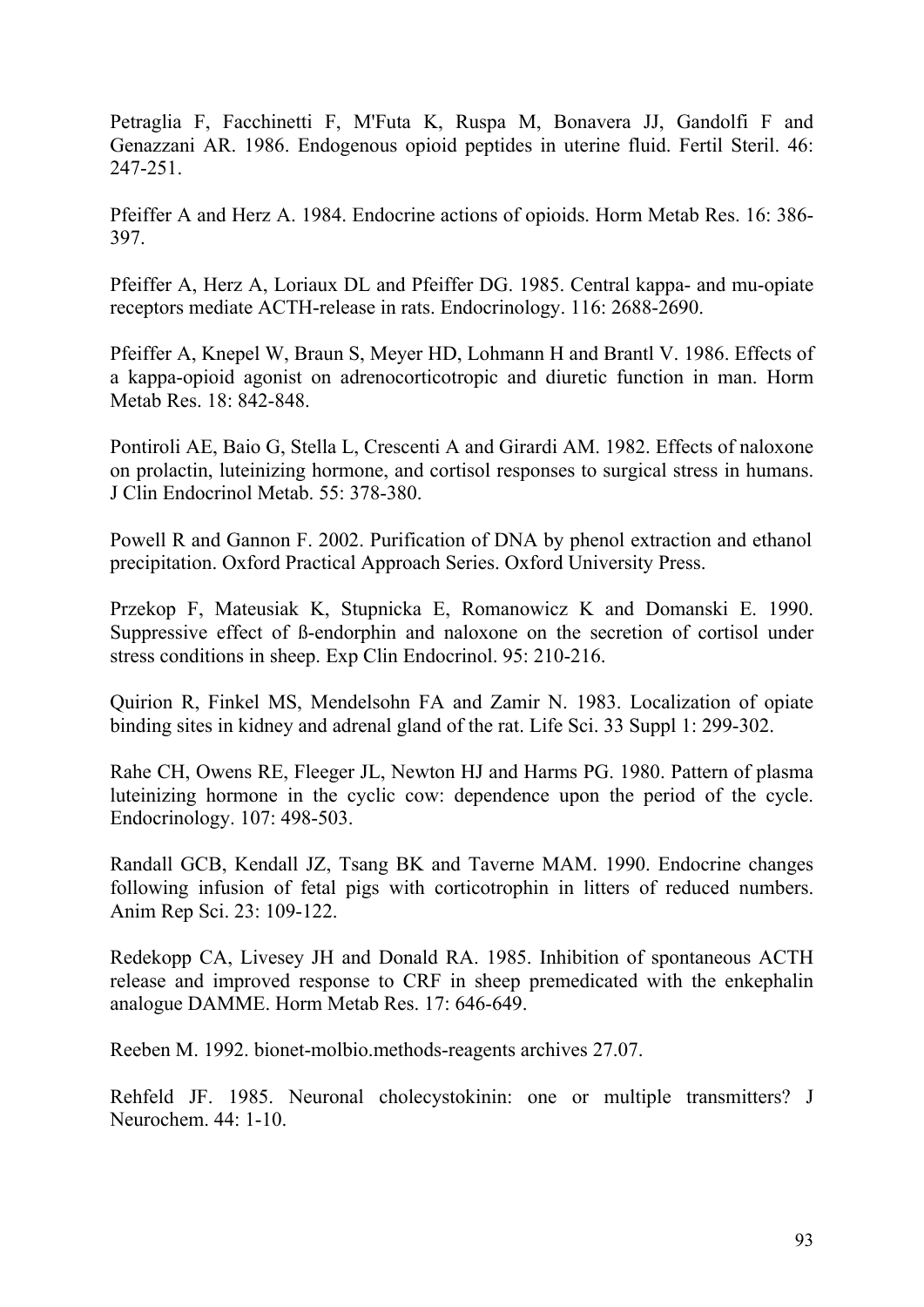Rolandi E, Magnani G, Sannia A and Barreca T. 1981. Hormonal changes induced by a partial opiate antagonist, nalorphine. Evaluation of PRL, GH, TSH, LH, FSH and cortisol secretion. Eur J Clin Pharmacol. 21: 23-25.

Rolandi E, Marabini A, Franceschini R, Messina V, Bongera P and Barreca T. 1983. Changes in pituitary secretion induced by an agonist-antagonist opioid drug, buprenorphine. Acta Endocrinol (Copenh). 104: 257-260.

Rossman T, Becker FF and Vilcek J. 1971. An investigation into the mechanism of cytotoxicity of levorphanol. Mol Pharmacol. 7: 480-483.

Rushen J and Ladewig J. 1991. Stress-induced hypoalgesia and opioid inhibition of pigs responses to restraint. Physiol Behav. 50: 1093-1096.

Rushen J, Nay TS, Wright LR, Payne DC and Foxcroft GR. 1995. Stress and nursing in the pig: role of HPA axis and endogenous opioid peptides. Physiol Behav. 58: 43- 48.

Rushen J, Schwarze N, Ladewig J and Foxcroft G. 1993. Opioid modulation of the effect of repeated stress on ACTH, cortisol, prolactin and GH in pigs. Physiol Behav. 53: 923-928.

Sakiyama S, Usui S and Miura Y. 1969. Regulation of ribosomal RNA synthesis. Adv Enzyme Regul. 7: 207-218.

Sambrook J, Fritsch EF and Maniatis T. 1989. Molecular cloning: A laboratory manual. Cold Spring Harbor Laboratory, Cold Spring Harbor, New York, 2.Aufl.

Sands J, Dobbing J and Gratrix CA. 1979. Cell number and cell size: organ growth and development and the control of catch-up growth in rats. Lancet. 2: 503-505.

Sarkar NK, Lodge GA and Friend DW. 1977. Hyperplasic and hypertrophic growth in organs and tissues of the neonatal pig. J Anim Sci. 45: 722-728.

Sassani J, McLaughlin PJ and Zagon IS. 1993. Regulation of corneal epithelial wound healing in vitro by opioid growth factor (Abstract)**.** Invest Ophthalmol Visual Sci. 34: 1376.

Sawynok J, Pinsky C and LaBella FS. 1979. Minireview on the specificity of naloxone as an opiate antagonist. Life Sci. 25: 1621-1632.

Schluger J, Ho A, Porter M, Maniar S, Gunduz M, Perret G, King A and Kreek MJ. 1998. Nalmefene causes greater hypothalamic-pituitary-adrenal axis activation than naloxone in normal volunteers: implications for the treatment of alcoholism. Alcohol Clin Exp Res. 22: 1430-1436.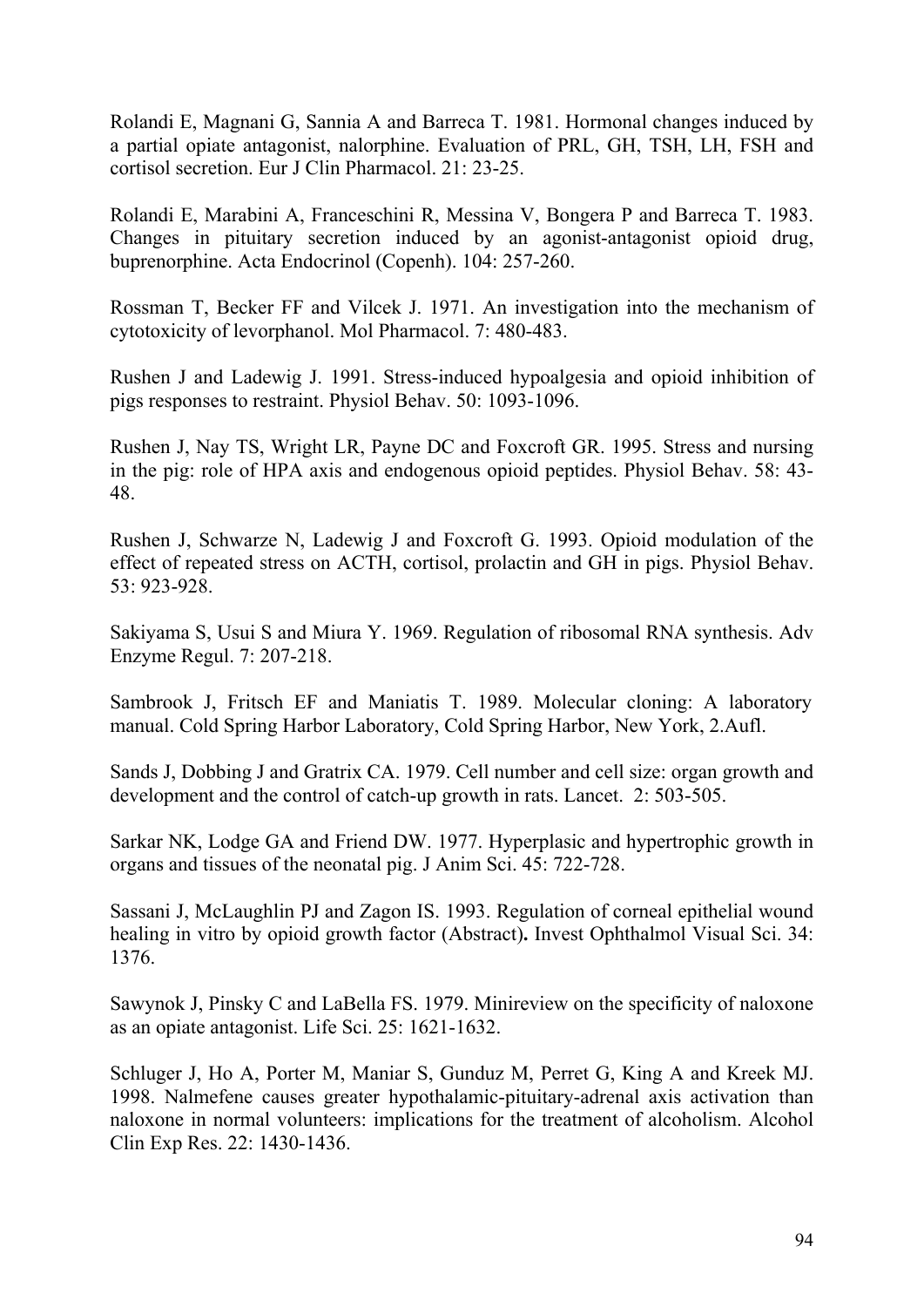Schmahl W, Funk R, Miaskowski U and Plendl J. 1989. Long-lasting effects of naltrexone, an opioid receptor antagonist, on cell proliferation in developing rat forebrain. Brain Res. 486: 297-300.

Schmidt M, Sangild PT, Blum JW, Andersen JB and Greve T. 2004. Combined ACTH and glucocorticoid treatment improves survival and organ maturation in premature newborn calves. Theriogenology. 61: 1729-1744.

Serri O, Rasio E and Somma M. 1981. Effects of naloxone on insulin-induced release of pituitary hormones. J Clin Endocrinol Metab. 53: 206-208.

Siegel RA, Chowers I, Conforti N, Feldman S and Weidenfeld J. 1982. Effects of naloxone on basal and stress-induced ACTH and corticosterone secretion in the male rat-site and mechanism of action. Brain Res. 249: 103-109.

Silver M, Barnes RJ, Comline RS, Fowden AL, Clover L and Mitchell MD. 1979. Prostaglandins in the fetal pig and prepartum endocrine changes in mother and fetus. Anim Reprod Sci. 2: 305-322.

Silver M, Comline RS and Fowden AL. 1983. Fetal and maternal endocrine changes during the induction of parturition with the PGF analogue, cloprostenol, in chronically catheterized sows and fetuses. J Dev Physiol. 5: 307-321.

Simantov R, Childers SR and Snyder SH. 1978.  $(^{3}H)$  Opiate binding: anomalous properties in kidney and liver membranes. Mol Pharmacol. 14: 69-76.

Singhal PC, Gibbons N and Abramovici M. 1992. Long term effects of morphine on mesangial cell proliferation and matrix synthesis. Kidney Int. 41: 1560-1570.

Singhal PC, Sharma P, Gibbons N, Franki N, Kapasi A and Wagner JD. 1997. Effect of morphine on renomedullary interstitial cell proliferation and matrix accumulation. Nephron. 77: 225-234.

Singhal PC, Sharma P, Sanwal V, Prasad A, Kapasi A, Ranjan R, Franki N, Reddy K and Gibbons N. 1998. Morphine modulates proliferation of kidney fibroblasts. Kidney Int. 53: 350-357.

Skjaerlund DM, Mulvaney DR, Bergen WG and Merkel RA. 1994. Skeletal muscle growth and protein turnover in neonatal boars and barrows. J Anim Sci. 72: 315-321.

Slamberova R. 2003. Drugs during pregnancy-effects on the mother and next generation. Cesk Fysiol. 52: 15-21.

Slizgi GR and Ludens JH. 1985. Displacement of <sup>3</sup>H-EKC binding by opioids in rat kidney: a correlate to diuretic activity. Life Sci. 36: 2189-2193.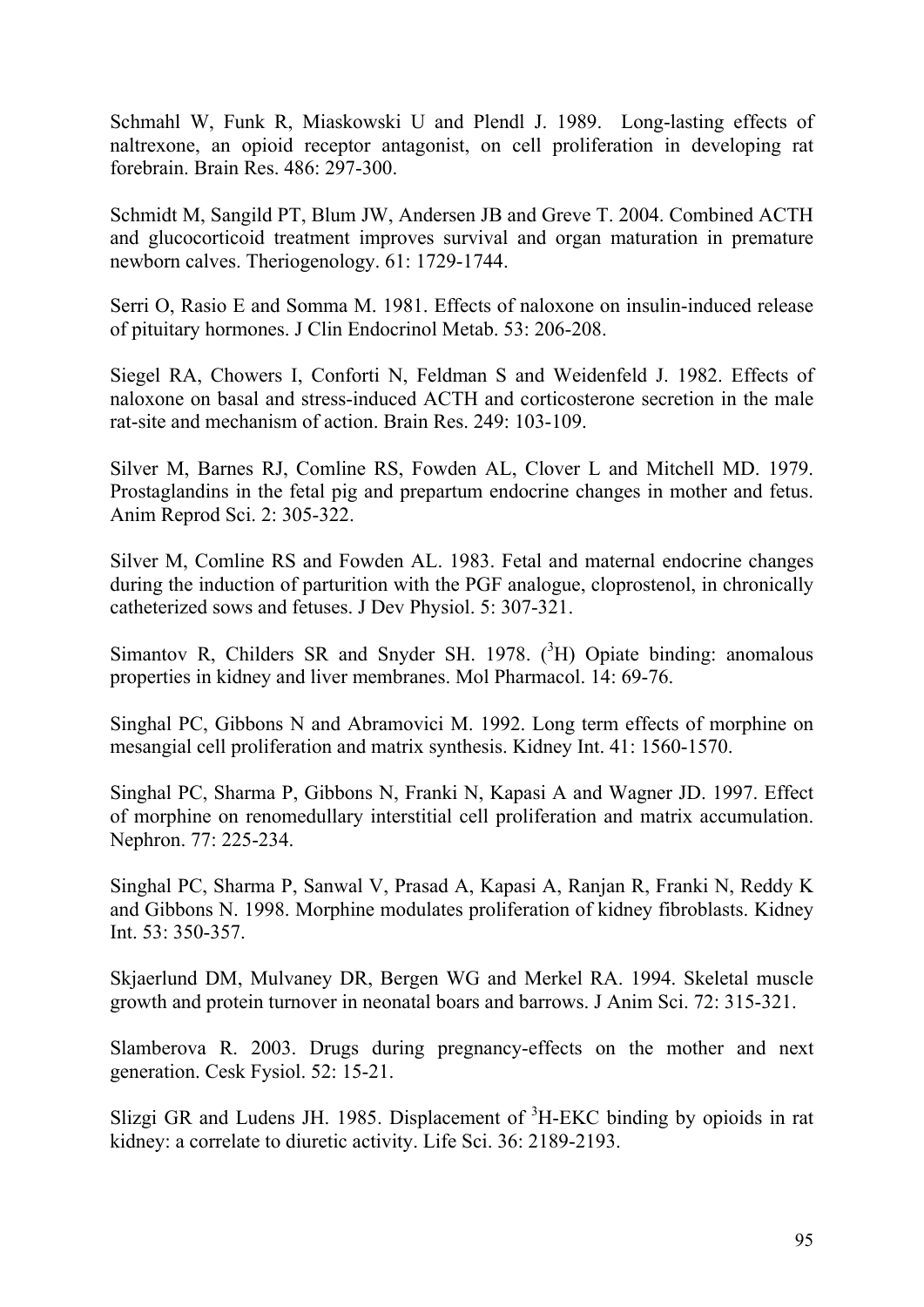Smith AA, Hui FW and Crofford MJ. 1977. Inhibition of growth in young mice treated with d,1-methadone. Eur J Pharmacol. 43: 307-314.

Smythe GA, McGinley R, Chisholm DJ and Lazarus L. 1980. Effect of Leuenkephalin on serum cortisol levels in man. Clin Exp Pharmacol Physiol. 7: 47.

Solomon S and Bengele HH. 1973. Growth rates and organ weights of rats. Biol. Neonate. 22: 222-229.

Spiler IJ and Molitch ME. 1980. Lack of modulation of pituitary hormone stress response by neural pathways involving opiate receptors. J Clin Endocrinol Metab. 50: 516-520.

Steven WJ, Lamberts SW, Janssens EN, Bons EG, Uitterlinden P, Zuiderwijk JM and Del Pozo E. 1983. The met-enkephalin analog FK 33-824 directly inhibits ACTH release by the rat pituitary gland in vitro. Life Sci. 32: 1167-1173.

Stolman S and Loh HH. 1971. Proceedings of the NAS-NRC Committee on Problems of Drug Dependence. 1: 803-814.

Stubbs WA, Delitala G, Jones A, Jeffcoate WJ, Edwards CR, Ratter SJ, Besser GM, Bloom SR and Alberti KG. 1978. Hormonal and metabolic responses to an enkephalin analogue in normal man. Lancet. 2: 1225-1227.

Sugden PH and Fuller SJ. 1991. Correlations between cardiac protein synthesis rates, intracellular pH and the concentrations of creatine metabolites. Biochem J. 273: 339- 346.

Sushkova VV, Stognii NA, Kas'ianova NN, Shevtsova NF and Gulyi MF. 1992. Change in the intensity of biosynthesis of proteins, lipids and glycogen in animal tissues during long-term administration of morphine. Ukr Biokhim Zh. 64: 116-119.

Szekely JI, Ronai AZ, Dunai-Kovacs Z, Miglecz E, Berzetri I, Bajusz S and Graf L. 1977. (D-met<sup>2</sup>, pro<sup>5</sup>)-enkephalinamide: a potent morphine-like analgesic. Eur J Pharmacol. 43: 293-294.

Taub DD, Eisenstein TK, Geller EB, Adler MW and Rogers TJ. 1991. Immunomodulatory activity of mu- and kappa-selective opioid agonists. Proc Natl Acad Sci U S A. 88: 360-364.

Taylor CC, Soong Y, Wu D and Szeto HH. 1994. Differential effects of mu, delta, and kappa opioid agonists on fetal plasma cortisol levels. Reg Pept. 54: 297-298.

Taylor CC, Soong YI, Wu D, Yee JS and Szeto HH. 1997. Morphine stimulates adrenocorticotropin and cortisol release in the late-term ovine fetus. Pediatr Res. 41: 411-415.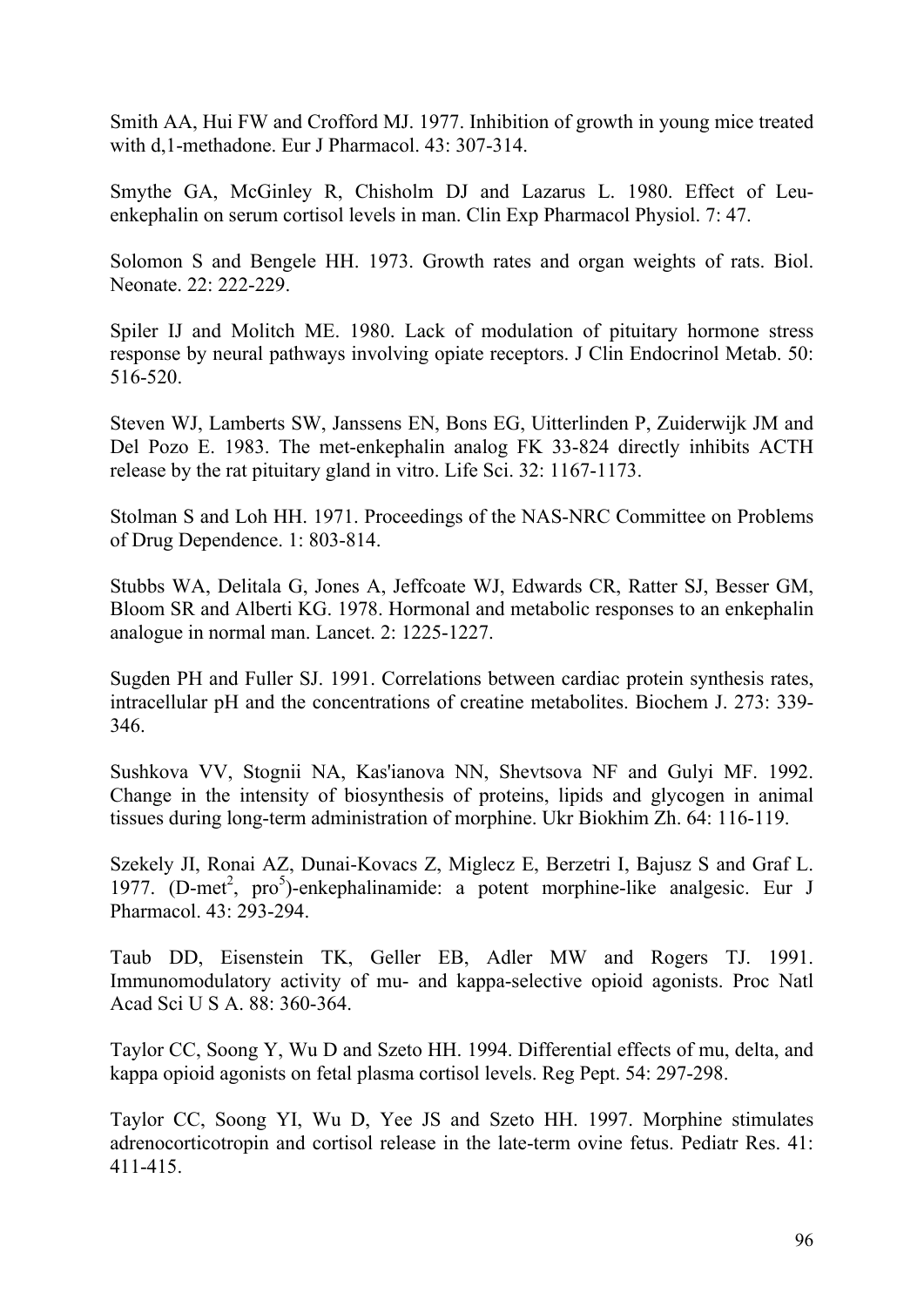Taylor CC, Wu D, Soong Y, Yee JS and Szeto HH. 1996. κ-Opioid agonist, U50,488H, stimulates ovine fetal pituitary-adrenal function via hypothalamic argininevasopressin and corticotrophin-releasing factor. J Pharmacol Exp Ther. 277: 877-884.

Taylor CC, Wu D, Soong Y, Yee JS and Szeto HH. 1997a. Dynorphin A1-13 stimulates ovine fetal pituitary-adrenal function through a novel nonopioid mechanism. J Pharmacol Exp Ther. 280: 416-421.

Taylor CC, Wu D, Soong Y, Yee JS and Szeto HH. 1997b. Opioid modulation of the fetal hypothalamic-pituitary-adrenal axis: the role of receptor subtypes and route of administration. J Pharmacol Exp Ther. 281: 129-135.

Taylor T, Dluhy RG and Williams GH. 1983. ß-endorphin suppresses adrenocorticotropin and cortisol levels in normal human subjects. J Clin Endocrinol Metab. 57: 592-596.

Tencheva Z, Velichkova A and Angelova A. 1995. Morphine-induced alterations on DNA-binding proteins in developing rat brain. Methods Find Exp Clin Pharmacol. 17: 449-454.

Thomas JA and Dombrosky JT. 1975. Effect of methadone on the male reproductive system. Arch Int Pharmacodyn Ther. 215: 215-221.

Thomas JM and Beamer JL. 1971. Age-weight relationships of selected organs and body weight for miniature swine. Growth. 35: 259-272.

Thornton SN and Parrott RF. 1989. Naloxone affects the release of cortisol, but not of vasopressin or oxytocin, in dehydrated sheep. Acta Endocrinol (Copenh). 120: 50-54.

Torpy DJ, Grice JE, Hockings GI, Crosbie GV, Walters MM and Jackson RV. 1995. Effect of sodium valproate on naloxone-stimulated ACTH and cortisol release in humans. Clin Exp Pharmacol Physiol. 22: 441-443.

Torpy DJ, Grice JE, Hockings GI, Walters MM, Crosbie GV and Jackson RV. 1997. Diurnal effects of fluoxetine and naloxone on the human hypothalamic-pituitaryadrenal axis. Clin Exp Pharmacol Physiol. 24: 421-423.

Torpy DJ, Jackson RV, Grice JE, Hockings GI, Crosbie GV and Walters MM. 1994. Effect of flumazenil on basal and naloxone-stimulated ACTH and cortisol release in humans. Clin Exp Pharmacol Physiol. 21: 157-161.

Tsagarakis S, Navarra P, Rees LH, Besser M, Grossman A and Navara P. 1989. Morphine directly modulates the release of stimulated corticotrophin-releasing factor-41 from rat hypothalamus in vitro. Endocrinology. 124: 2330-2335.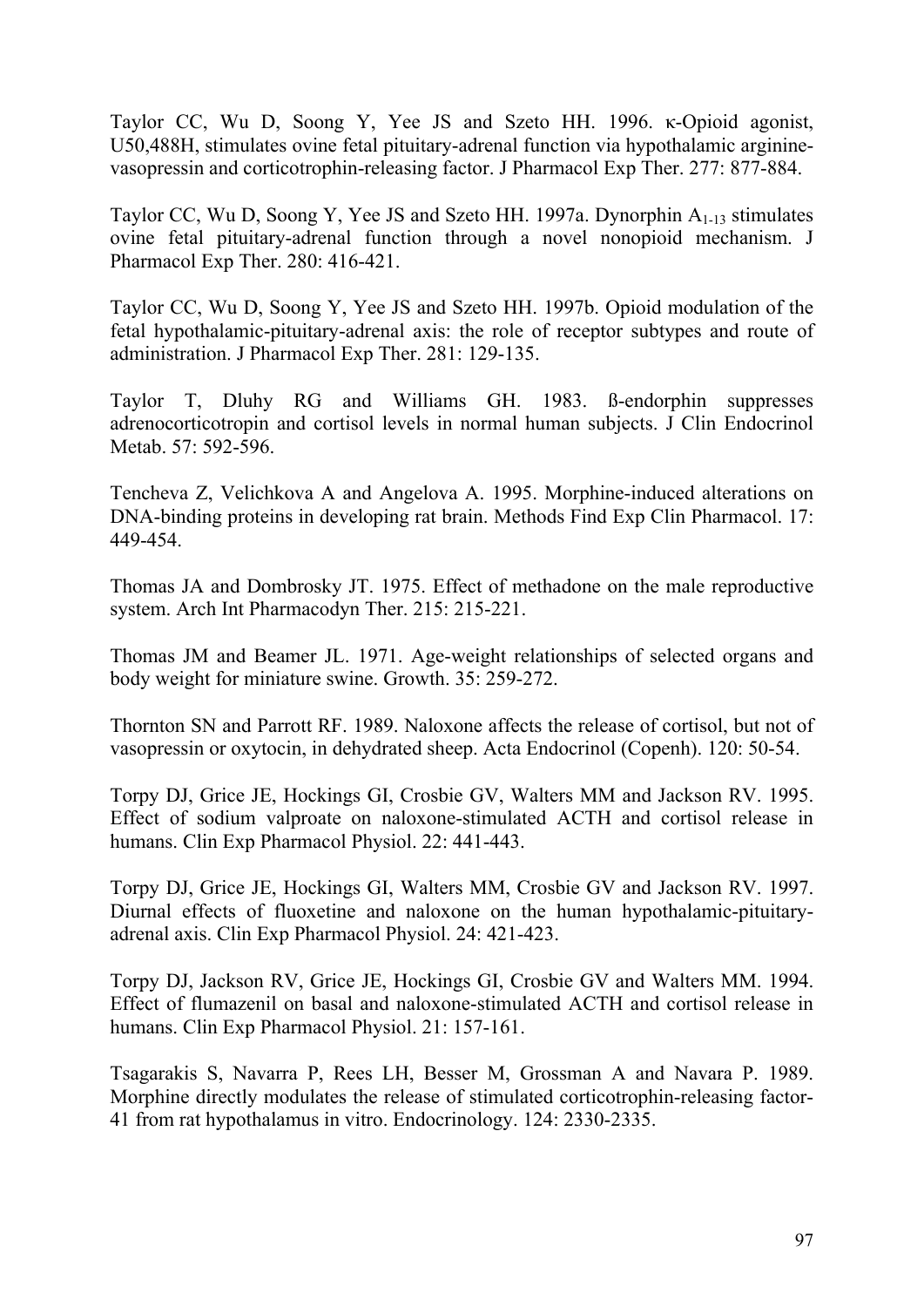Tsagarakis S, Rees LH, Besser M and Grossman A. 1990. Opiate receptor subtype regulation of CRF-41 release from rat hypothalamus in vitro. Neuroendocrinology. 51: 599-605.

Tulunay FC and Takemori AE. 1975. The effect of morphine on the incorporation of <sup>3</sup>H-leucine into retinal proteins and subsequent axonal, transport in the optic system of rats. Life Sci. 16: 551-559.

Ur E, Wright DM, Bouloux PM and Grossman A. 1997. The effects of spiradoline (U-62066E), a kappa-opioid receptor agonist, on neuroendocrine function in man. Br J Pharmacol. 120: 781-784.

Van Loon GR and De Souza EB. 1978. Development of tolerance to the ACTHreleasing effects of ß-endorphin. Res Commun Chem Pathol Pharmacol. 22: 203-204.

Vargas ML, Martínez-Piñero MG and Milanés MV. 1997. Neurochemical activity of noradrenergic neurons and pituitary-adrenal response after naloxone-induced withdrawal: the role of calcium channels. Naunyn-Schmiedeberg's Arch Pharmacol. 355: 501-506.

Vertes Z, Melegh G, Vertes M and Kovacs S. 1982. Effect of naloxone and  $D-Met^2$ -Pro<sup>5</sup>-enkephalinamide treatment on the DNA synthesis in the developing rat brain. Life Sci. 31: 119-126.

Volavka J, Bauman J, Pevnick J, Reker D, James B and Cho D. 1980. Short-term hormonal effects of naloxone in man. Psychoneuroendocrinology. 5: 225-234.

Volavka J, Cho D, Mallya A and Bauman J. 1979. Naloxone increases ACTH and cortisol levels in man. N Engl J Med. 300: 1056-1057.

Volavka J, Mallya A, Bauman J, Pevnick J, Cho D, Reker D, James B and Dornbush R. 1979. Hormonal and other effects of naltrexone in normal men. Adv Exp Med Biol. 116: 291-305.

Volavka J, Resnick RB, Kestenbaum RS and Freedman AM. 1976. Short-term effects of naltrexone in 155 heroin ex-addicts. Biol Psychiatry. 11: 679-685.

Vythilingam M, Anderson GM, Owens MJ, Halaszynski TM, Bremner JD, Carpenter LL, Heninger GR, Nemeroff CB and Charney DS. 2000. Cerebrospinal fluid corticotropin-releasing hormone in healthy humans: effects of yohimbine and naloxone. J Clin Endocrinol Metab. 85: 4138-4145.

Wakabayashi I, Demura R, Miki N, Ohmura E, Miyoshi H and Shizume K. 1980. Failure of naloxone to influence plasma growth hormone, prolactin, and cortisol secretions induced by insulin hypoglycemia. J Clin Endocrinol Metab. 50: 597-599.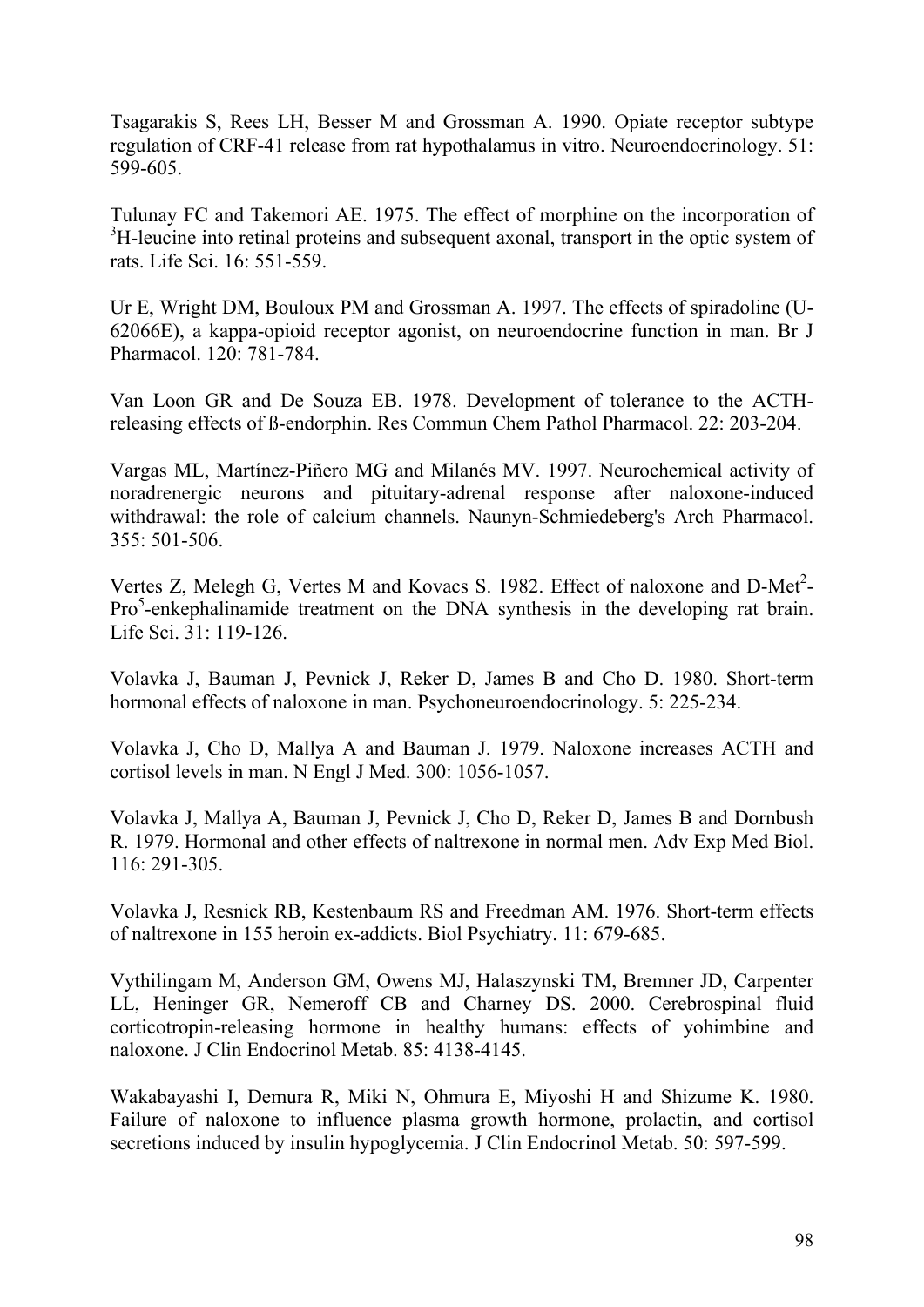Wang D, Teichtahl H, Drummer O, Goodman C, Cherry G, Cunnington D and Kronborg I. 2005. Central sleep apnea in stable methadone maintenance treatment patients. Chest. 128: 1348-1356.

Wang X, Tresham JJ, Scoggins BA and Coghlan JP. 1988. Met-enkephalin and the enkephalin analogue FK-33824 centrally inhibit adrenocorticotrophic hormone secretion in sheep. Clin Exp Pharmacol Physiol. 15: 865-873.

Wang XM, Coghlan JP, Congiu M, Scoggins BA and Wintour EM. 1986. Metenkephalin stimulates secretion of ACTH in sheep. J Endocrinol. 111: 463-467.

Wang XQ, Imaki T, Shibasaki T, Yamauchi N and Demura H. 1996. Intracerebroventricular administration of ß-endorphin increases the expression of c-fos and of corticotropin-releasing factor messenger ribonucleic acid in the paraventricular nucleus of the rat. Brain Res. 707: 189-195.

Weisinger G, Zinder O and Simantov R. 1995. Antisense knockout of a neuropeptide gene reduces fibroblast proliferation. Biochem Biophys Res Commun. 214: 530-537.

Williams KL, Ko MC, Rice KC and Woods JH. 2003. Effect of opioid receptor antagonists on hypothalamic-pituitary-adrenal activity in rhesus monkeys. Psychoneuroendocrinology. 28: 513-528.

Wilson GS, McCreary R, Kean J and Baxter JC. 1979. The development of preschool children of heroin-addicted mothers: a controlled study. Pediatrics. 63: 135-141.

Wilson GS. 1975. Somatic growth effects of perinatal addiction. Addict Dis. 2: 333- 345.

Wise T, Stone RT and Vernon MW. 1991. Relationships of serum estriol, cortisol and albumin concentrations with pig weight at 110 days of gestation and at birth. Biol Neonate. 59: 114-119.

Wittert G, Hope P and Pyle D. 1996. Tissue distribution of opioid receptor gene expression in the rat. Biochem Biophys Res Commun. 218: 877-881.

Yang KP and Challis JR. 1991. Opioid receptors are present in the hypothalamus but not detectable in the anterior pituitary of the developing ovine fetus. Neuroendocrinology. 53: 623-627.

Yeung MY and Smyth JP. 2002. Hormonal factors in the morbidities associated with extreme prematurity and the potential benefits of hormonal supplement. Biol Neonate. 81: 1-15.

Zagon IS and McLaughlin PJ. 1981. Heroin prolongs survival time and retards tumor growth in mice with neuroblastoma. Brain Res Bull. 7: 25-32.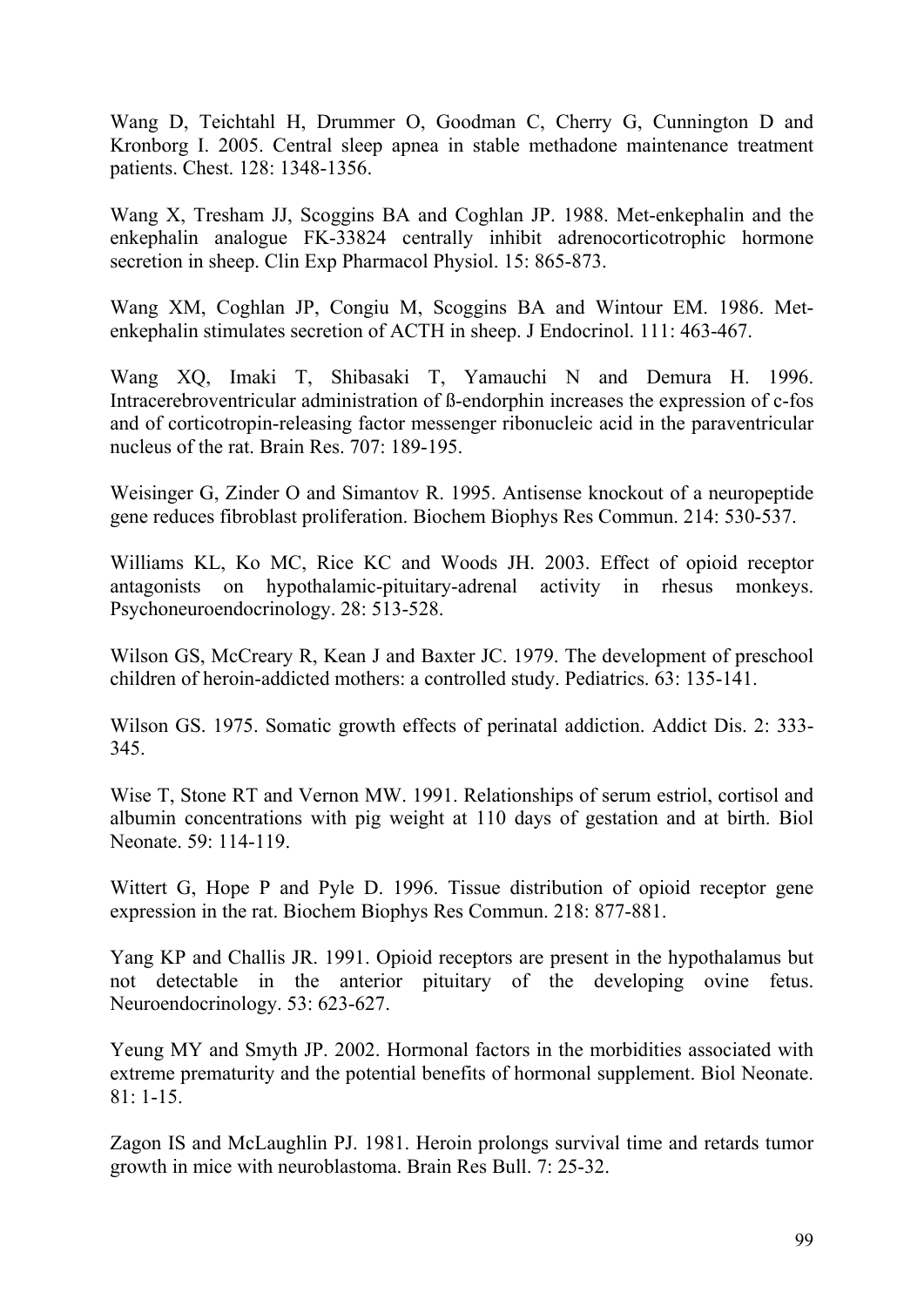Zagon IS and McLaughlin PJ. 1982. Comparative effects of postnatal undernutrition and methadone exposure on protein and nucleic acid contents of the brain and cerebellum in rats. Dev Neurosci. 5: 385-393.

Zagon IS and McLaughlin PJ. 1983a. Naltrexone modulates growth in infant rats. Life Sci. 33: 2449-2454.

Zagon IS and McLaughlin PJ. 1983b. Increased brain size and cellular content in infant rats treated with an opiate antagonist. Science. 221: 1179-1180.

Zagon IS and McLaughlin PJ. 1984. Naltrexone modulates body and brain development in rats: a role for endogenous opioid systems in growth. Life Sci. 35: 2057-2064.

Zagon IS and McLaughlin PJ. 1985. Opioid antagonist-induced regulation of organ development. Physiol Behav. 34: 507-511.

Zagon IS and McLaughlin PJ. 1987. Endogenous opioid systems regulate cell proliferation in the developing rat brain. Brain Res. 412: 68-72.

Zagon IS and McLaughlin PJ. 1989a. Opioid antagonist modulation of murine neuroblastoma: a profile of cell proliferation and opioid peptides and receptors. Brain Res. 480: 16-28.

Zagon IS and McLaughlin PJ. 1989b. Naloxone modulates body and organ growth of rats: dependency on the duration of opioid receptor blockade and stereospecificity. Pharmacol Biochem Behav. 33: 325-328.

Zagon IS and McLaughlin PJ. 1989c. Endogenous opioid systems regulate growth of neural tumor cells in culture. Brain Res. 490: 14-25.

Zagon IS and McLaughlin PJ. 1991a. The role of endogenous opioids and opioid receptors in human and animal cancers. In Stress and Immunity. Plotnikoff NP, Murgo AJ, Faith RE and Wybran J Ed. Caldwell, NJ: CRC. 343-356.

Zagon IS and McLaughlin PJ. 1991b. Identification of opioid peptides regulating proliferation of neurons and glia in the developing nervous system. Brain Res. 542: 318-323.

Zagon IS and McLaughlin PJ. 1992. An opioid growth factor regulates the replication of microorganisms. Life Sci. 50: 1179-1187.

Zagon IS and McLaughlin PJ. 1993. Opioid growth factor in the developing nervous system. In Receptors in the Developing Nervous System. Growth Factors and Hormones. Zagon IS and McLaughlin PJ Ed. London: Chapman & Hall. vol. 1, 39- 62.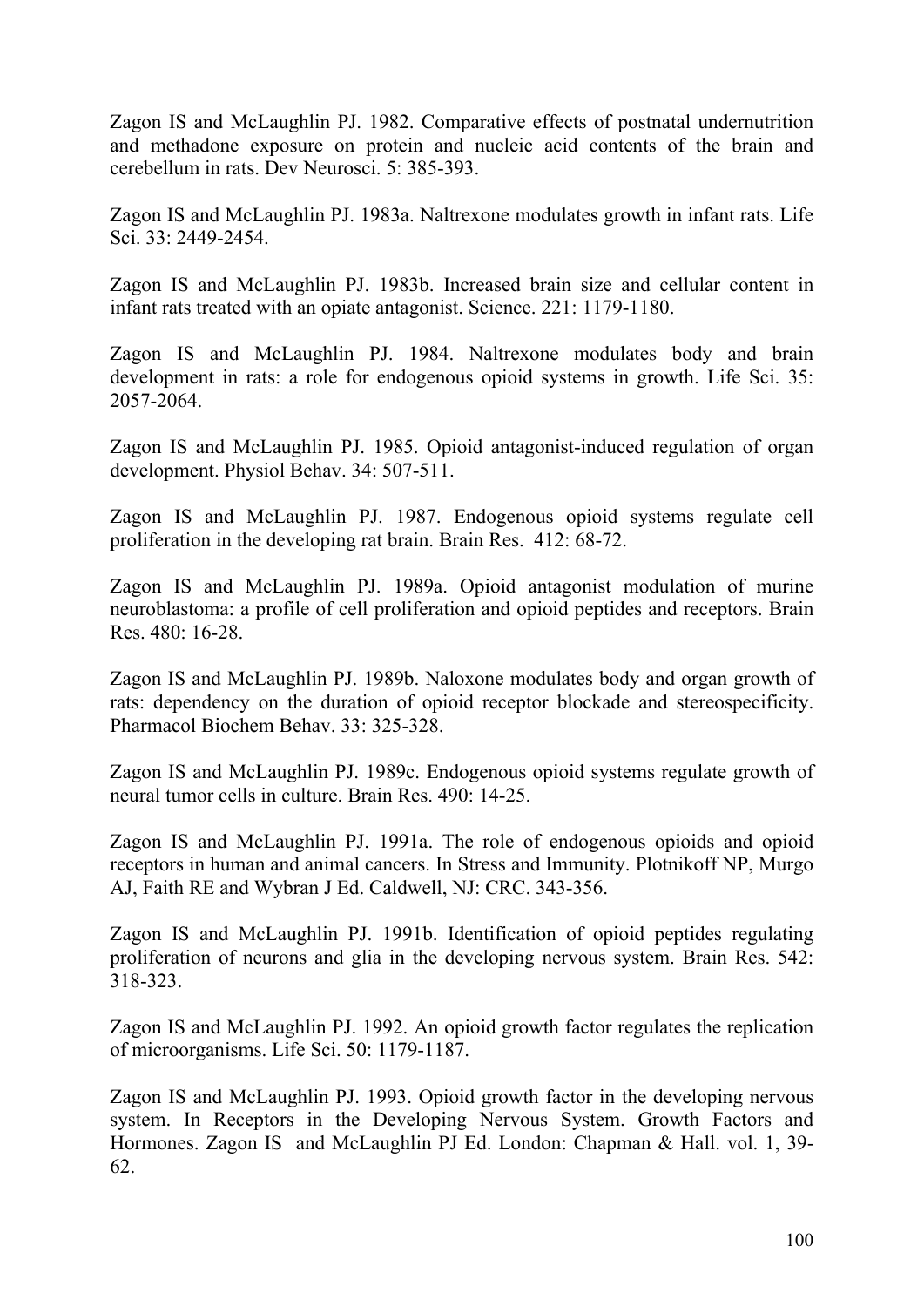Zagon IS, Gibo DM and McLaughlin PJ. 1990. Adult and developing human cerebella exhibit different profiles of opioid binding sites. Brain Res. 523: 62-68.

Zagon IS, Goodman SR and McLaughlin PJ. 1990. Demonstration and characterization of zeta (ζ), a growth-related opioid receptor, in a neuroblastoma cell line. Brain Res. 511: 181-186.

Zagon IS, Sassani JW and McLaughlin PJ. 1995. Opioid growth factor modulates corneal epithelial outgrowth in tissue culture. Am J Physiol. 268: R942-950.

Zagon IS, Wu Y and McLaughlin PJ. 1994a. Opioid antagonist modulation of DNA synthesis in mouse tongue epithelium is circadian dependent. Pharmacol Biochem Behav. 48: 709-714.

Zagon IS, Wu Y and McLaughlin PJ. 1994b. Opioid growth factor inhibits DNA synthesis in mouse tongue epithelium in a circadian rhythm-dependent manner. Am J Physiol. 267: R645-652.

Zagon IS, Wu Y and McLaughlin PJ. 1996. Opioid growth factor-dependent DNA synthesis in the neonatal rat aorta. Am J Physiol. 270: R 22-32.

Zagon IS, Wu Y and McLaughlin PJ. 1997. Opioid growth factor is present in human and mouse gastrointestinal tract and inhibits DNA synthesis. Am J Physiol. 272: R1094-1104.

Zagon IS, Wu Y and McLaughlin PJ. 1999. Opioid growth factor and organ development in rat and human embryos. Brain Res. 839: 313-322.

Zanoboni A and Zanoboni Muciaccia W. 1987. Effects of naloxone and coffee on anterior pituitary hormones. Drugs Exp Clin Res. 13: 443-446.

Zanoboni A, Zecca L, Zanussi C and Zanoboni-Muciaccia W. 1981. Naloxone and anterior pituitary hormones: effect on TRH stimulation test. Neuroendocrinology. 33: 140-143.

Zeman FJ, Heng H, Hoogenboom ER, Kavlock RJ and Mahboob S. 1986. Cell number and size in selected organs of fetuses of rats malnourished and exposed to nitrofen. Teratog Carcinog Mutagen. 6: 339-347.

Zeman FJ. 1983. The effect of prenatal protein-calorie malnutrition on kidney development in the rat. Prog Clin Biol Res. 140: 309-338.

Zhou Y, Spangler R, Maggos CE, Wang XM, Han JS, Ho A and Kreek MJ. 1999. Hypothalamic-pituitary-adrenal activity and pro-opiomelanocortin mRNA levels in the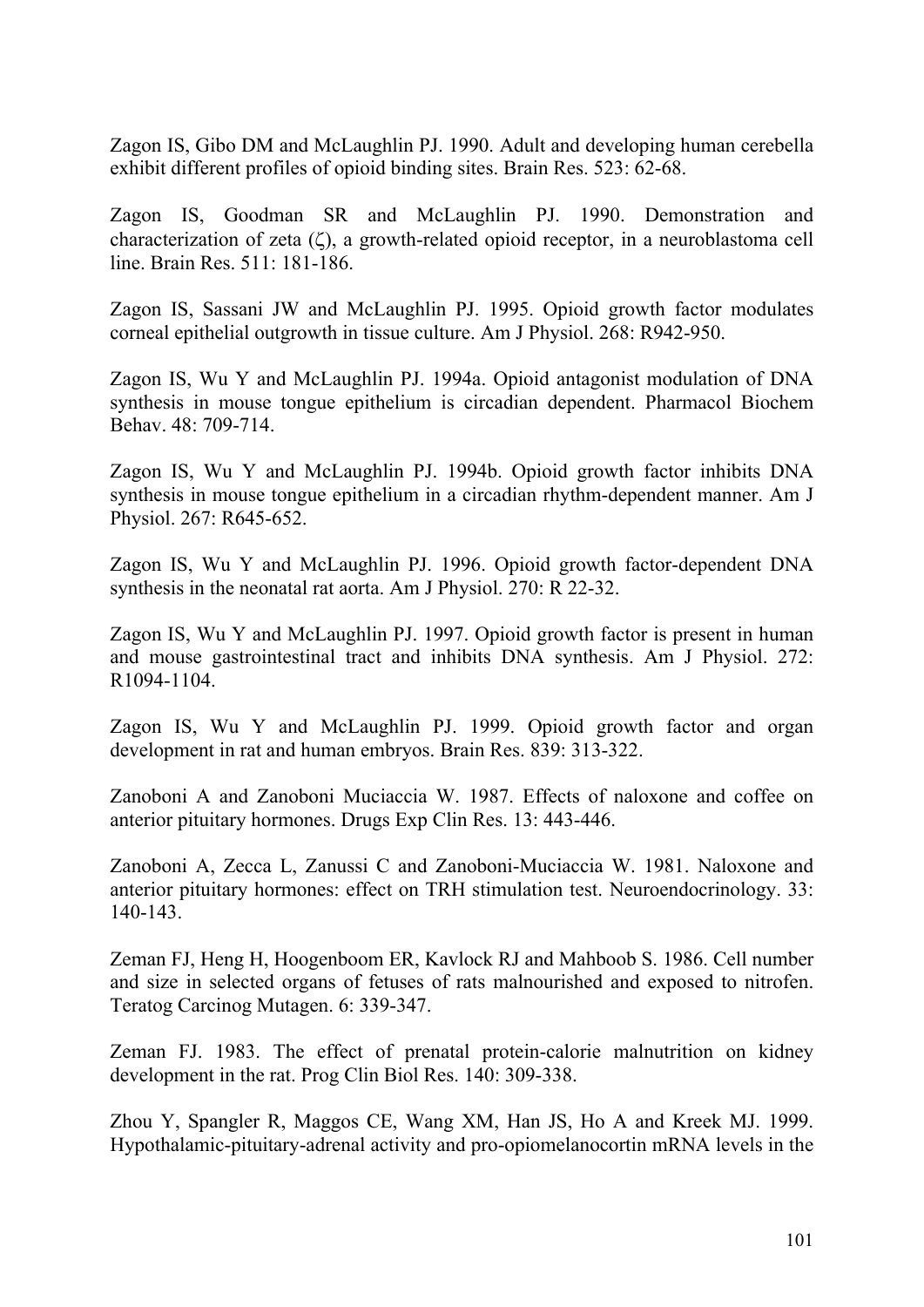hypothalamus and pituitary of the rat are differentially modulated by acute intermittent morphine with or without water restriction stress. J Endocrinol. 163: 261-267.

Zhu Y and Pintar JE. 1998. Expression of opioid receptors and ligands in pregnant mouse uterus and placenta. Biol Reprod. 59 : 925-932.

Zis AP, Haskett RF, Albala AA and Carroll BJ. 1984. Morphine inhibits cortisol and stimulates prolactin secretion in man. Psychoneuroendocrinology. 9: 423-427.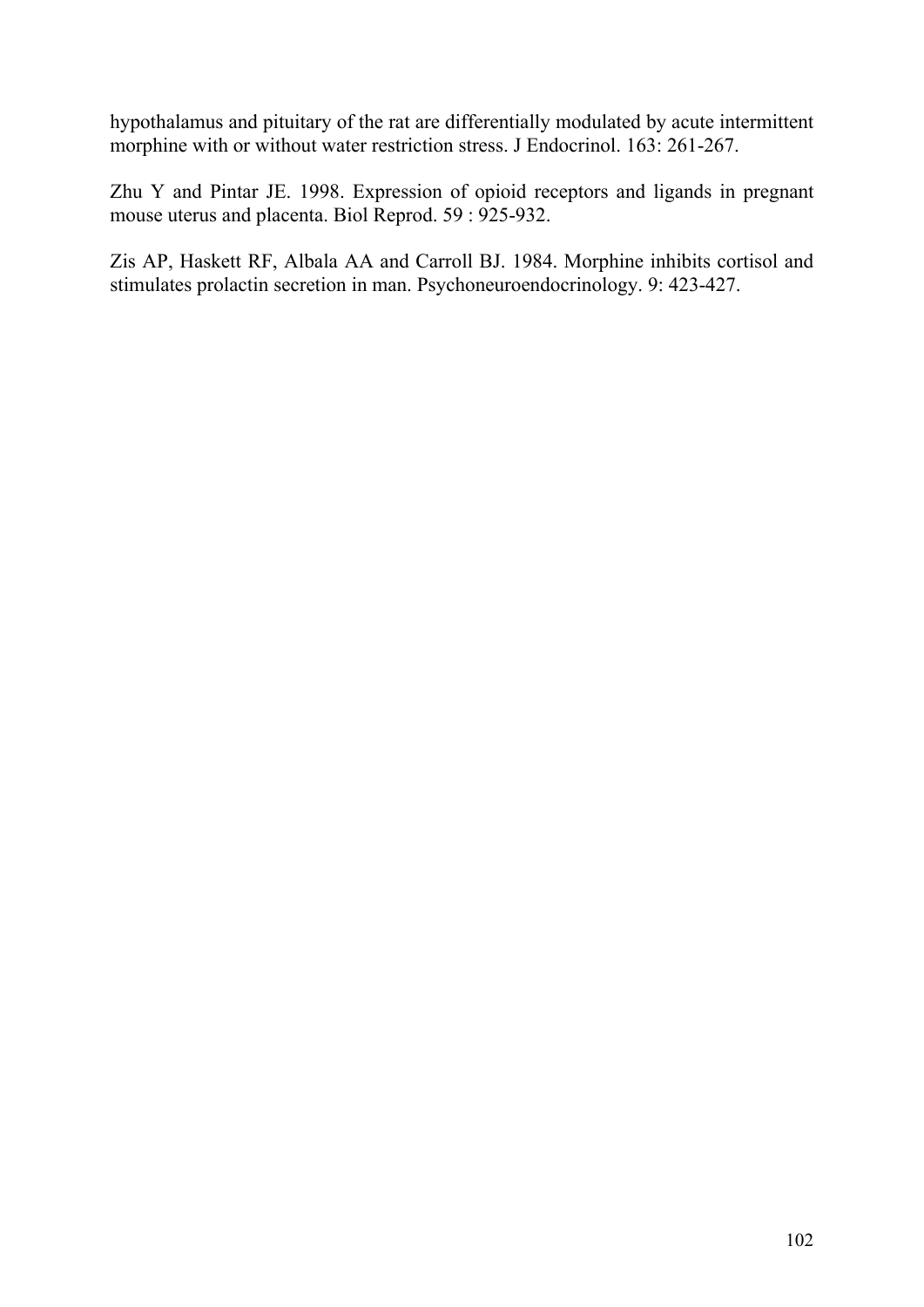## **12. Acknowledgement**

This thesis has benefited greatly from the contribution of many people. I would like to acknowledge all of them.

I am very grateful to my supervisor, Prof. Dr. Dr. Nahid Parvizi for her useful suggestions, helpful advice and nice support. The way she and her family, Roland and Ralph, treated me during my stay was pleasant and I appreciate it.

I would like to thank Prof. Dr. Dr. h.c. Franz Ellendorff, former head of the institute, for giving me the opportunity to study and work in the Federal Research Center for Agriculture, Institute for Animal Science, Mariensee-Neustadt, Germany. My immense thanks also go to his wife.

I express sincere thanks to Prof. Dr. Hans-Jörg Abel for being my supervisor, for his friendship, encouragement, great support and help.

I extend my gratitude to Prof. Dr. Dr. Matthias Gauly for showing interest in my work, for his friendship and great help.

I also extend my gratitude to Prof. Dr. Wolfgang Holtz for showing interest in my work. His understanding is gratefully acknowledged.

Ute Beermann, I would like to thank her for being a friend. She also shared her experience in fetal surgery with me and was always ready to help whenever I needed it. She, her mother, Achim, Anika and Arne gave me a warm home feeling and I am grateful for it.

Iris Stelter, Meike Stünkel, Ronald Wittig and Melanie Müller, their help during the surgeries is gratefully acknowledged.

Patrick Aldag, thanks a lot for helping me translate several articles into English.

Karin Klingemann and Erich Hildewerth, thanks for taking good care of the sows and their piglets.

I also would like to express my deep appreciations to the other laboratory technicians and colleagues of the Department of Functional Genomics and Bioregulation, Sabine Klein, Gudrun Neuhaus, Rita Lechler, Bärbel Hildewerth, Melanie Niegisch, Beate Bünger, Liselotte Schütte, Birgit Mielenz, Karin von Kittlitz, Uta Buntrock and Ingrid Bergman, for their assistance that led me to the success of the Ph.D. program.

I learn a lot, especially about the technique, from Manfred Mielenz and for this I am very grateful to him.

I thank Sandra Kriegelstein for her excellent translation. It is a great help for me.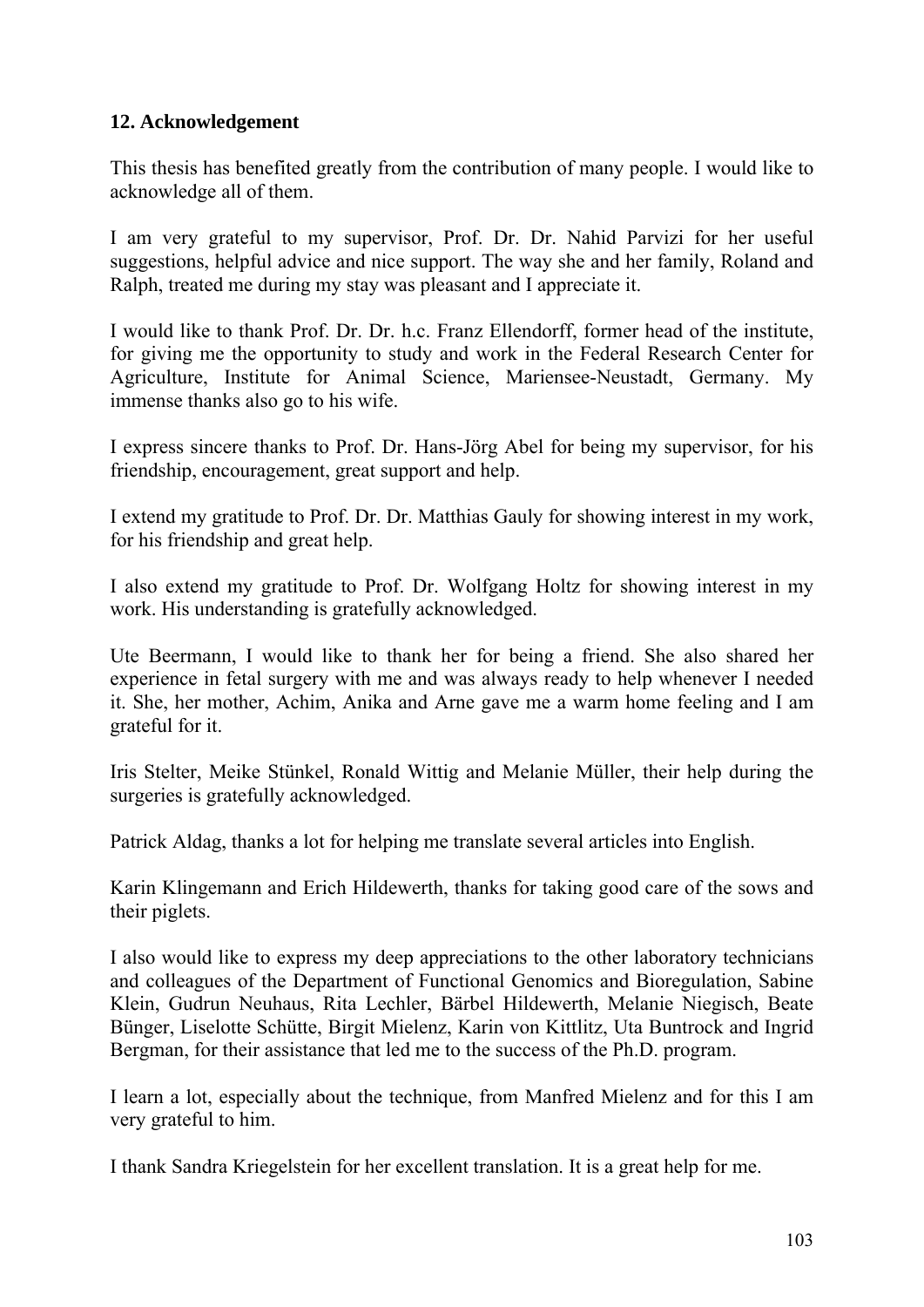Thanks also go to the other doctorands (Nezka Petric, Enowmpey Enowtambong, Pornchai Sanyathitiseree, Marco Marc and Shuly Cohen) at the Department of Functional Genomics and Bioregulation, Institute of Animal Science, for interesting, unforgettable discussions and being fun to be with.

Irina Lebedeva and Vladimir Lebedeva cared about my health and lent me their medical instrument. I am grateful for it.

I wish to extend special thanks to the two other people in the Institute for Animal Science, Elisabeth Falge and Gisela Schleibaum. I received a lot of help from them. Their understanding and support are gratefully acknowledged.

I thank my parents for giving me life in the first place, for unconditional love, support and encouragement to pursue my interests. This dissertation is dedicated to them.

Finally, I wish to express my profound gratitude to other members of my family and friends for their support and help during this period.